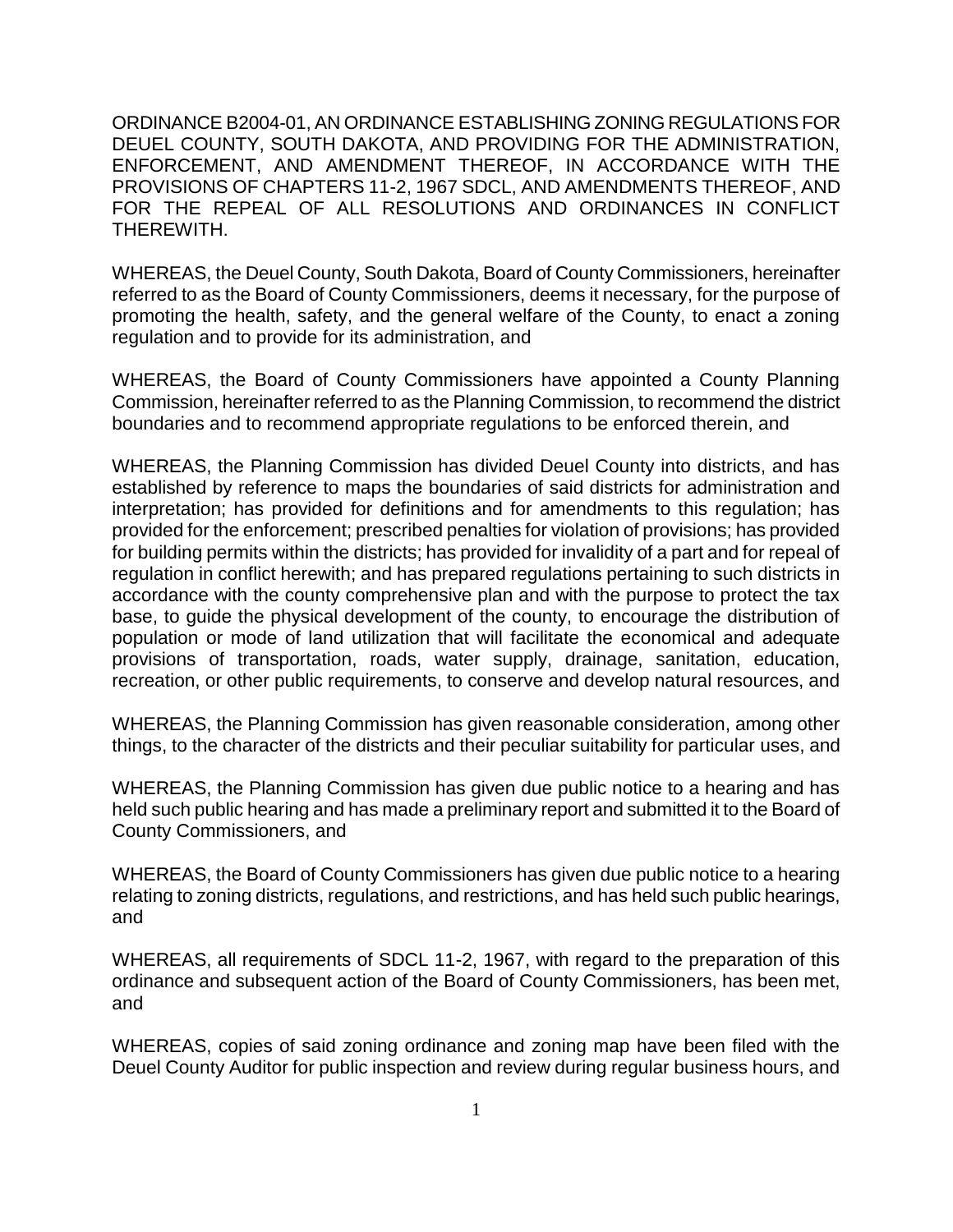WHEREAS, all ordinances or parts of ordinances in conflict herewith are hereby expressly repealed;

THEREFORE BE IT RESOLVED that the Deuel County Zoning Ordinance is hereby adopted by the Board of County Commissioners, Deuel County, South Dakota.

Adopted this 6th day of July, 2004.

\_\_\_\_\_\_\_\_\_\_\_\_\_\_\_\_\_\_\_\_\_\_\_\_ Chairman Deuel County Board of County Commissioners

\_\_\_\_\_\_\_\_\_\_\_\_\_\_\_\_\_\_\_\_\_\_\_\_\_\_\_\_\_\_\_\_\_\_\_\_

ATTEST:

Deuel County Auditor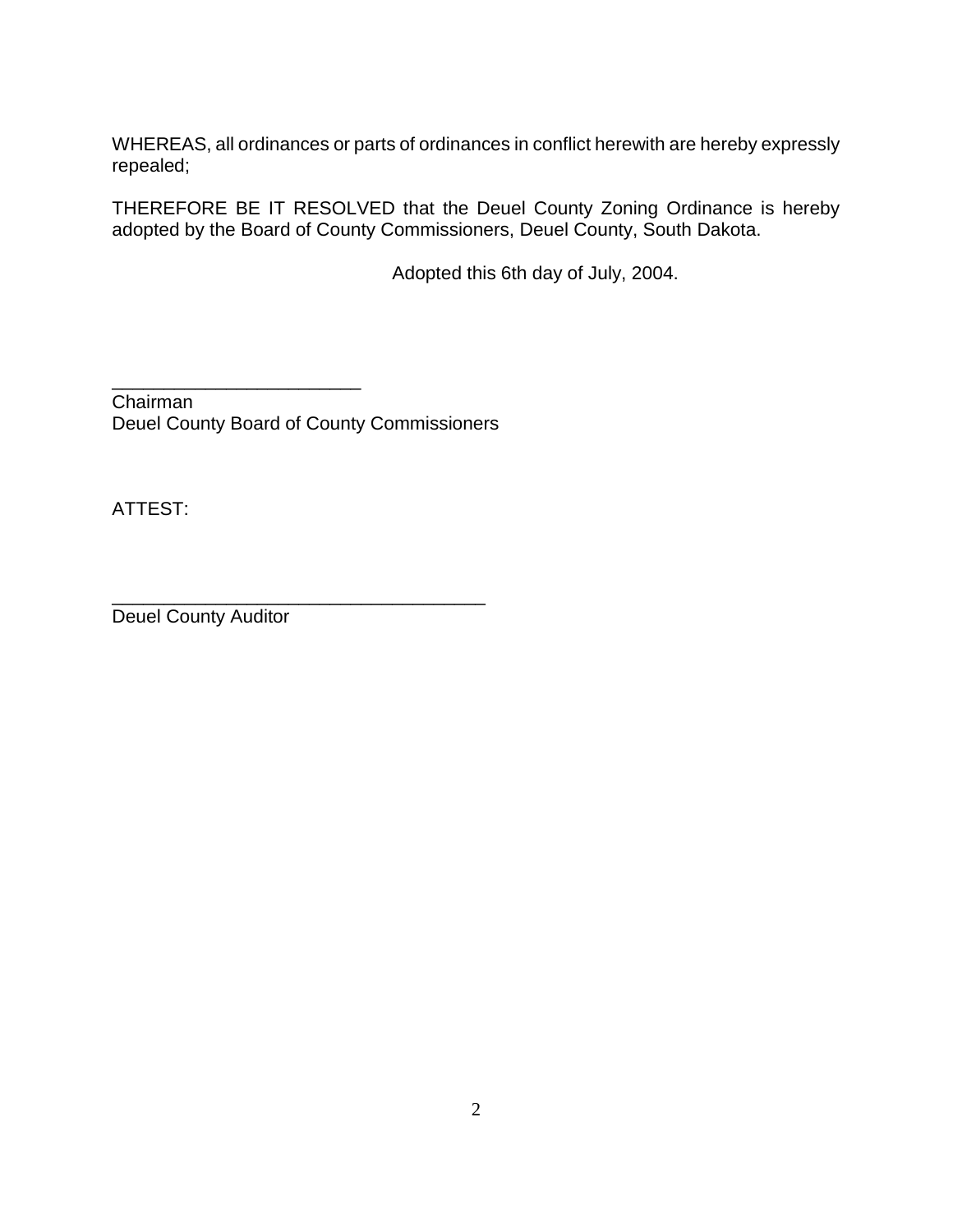## **ARTICLE I**

## **SHORT TITLE AND APPLICATION**

Section 101 Title. This regulation may be known and may be cited and referred to as the "Deuel County Zoning Ordinance" to the same effect as if the full title were stated.

Section 102. Jurisdiction. Pursuant to SDCL Chapter 11-2, 1967, as amended, the provision of this Ordinance shall apply within the unincorporated areas of Deuel County, South Dakota, as established on the map entitled "The Official Zoning Map of Deuel County, South Dakota."

Section 103. Provisions of Ordinance Declared to be Minimum Requirements. In their interpretation and application, the provisions of this Ordinance shall be held to be minimum requirements, adopted for the promotion of the public health, safety, morals, or general welfare. Wherever the requirements of this Ordinance are at variance with the requirements of any other lawfully adopted rules, regulations, ordinances, deed restrictions, or covenants, the most restrictive or that imposing the higher standards, shall govern.

#### Section 104. Purpose

These regulations have been based upon the Deuel County Comprehensive Land Use Plan adopted by the Board of County Commissioners, and are in conformance with Chapter 11-2 of the South Dakota Compiled Laws. These regulations are designed to carry out the goals and objectives of the plan, but especially to lessen congestion in the streets; to secure safety from fire, panic and other dangers; to promote health and the general welfare; to provide adequate light and air; to prevent the overcrowding of land; to avoid undue concentration or scattering of population; and to encourage a distribution of population or mode of land utilization that will facilitate the economical and adequate provision of transportation, water, drainage, sewerage, schools, parks, or other public requirements.

These regulations have been made with reasonable consideration to the character and intensity of the various land uses and the need for public facilities and services that would develop from those uses. These regulations are necessary for the best physical development of the county. The regulations are intended to preserve and protect existing property uses and values against adverse or unharmonious adjacent uses by zoning all unincorporated land except those areas where joint zoning jurisdiction has been granted to a municipality.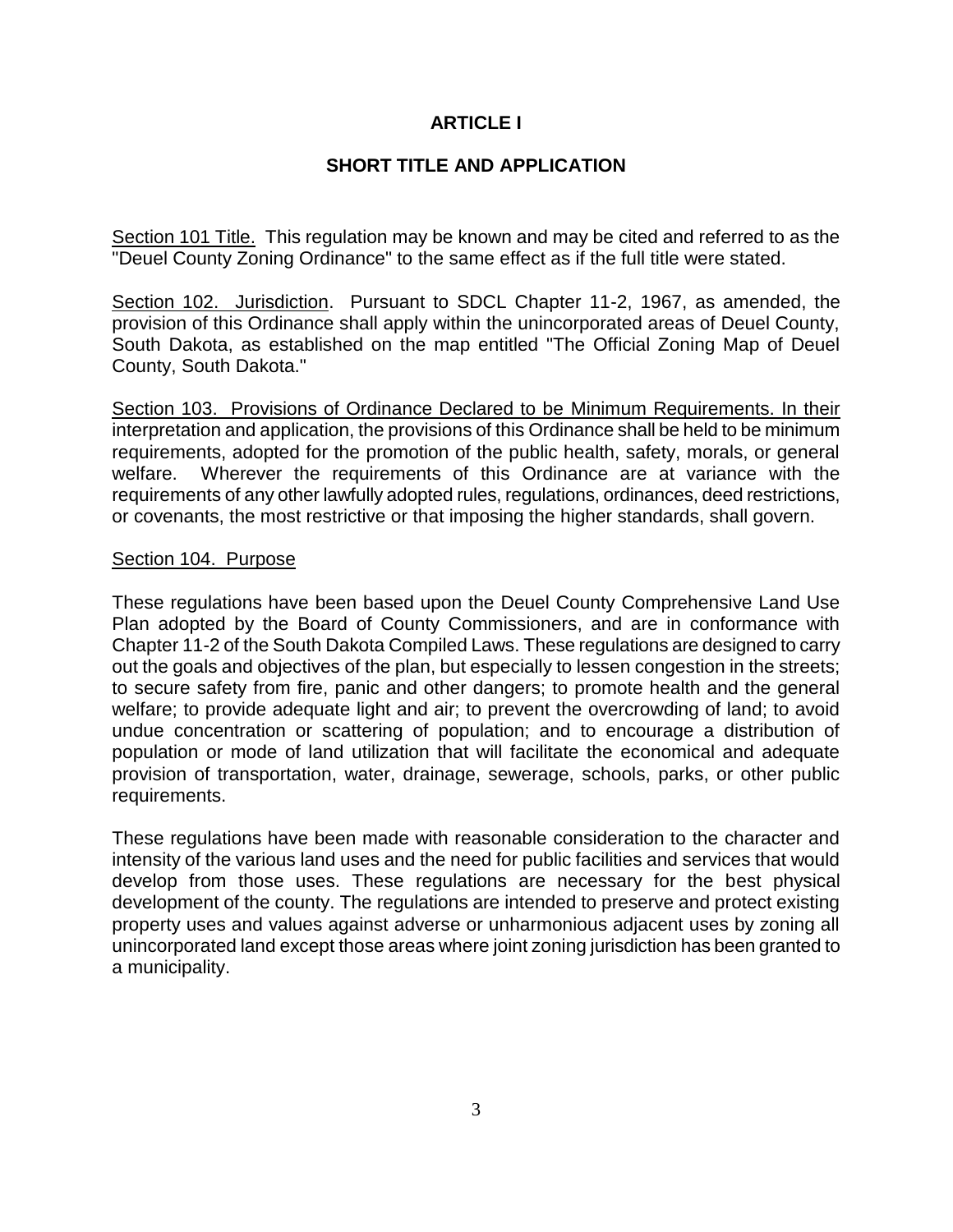## **ARTICLE II**

### **DEFINITIONS**

Section 201. For the purpose of this Ordinance, certain terms and words are hereby defined. Words used in the present tense shall include the future; the singular number shall include the plural and the plural the singular; the word "building" shall include the word "structure", the word "shall" is mandatory and not discretionary; the word may is permissive; the word person includes a firm, association, organization, partnership, trust, company or corporation, as well as, an individual; the word lot includes the word plat or parcel; and the words used or occupied include the words intended, designed, or arranged to be used or occupied. Any word not herein defined shall be as defined in any recognized Standard English dictionary.

Section 202. Accessory Buildings and Uses. A subordinate use which is incidental to that of the main building or to the main use of the premises.

Section 203. Adult Amusement or Entertainment Establishment. Any use which has as part of its operations amusement or entertainment which is distinguished or characterized by an emphasis on material depicting, describing, or relating to "specified sexual activities" or "specified anatomical areas" as herein defined, or which features topless dancers, exotic dancers, strippers, male or female impersonators, or similar entertainment.

Section 204. Adult Bookstores. An establishment having as a substantial or significant portion of its stock and trade, books, magazines, and other periodicals which are distinguished or characterized by their emphasis on matters depicting, describing, or relating to "specified sexual activities" or "specified anatomical areas" as herein defined, or an establishment with a segment or section devoted to the sale or display of such materials.

Section 205. Adult Mini-motion Picture Theater. An enclosed building with a capacity for less than fifty (50) persons used for presenting material for observation by patrons and which excludes minors by virtue of age.

Section 206. Adult Motion Picture Theater. An enclosed building used for presenting material distinguished or characterized by an emphasis on matter depicting, describing or relating to "specified sexual activities" or "specified anatomical areas" as herein defined, for observation by patrons therein.

Section 207. Adult Photo Studio. An establishment which, on payment of a fee, provides photographic equipment and/or models for the purpose of photographing "specified anatomical areas", as herein defined.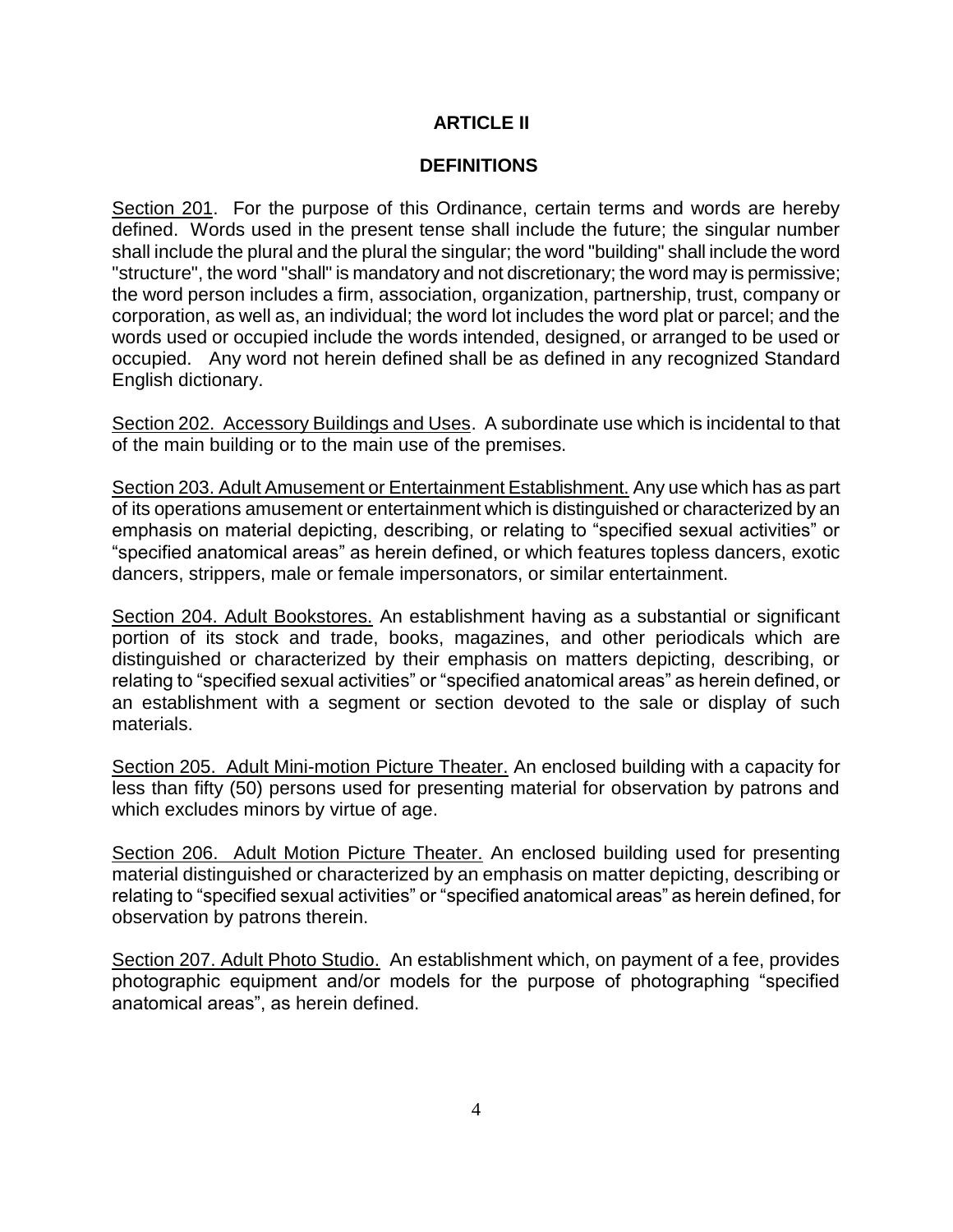Section 208. Adult use. The term "adult use" shall include adult amusement or entertainment establishment, adult bookstores, adult mini motion picture theaters, adult motion picture theaters, and adult photo studios.

Section 209. Agriculture. The use of land for agricultural purposes including farming, dairying, raising, breeding, or management of livestock, poultry, or honey bees, truck gardening, forestry, horticulture, floriculture, viticulture, and the necessary accessory uses for packaging, treating or storing the produce providing that the operation of any such accessory use shall be secondary to the normal agricultural activities. This definition shall not include intensive agricultural activities such as concentrated animal feeding operations and agribusiness activities.

Section 2.10. Airport. A place where aircraft can land and takeoff, usually equipped with hangers, facilities for refueling and repair, and various accommodations for passengers, including heliports.

Section 211. Animal Husbandry. The dairying, raising of livestock, breeding or keeping of animals, fowl or birds as a business for gainful occupation.

Section 212. Animal Manure. Poultry, livestock, or other animal excreta or mixture of excreta with feed, bedding or other materials.

Section 213. Animal Unit. See Article XIII.

Section 214. Animal Waste, Incorporated. Animal waste applied to the land surface and mechanically mixed into the soil within 24 hours.

Section 215 Animal Waste, Injected. Animal waste injected or tilled into the soil at the time of application.

Section 216 Animal Waste, Surface Applied**.** Animal waste applied to the land surface without benefit of incorporation or injection. This shall not include the use of animal waste in irrigation waters.

Section 217. Applicant**.** An individual, a corporation, a group of individuals, partnership, joint venture, owners, or any other business entity having charge or control of one or more concentrated animal feeding operations.

Section 218. Basement. A basement has more than one-half (1/2) of its height below grade.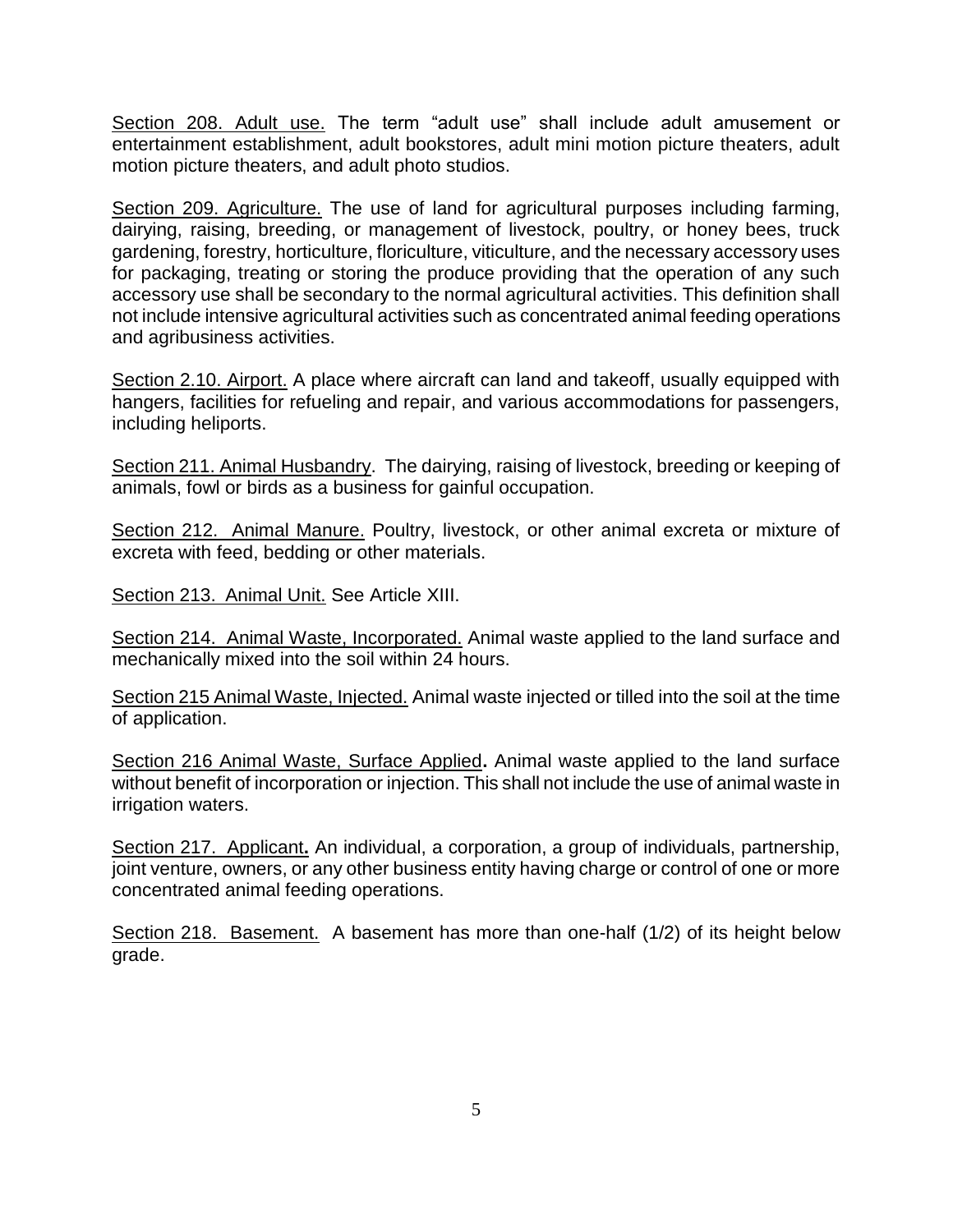Section 219. Bed and Breakfast (B & B's). A private single-family residence, which is used to provide, limited meals and temporary accommodations for a charge to the public. Such establishments should be located where there will be minimal impact on surrounding properties and should comply with the following conditions:

- 1. They shall be in compliance with applicable state laws including registration with the South Dakota Department of Health, maintaining a guest list, and providing a smoke detector in each sleeping room.
- 2. Accessory use signs shall be based on similar requirements for a home occupation permit and shall not be more than two (2) square foot in area.
- 3. Such uses shall be an incidental use with an owner occupied principal dwelling structure provided that not more than four bedrooms in such dwelling structure shall be used for such purpose.
- 4. The length of stay shall not exceed fourteen (14) days during any one hundred twenty-- (120) day consecutive period.
- 5. Meals shall be limited to breakfast, which is prepared in a common facility (household kitchen). Meals may be served only to overnight registered guests and cooking is not permitted in the sleeping rooms.
- 6. The building shall meet all building codes and zoning requirements. A site plan showing the location of guest parking spaces and floor plan showing a location of the sleeping rooms, lavatories, and bathing facilities, and kitchen shall be submitted with application.

Section 220. Board of County Commissioners. The governing body of Deuel County.

Section 221. Building. Any structure designed for the support, shelter and protection of persons, animals, or property.

Section 222. Buildings, Height of. The vertical distance from the grade to the highest point of the coping of a flat roof or to the deck line of a mansard roof, or to the mean height level between the eaves and ridge for gable, hip and gambrel roofs.

Section 223. Campground - Shall mean a plot of ground for public use upon which two or more campsites are located, established, maintained, advertised, or held out to the public, to be a place where camping units an be located and occupied as temporary living quarters. Campgrounds for tent trailers and recreational vehicles should be sited with consideration for access to the property. The campground should be designed to minimize the impact from adjacent major thoroughfares.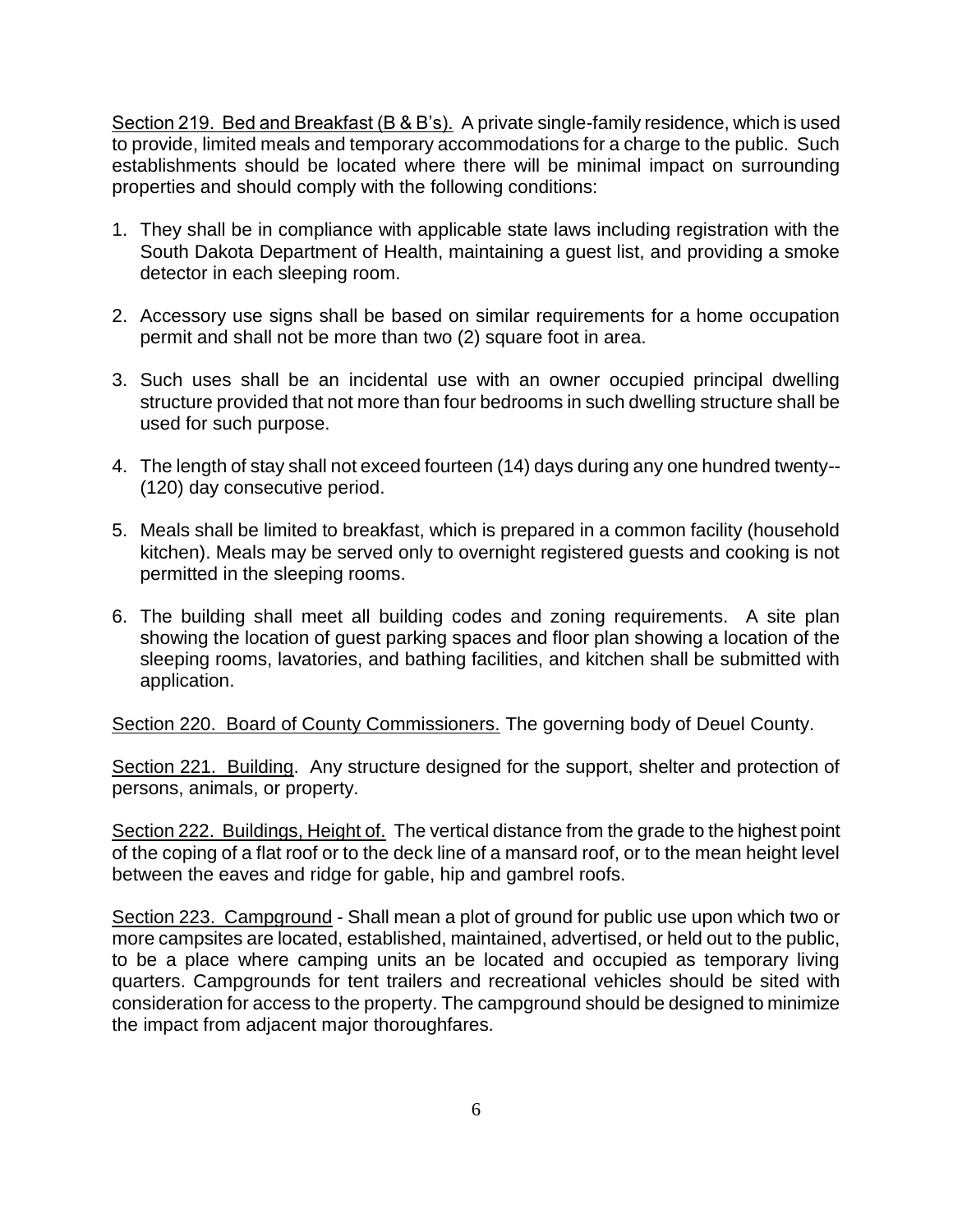Section 224. Change in Operation. Change in operation means a cumulative increase of more than 99 animal units, after June 3, 1997, which are confined at an unpermitted concentrated animal feeding operation.

Section 225. Concentrated Animal Feeding Operation. A Concentrated Animal Feeding Operation is defined as a lot, yard, corral, building or other area where animals have been, are, or will be stabled or confined for a total of 45 days or more during any 12-month period, and where crops, vegetation, forage growth, or post harvest residues are not sustained over any portion of the lot or facility. Two or more animal feeding operations under common ownership are single animal operation if they adjoin each other, or if they use a common area, or if they use a common area or system for disposal of manure.

Section 226. Comprehensive Plan. The adopted long-range plan intended to guide the growth and development of Deuel County.

Section 227. Contractor Shops and Yards. Those facilities to include structures and land areas where the outdoor storage of equipment and supplies used for various types of construction are stored. Examples of equipment and supplies include but are not limited to the following – road construction, building construction, gravel operations, and general contracting services.

Section 228. District, Zoning. A section or sections of the County for which regulations governing the use of buildings and premises, the height of buildings, the size of yards, and the intensity of use are uniform.

Section 229. Domestic Sanitary Sewage Treatment Facility. Shall mean the structures equipment and processes required to collect, carry away, and treat and dispose of domestic wastewater, industrial wastes, and or sludge.

Section 230. Dwelling. Any building, including seasonal housing structures, or a portion thereof, which is designed and used exclusively for residential purposes. This definition does not include a mobile home or manufactured home.

Section 231. Dwelling, Farm. Any dwelling farmer owned or occupied by the farm owners, operators, tenants, or seasonal or year-around hired workers.

Section 232. Dwelling, Single-Family. A building occupied exclusively by one (1) family.

Section 233. Dwelling, Multiple. A building occupied by two (2) or more families.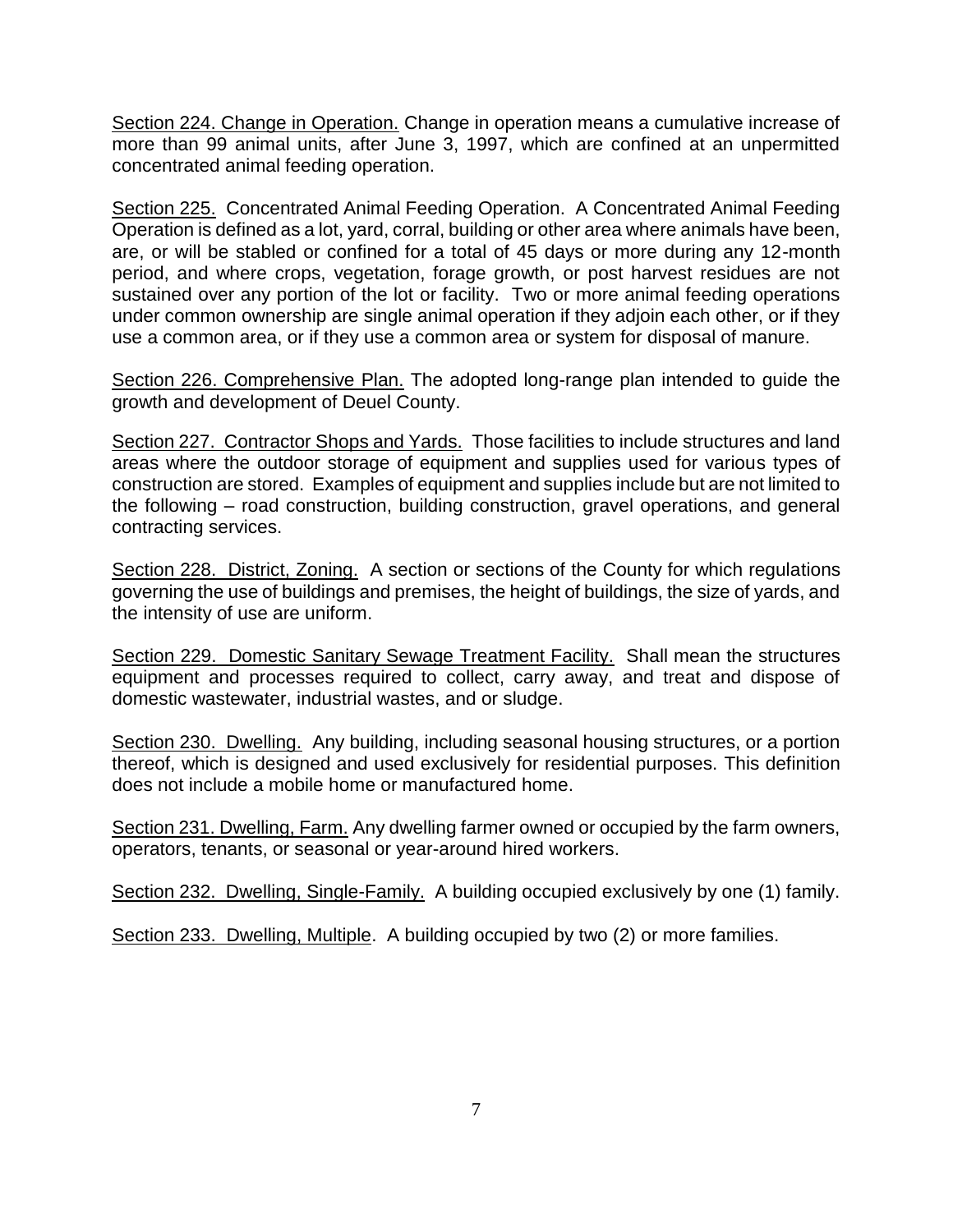Section 234. Dwelling Unit. One (1) or more rooms, containing sleeping quarters, in a dwelling occupied as separate living quarters by a single family.

Section 235. Existing Farmstead. An existing farmstead shall include a livable house occupied by the owner or tenant within the last three (3) years and shall have been existing on the site for at least five (5) years and the site shall have been used in the past as a farmstead for normal farming operation. The Planning Commission may consider defining an identifiable parcel as an existing farmstead if the proposed site meets the following criterion:

- 1. Evidence that the proposed site was once used for human habitation. This may be determined by existence of buildings/foundations and/or an established shelterbelt.
- 2. Information regarding the location of flood plain, access to roads and utilities, and other appropriate site information may be considered by the Planning Commission in determining the suitability of the parcel for development.

Section 236. Extended Home Occupation. See Section 1210.

Section 237. Family. One (1) or more persons related by blood, marriage, or adoption occupying a dwelling unit as a single household unit. A family shall not include more than three (3) adults who are unrelated by blood or law. This definition shall not include foster families as regulated by the State of South Dakota.

Section 238. Farm. An area with or without family dwelling which is used for the growing of the usual farm products, such as vegetables, fruit, trees and grain, and their storage on the area, as well as for the raising, feeding, or breeding thereon of the usual farm poultry and farm animals, such as horses, cattle, sheep and swine. The term "farming" includes the operating of such an area for one or more of the above uses, including dairy farms with the necessary accessory uses for treating or storing the produce; provided, however, that the operation of such accessory uses shall be secondary to that of the normal farming activities.

Section 239. Fence. A structure used as a boundary, screen, separation, means of privacy, protection or confinement, and is constructed of wood, plastic, metal, wire mesh, masonry or other similar material and is used as a barrier of some sort.

Section 240. Frontage. All the property on one (1) side of a street or road.

Section 241. Game Lodge. A building or group of two (2) or more detached, or semidetached, or attached buildings occupied or used as a temporary abiding place of sportsmen, hunters and fishermen, who are lodged with or without meals, and in which there are sleeping quarters.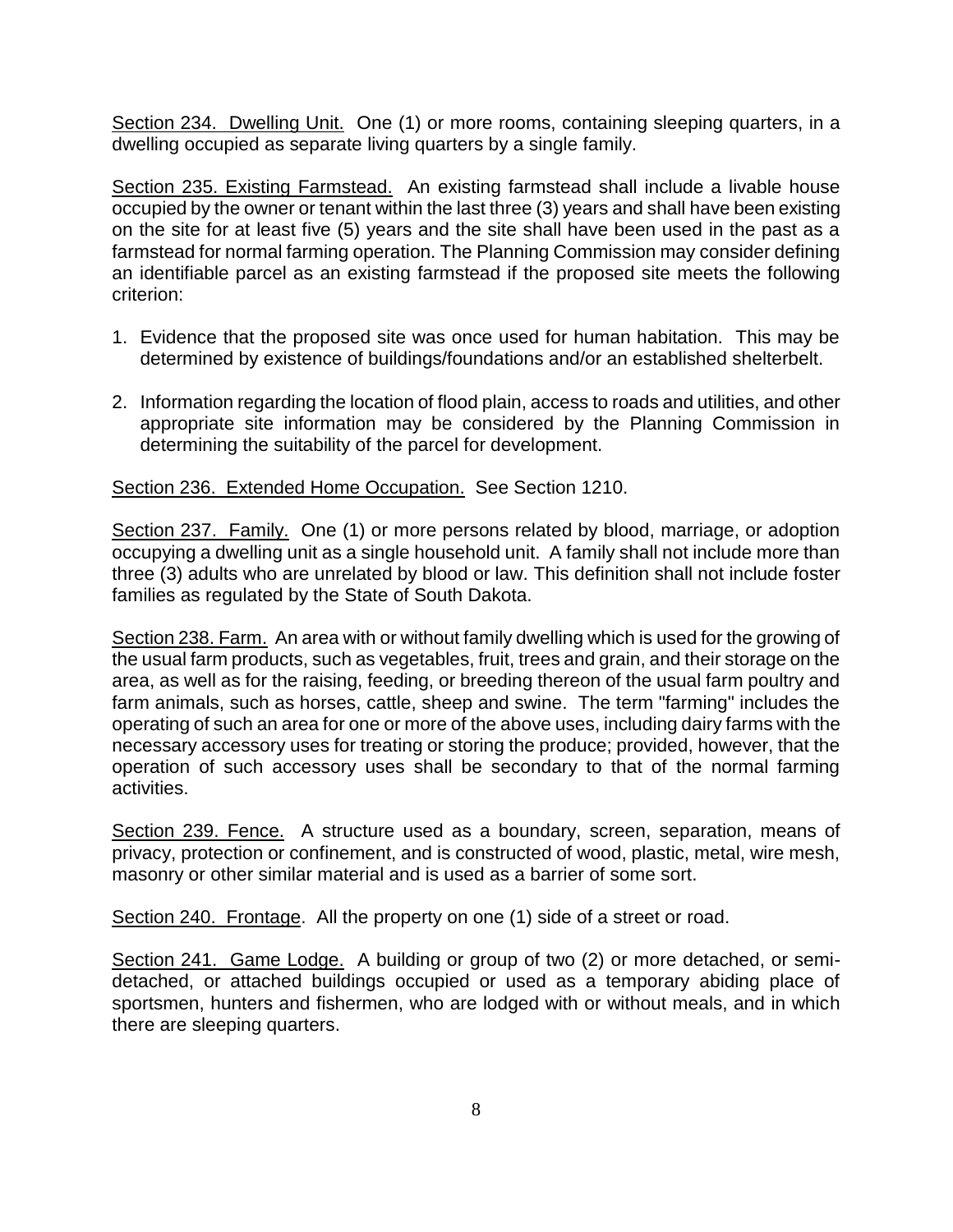Section 242. Garage, Private. An accessory building used for the storage of not more than four (4) vehicles owned and used by the occupant of the building to which it is necessary. Vehicles include cars, pickups, and boats.

Section 243. Group Home. A supervised living or counseling arrangement in a family home context providing for the 24 hour care of children or adults.

Section 244. Home Occupation. See Section 1209.

Section 245. Horticultural services. Commercial services which are oriented to support the science or practical application of the cultivation of fruits, vegetables, flowers, and plants.

Section 246. Junkyards/Salvage Yards. The use of more than one thousand (1,000) square feet of any land, building, or structure, for commercial purposes, where waste, discarded materials such as scrap metals, used building materials, used lumber, used glass, discarded vehicles, paper, rags, rubber, cordage, barrels, etc., are stored.

Section 247. Kennel. Any premise or portion thereon where more than five (5) dogs, cats, or other household pets are raised, trained, boarded, harbored, or kept for remuneration. Veterinary clinics, animal hospitals and animal shelters are specifically excluded.

Section 248. Lot, Buildable.

- 1. A parcel of land occupied or intended for occupancy by a use permitted in this Ordinance, including one (1) main building together with its accessory buildings, the open spaces and parking spaces required by this Ordinance.
- 2. A lot which is a part of a subdivision, the plat of which has been recorded in the office of the County Register of Deeds at the time of the adoption of this Ordinance, provided that said lot has a frontage of not less than seventy-five (75) feet; or an irregular tract lot described by a deed recorded in the office of the County Register of Deeds at the time of the passage of this Ordinance; provided that if a lot has less width or area as required by this Ordinance, the lot is not a buildable lot.

Section 249. Lot, Corner. A lot abutting upon two (2) or more streets at their intersection.

Section 250. Lot, Depth of. The average horizontal distance between the front and rear lot lines.

Section 251. Lot, Double Frontage. A lot having a frontage of two (2) streets as distinguished from a corner lot.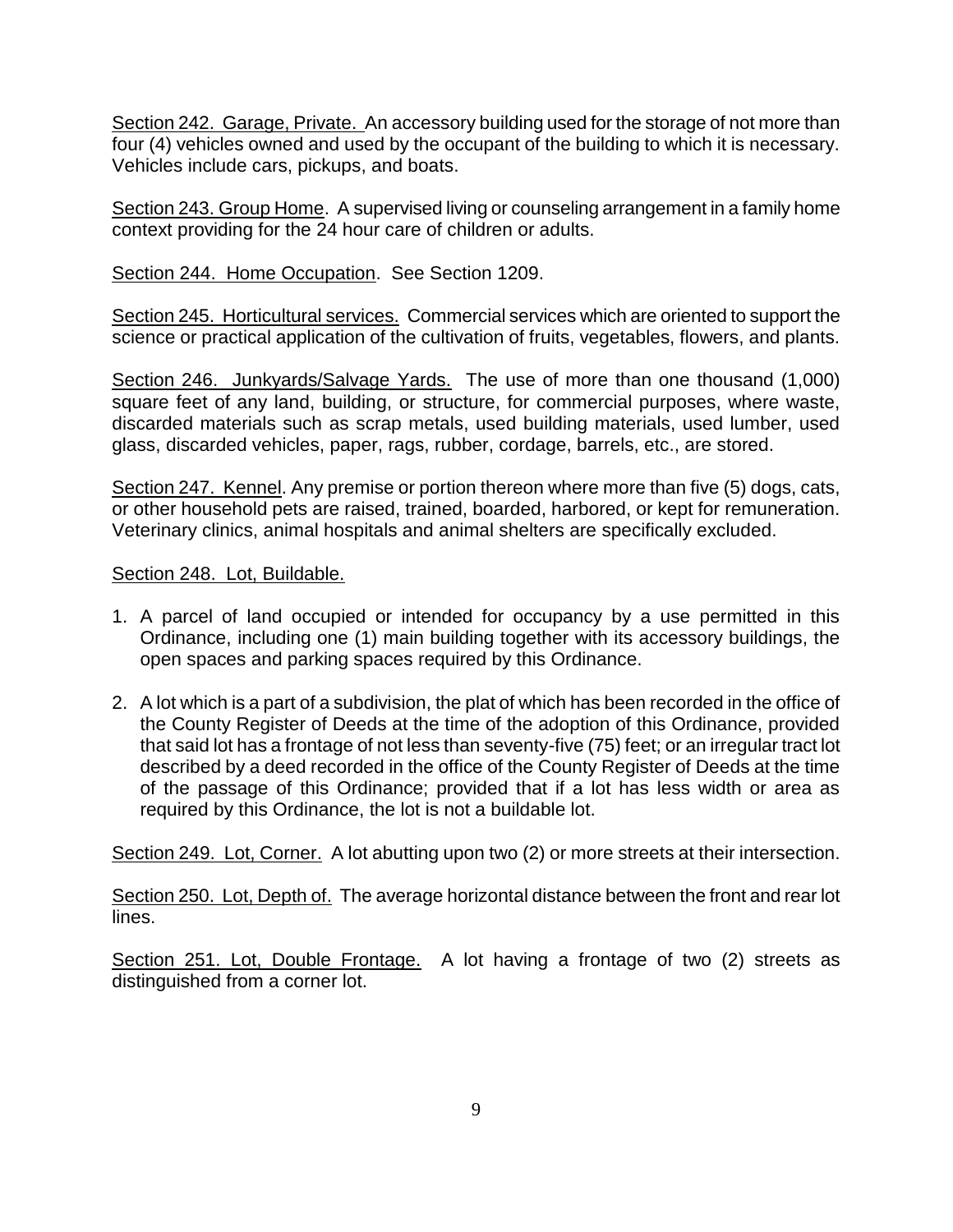#### Section 252. Manufactured Home.

- 1. An industrialized building unit constructed on a chassis for towing to the point of use and designed to be used for continuous year-round occupancy as a single dwelling. For the purpose of this ordinance manufactured homes and will be regulated by types. Three types of homes are defined under these regulations.
	- a. Type A Manufactured Home shall:
		- i. Have more than one thousand one hundred (1,100) square feet of occupied space in a double-section or larger multi-section unit.
		- ii. The age of the manufactured house may not exceed five (5) years from the date of manufacture.
		- iii. Utilize a perimeter enclosure of metal, vinyl, wood, or Styrofoam in accordance with manufacturer's specifications.
		- iv. Be anchored to the ground, in accordance with manufacturer's specifications, or as prescribed by the ANSI/NFPA 501 A Standards.
		- v. Have a gabled roof with a pitch of at least 2/12 feet.
		- vi. Have siding material of a type customarily used on site-constructed residence.
		- vii. Have roofing material of a type customarily used on site-constructed residences.
	- b. Type B Manufactured Home shall:
		- i. Have more than 700 square feet of occupied space in a single, double, expando or multi-section unit.
		- ii. Utilize a perimeter enclosure of metal, vinyl, wood, or Styrofoam in accordance with manufacturer's specifications.
		- iii. Be anchored to the ground, in accordance with manufacturer's specifications or as prescribed by the ANSI/NFPA 501A Standards.
		- iv. Have siding material of a type customarily used on site-constructed residence.
		- v. Have roofing material of a type customarily used on site-constructed residences.
		- vi. Be placed on a support system, in accordance with approved installation standards.
		- vii. Must have been constructed after June 15, 1976.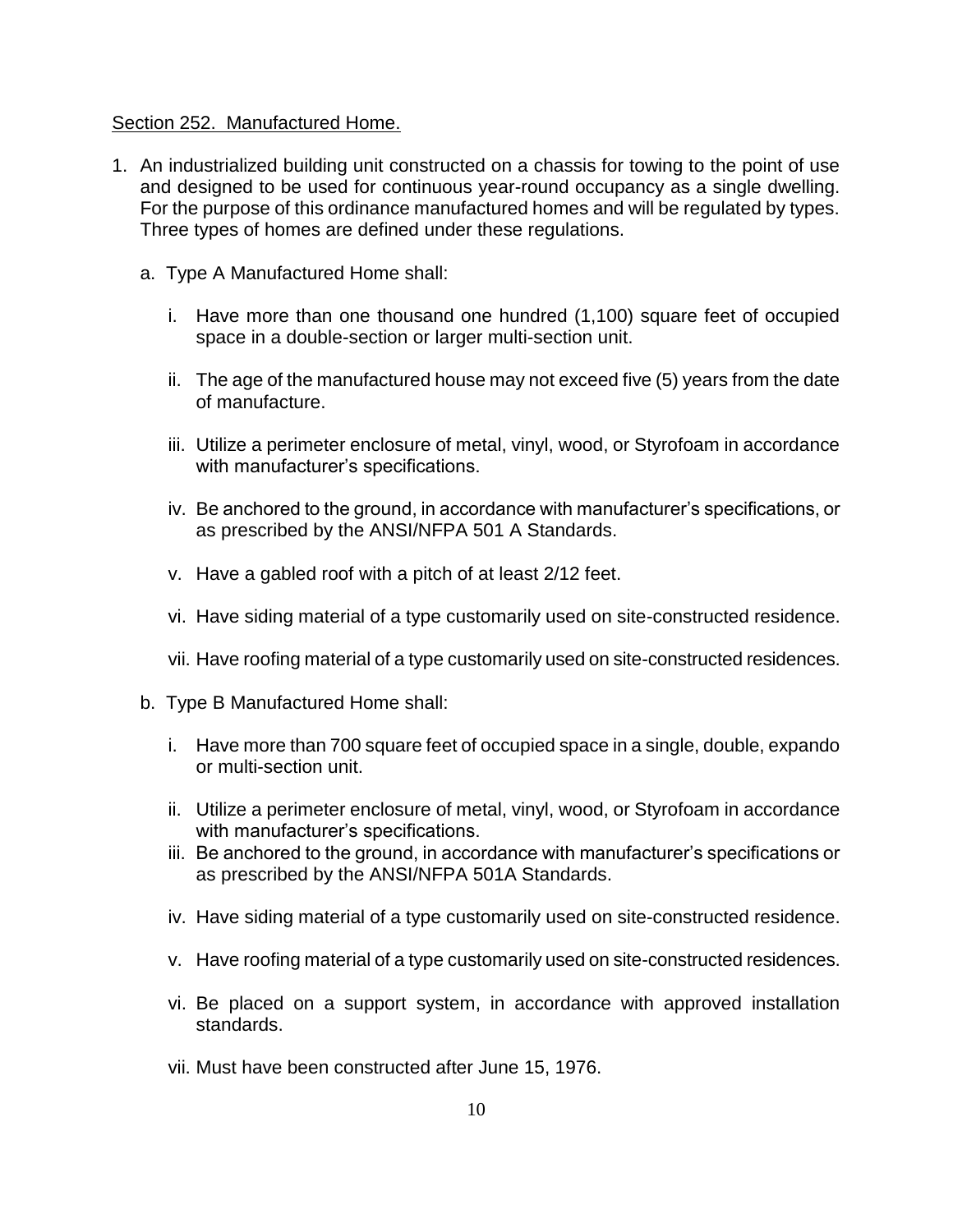- c. Type C Manufactured Home shall:
	- i. Have more than 700 square feet of occupied space in a single, double, expando or multi-section unit.
	- ii. Utilize a perimeter enclosure of metal, vinyl, wood, or Styrofoam in accordance with manufacturer's specifications.
	- iii. Be anchored to the ground, in accordance with manufacturer's specifications or as prescribed by the ANSI/NFPA 501A Standards.
	- iv. Be placed on a support system, in accordance with approved installation standards.
	- v. Must have been constructed after June 15, 1976.
- 2. Installation standards
	- a. Support System
		- i. All HUD-Code manufactured homes of the Type A Classification shall be installed with load bearing foundations in conformance with the manufacturer's installation specifications.
		- ii. Type B an C manufactured homes not placed on a permanent foundation shall be installed on a support system in conformance with the manufacturer's installation specifications or with the support systems regulations in the ANSI/NFPA 501 A 1977 installation standards.
	- b. Siding/Skirting
		- i. Those manufactured homes utilizing a permanent foundation and permanent perimeter enclosure must have footings and crawl space or basement walls. The foundation shall be (a) an approved wood basement constructed of 2 x 6 framework and treated with water resistant materials; or (b) a foundation shall be constructed with eight inches poured concrete or concrete block.

The footing to be a minimum of eight (8) inches thick by sixteen (16) inches wide poured concrete with top of footing to be sixteen (16) inches below grade. The space between the floor joints of the home shall be completely enclosed with the permanent perimeter enclosure (except for required openings).

ii. All manufactured homes without a permanent perimeter enclosure shall have an approved foundation siding/skirting enclosing the entire perimeter of the home.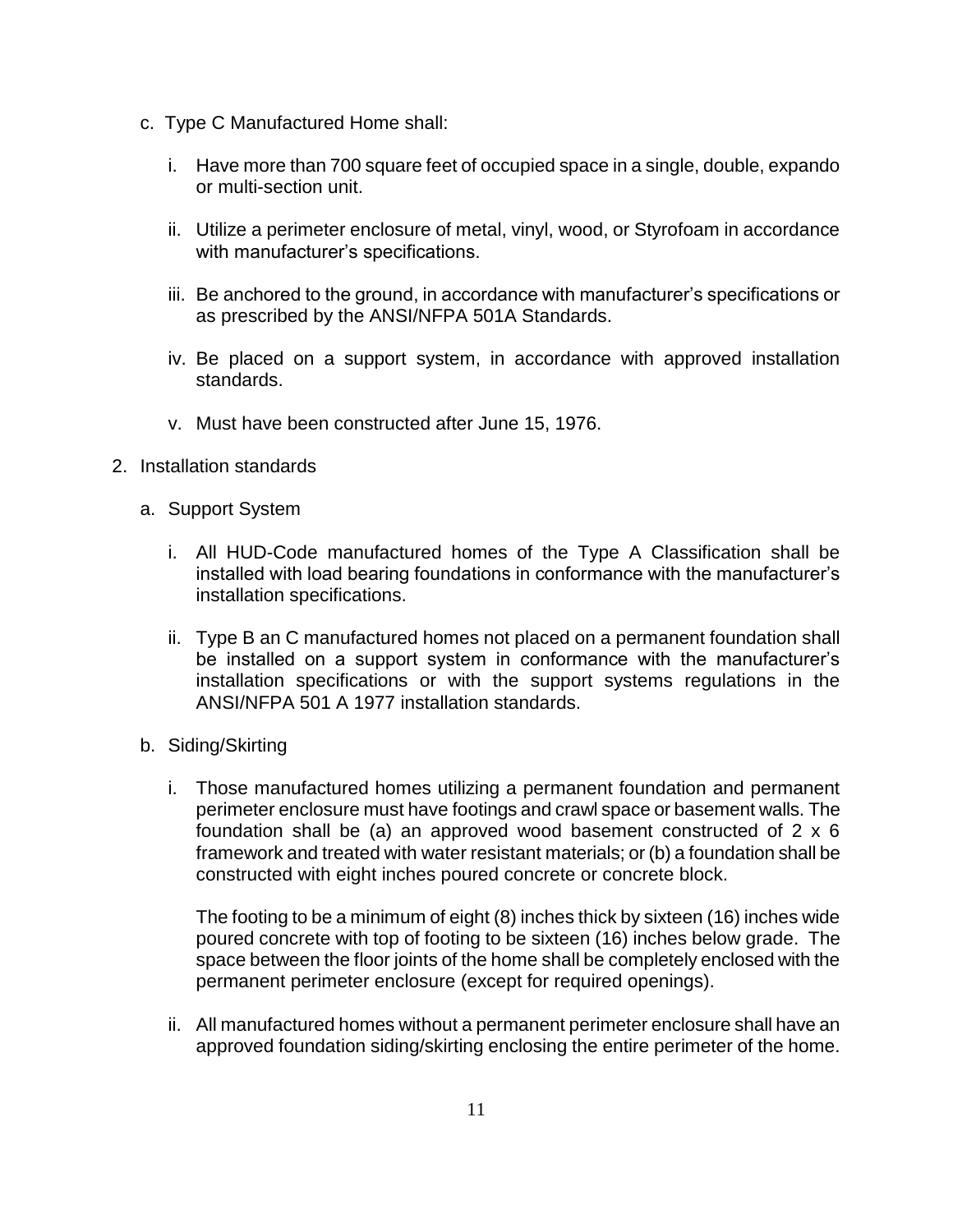3. Nonconforming Homes.

A manufactured or mobile home placed and maintained on a tract of land and deemed to be a legal nonconforming use prior to the adoption of this Ordinance shall continue to be a legal nonconforming use. If the nonconforming use is discontinued for a period of one year, the land thereafter must be used in conformity with all provisions of this Ordinance.

4. Replacement of Nonconforming Homes.

Thereafter, upon application to the Zoning Officer and subsequent approval thereof, a manufactured home deemed a legal nonconforming use, may be replaced by a manufactured home, and provided the replacement is of an equal or higher type. Equal or higher type means that a type C manufactured home could be replaced with a Type A, B, or C manufactured home; A type B manufactured home could be replaced with a Type A or B manufactured home; A type A manufactured home could be replaced with a Type A manufactured home.

5. Structural Alteration.

Due to its integral design, any structural alteration or modification of a manufactured home after it is placed on the site must be approved by the Zoning Officer.

6. Variance from Maximum Age Requirement

Type A manufactured homes may receive a variance from the maximum age requirement (Section 252 1.a.ii). The Board of Adjustment may grant a variance if the manufactured home meets the following requirements:

- a. The applicant shall provide a photograph of the manufactured home's exterior and interior.
- b. That it shall have been shown to the satisfaction of the Zoning Officer that the said manufactured home complies with the gas, plumbing, electrical, and construction requirements of Deuel County.
- c. That the applicant shall obtain the written consent of all property owners owning property immediately adjacent (excluding streets and alleys) to the proposed building site and the consent of sixty-six (66) percent of the property owners within 150 feet (excluding streets and alleys) of said proposed location has been received.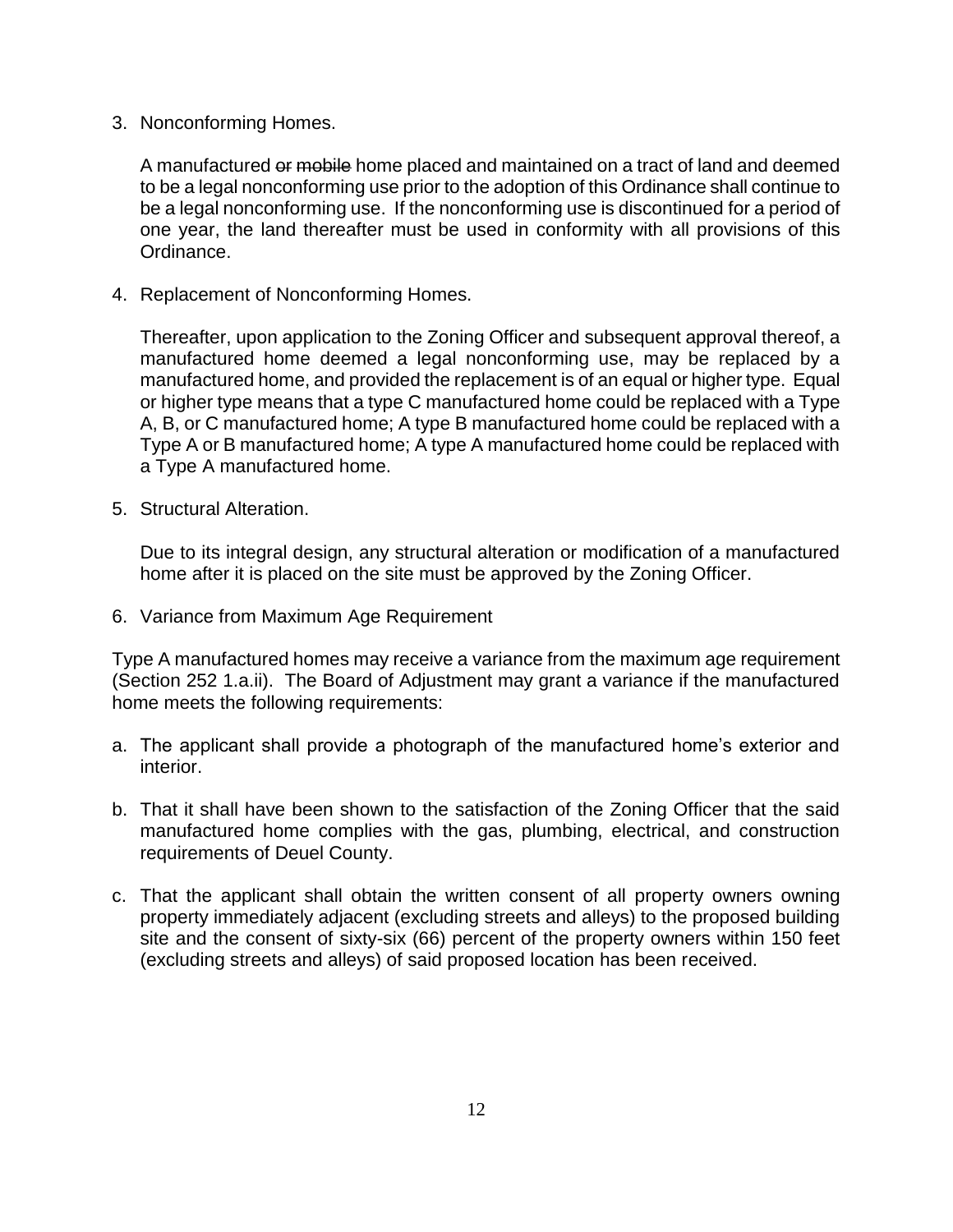#### Section 253. Modular Home.

- 1. Modular homes shall meet the following regulations.
	- a. Modular homes shall meet or exceed Uniform Building Codes.
	- b. Modular homes will include all off-site constructed homes, which may be transported to the site in one or more sections.
	- c. Modular homes shall have more than 1,000 square feet in ranch style and 850 square feet split and be placed on a permanent foundation.
	- d. Modular homes shall not have attached running gear and a trailer hitch or the capacity to have attached running gear and trailer hitch.
	- e. Modular homes shall have a minimum of a 4/12-roof pitch.
	- f. Have siding material of a type customarily used on site-constructed residences.
	- g. Have roofing material of a type customarily used on site-constructed residences.

Section 254. Motel. A series of attached, semi-attached, or detached sleeping or living units, for the accommodation of transient guests and not customarily including individual cooking or kitchen facilities, said units having convenient access to off-street parking spaces for the exclusive use of guests or occupants.

Section 255. Nonconforming Use. Any building or land lawfully occupied by a use at the time of passage of this regulation or amendment thereto, which does not conform after the passage of this regulation or amendment.

Section 256. Non-Farm Dwelling. Any occupied dwelling which is not a farm dwelling.

Section 257. Parking Space. An area, enclosed or unenclosed, sufficient in size to store one (1) automobile, together with a driveway connecting the parking space with a street or alley.

Section 258. Parks and Recreation Areas. Public, non-commercial recreation facilities open to the general public an requiring minimal structural development, including, but not limited to playgrounds, parks, monuments, green strips, open space, mini-parks, athletic fields, boat launching ramps, piers and docks, picnic grounds, public campgrounds swimming pools, and wildlife and nature preserves, along with any necessary accessory facilities, rest rooms, bath houses, and the maintenance of such land and facilities, but not including private, commercial campgrounds, commercial recreation and/or amusement centers.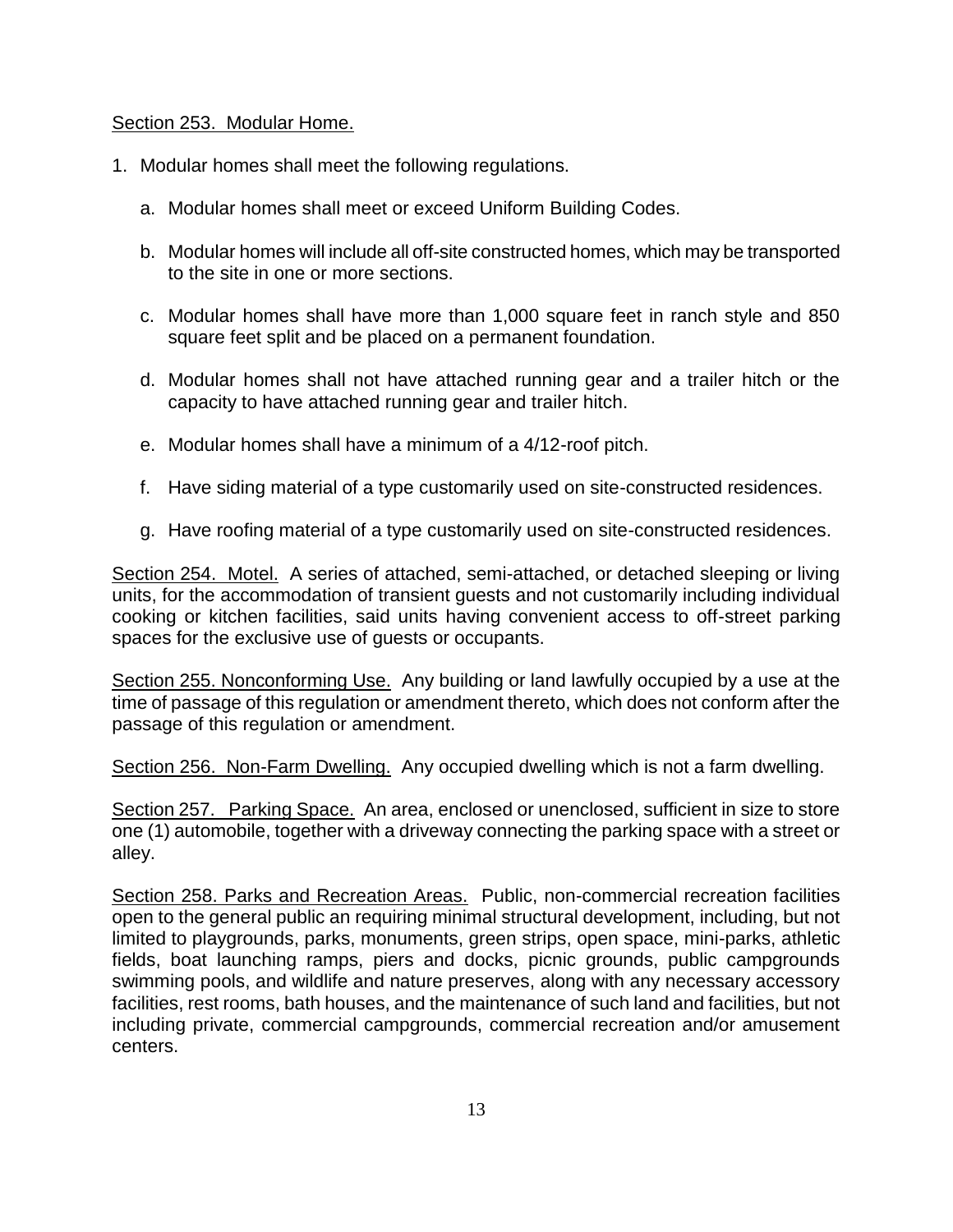Section 259. Permit. A permit required by these regulations unless stated otherwise. Section 260. Permitted Use. Any use allowed in a zoning district and subject to the restrictions applicable to that zoning district.

Section 261. Potential Pollution Hazard. A Class D Concentrated Animal Feeding Operation of 50 to 499 Animal Units may be required to obtain a special exception permit when a potential pollution hazard exists. Factors to be considered by the Zoning Officer in determining a Potential Pollution Hazard include the following:

- 1. The Concentrated Animal Feeding Operation does not meet the minimum setback and separation distances of these regulations.
- 2. A Potential Water Pollution Hazard exists due to siting over a shallow aquifer or drainage which contributes to the waters of the State.

Section 262. Private Shooting Preserves. An acreage of at least one hundred and sixty (160) acres and not exceeding one thousand two hundred and eighty (1,280) acres either privately owned or leased on which hatchery raised game is released for the purpose of hunting, for a fee, over an extended season.

Section 263. Process Generated Wastewater. Water directly or indirectly used in the operation of an animal feeding operation. The term includes spillage or overflow from watering systems; water and manure collected while washing, cleaning or flushing pens, barns, manure pits or other areas; water and manure collected during direct contact swimming, washing or spray cooling of animals; and water used in dust control.

Section 264. Process Wastewater. Process wastewater means any process generated wastewater and any precipitation (rain or snow) that comes into contact with the animals, manure, litter or bedding, feed, or other portions of the animal feeding operation. The term includes runoff from an open lot.

Section 265. Religious Farming Community. A corporation formed primarily for religious purposes whose principle income is derived from agriculture and/or a farm which may or may not be held in collective ownership, in which multiple families reside on-site and use or conduct activities upon the property which are participated in, shared, or used in common by the members of the group residing thereon.

Section 266. Rubble Site. A site for the disposition of refuse as defined by the South Dakota Department of Environment and Natural Resources.

Section 267. Sale or Auction Yard or Barn. A place or building where the normal activity is to sell or exchange livestock. Livestock normally in yard or barn for one (1) day during sale or auction.

Section 268. Sanitary Landfill. A site for the disposal of garbage and other refuse material.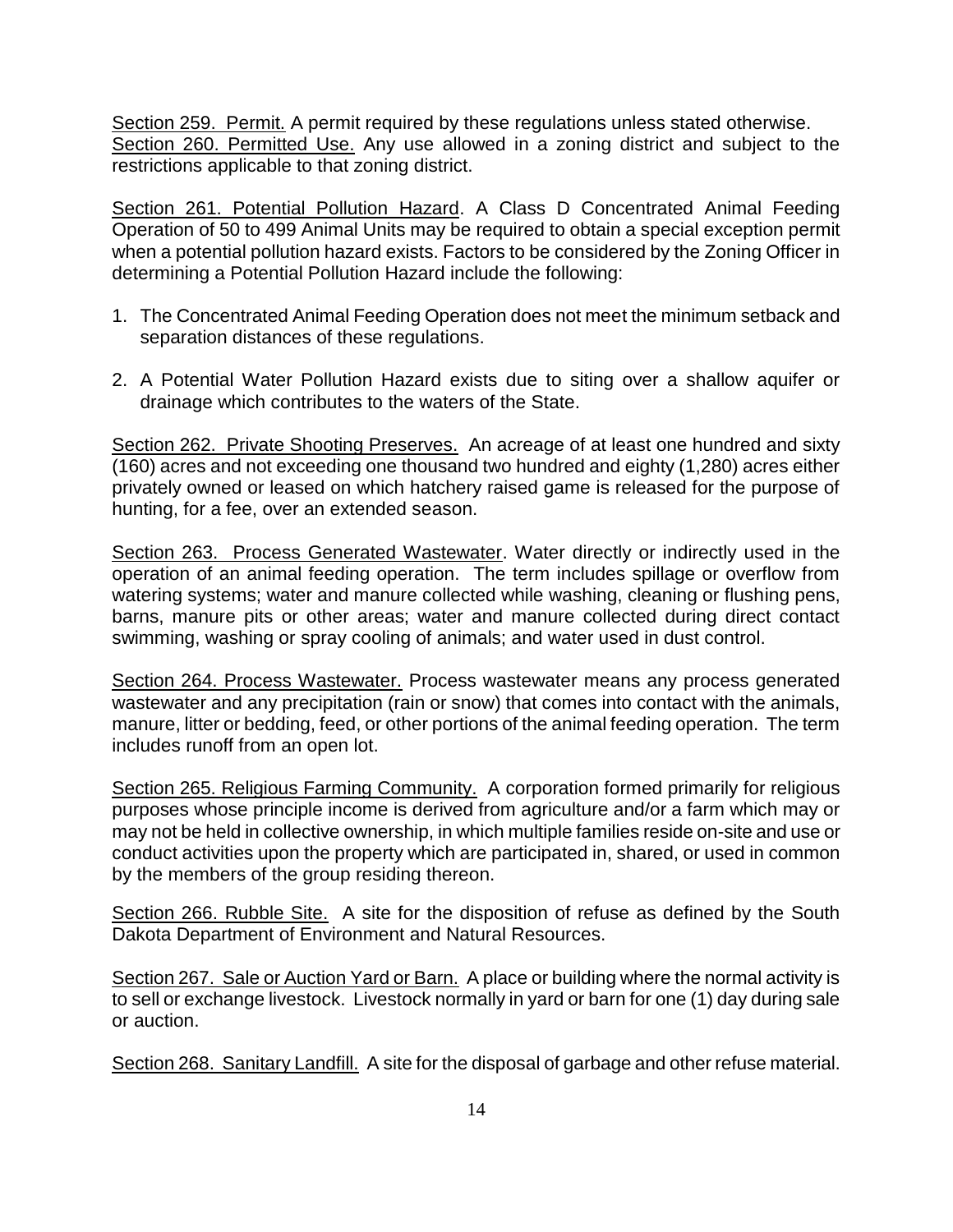Section 269. Seasonal Camp Trailers or Recreational Vehicles. A vehicle designed for temporary seasonal living quarters.

Section 270. Service Station. Any building or premises where automotive fuels are stored and made available for sale and dispensing through fixed equipment into fuel supply tanks or motor vehicles and where automotive supplies and accessories may or may not be available.

Section 271. Shall (when used in regard to concentrated animal feeding operations). means that the condition is an enforceable requirement of this permit.

Section 272. Shallow Aquifer. An aquifer vulnerable to contamination because the permeable material making up the aquifer (a) extends to the land surface so percolation water can easily transport contaminants from land surface to the aquifer, or (b) extends to near the land surface and lacks a sufficiently thick layer of impermeable material on the land or near the land surface to limit percolation water from transporting contaminants from the land surface to the aquifer.

Section 273. Shallow Well. A well which is located in a shallow aquifer.

Section 274. Shelterbelt. A strip or belt of trees or shrubs established to reduce soil erosion and to protect yards, lots, buildings, livestock and residences, recreation and wildlife from wind. For the purposes of this ordinance a shelterbelt shall include ten (10) or more trees planted in a line, separated by a distance of forty (40) feet or less.

Section 275. Shooting Range. shall be defined as an area for the discharge of weapons for sport under controlled conditions where the object of the shooting is an inanimate object such as, but not limited to, paper, metal or wooden targets.

Section 276. Should (when used in regard to concentrated animal feeding operations). means that the condition is a recommendation. If violations of the permit occur, the County will evaluate whether the producer implemented the recommendations contained in this permit that may have helped the producer to avoid the violation.

Section 277. Significant Contributor of Pollution. To determine if a concentrated animal feeding operation meets this definition, the following factors are considered:

- 1. Size of feeding operation and amount of manure reaching waters of the state;
- 2. Location of the feeding operation in relation to waters of the state;
- 3. Means of conveyance of manure and process wastewater into waters of the state; and
- 4. The slope, vegetation, rainfall and other factors affecting the likelihood or frequency of discharge of animal wastes and process wastewater into waters of the state.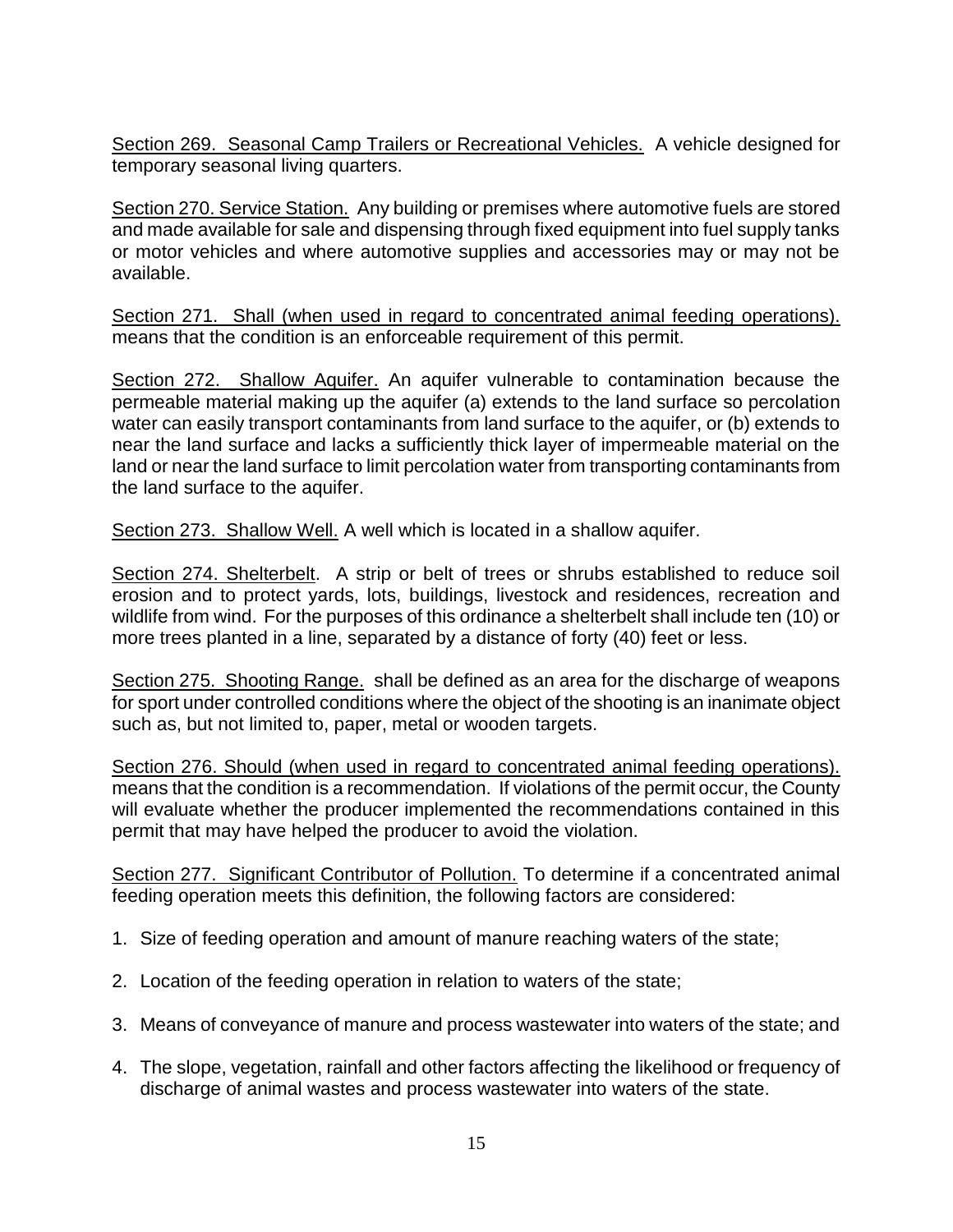Section 278. Special Exception. A special exception is a use that would not be appropriate generally or without restriction throughout the zoning division or district, but which, if controlled as to number, area, location, or relation to the neighborhood, would promote the public health, safety, welfare, morals, order, comfort, convenience, appearance, prosperity, or general welfare. Such uses may be permitted in **a** such zoning division or district as special exceptions, as specific provisions for such exceptions are made in these zoning regulations. Special exceptions are subject to evaluation and approval by the Board of Adjustment and are administrative in nature.

Section 279. Street, Highway, or Road. All property acquired or dedicated to the public and accepted by the appropriate governmental agency for street, highway or road purposes.

Section 280. Street, Highway or Road Right-of-Way (ROW) Line. A dividing line between a lot or parcel of land and a contiguous street, highway or road.

Section 281. Structural Alterations. Any change in the supporting members of a building, such as bearing walls or partitions, columns, beams, or girders, or any complete rebuilding of the roof or the exterior walls.

Section 282. Structure. Anything constructed or erected, the use of which requires permanent location on the ground or attached to something having a permanent location on the ground.

Section 283. Structure, Temporary. Anything constructed or erected, or placed, the use of which requires temporary location on the ground or attached to something having a temporary location on the ground.

Section 284. Temporary Fireworks Sales Stand. A structure utilized for the licensed resale of fireworks during the time period allowed by South Dakota State Law.

Section 285. Variance. A variance is a relaxation of the terms of the zoning ordinance where such variance will not be contrary to the public interest and where, owing to conditions peculiar to the property and not the result of the actions of the applicant, a literal enforcement of the ordinance would result in unnecessary and undue hardship. As used in this ordinance, a variance is authorized only for height, area, and size of structure or size of yards and open spaces; establishment or expansion of a use otherwise prohibited shall not be allowed by variance, nor shall a variance be granted because of the presence of nonconforming in the zoning district or uses in an adjoining zoning district.

Section 286. Waters of the State. means all waters within the jurisdiction of this state, including all streams, lakes, ponds, impounding reservoirs, marshes, watercourses, waterways, wells, springs, irrigation systems, drainage systems, and all other bodies or accumulations of water, surface and underground, natural or artificial, public or private,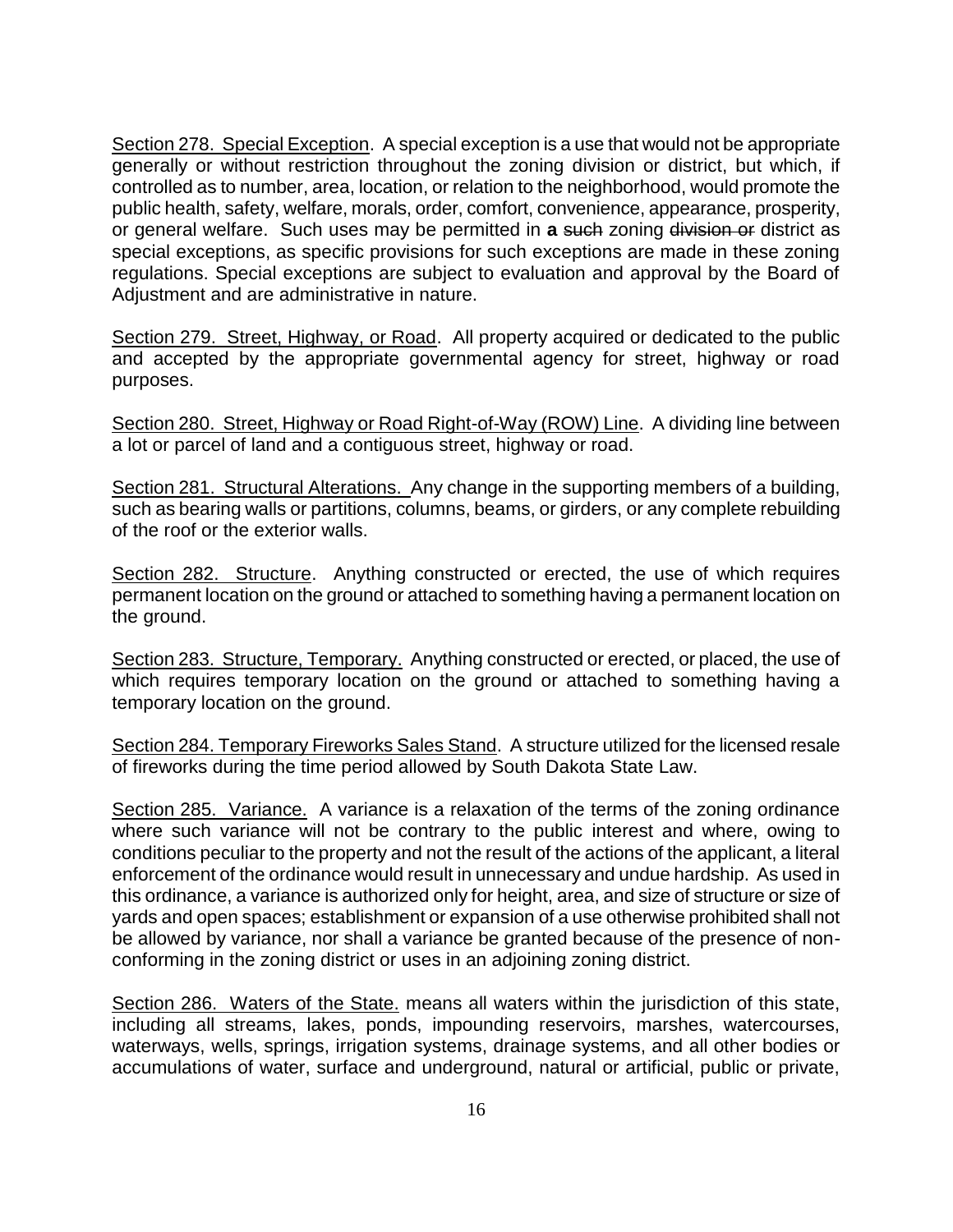situated wholly or partly within or bordering upon the state.

Section 287. Yard. An open space on the same lot with a building, unoccupied and unobstructed. In measuring a yard for the purpose of determining the width of a side yard, the depth of a front yard, or the depth of a rear yard, the minimum horizontal distance between the lot line and bearing wall of the main building shall be used.

Section 288**.** Yard, Front. A yard extending across the front of a lot between the side yard lines, and being the minimum horizontal distance between the road right-of-way line and the main bearing wall of the main building or any projections thereof other than the projections of the usual steps, unenclosed balconies or open porch.

Section 289. Yard, Rear. Any yard extending across the rear of a lot measured between the side lot lines, and being the minimum horizontal distance between the rear lot line and the rear of the main building or bearing wall or any projections other than steps, unenclosed porches, or unenclosed balconies. On corner lots the rear yard may be to the rear of either street, provided that the minimum rear yard depth requirement shall be calculated on the longest average lot dimension. On interior lots the rear yard shall in all cases be at the opposite end of the lot from the front yard.

Section 290. Yard, Side. A yard between the main building and the side line of the lot being the minimum horizontal distance between the bearing wall of the building and the side yard line, and extending from the front lot line to the rear yard line.

Section 291. Zoning Officer. The individual appointed by the Board of County Commissioners and designated to administer and enforce the zoning ordinance.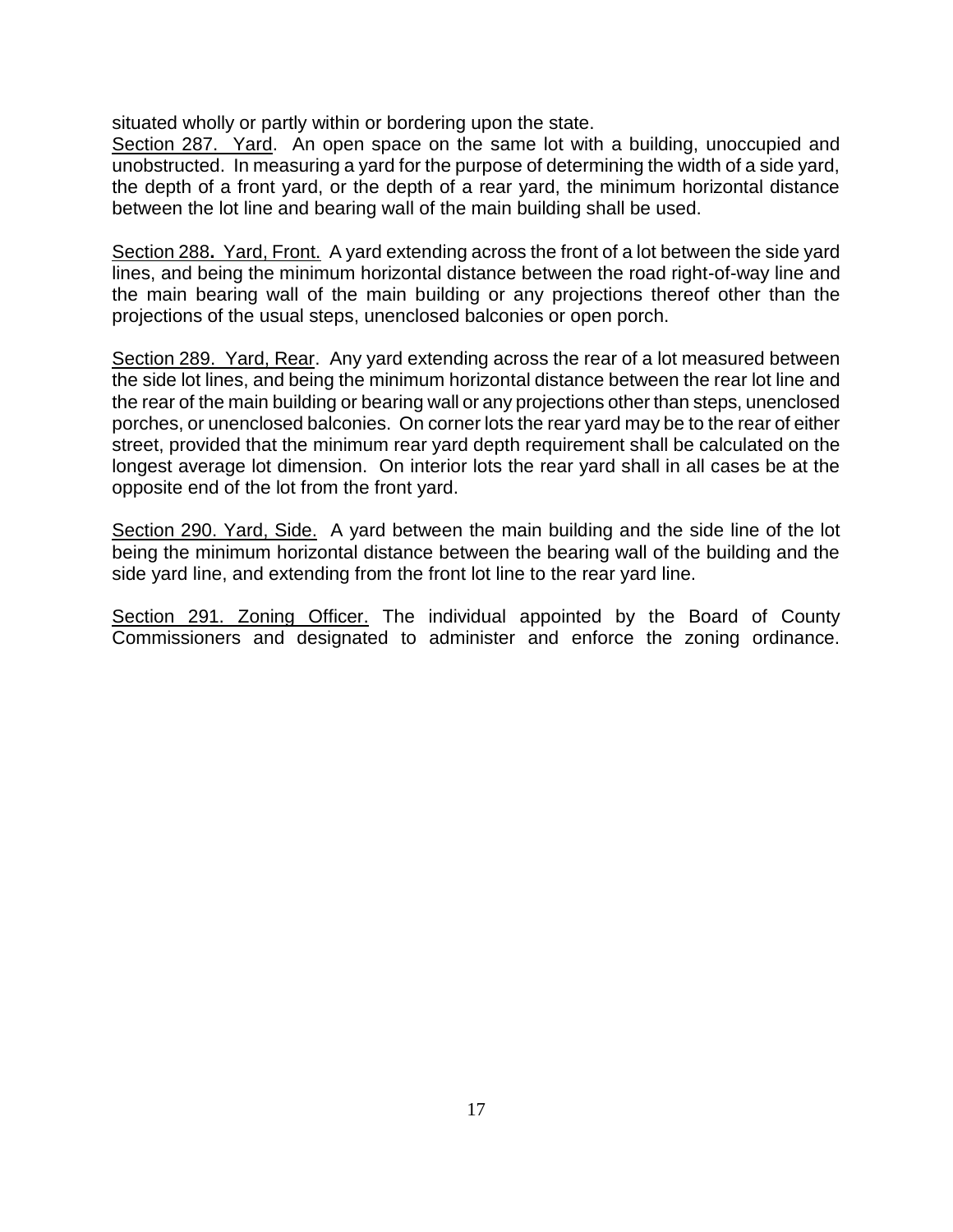#### **ARTICLE III ESTABLISHMENT OF DISTRICTS**

Section 301. Districts. For the purpose of this regulation, the unincorporated areas of the County may be divided into any of the following zoning districts: A—Agricultural District; CI--Commercial/Industrial District; LP—Lake Park District; NR--Natural Resources District; AP--Aquifer Protection Overlay District; TD—Town District.

#### Section 302. Provision for Official Zoning Map.

1. The unincorporated area of the County is hereby divided into zones, or districts, as shown on the Official Zoning Map which, together with all explanatory matter thereon, is hereby adopted by reference and declared to be a part of this Ordinance. The Official Zoning Map shall be identified by the signature of the Chairperson of the Board of County Commissioners attested by the County Auditor, and bearing the seal of the County under the following words: "This is to certify that this is the Official Zoning Map referred to in Section 302 of Ordinance B2004-01 adopted July 6, 2004 by Deuel County, South Dakota."

If, in accordance with the provisions of this Ordinance, changes are made in district boundaries or other matter portrayed on the Official Zoning Map, such changes shall be entered on the Official Zoning Map promptly after the amendment has been approved by the Board of County Commissioners, with an entry on the Official Zoning Map as follows: "On **the Board of County** by official action of the Board of County Commissioners, the following change(s) were made in the Official Zoning Map:" (brief description of nature of change), which entry shall be signed by the Chairman of the Board of County Commissioners and attested by the County Auditor. No amendment to this Ordinance which involves matter portrayed on the Official Zoning Map shall become effective until after such change and entry has been made on such map.

No changes of any nature shall be made on the Official Zoning Map or matter shown thereon except in conformity with the procedure set forth in this Ordinance. Any unauthorized change of whatever kind by any person or persons shall be considered a violation of this Ordinance and punishable as provided under Article VIII.

2. In the event the Official Zoning Map becomes damaged, destroyed, lost, or difficult to interpret because of the nature or number of changes and additions, the Board of County Commissioners may, Ordinance, adopt a new Official Zoning Map which shall supersede the prior Official Zoning Map. The new Official Zoning Map shall be identified by the signature of the Chairman of the Board of County Commissioners attested by the County Auditor, and bearing the seal of the County under the following words: "This is to certify that this Official Zoning Map supersedes and replaces the Official Zoning Map adopted (date of adoption of map being replaced) for Deuel County, South Dakota."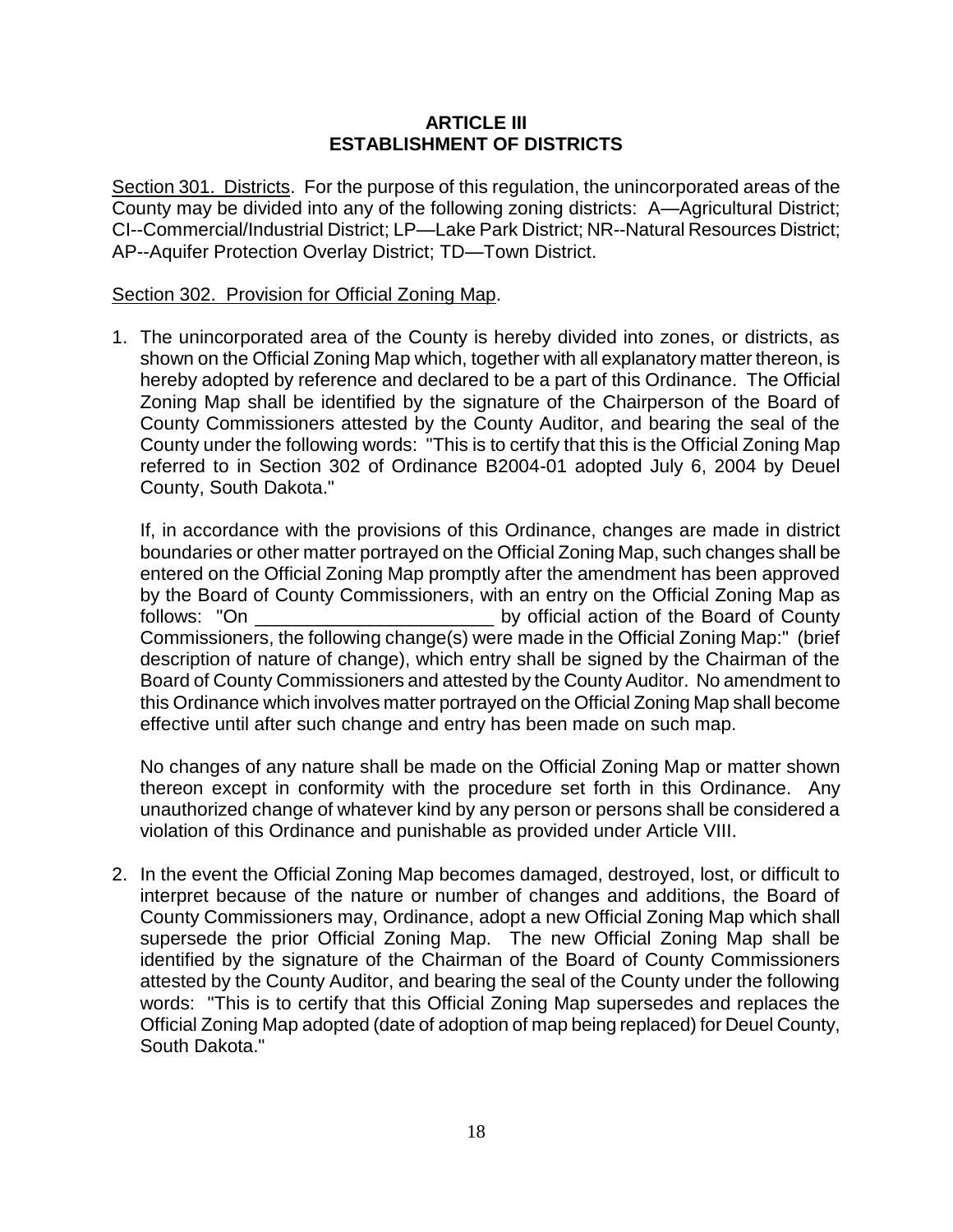Unless the prior Official Zoning Map has been lost, or has been totally destroyed, the prior map or any significant parts thereof remaining shall be preserved, together with all available records pertaining to its adoption or amendment.

#### Section 303. Interpretation of District Boundaries.

- 1. A district name or letter symbol shown on the district map indicates that the regulations pertaining to the district designated by that name or symbol extend throughout the whole area in the unincorporated portions of the County bounded by the district boundary lines.
- 2. In cases where the boundary line is given a position within a street, road, or non-navigable stream, it shall be deemed to be in the center of the street, road, or stream, and if the actual location of such street, road, or stream varies slightly from the location as shown on the district map, then the actual location shall control.
- 3. In cases where a boundary line is shown as being located a specific distance from a street line or other physical feature, this distance shall control.
- 4. In cases where a boundary line is shown adjoining or coincident with a railroad, it shall be deemed to be in the center of the railroad right-of-way and distances measured from the railroad shall be measured from the center of the designated mainline track.
- 5. Where the district boundaries are not otherwise indicated and where the property has been or may hereafter be divided into blocks and lots, the district boundaries shall be construed to be the lot lines and where the districts designated on the Official Zoning Map accompanying and made a part of this Ordinance are bounded approximately by lot lines, said lot lines shall be construed to be the boundary of such districts unless said boundaries are otherwise indicated on the map or by resolution.
- 6. In unsubdivided property, unless otherwise indicated, the district boundary line on the Official Zoning Map accompanying and made a part of this Ordinance shall be determined by the use of the scale contained on such map.

Section 304. All territory which may hereafter become a part of the unincorporated area of the County by the disincorporation of any village, town or city, or for some other reason may fall within the zoning jurisdiction of the County, shall automatically be classified in the "A" Agricultural District until within a reasonable time following disincorporation, or acquisition of zoning jurisdiction, the territory shall be appropriately classified by Ordinance.

Section 305. Application of District Regulations. Except as hereafter provided:

1. No building shall be erected, converted, enlarged, reconstructed or structurally altered, nor shall any building or land be used except for a purpose permitted in the district in which the building or land is located.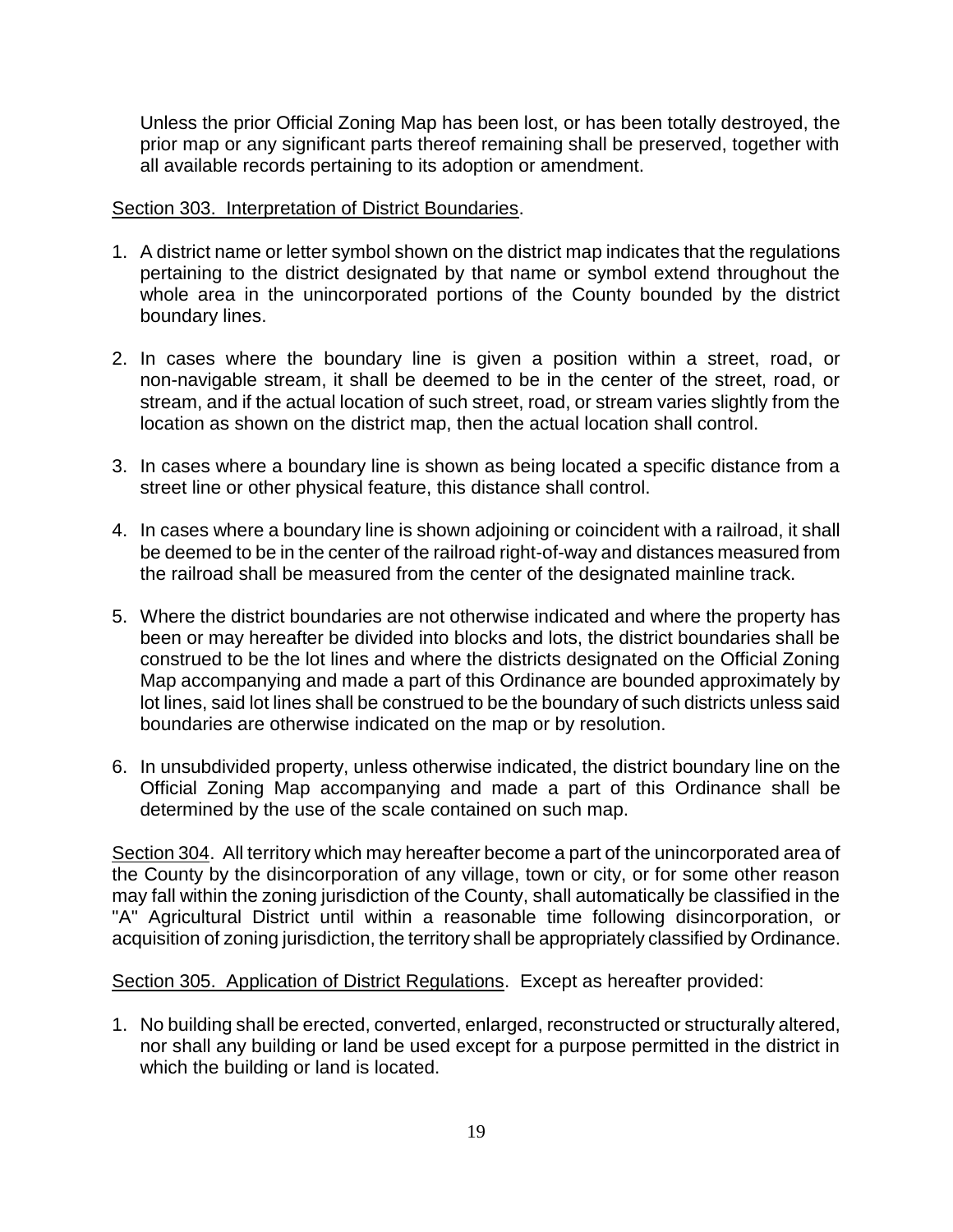- 2. No building shall be erected, converted, enlarged, reconstructed, or structurally altered to exceed the height limit established for the district in which the building is located.
- 3. No building shall be erected, converted, enlarged, reconstructed, or structurally altered except in conformity with the area and parking regulations of the district in which the building is located.
- 4. The minimum yards and other open spaces, including lot area per family, required by this Ordinance for each and every building at the time of passage of this Ordinance or for any building hereafter erected shall not be encroached upon or considered as yard or open space requirements for any other buildings, nor shall any lot area be reduced beyond the district requirements of this Ordinance.
- 5. All sign sizes, light, and location shall, at a minimum, meet all State and Federal laws and regulations.

#### Section 306. Prohibited uses.

All uses and structures not specifically listed as a permitted or permitted by special exception shall be prohibited.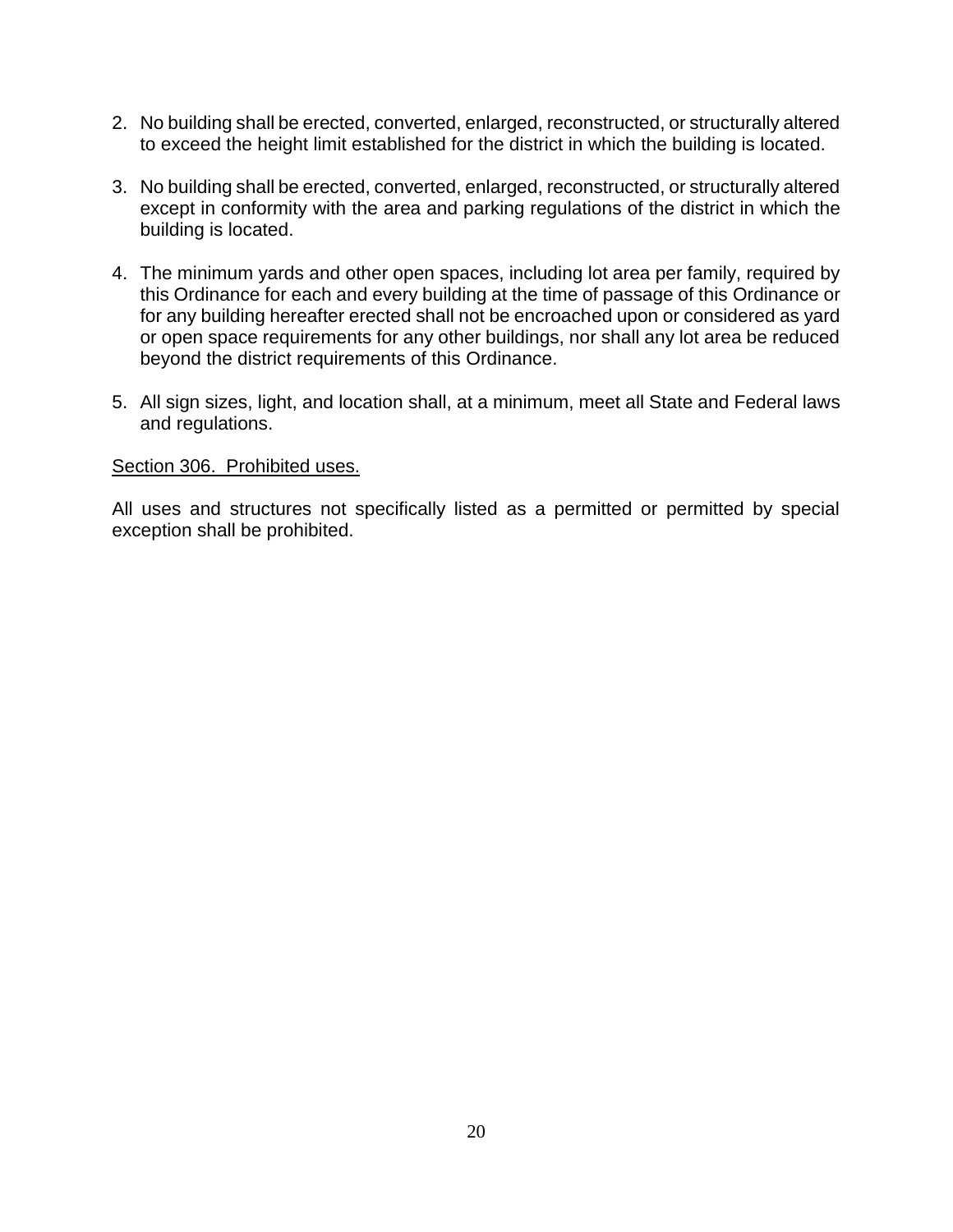## **ARTICLE IV**

## **NONCONFORMING USES OR LOTS OF RECORD**

Intent: Within the districts established by this Ordinance or amendments that may later be adopted, there exist lots, structures, uses of land and structures, and characteristics of use, which were lawful before this Ordinance was passed or amended but which would be prohibited, regulated, or restricted under the terms of this Ordinance or future amendments. It is the intent of this Ordinance to permit these nonconformities to continue until they are removed, but not to encourage their survival. It is further the intent of this Ordinance that nonconformities shall not be enlarged upon, expanded or extended, nor be used as grounds for adding other structures or uses prohibited elsewhere in the same district.

Section 401. When a nonconforming use has been changed to a conforming use, it shall not be changed subsequently to any nonconforming use.

Section 402. In the event that a nonconforming use of any building or premises is, in fact, discontinued or its normal operation stopped for a period of one (1) year, the Board of Adjustment may adopt, after notice by registered or certified mail to the property owners, an amortization schedule to bring about the gradual elimination of such nonconforming use or occupancy.

Section 403. No existing building devoted to a use not permitted by this Ordinance, in the district in which such building is located, except when required to do so by law, shall be enlarged, extended, converted, reconstructed or structurally altered, unless such use is changed to a use permitted in the district in which the building is located.

Section 404. When a building, the use of which does not conform to the provisions of this Ordinance, is damaged by fire, explosion, or the public enemy, to the extent of more than sixty percent (60%) of its fair market value, it shall not be restored except in conformity with the regulations of the district in which the building is situated.

Section 405. Nothing in this Ordinance shall be interpreted as authorization for, or approval of, the continuance of the use of a building or premises in violation of zoning regulations in effect at the time of the effective date of this Ordinance.

Section 406. If two (2) or more lots or combinations of lots and portions of lots with continuous frontage in single ownership are of record at the time of passage or amendments of this Ordinance, and if all or part of the lots do not meet the requirements established for lot width and area, the lands involved shall be considered to be an undivided parcel for the purposes of this Ordinance, and no portion of said parcel shall be used or sold in a manner which diminishes compliance with lot width and area requirements established by this Ordinance, nor shall any division of any parcel be made which creates a lot width or area below the requirements stated in this Ordinance.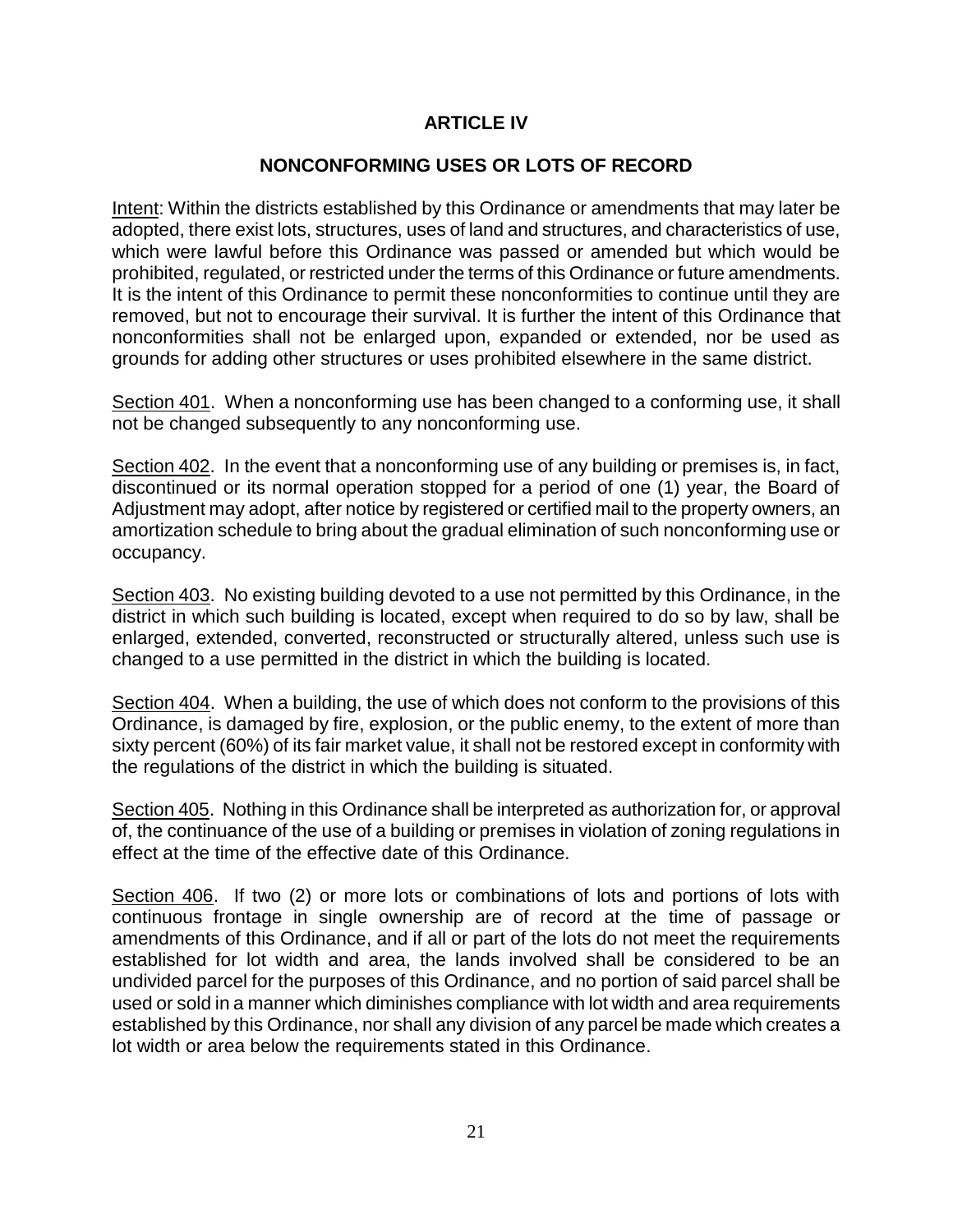Section 407. On any nonconforming structure or portion of a structure containing a nonconforming use, work may be done on ordinary repairs, or on repairs or replacement of non-bearing walls, fixtures, wiring, or plumbing, provided that the nonconformity of the structure shall not be increased.

If a nonconforming structure or portion of a structure containing a nonconforming use becomes physically unsafe or unlawful due to the lack of repairs and maintenance, and is declared by any duly authorized official to be unsafe or unlawful by reason of physical condition, it shall not thereafter be restored, repaired, or rebuilt except in conformity with the regulations of the district in which it is located.

Section 408. Nonconforming lots of record which were zoned for small lot development prior to the adoption of amendments in 999 may be developed if other minimum requirements of this ordinance are met.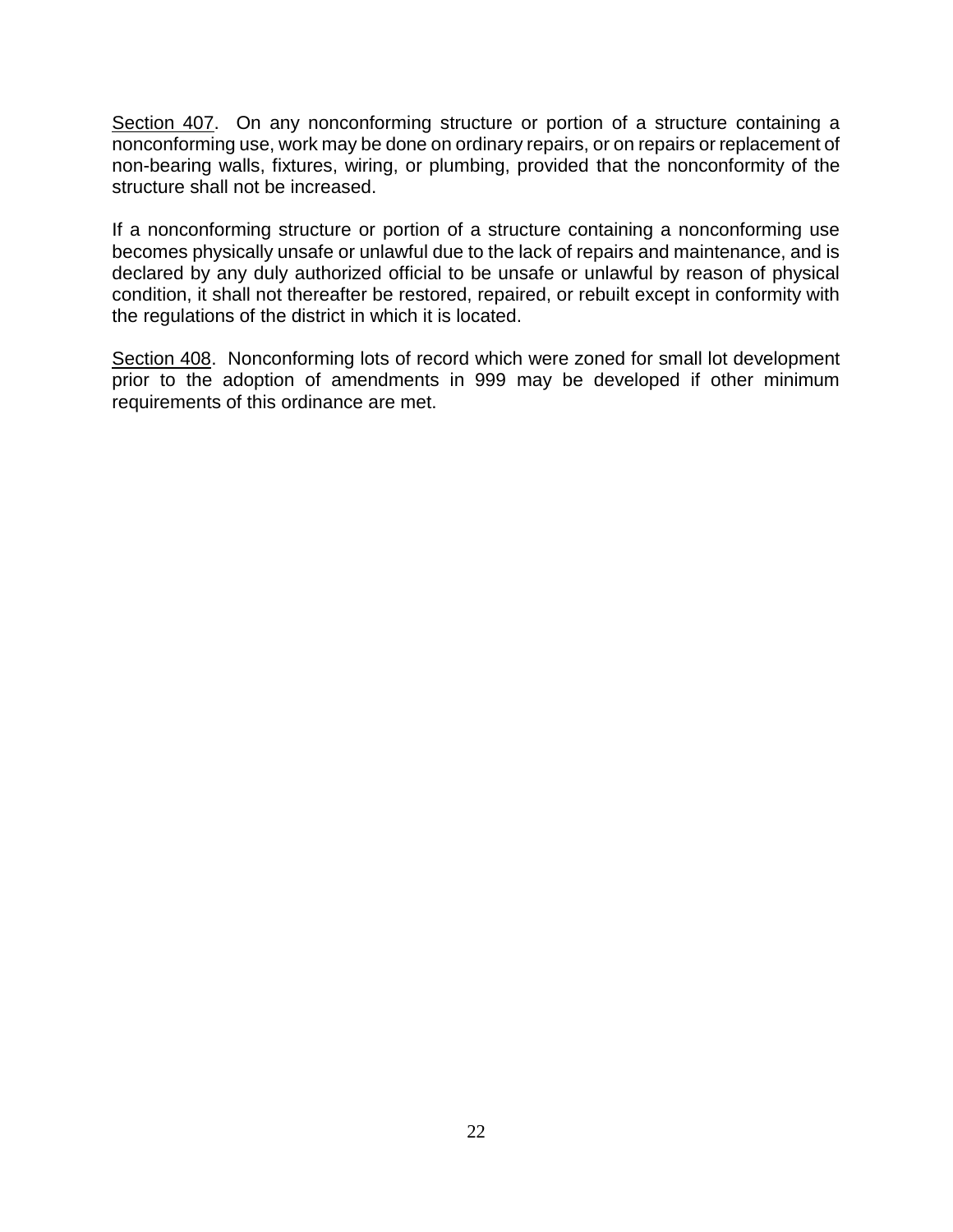# **ARTICLE V**

# **BOARD OF ADJUSTMENT, APPEALS, VARIANCE, AND SPECIAL EXCEPTIONS**

Section 501. Within Deuel County, outside of incorporated municipalities, the power and jurisdiction related to this article shall be executed by the County Planning Commission, known as the Board of Adjustment.

- 1. The Board of Deuel County Commissioners shall appoint the Deuel County Planning Commission and four (4) alternates to act as the County Board of Adjustment. The Alternates to the Board of Adjustment shall be the members of the Board of Deuel County Commissioners. If a Planning Commissioner acting as a Board of Adjustment member is unable to attend a meeting, the Deuel County Commissioner representing the district in which the applicant requesting a Board of Adjustment action, shall be the first alternate, subsequent alternates shall be chosen by the Board of Adjustment.
- 2. The Chairman, or in his or her absence the Acting Chairman, may administer oaths and compel the attendance of witnesses in order to execute the purposes of this article.
- 3. All meetings of the Board of Adjustment shall be open to the public. Board of Adjustment shall keep minutes of its proceedings and shall keep records of its examinations and other official actions, all of which shall be immediately filed in the office of the Board of Adjustment and shall be public record. The Board of Adjustment shall keep record in the minutes showing the vote of each member upon each question or if absent or failing to vote, indicating that fact.

Section 502. Appeals, Record of Appeal, Hearing and Stays. Appeals to the Board of Adjustment may be taken by any person aggrieved or by an officer, department, board or bureau of the County or city/town affected by any decision of the administrative officer. Such appeals shall be taken within a reasonable time, as provided by the rules of the Board of Adjustment by filing with the officer from whom the appeal is taken and with Board of Adjustment a notice of appeal specifying the grounds thereof. The officer from whom the appeal is taken shall forthwith transmit to the Board of Adjustment all the papers constituting the record upon which the action appealed from was taken.

An appeal stays all proceedings in furtherance of the action appealed from, unless the officer from whom the appeal is taken certifies to the Board of Adjustment after the notice of appeal shall have been filed with him, that by reason of facts stated in the certificate a stay would, in his opinion, cause imminent peril to life or property.

In such case, proceedings shall not be stayed otherwise than by a restraining order which may be granted by the County Board of Adjustment or by a court of record on application on notice to the officer from whom the appeal is taken and on due cause shown.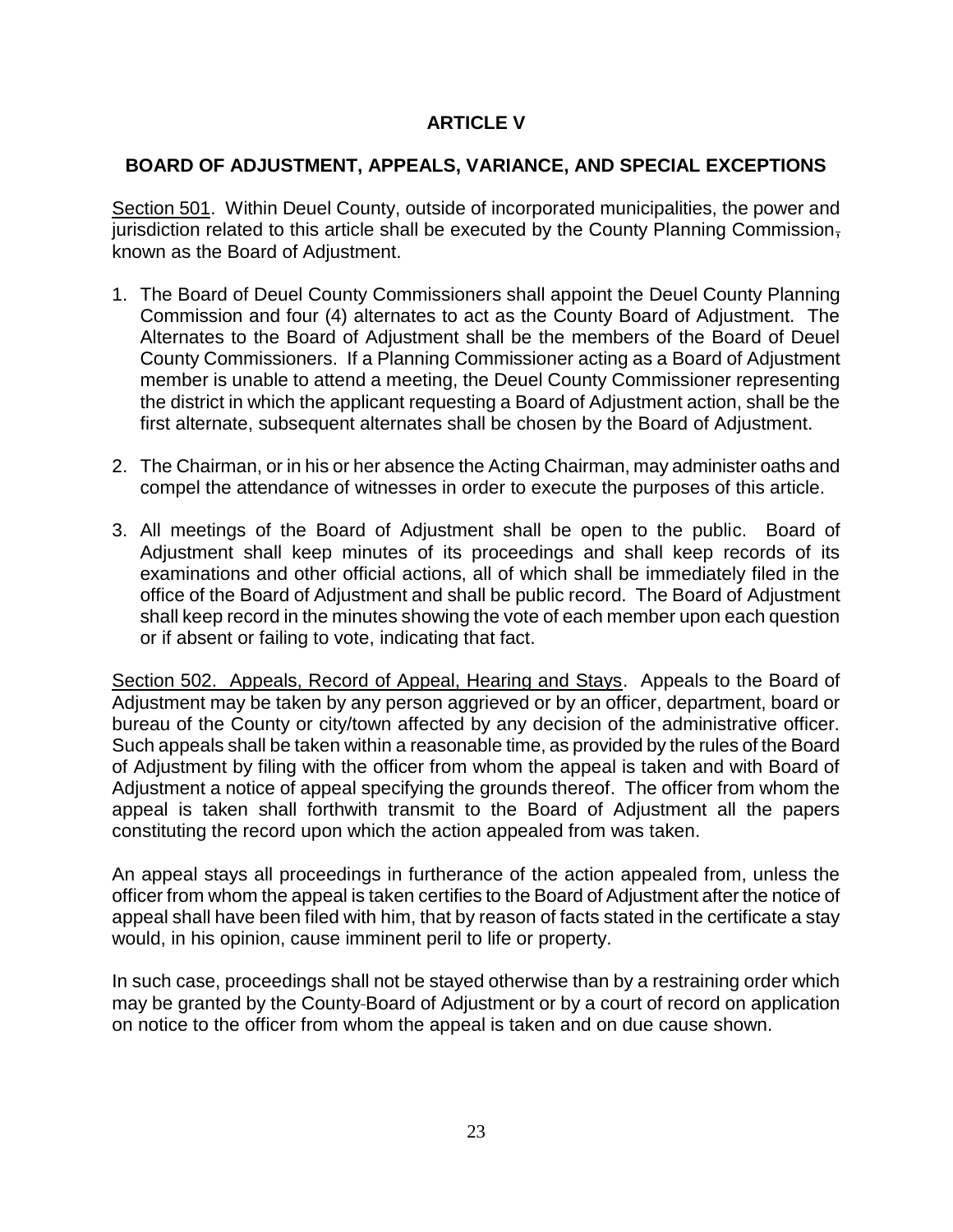The Board of Adjustment shall fix a reasonable time for the hearing of the appeal, give public notice thereof, as well as due notice to the parties in interest, and decide the same within a reasonable time. Upon the hearing, any party may appear in person or by agent or by attorney.

Section 503. Powers and Jurisdiction Relating to Administrative Review. The Board of Adjustment shall have the power to hear and decide appeals where it is alleged there is error in any order, requirement, decision or determination made by an administrative official or agency based on or made in the enforcement of any zoning regulation or any regulation relating to the location of structures or to interpret any map.

Section 504. Powers and Jurisdiction Relating to Special Exceptions. The Board of Adjustment shall have the power to hear and decide, in accordance with the provisions of this regulation, requests for special exceptions or for decisions upon other special questions upon which the Board of Adjustment is authorized by this regulation to pass; to decide such questions as are involved in determining whether special conditions and safeguards as are appropriate under this regulation, or to deny special exceptions when not in harmony with the purpose and intent of this regulation. A special exception permit shall not be granted by the Board of Adjustment unless and until:

- 1. A written application for a special exception is submitted, indicating the section of this regulation under which the special exception is sought and stating the grounds on which it is requested.
- 2. Notice of hearing shall be published once ten (10) days prior to the hearing in a paper of general circulation in the area affected.
- 3. The public hearing shall be held. Any party may appear in person, or by agent or attorney.
- **4.** The Board of Adjustment shall make a finding that it is empowered under the section of this ordinance described in the application to grant the special exception, Grant with conditions, or deny the special exception, and that the granting of the special exception will not adversely affect the public interest. An affirmative vote of two-thirds (2/3) of the full membership of the Board of Adjustment is required to approve a special exception.
- 5. Before granting any special exception, the Board of Adjustment shall make written findings certifying compliance with the specific rules governing individual special exceptions and that satisfactory provision and arrangement has been made concerning the following, where applicable:
	- a. Entrance to and exit from property and proposed structures thereon with particular reference to automotive and pedestrian safety and convenience, traffic flow and control, and access in case of fire or catastrophe.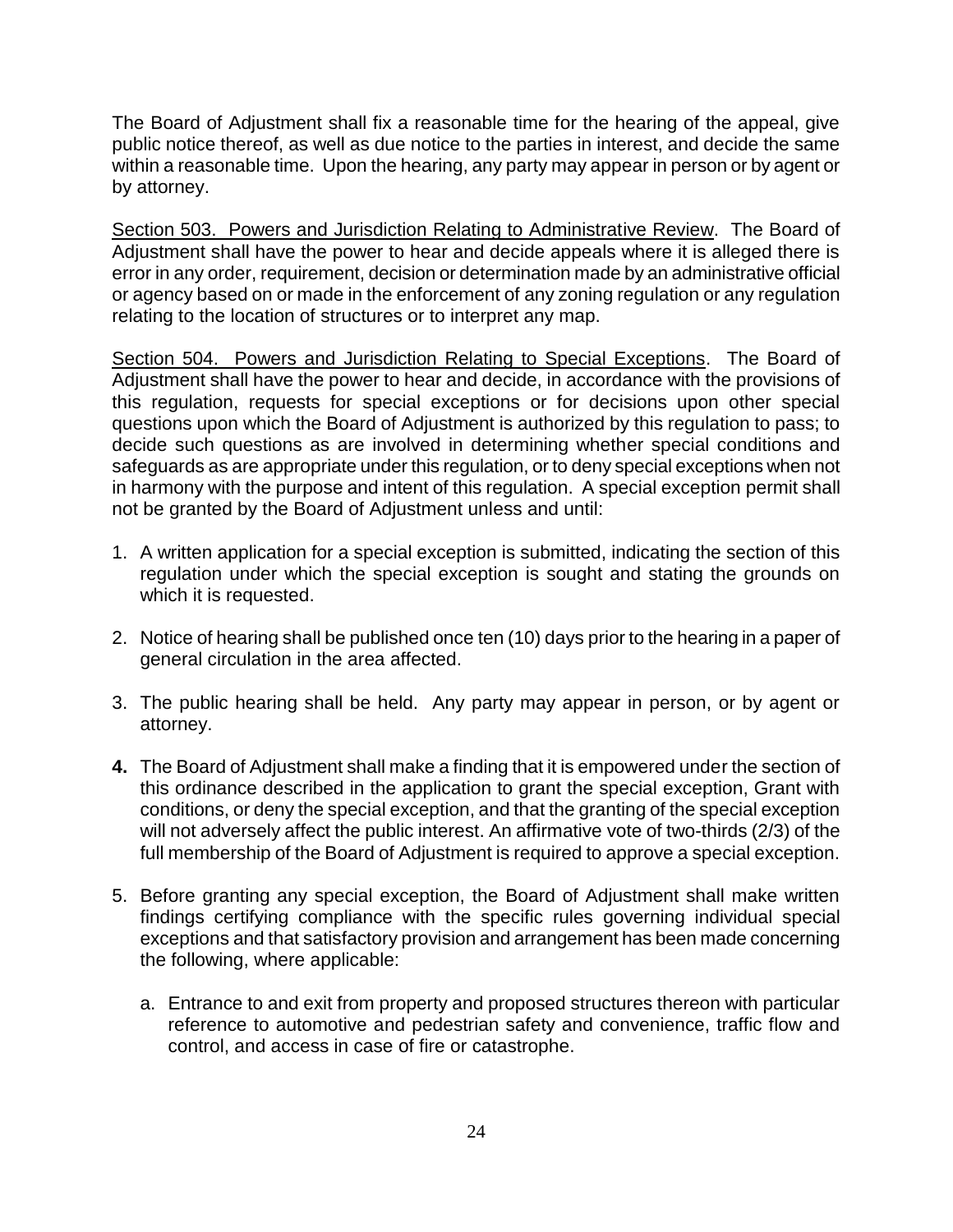- b. Off-street parking and loading areas where required, with particular attention to the items in (a) above and the economic, noise, glare, odor or other effects of the special exception on adjoining properties and properties generally in the district.
- c. Utilities, with reference to locations, availability, and compatibility.
- d. Screening and buffering with reference to type, dimensions, and character.
- e. Signs, if any, and proposed exterior lighting with reference to glare, traffic safety, economic effect and compatibility and harmony with properties in the district.
- f. Required yards and other open spaces.
- g. General compatibility with adjacent properties and other property.
- h. Refuse and service areas, with particular reference to the items in (a) and (b) above.
- 6. A special exception that is granted but not used within two (2) years shall be considered invalid unless an extension has been requested and approved by the Board of Adjustment.
- 6. In granting the Special exception Permit, the Board of Adjustment may prescribe appropriate conditions and safeguards in conformity with this regulation. Violation of such conditions and safeguards, when made a part of the terms under which the special exception permit is granted, shall be deemed a violation of this ordinance and punishable under Section 808 of this ordinance.
- 8. Reapplication. No applicant requesting a special exception permit whose application includes the same or substantially the same requirements for the same or substantially the same property which has been denied by the Board of Adjustment shall be again considered by the Board of Adjustment before the expiration date of six (6) months from the date of the final action on the petition.

Section 505. Powers and Jurisdiction Relating to Variances. The Board of Adjustment shall have the power, where, by reason of exception, narrowness, shallowness or shape of a specific piece of property at the time of the enactment of this regulation, or by reason of exceptional topographic conditions or other extraordinary and exceptional situation or condition of such piece of property, the strict application of any regulation under this regulation would result in peculiar and exceptional practical difficulties to, or exceptional and undue hardships upon, the owner of such property, to authorize, upon an appeal relating to the property, a variance from such strict application so as to relieve such difficulties or hardship, if such relief may be granted without substantially impairing the intent and purpose of this Ordinance. An affirmative vote of two-thirds (2/3) of the full membership of the Board of Adjustment is required to approve a variance.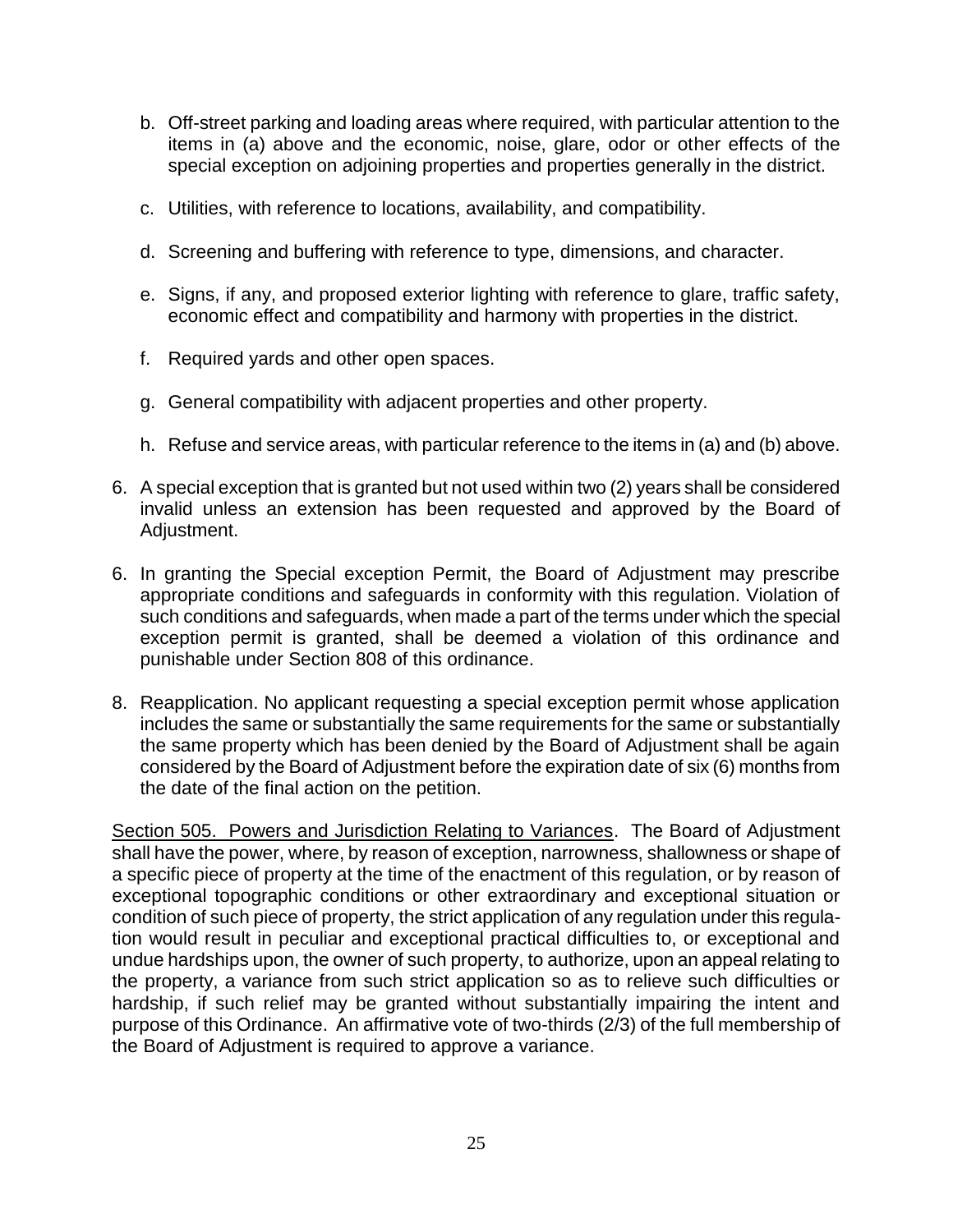- 1. No such variance shall be authorized by the Board of Adjustment unless it finds that the strict application of the Board of Adjustment would produce undue hardship; such hardship is not shared generally by other properties in the same zoning district and the same vicinity; the authorization of such variance will not be of substantial detriment to adjacent property and the character of the district will not be changed by the granting of the variance; and the granting of such variance is based upon reasons of demonstrable and exceptional hardship as distinguished from variations for purposes of convenience, profit, and caprice.
- 2. No variances shall be authorized unless the Board of Adjustment finds that the condition or situation of the property concerned or the intended use of the property is not of so general or recurring a nature as to make reasonably practicable the formulation of a general regulation to be adopted as an amendment to this regulation.
- 3. A variance from the terms of this regulation shall not be granted by Board of Adjustment unless and until a written application for a variance is submitted demonstrating that special conditions and circumstances exist which are peculiar to the land, structure, or buildings in the same district; that literal interpretation of the provisions of this regulation would deprive the applicant of rights commonly enjoyed by other properties in the same district under the terms of this regulation; that the special conditions and circumstances do not result from the actions of the applicant, and that granting the variance requested will not confer on the applicant any special privilege that is denied by this regulation to other lands, structures, or buildings in the same district.
- 4. No nonconforming use of neighboring lands, structures, or buildings in the same district, and no permitted or nonconforming use of lands, structures, or buildings in other districts shall be considered grounds for the issuance of a variance.
- 5. Notice of public hearing shall be given as in Section 504; the public hearing shall be held. Any party may appear in person, or by agent or by attorney; the Board of Adjustment shall make findings that the requirements of this section have been met by the applicant for a variance; the Board of Adjustment shall further make a finding that the reasons set forth in the application justify the granting of the variance, and that the variance is the minimum variance that will make possible the reasonable use of the land, building or structure; the Board of Adjustment shall further make a finding that the granting of the variance will be in harmony with the general purpose and intent of this regulation, and will not be injurious to the neighborhood, or otherwise detrimental to the public welfare.
- 6. In granting any variance, the Board of Adjustment may prescribe appropriate conditions and safeguards in conformity with this regulation. Violation of such conditions and safeguards, when made a part of the terms under which the variance is granted, shall be deemed a violation of this regulation and punishable under the terms of this regulation.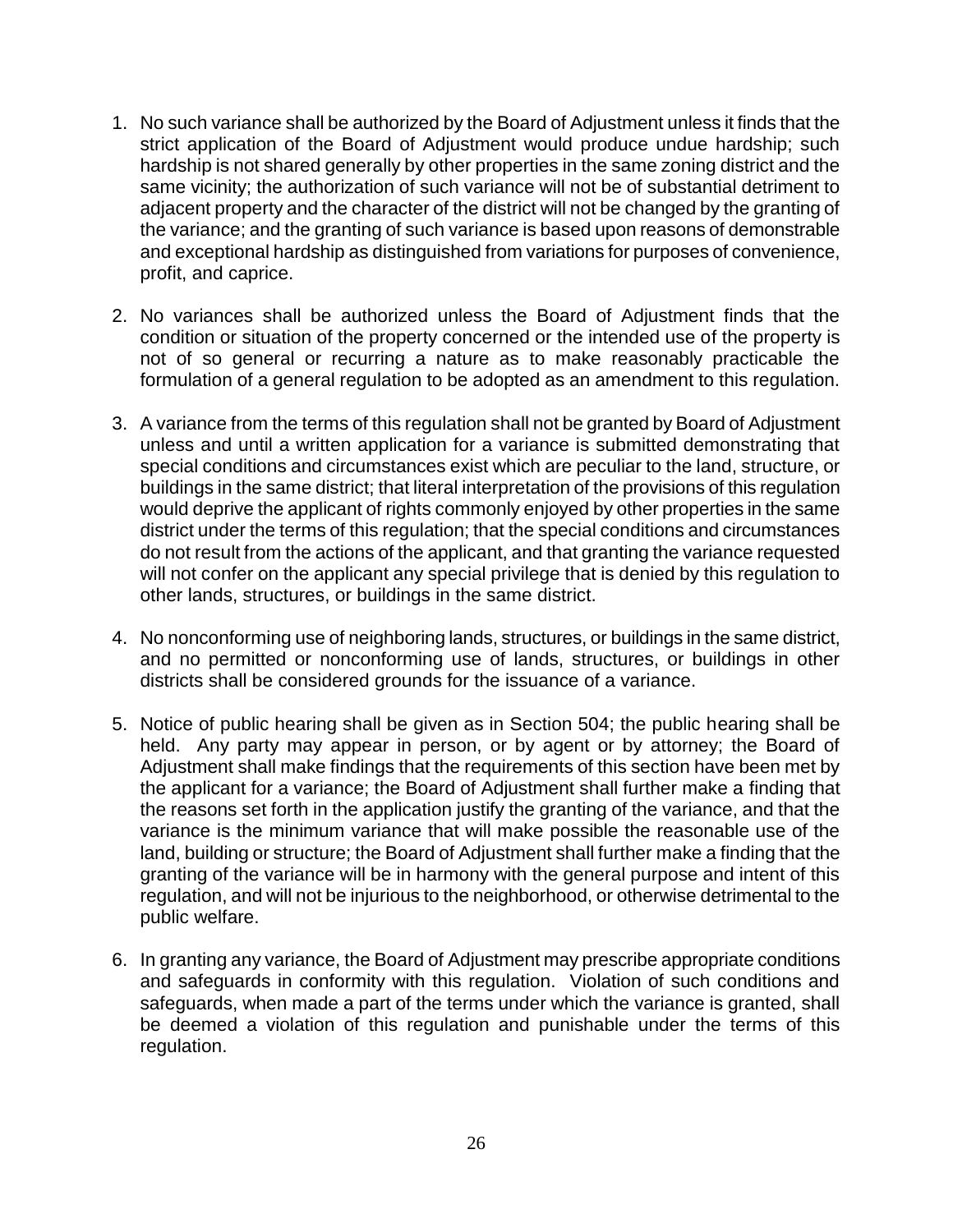- 7. Under no circumstances shall the Board of Adjustment grant a variance to allow a use not permissible under the terms of this regulation in the district involved, or any use expressly or by implication prohibited by the terms of this regulation in said district.
- 8. A variance that is granted but not used within one (1) year shall be considered invalid unless an extension has been requested and approved by the Board of Adjustment.
- 9. Limitations. Any order of the Board of Adjustment granting a variance may be declared invalid by the Board of Adjustment unless substantially completed within two years from the date of such order. The Zoning Officer shall notify the property owner of record upon invalidation of a variance.

Section 506. Board of Adjustment has Powers of Administrative Officer on Appeals: Reversing Decision of Administrative Officer. In exercising the above-mentioned powers, the Board of Adjustment may reverse or affirm, wholly or partly, or may modify the order, requirement, decision or determination appeal from, and may make such order, requirement, decision or determination as ought to be made, and to that end shall have all the powers of the officer from whom the appeal is taken.

The concurring vote of two-thirds (2/3) of the Board of Adjustment shall be necessary to reverse any order, requirement, decision or determination upon which it is required to pass under this regulation or to effect any variation in this regulation.

Section 507. Appeals to a Court of Record. Any person or persons, jointly or severally aggrieved by a decision of the Board of Adjustment or any taxpayer, landowner, or any officer, department, board, or bureau of the County may appeal as provided by State law.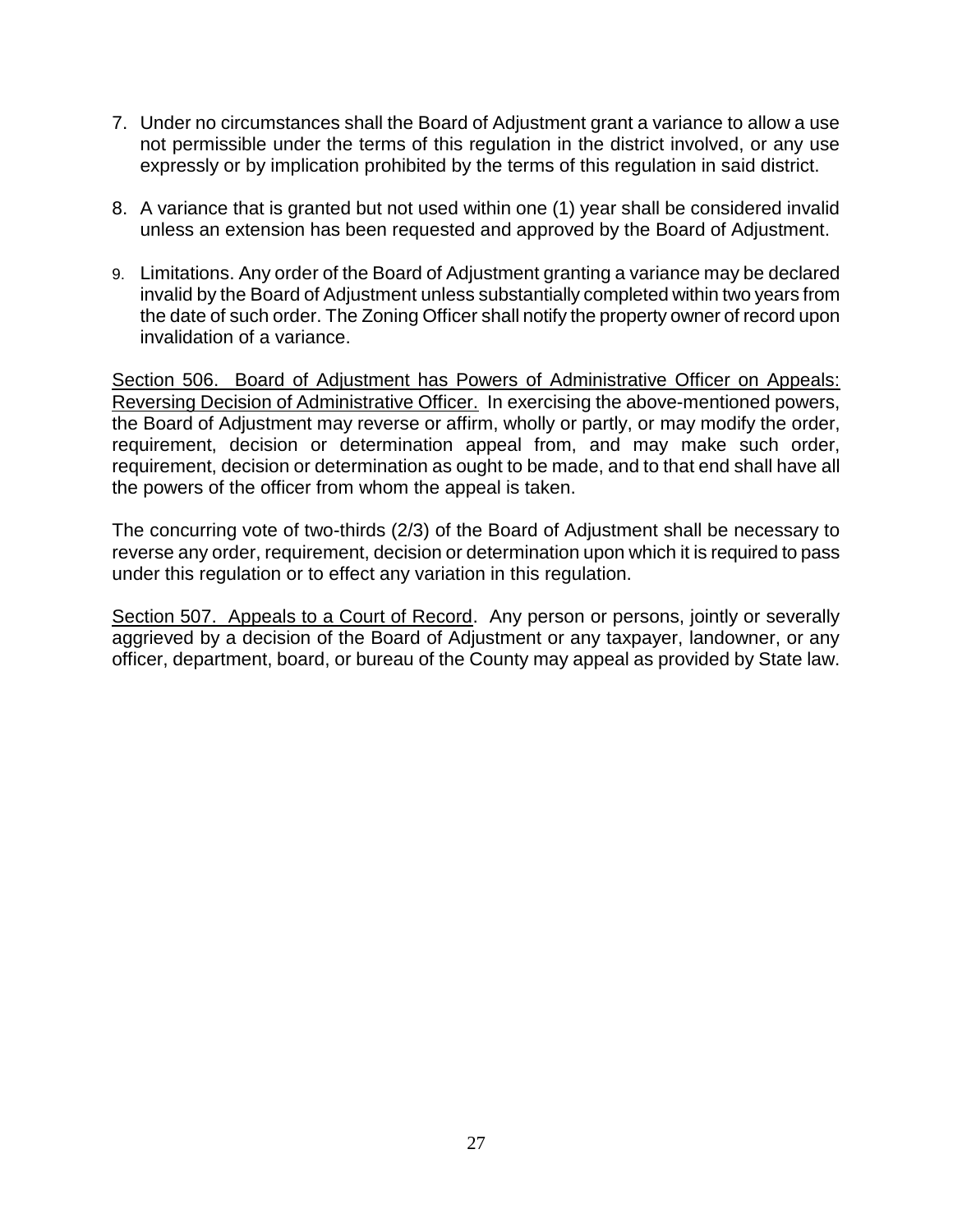# **ARTICLE VI**

#### **DUTIES OF COUNTY ZONING OFFICER, BOARD OF COUNTY COMMISSIONERS, BOARD OF ADJUSTMENT, AND COURTS ON MATTERS OF APPEAL**

It is the intent of this regulation that all questions of interpretation and enforcement shall be first presented to the County Zoning Officer, and that such questions shall be presented to the Board of Adjustment only on appeal from the decision of the Zoning Officer, and that recourse from the decision of the Board of Adjustment shall be to the courts as provided by law.

It is further the intent of this regulation Ordinance that the duties of the Board of County Commissioners in connection with this Ordinance shall not include hearing and deciding questions of interpretation and enforcement that may arise.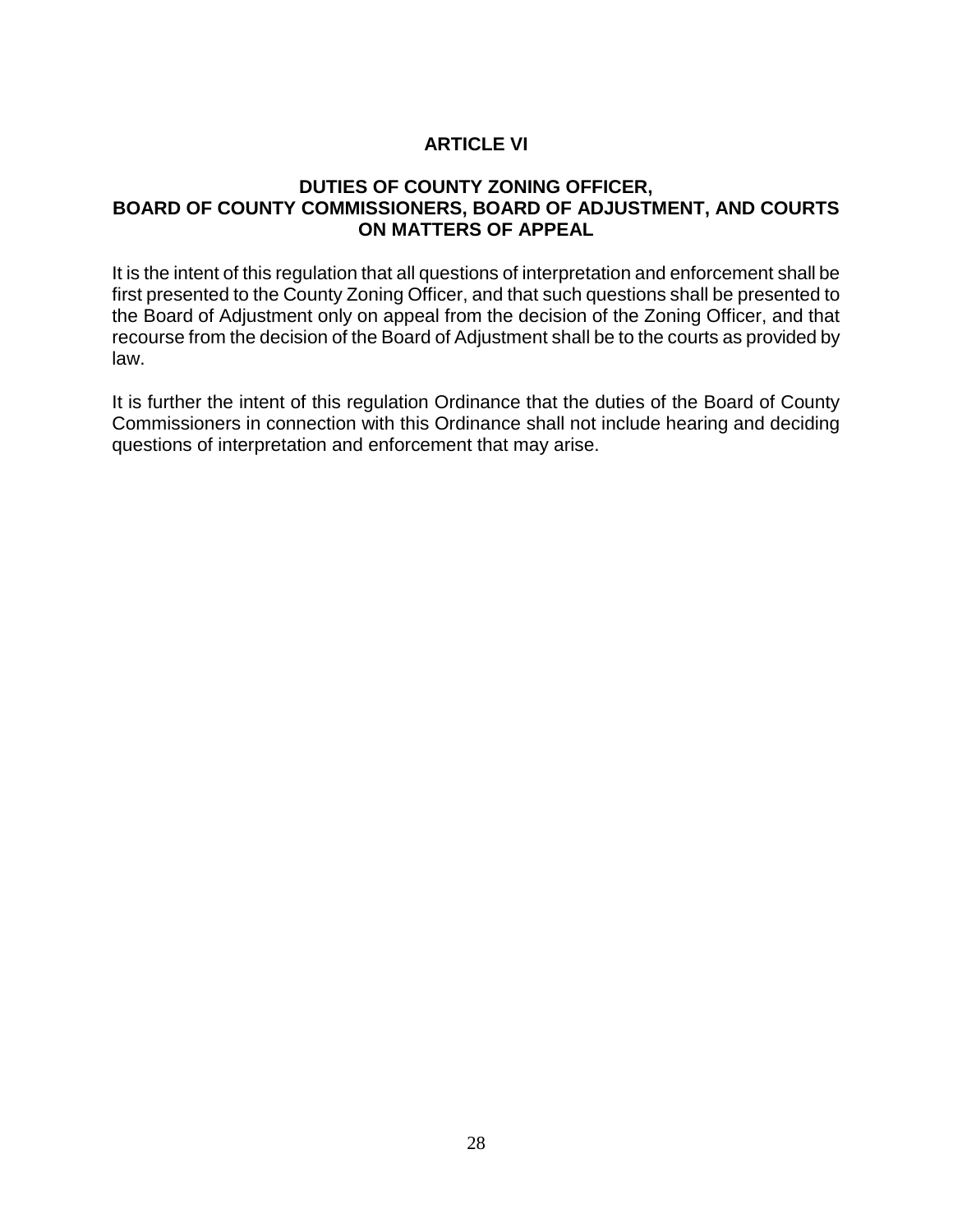## **ARTICLE VII**

## **SCHEDULE OF FEES, CHARGES, AND EXPENSES**

Section 701. The Board of County Commissioners shall by resolution establish a schedule of fees, charges, and expenses and a collection procedure for building permits, certificates of zoning compliance, appeals, and other matters pertaining this Ordinance. The schedule of fees shall be posted in the office of the County Zoning Officer and may be altered or amended only by the Board of County Commissioners. Changes in the zoning regulations or map which are initiated by incorporated communities or the County shall not require a fee.

Until all applicable fees, charges, and expenses have been paid in full, no action shall be taken on any application or appeal.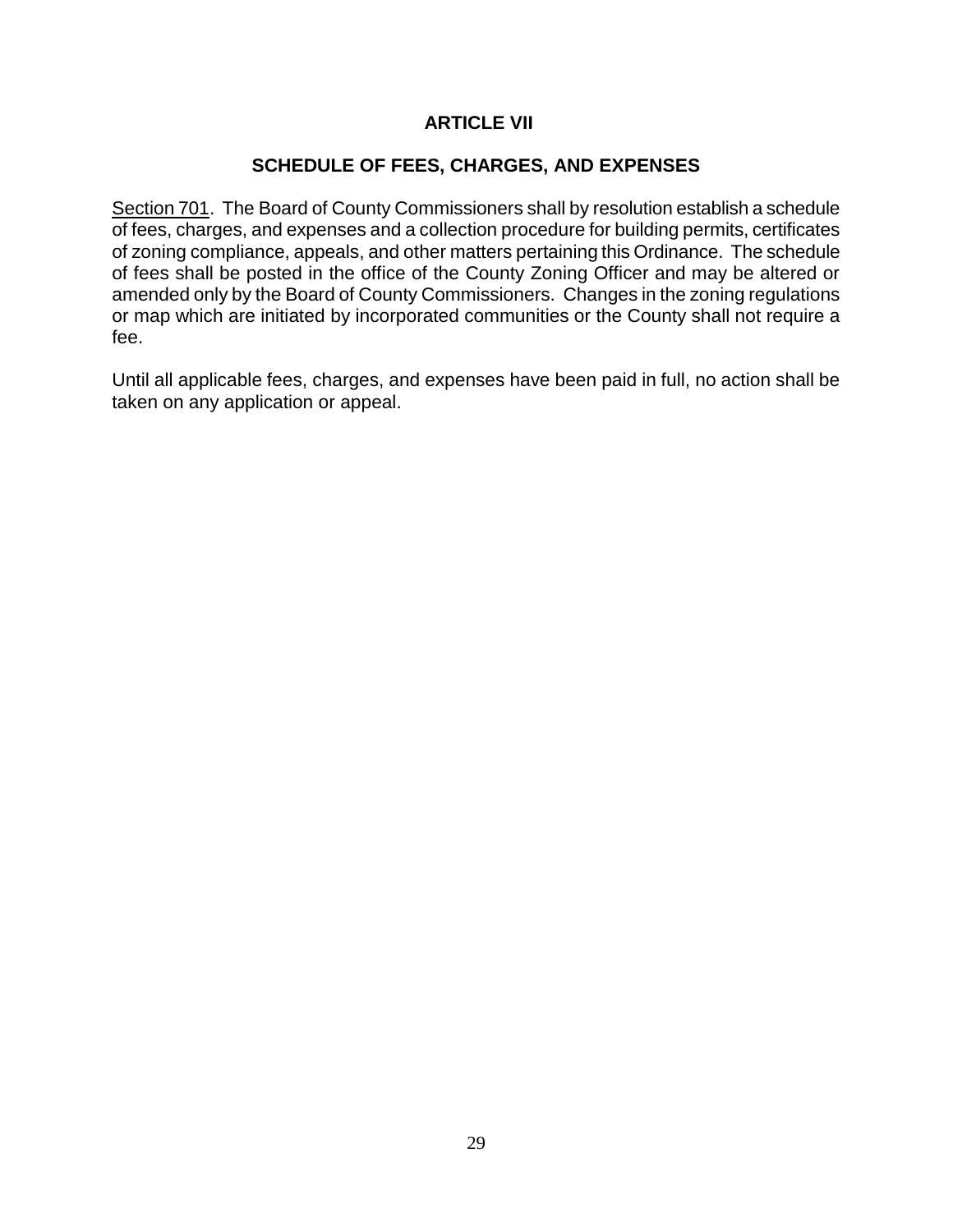# **ARTICLE VIII**

# **ENFORCEMENT**

Section 801. Enforcing Officer. The provisions of this regulation shall be administered and enforced by a County Zoning Officer appointed by the Board of County Commissioners, who shall have the power to make inspection of building or premises necessary to carry out his duties in the enforcement of this regulation.

#### Section 802. Right of Entry.

Whenever necessary to make an inspection to enforce any of the provisions of this regulation, or whenever the Zoning Officer or an authorized representative has reasonable cause to believe that there exists in any building or upon any premises a regulation violation, the Zoning Officer or an authorized representative may enter such building or premises at all reasonable times to inspect the same or to perform any duty imposed upon the Zoning Officer by this ordinance, provided that if such building or premises be occupied, they shall first present proper credentials and request entry; and if such building or premises be unoccupied, they shall first make a reasonable effort to locate the owner or other persons having charge or control of the building or premises and request entry. If such entry is refused, the Zoning Officer or an authorized representative shall have recourse to every remedy provided by law to secure entry.

When the Zoning Officer or an authorized representative shall have first obtained a proper inspection warrant or other remedy provided by law to secure entry, no owner or occupant or any other persons having charge, care or control of any building or premises shall fail or neglect, after proper request is made as herein provided, to promptly permit entry therein by the Zoning Officer or an authorized representative for the purpose of inspection and examination pursuant to this regulation.

#### Section 803. Stop Order

Whenever any work is being done contrary to the provisions of this ordinance, the Zoning Officer may order the work stopped by notice in writing served on any persons engaged in the doing or causing such work to be done, and any such persons shall forthwith stop such work until authorized by the Zoning Officer to proceed with the work.

#### Section 8.04 Occupancy Violation.

Whenever any building or structure regulated by this ordinance is being used contrary to the provisions of this ordinance, the Zoning Officer may order such use discontinued and the structure, or portion thereof, vacated by notice served on any person causing such use to be continued. Such persons shall discontinue the use within the time prescribed after receipt of such notice to make the structure, or portion thereof, comply with the requirements of this ordinance.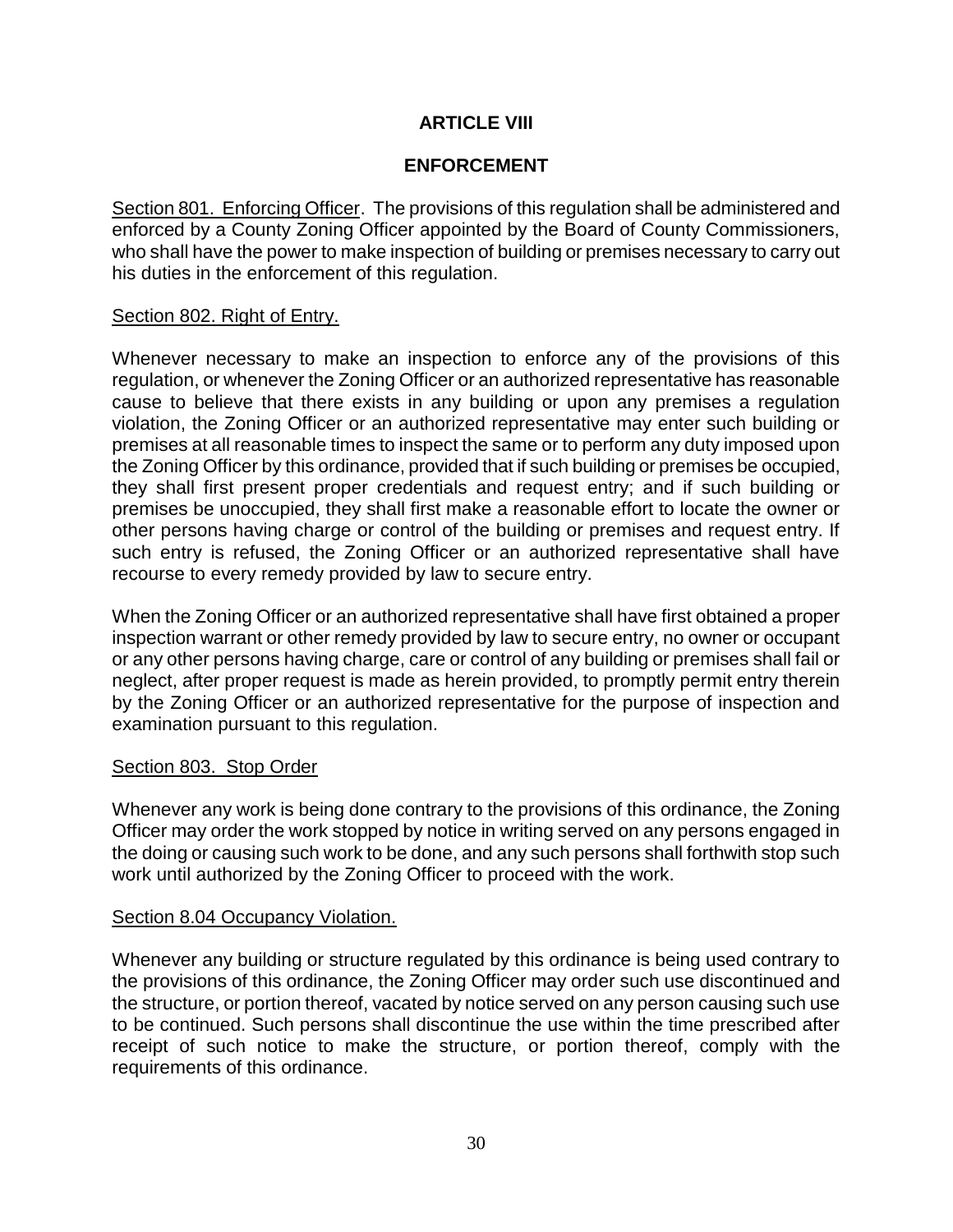### Section 805. Building Permit.

- 1. Building Permit Required. It shall be unlawful to commence the excavation for or the construction of any building or any accessory building, or to commence the moving or alteration of any buildings, including accessory buildings, until the County Zoning Officer has issued a building permit for such work. Furthermore, it shall be unlawful to commence work until the building permit is displayed in a conspicuous place visible from public right-of-way.
- 2. Issuance of a Building Permit. In applying to the County Zoning Officer for a building permit, the applicant shall submit a dimensioned sketch or a scale plan indicating the shape, size, and height and location of all buildings, to be erected, altered, or moved and of any building already on the lot. He shall also state the existing and intended use of all such buildings, the location of existing or proposed water and sewer facilities, and supply such other information as may be required by the County Zoning Officer for determining whether the provisions of this regulation are being observed. If the proposed excavation or construction as set forth in the application are in conformity with the provisions of this regulation, and other regulations of the County then in force, the County Zoning Officer shall issue a building permit for such excavation or construction. If a building permit is refused, the County Zoning Officer shall state such refusal in writing, with the cause, and shall immediately thereupon mail notice of such refusal to the applicant at the address indicated upon the application. The County Zoning Officer shall grant or deny the permit within a reasonable time from the date the application is submitted.
- 3. The issuance of a building permit shall, in no case, be construed as waiving any provisions of this regulation. If the work described in any building permit has not begun within one hundred and eighty (180) days or has not been substantially completed within two (2) years of the date of issuance thereof, said permit shall expire; it shall be canceled by the Zoning Officer and written notice thereof shall be given to the persons affected. The notice shall state that further work as described in the canceled permit shall not proceed unless, and until, a new building permit has been obtained.

## Section 806. Construction and Use to be as Provided in Application, Plans, Permits, and Application for Zoning Compliance.

Building permits issued on the basis of plans and applications approved by the Zoning Officer authorize only the use, arrangement, and construction set forth in such approved plans and applications, and no other use, arrangement or construction. Use, arrangement, or construction at variance with that authorized shall be deemed a violation of this ordinance, and punishable as provided by Section 808 of this regulation.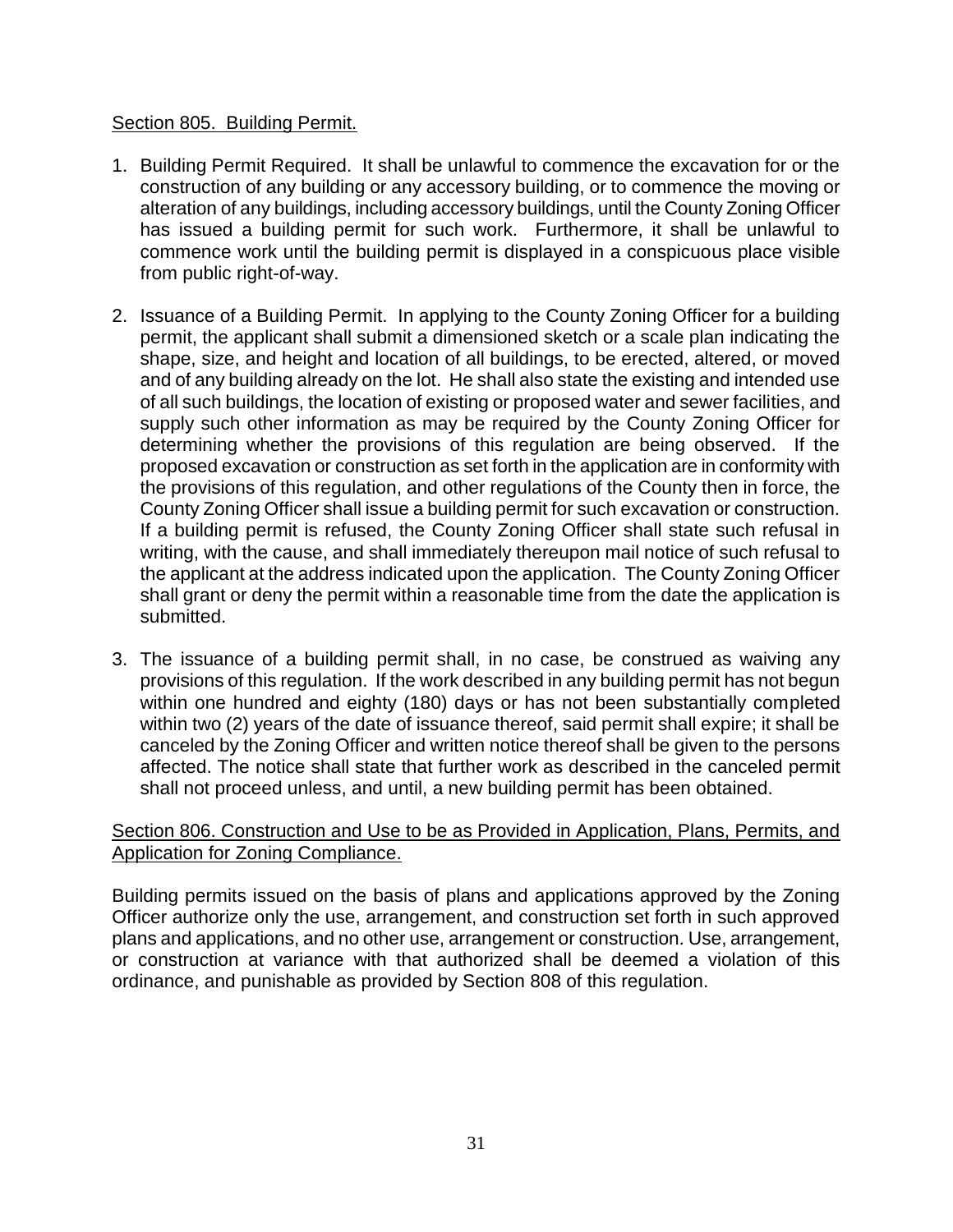## Section 807. Complaints Regarding Violations.

Whenever a violation of this Ordinance occurs, or is alleged to have occurred, any person may file a complaint. Such complaint stating fully the causes and basis thereof shall be filed with the Zoning Officer. The Zoning Officer shall record properly such complaint with the Board of Adjustment and investigate and take action thereon as provided by this Ordinance.

If the Zoning Officer shall find that any of the provisions of this Ordinance are being violated, he/she shall notify, in writing by certified mail with return receipt, the person responsible for such violations, indicating the nature of the violation and ordering the action necessary to correct it. The party responsible for the violation shall respond within seven (7) working days from receipt of the letter; otherwise, they will be considered in violation and punishable under Section 808.

### Section 808 Violation and Penalty.

- 1. Violations of the ordinance shall be treated in the manner specified below.
	- a. Any person who starts work for which a permit is required by this Zoning Ordinance, without first securing such permit and paying the prescribed fee, shall be charged according to the provisions of this section. All fees assessed there under shall be rounded to the nearest whole dollar.
		- i. Upon finding such violation, staff shall send written notification of the requirement that a permit be obtained to the owner of the property involved by certified mail with return receipt requested. If application for said permit is filed within seven (7) working days from the date of receipt of the letter, an administrative fee shall be assessed in the amount of one hundred percent (100%) of the fee for the permit plus the cost of the postage for mailing the aforementioned notice. In no case shall this administrative fee be less than five dollars (\$5.00), including the postage costs.
		- ii. If application for said permit is filed after the deadline of seven working days following receipt of the notification of the requirement therefore, there shall be imposed an administrative fee in the amount of two (2) times the permit fee. The payment of the administrative fee shall not relieve such person from the provisions of (b) below.
		- iii. Any administrative fee or penalty imposed under the provisions of this Zoning Ordinance shall be in addition to any other fees or charges required under this Zoning Ordinance.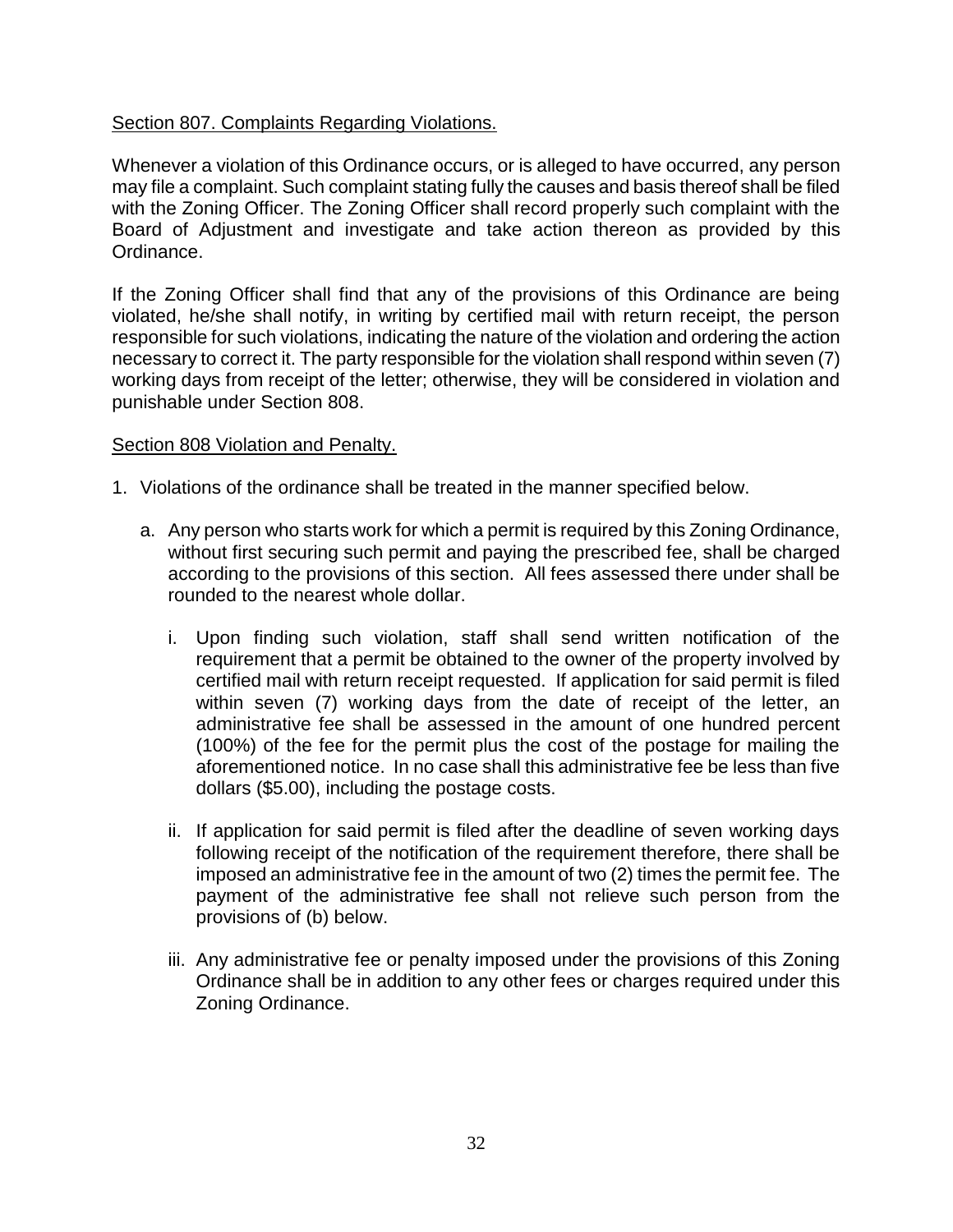- a. It is declared unlawful for any person to violate any of the terms and provisions of these regulations or other official control adopted by the Board of County Commissioners pursuant thereto. Any person who violates, disobeys, omits, neglects or refuses to comply with or resists the enforcement of any provision of this Zoning Ordinance may be subject to a civil or criminal penalty. The penalty for violation of this Zoning Ordinance shall be two hundred dollars (\$200.00) or imprisonment for not more than thirty (30) days, or both, and in addition the violator shall pay all costs and expenses involved in the case. Each and every day that such violation continues after notification may constitute a separate offense. All fines for violation shall be paid to the County Auditor and shall be credited to the General Fund of the County.
- b. In the event, any building or structure is erected, constructed, reconstructed, altered, repaired, converted or maintained, or any building, structure or land is used in violation of these regulations, the appropriate authorities of Deuel County in addition to other remedies, may institute injunction, mandamus or other appropriate actions or proceedings in a court of competent jurisdiction to prevent, restrain, correct or abate such violation or threatened violation, and it is the duty of the State's Attorney to institute such action.
- c. Any taxpayer of the County may institute mandamus proceedings in Circuit Court to compel specific performance by the proper official or officials of any duty required by these regulations.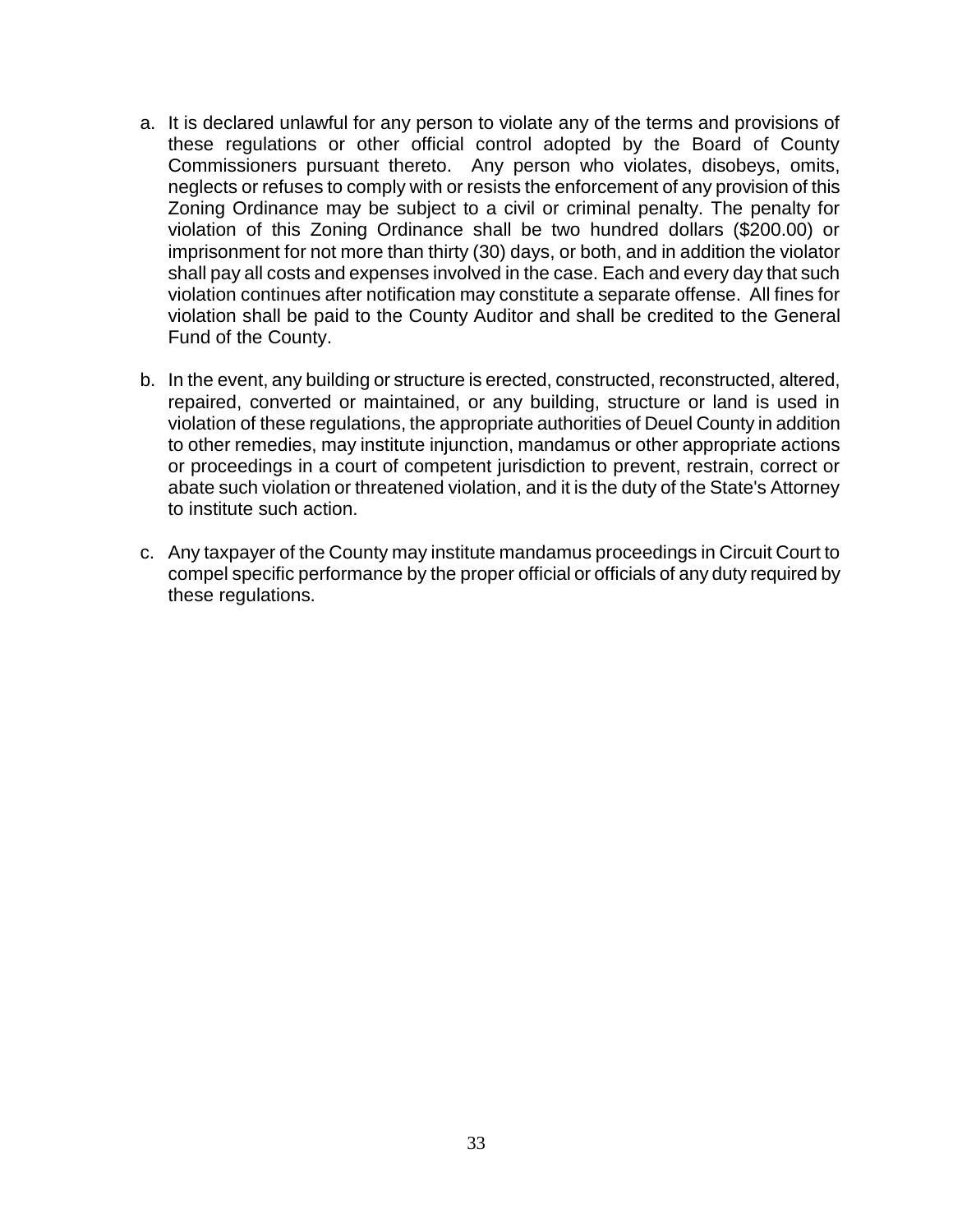# **ARTICLE IX**

### **AMENDMENTS**

Section 901. Petition by Individual Landowner or by County for Zoning Change -- Notice to Abutting Landowners. An individual landowner may petition the Board to change the zoning of all or any part of his property. The Board of County Commissioners may from time to time on its own motion, after public notice and hearing, and after a recommendation by the Planning Commission amend, supplement, or change the boundaries or regulations herein or subsequently established. Such petitioning landowner or County Commission, if rezoning is initiated by the County, shall also notify all other abutting landowners by registered or certified mail of the petitioned zoning change at least one (1) week days prior to any public hearing held thereon by the Board of County Commissioners. Property shall be considered as abutting even though it may be separated from the property of the petitioner by a public road or highway.

Section 902. Hearing by Planning Commission on Proposed Change -- Publication of Notice. Upon such filing or upon separate request by the Board, the Planning Commission shall hold a public hearing not less than ten (10) days after notice published in a newspaper of general circulation in the area affected. At such public hearing, any person may appear and request or protest the requested change. The Planning Commission shall consider all applications for zoning district classification changes and make a recommendation to the Board of County Commissioners.

Section 903. Hearing by County Commissioners. Following receipt of the recommendation of the Planning Commission, the Board shall hold a public hearing after notice in a newspaper of general circulation. The County Auditor shall give notice of the time and place of hearing once at least ten (10) days in advance by publication in a legal newspaper of the county. At such public hearing, any person may appear and request or protest the requested change.

Section 904. Adoption or Rejection by County Commissioners -- Publication of Change. The Board of County Commissioners shall thereafter by ordinance, either adopt or reject such amendment, supplement, change, modification or repeal, and if it is adopted by the Board of County Commissioners, the Board shall publish a notice of the fact of adoption once in the official newspaper in such County and take effect on the twentieth (20th) day after its publication.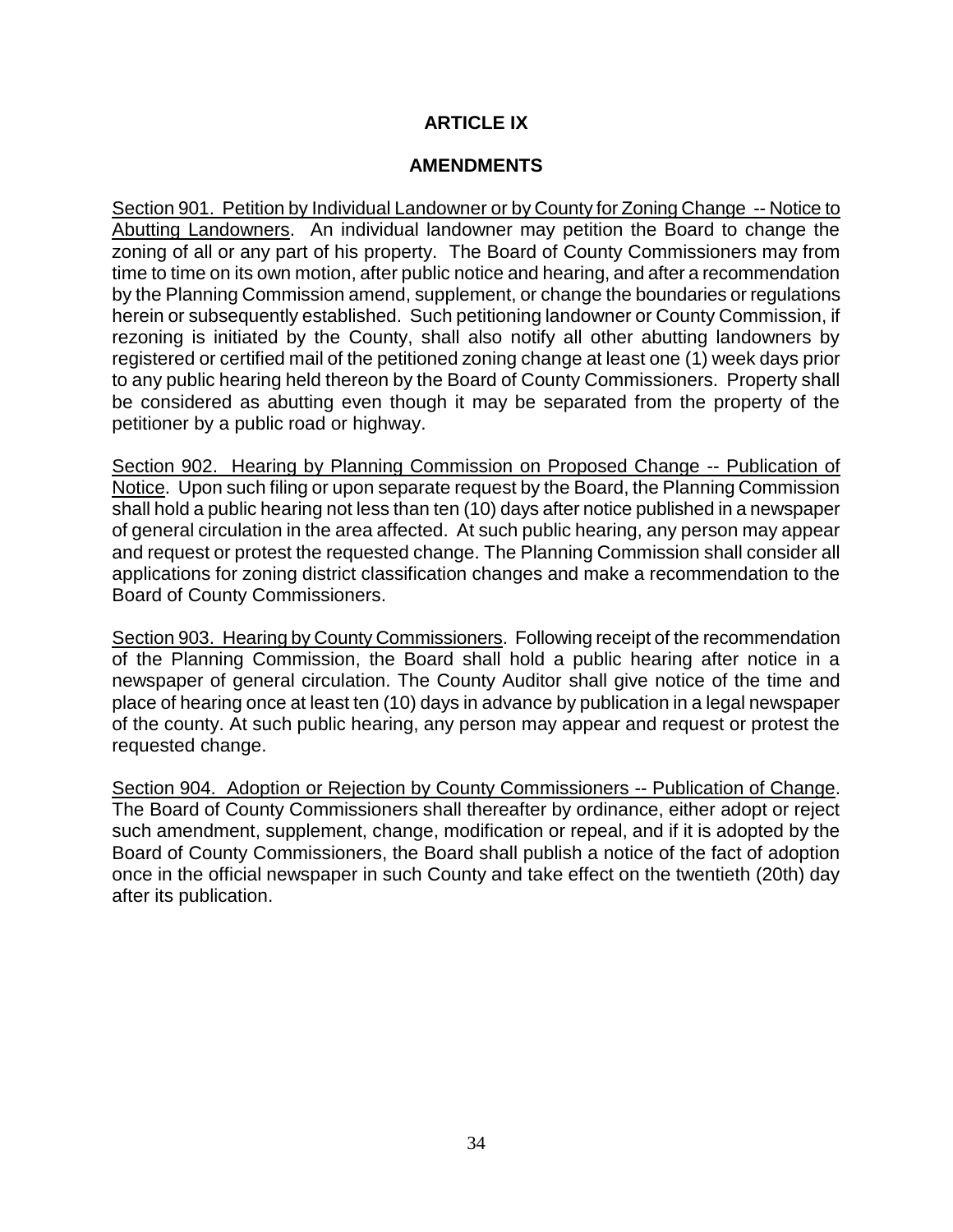Section 9.05 Reapplication. No application requesting a zoning district classification change on any property whose application includes any such property either entirely or substantially the same as that which has been denied by the Board, shall again be considered by the Planning Commission before the expiration of six (6) months from the date of the final action of the Board.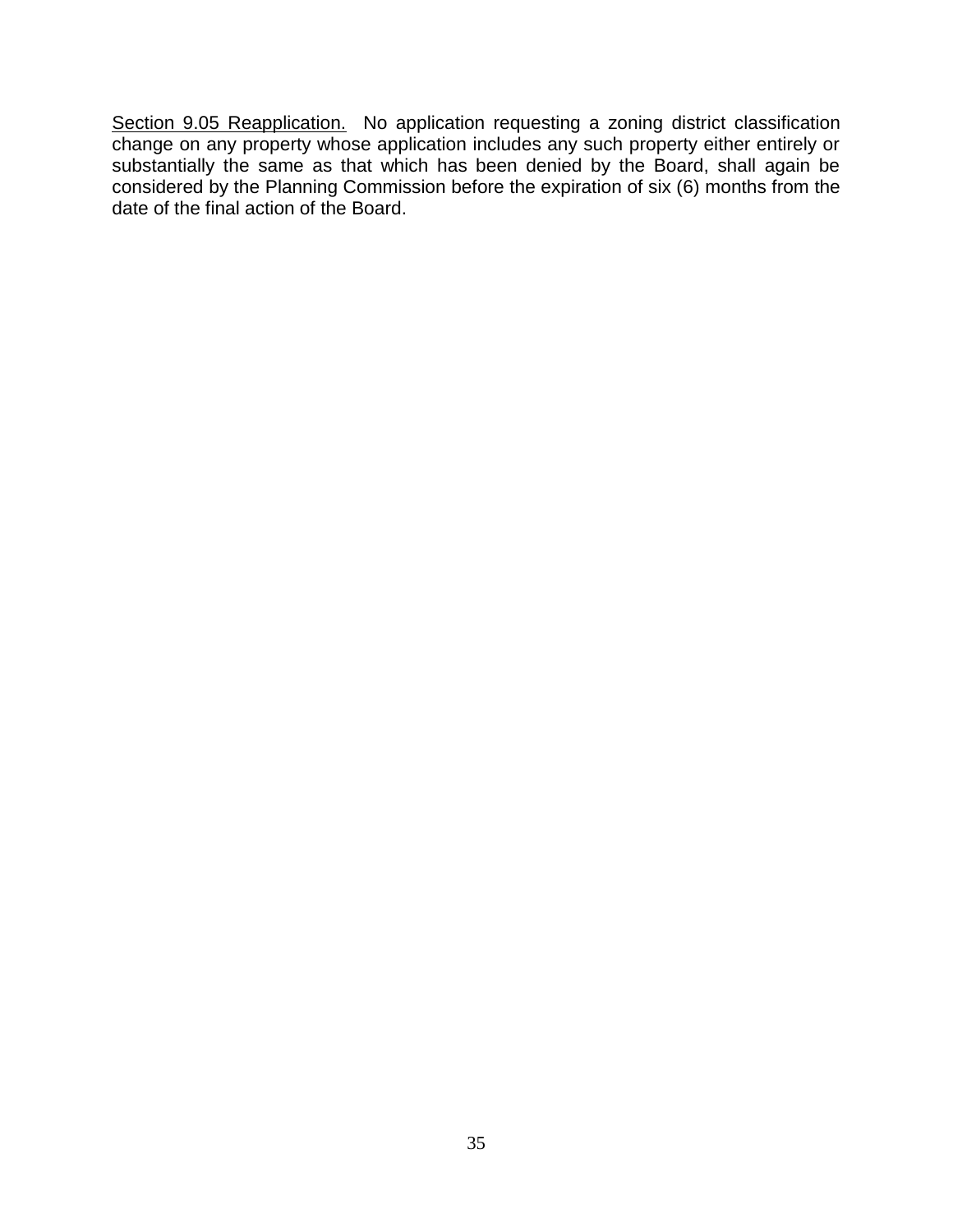# **ARTICLE X**

# **LEGAL STATUS PROVISIONS**

Section 1001. Separability. Should any article, section or provision of this regulation be declared by the courts to be unconstitutional or invalid, such decision shall not affect the validity of this regulation as a whole, or any part thereof, other than the part so declared to be unconstitutional or invalid.

Section 1002. Purpose of Catch Heads. The catch heads appearing in connection with the foregoing sections are inserted simply for convenience, to serve the purpose of an index and they shall be wholly disregarded by any person, officer, court or other tribunal in construing the terms and provisions of this regulation.

Section 1003. Effective Date. This regulation shall take effect and be in force from and after its passage and publication according to law.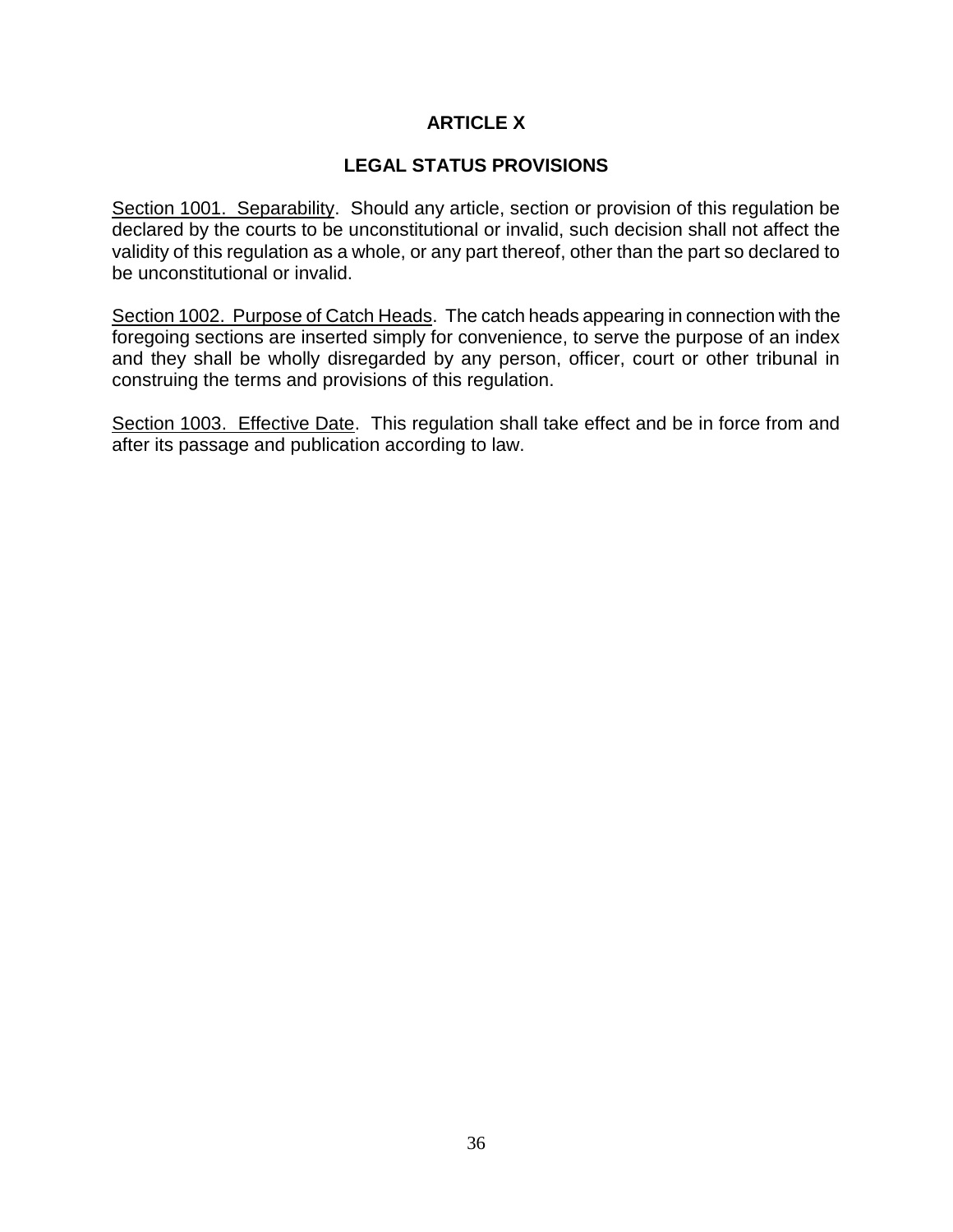# **ARTICLE XI**

# **ZONING DISTRICTS**

## Section 1101. "A" Agricultural District

## Section 1101.01. Purpose.

This district is established to maintain and promote farming and related activities within an environment which is generally free of other land use activities. Residential development will be discouraged to minimize conflicts with farming activities and reduce the demand for expanded public services and facilities.

### Section 1101.02 Permitted Uses

- 1. Agricultural activities and farm related buildings, including Type E Concentrated Animal Feeding Operations;
- 2. Farm dwelling;
- 3. Site-built single-family residences;
- 4. Type A and Type B manufactured homes;
- 5. Modular homes;
- 6. Fisheries services and game propagation areas;
- 7. Horticultural services;
- 8. Orchards, tree farms, truck gardening, nurseries and greenhouses;
- 9. Public parks and recreation areas;
- 10. Home occupations;
- 11. Accessory uses and buildings.

### Section 1101.03 Special exceptions

- 1. Airports and airstrips;
- 2. Church or cemetery;
- 3. Golf course, golf driving range;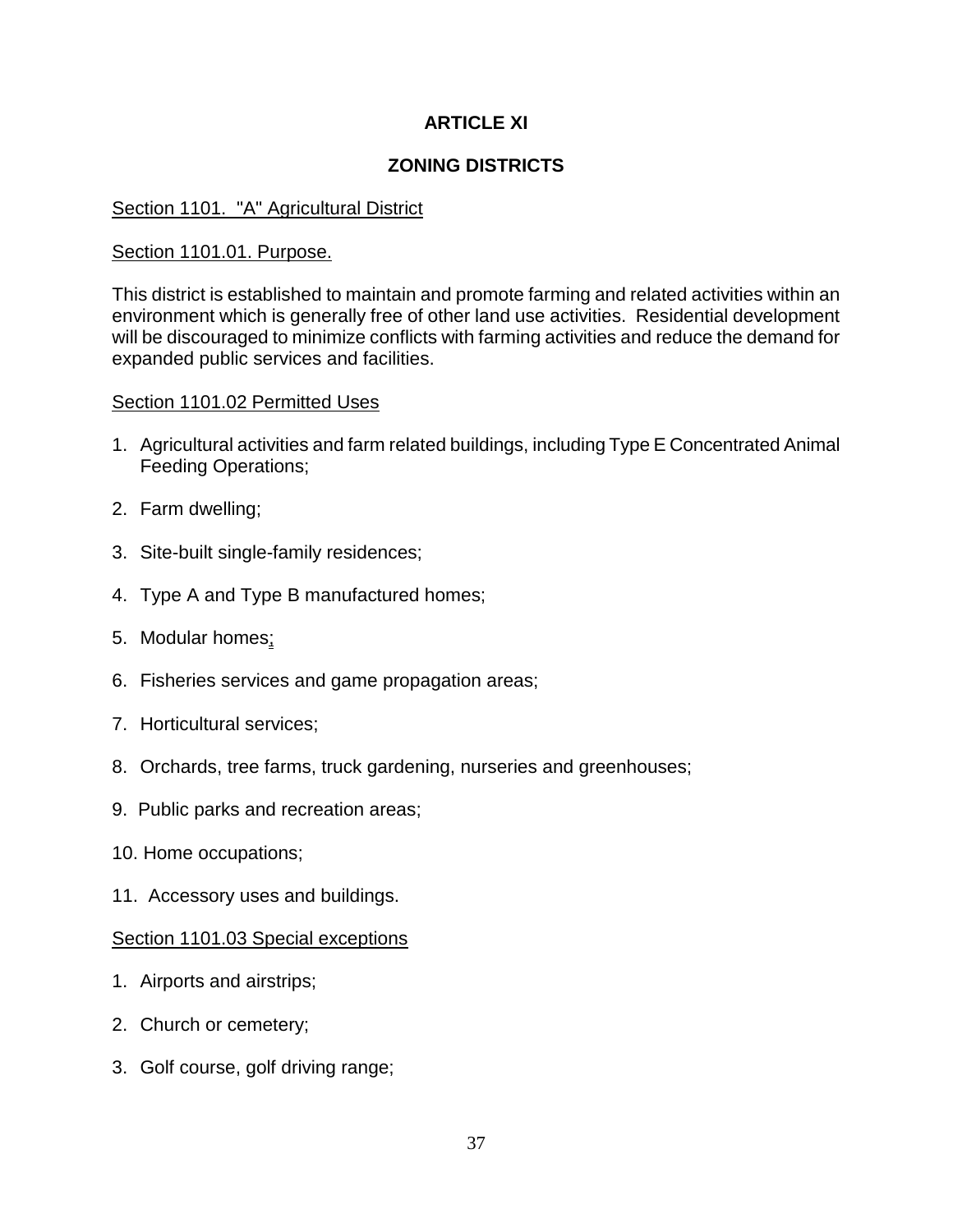- 4. Sand, gravel or quarry operation, mineral exploration and extraction, Rock crushers, concrete and asphalt mixing plants provided;
	- a. The site meets the requirements of the State Department of Environment and Natural Resources.
	- b. A site plan is provided indicating the following information:
		- i. Present topography, soil types, depth to groundwater.
		- ii. Location of existing water drainage, existing buildings, existing shelterbelts.
		- iii. Identification of roads leading to the site.
		- iv. Proposed changes at the site such as new shelterbelts, new buildings, changes in topography, new fence lines.
		- v. Proposed monitoring wells, etc.
		- vi. A requirement for receiving a permit for extractive/mining operations shall include a haul-road agreement between the applicant and appropriate governmental entity (Federal, State, County, Township, or Municipality).
		- vii. The applicant may be required to provide information regarding how potential air, noise, and water pollution would be minimized.
		- viii. A minimum of one thousand (1,000) feet from the mineral exploration and extraction; rock crushers; and concrete and asphalt mixing plants property line to the nearest residence; excluding: the residence of the above said uses operator.

5.Sanitary landfills, Rubble Sites provided:

- a. The site meets the requirements of the State Department of Water and Natural Resources.
- b. A site plan is provided indicating the following information:
	- i. Present topography, soil types, depth to groundwater.
	- ii. Location of existing water drainage, existing buildings, existing shelterbelts.
	- iii. Identification of roads leading to the site.

Proposed changes at the site such as new shelterbelts, new buildings, changes in topography, new fence lines.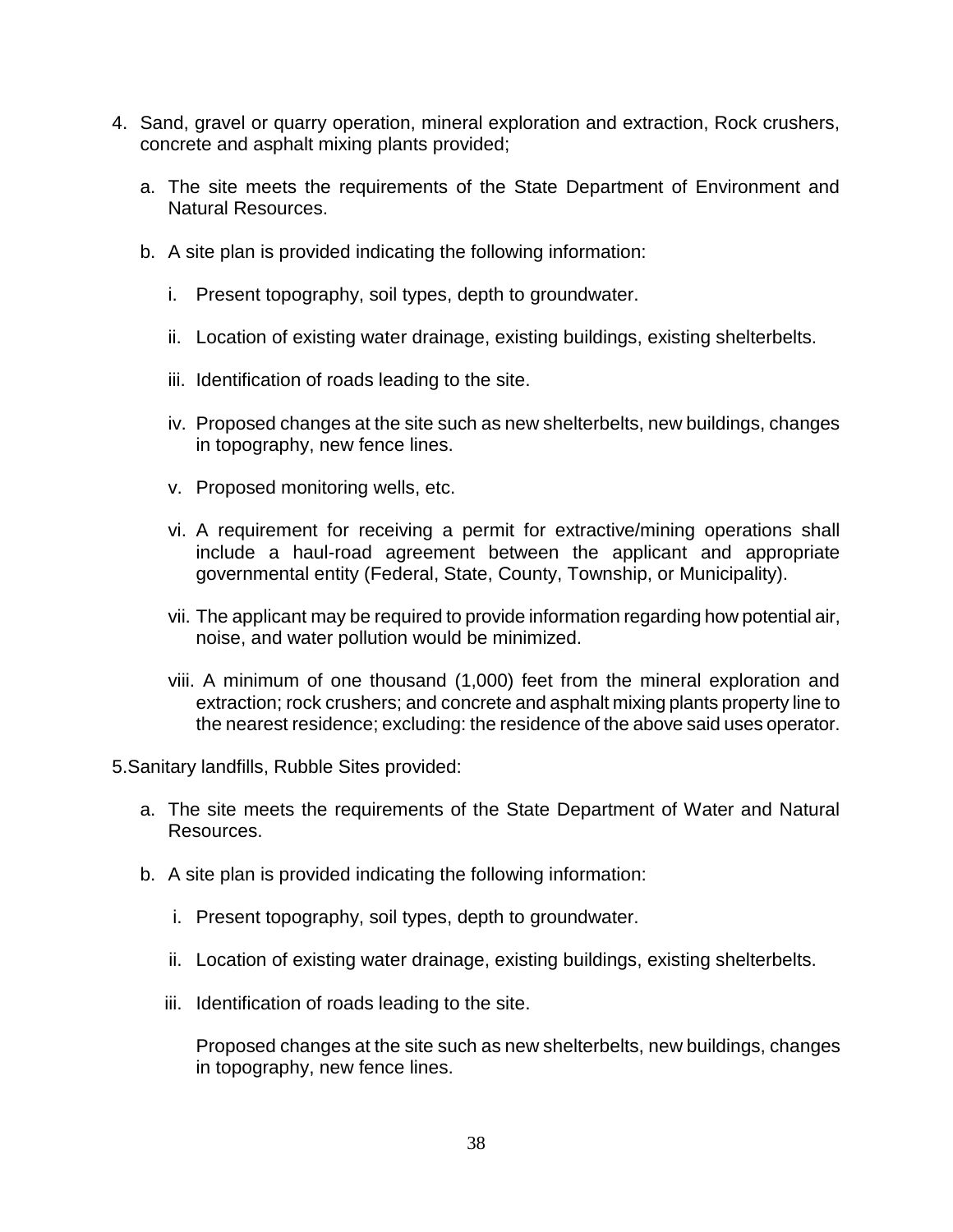- v. Proposed monitoring wells, etc.
- c. A minimum of one thousand (1,000) feet from the landfill property line to the nearest residence; excluding: the residence of the landfill operator.
- 6. Institution farms, including religious farming communities;
- 7. Domestic Sanitary Sewer Treatment Facility provided;
	- a. The site meets the requirements of the State Department of Water and Natural Resources.
	- b. A site plan is provided indicating the following information:
		- (1) Present topography, soil types, depth to groundwater.
		- (2) Location of existing water drainage, existing buildings, existing shelterbelts.
		- (3) Identification of roads leading to the site.
		- (4) Proposed changes at the site such as new shelterbelts, new buildings, changes in topography, new fence lines.
		- (5) Proposed monitoring wells, etc.
	- c. A minimum of one thousand (1,000) feet from the domestic sanitary sewer treatment facility property line to the nearest residence.
- 8. Class A, Class B, Class C, and Class D Concentrated Animal Feeding Operations. (See Concentrated Animal Feeding Operations, Article XIII.)
- 9. Stables, dog/cat kennels;
- 10.Veterinary clinics;
- 11.Junkyards/salvage yards, provided that they meet the following minimum requirements and other restrictions that the Board of Adjustment may deem appropriate:
	- a. Storage for junkyards shall be set back a minimum of two hundred (200) feet from any adjoining road right-of-way.
	- b. Junkyards shall be screened on all sides by a solid wall, with construction materials and design to be approved by the Board of Adjustment, at least two (2) feet above the highest stock pile or by a shelterbelt of shrubs and trees as approved by the Board of Adjustment; screening must be maintained in good repair.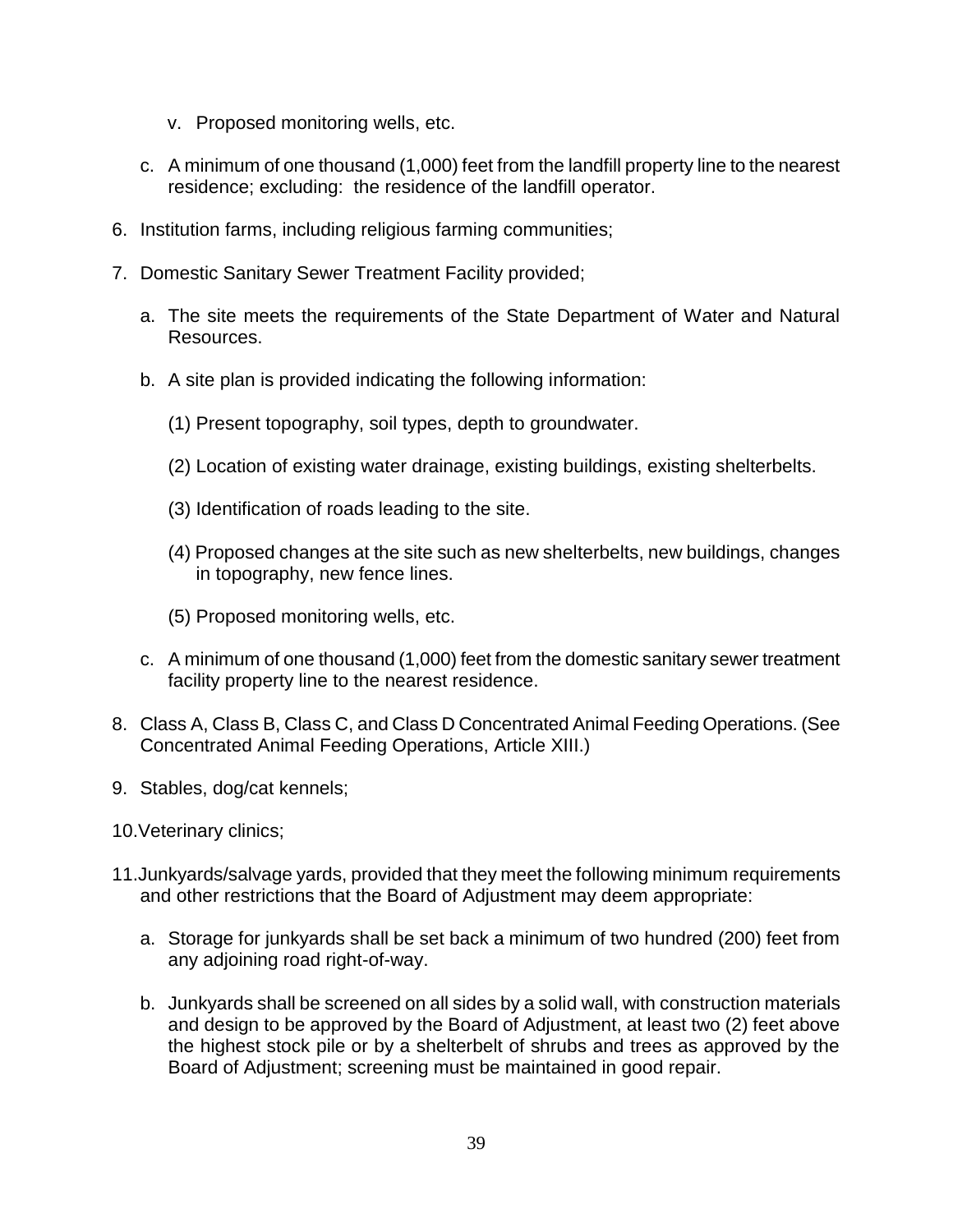- c. No junkyards will be allowed within one thousand (1,000) feet from the junkyard property line to the nearest residence; excluding: the residence of the junkyard operator.
- d. All junkyards must have a minimum lot of ten (10) acres.
- 12. Essential services Overhead or underground electrical, gas, steam or water transmission or distribution systems and structures, or collection, communication, supply or disposal systems and structures used by public for protection of the public health, safety or general welfare, including towers, poles, wires, mains drains, sewers, pipes, conduits, cables satellite dishes, and accessories in connection therewith.
- 13. Wireless Telecommunication Towers and Facilities;

14.Commercial public entertainment enterprises not normally accommodated in commercial areas, including but not limited to, the following: music concerts, rodeos, tractor pulls, and animal and vehicle races;

15.Seasonal retail stands, including fireworks stands;

- 16. Extended Home Occupation--see Section 1210;
- 17.Caretaker residences associated with public or private enterprise.
- 18. Bed and breakfast
- 19. Game Lodge;
- 20.Private Shooting Preserve;
- 21.Group Home;
- 22. Wind Energy System;
- 23. On and Off-Site Sign;

## Section 1101.04 Area Regulations

All buildings be set back from road right-of-way lines and lot line to comply with the following yard requirements.

1. Lot Size: All residential lots shall be a minimum of three (3) acres, except as provided in item 7 below. All other permitted uses and special exceptions shall have a minimum area and setback regulations as determined by the Board of Adjustment.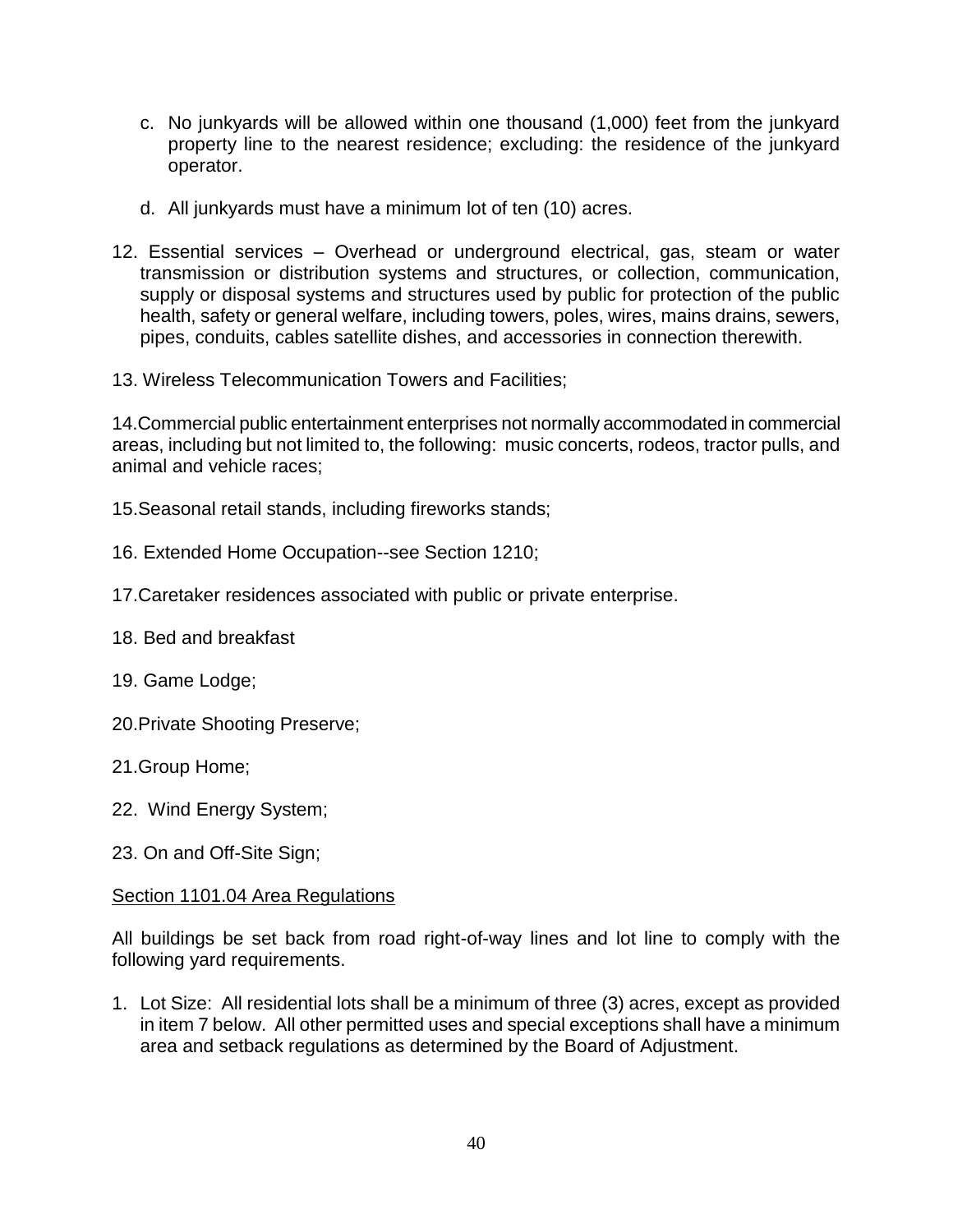2. Front Yard

The minimum depth of the front yard shall be not less than one hundred fifty (150) feet and in no case shall an accessory building be located or extend into the front yard. In the case of a corner lot, front yards shall be provided on both streets.

3. Side Yard

The minimum width of a side yard shall be twenty-five (25) feet.

4. Rear Yard

The minimum depth of a side yard shall be fifty (50) feet.

- 5. Maximum Lot Coverage: Dwellings and buildings accessory thereto shall cover not more than twenty-five (25) percent of the lot area.
- 6. Shelterbelts. (See Section 1208.)
- 7. The Board of Adjustment may allow a minimum residential lot size for the "A" Agricultural District under the following condition:
	- a. Where single family home is requested on an established farmstead, so long as it is immediately connected to the existing farming operation.
- 8. Building additions that are no closer to the right-of-way or other property lines

### Section 1101.05 Height Regulations

No main buildings shall exceed two and one-half (2 1/2) stories or thirty-five (35) feet in height. Exceptions include the following:

- 1. Agricultural buildings;
- 2. Chimneys, smokestacks, cooling towers;
- 3. Radio and TV towers;
- 4. Water tanks;
- 5. Elevators;
- 6. Others, providing that they are not used for human occupancy.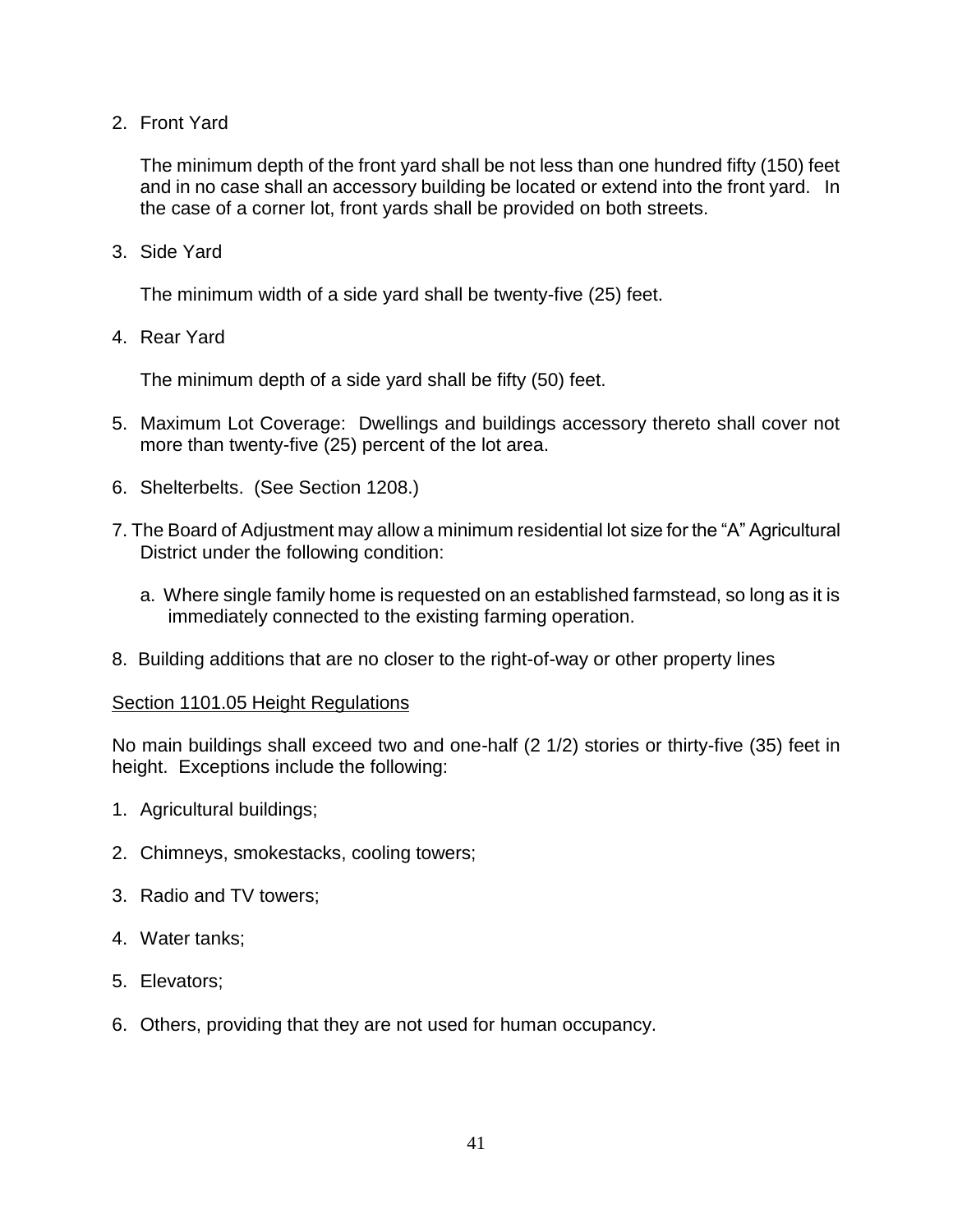## Section 1101.06 Access

- 1. The drive-way serving the parcel shall be separated from adjacent driveways on the same side of the road by the following distances depending upon road types:
	- a. Local road: 100 feet;
	- b. Collector road: 300 feet;
	- c. Arterial: 500 feet;
	- d. Minimum distance from intersection of two or more of the above: 100 feet
- 2. For all proposed uses and structures adjacent to a State highway, an access permit from the State of South Dakota Department of Transportation shall be required prior to the filing of a plat or the issuance of a building/use permit

## Section 1101.07 Easements/Waivers

- 1. An Agricultural easement must be filed with Register of Deeds on all property to be used as a site for a newly constructed residence (farm and non-farm) or church prior to issuance of a building permit.
- 2. Applicants for residential development (farm and non-farm) are required to obtain a written waiver from the owner/operator of any existing concentrated animal feeding operation which is closer than one-half (1/2) mile from the proposed residential building site. This waiver shall be filed with the Register of Deeds.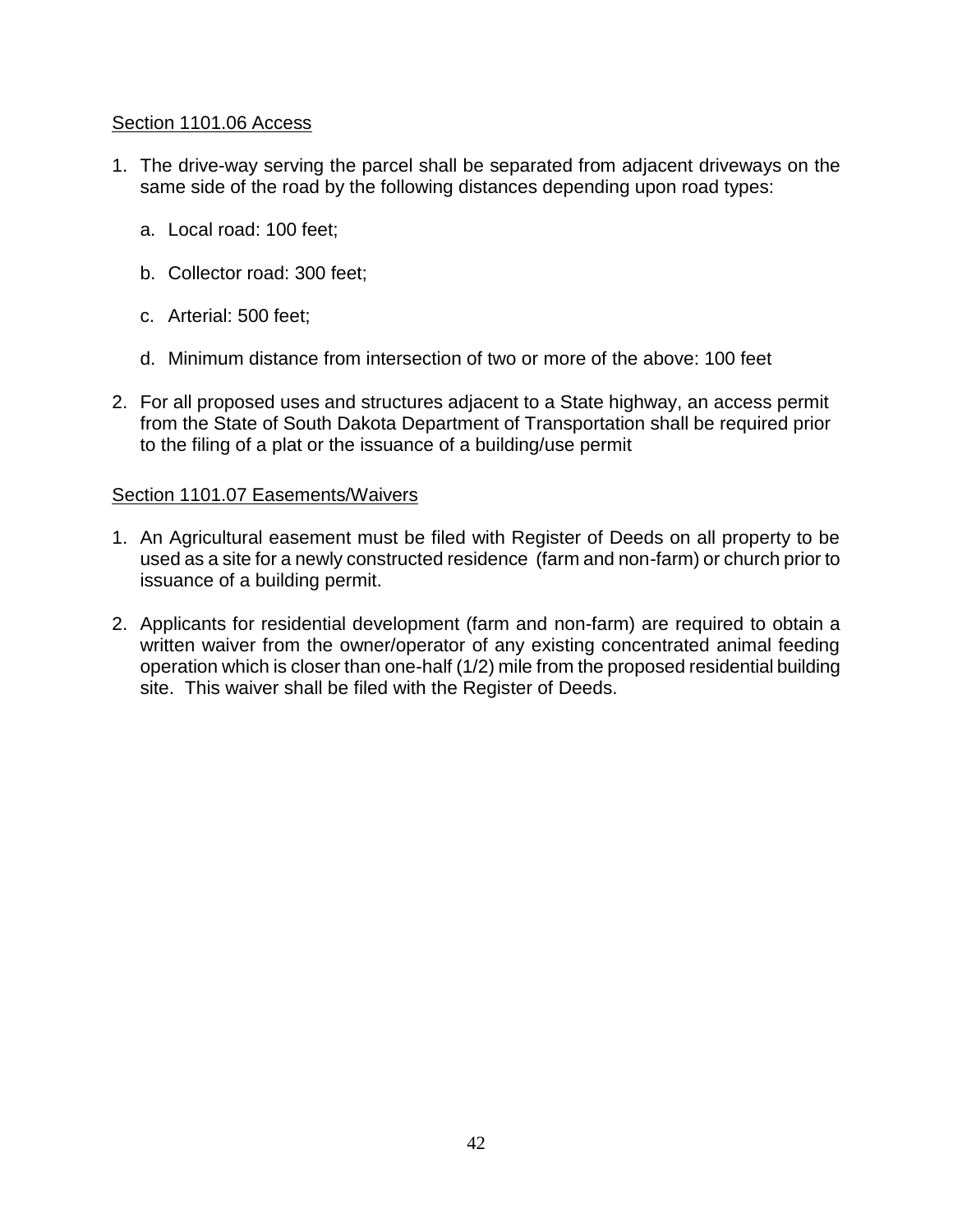# Section 1102. "CI" Commercial/Industrial District

## Section 1102.01 Purpose

The "CI" District is intended for commercial and industrial uses which due to their size and nature require highway access.

### Section 1102.02 Permitted Use

1. On-Site Signs

### Section 1102.03 Special exceptions

- 1. Implement sales and service;
- 2. Truck terminals and freight warehouses;
- 3. Seed sales and grain storage, fertilizer and chemical storage and sales;
- 4. Highway and street maintenance shops;
- 5. Welding and machine shops;
- 6. Gas, oil and liquid propane stations including bulk stations;
- 7. Public and private utilities;
- 8. Livestock sales;
- 9. Contractors' shops and yards;
- 10.Wholesale distributing companies;
- 11.Restaurants, taverns;
- 12.Motels;
- 13.Single family residences;
- 14.Adult Uses
- 15.Off-site signs;
- 16.Auto Sales;
- 17.Agricultural-based industries such as ethanol plants and corn/soybean processing.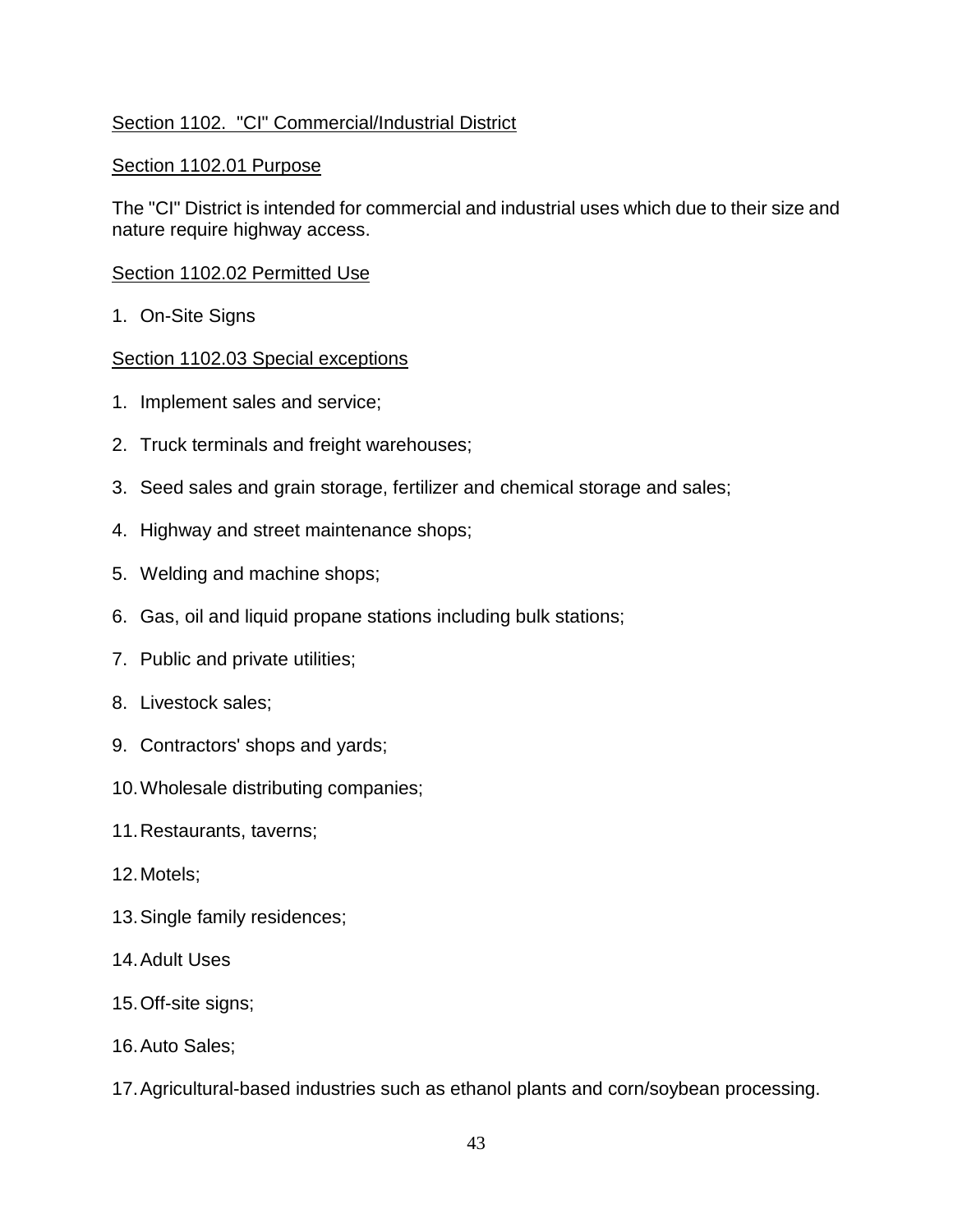18. Others which, in the opinion of the Board of Adjustment would not conflict with adjoining land uses.

## Section 1102.04 Area Regulations

- 1. Lot Area. Lot area shall be determined by need, setback, side yards, rear yards, parking requirements, freight handling requirements, building site and future expansion; however, in no case shall a lot have less than three (3) acres. An applicant for a special exception shall provide a proposed site plan which can be reviewed by the Board of Adjustment. For commercial and industrial uses, buildings shall occupy no more than twenty-five (25) percent of the lot.
- 2. Front Yard. There shall be a front yard on each street which a lot abuts, and which yard shall be not less than one hundred fifty (150) feet in depth.
- 3. Side Yards. On lots adjacent to a residential area, all buildings and incidental areas shall be located so as to provide a minimum side yard of one hundred (100) feet, which shall be landscaped on the side adjacent to the residential area. All other side yards shall be a minimum of fifty (50) feet.
- 4. Rear Yards. No building shall be constructed within fifty (50) feet of the rear lot line. The rear yard shall be one hundred (100) feet if the lot abuts an interstate or major highway.

## Section 1102.05 Access

- 1. All property in the "CI" District must have access to a County, State, or Federal Road.
- 2. The drive-way serving the parcel shall be separated from adjacent driveways on the same side of the road by the following distances depending upon road types:
	- a. Local road: 100 feet;
	- b. Collector road: 300 feet;
	- c. Arterial: 500 feet;
	- d. Minimum distance from intersection of two or more of the above: 100 feet
- 3. For all proposed uses and structures adjacent to a State highway, an access permit from the State of South Dakota Department of Transportation shall be required prior to the filing of a plat or the issuance of a building/use permit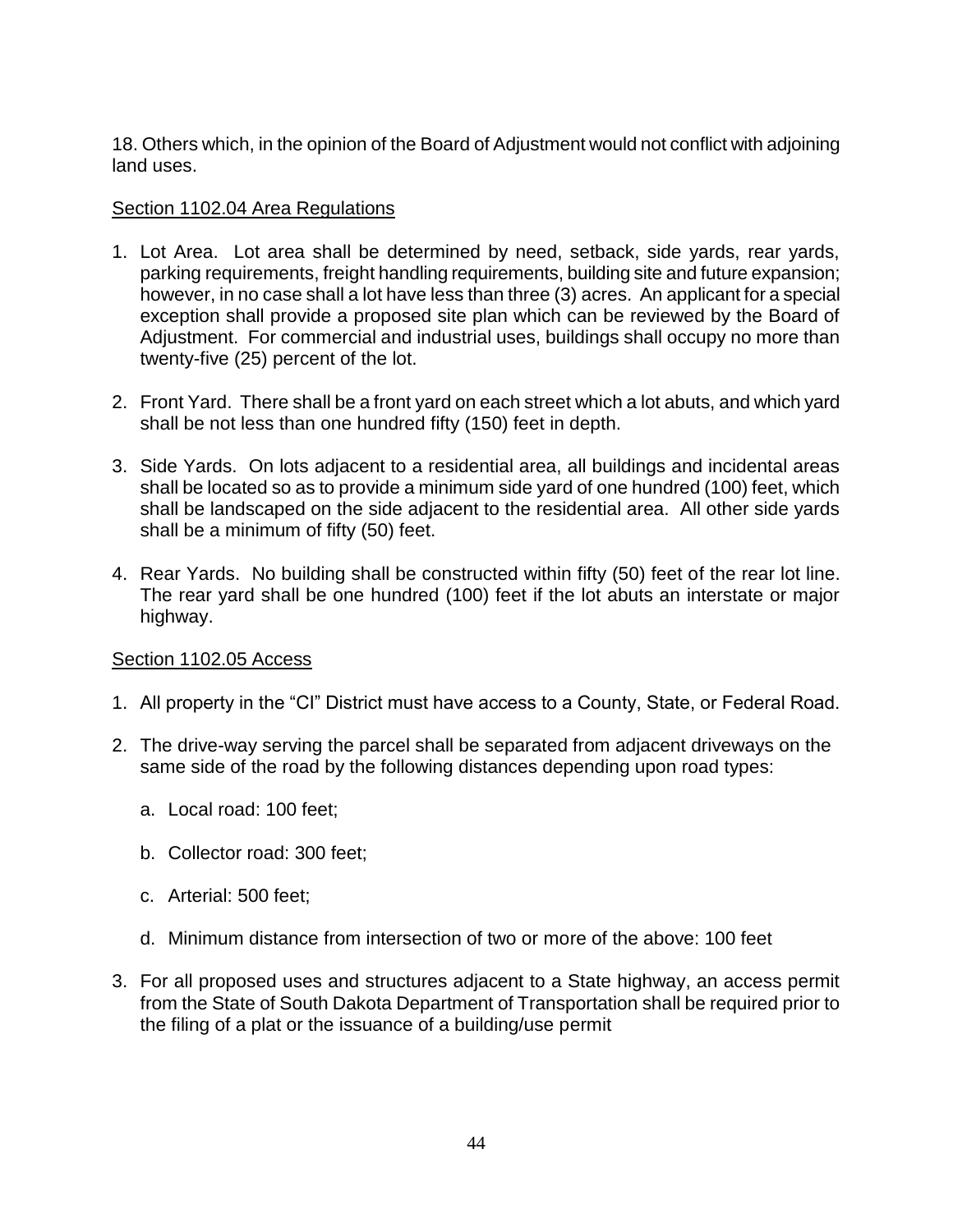# Section 1103. "LP" Lake-Park District

## Section 1103.1 Purpose

The Lake-Park District is established to provide for orderly residential and recreational development, together with certain public facilities, customary home occupations, and certain recreation oriented commercial establishments, along lakeshores.

## Section 1103.2 Area Contained in "LP" District

All land, unless otherwise zoned, within one thousand (1,000) feet of the established normal high water line of a designated lake shall be contained in the Lake-Park District and usage shall conform to the regulations for this District.

### Section 1103.3 Permitted Uses

- 1. Site-built Single-family residential usage;
- 2. Public parks and recreation areas;
- 3. Agriculture and horticulture uses;
- 4. Type A Manufactured Homes;
- 5. Modular Homes;

## Section 1103.4 Special exceptions

- 1. Private parks and campgrounds;
- 2. Resorts;
- 3. Restaurants;
- 4. Home occupations;
- 5. Shoreline alterations, filling, grading, lagooning, dredging, and retaining walls, in a strip paralleling the shoreline and extending thirty-five (35) feet inland from all points along the high water mark of the shoreline.
- 6. Multiple family dwellings;
- 7. Type B and C manufactured homes that are older than ten (10) years, if the owner intends to upgrade or modify.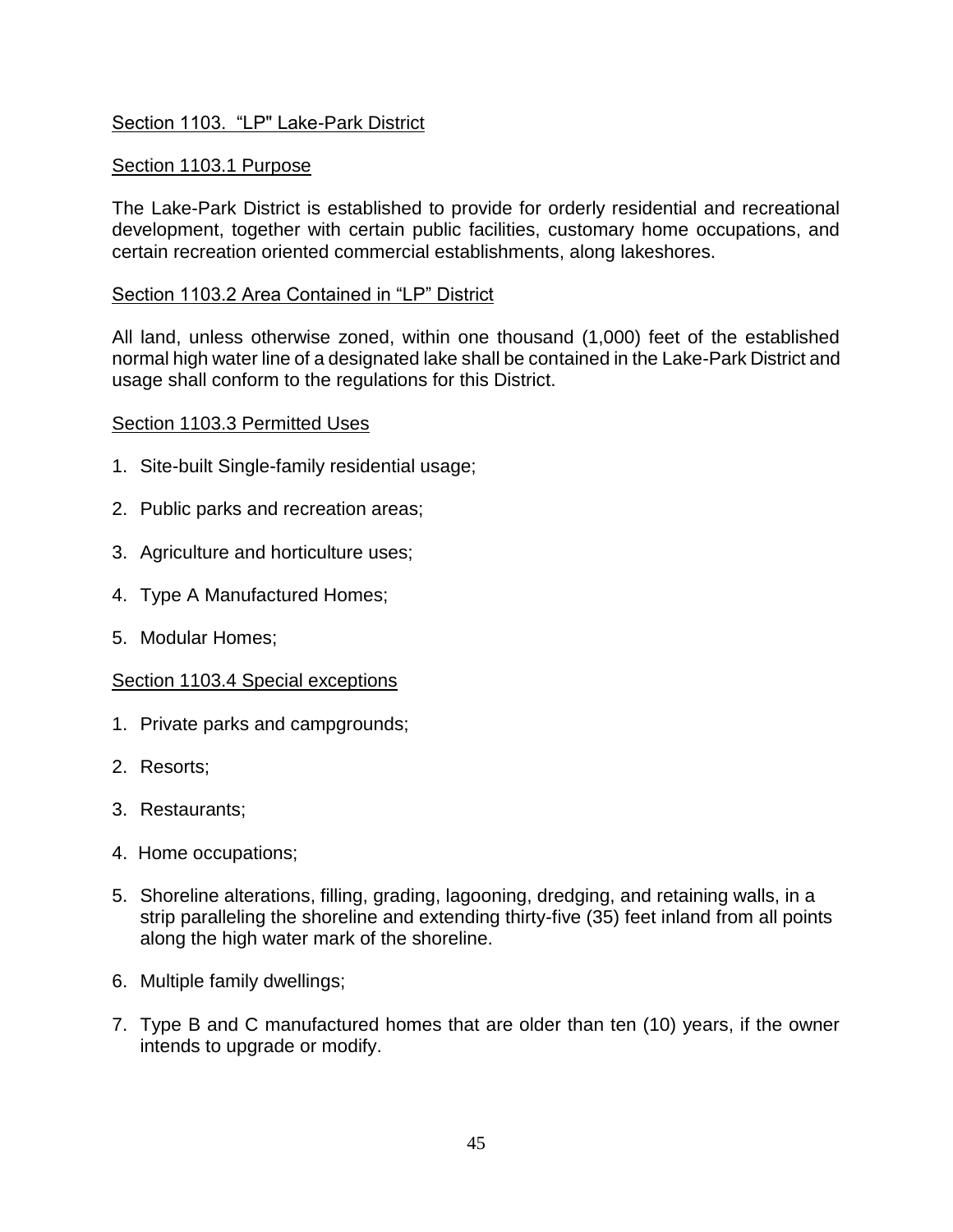- 8. Accessory structures located on a lot adjacent to a lot with principle structure which is separated by a public or private road.
- 9. Storage
- 10.Commercial campground

## Section 1103.5 Area Regulations:

- 1. Each lot shall have a lot depth of not less than one hundred and fifty (150) feet.
- 2. Each lot shall have a shoreline frontage of not less than seventy-five (75) feet in width.
- 3. Each lot shall have a road frontage of not less than fifty (50) feet in width.
- 4. Each building shall be set back not less than fifty (50) feet from the established normal high water mark and or have a rear yard of fifty (50) feet.
- 5. Each building shall be set back not less than fifty (50) feet from State or Federal highways and must be set back a minimum of thirty (30) feet for all other roads and ten (10) feet from the side yard property line. Exception: On those lots platted prior to June 8, 1976, which have a lot width of less than seventy-five (75) feet, each building shall have a side yard of not less than a distance equal to ten (10) percent of the lot width. Under no circumstances shall a building have a side yard of less than five (5) feet. Roof overhangs may infringe upon the side yard requirements no more than one and onehalf (1.5) feet.
- 6. For lakes and ponds: No structure except piers and docks shall be placed at an elevation such that the lowest floor, including basement, is less than three (3) feet above the established normal high water mark. In those instances where sufficient data on known high water levels are not available, the elevation line of permanent terrestrial vegetation shall be used as the estimated high water elevation. When fill is required to meet this elevation, the fill shall be required to stabilize or be tamped down before construction is begun.
- 7. Sealed holding tanks for individual cabins and homes are required for all lots containing less than twenty thousand (20,000) square feet and not within the Lake Cochrane Sanitary District.
- 8. There shall be no more than one primary residential building on any parcel of land.
- 9. Where two parcels of land are purchased and joined together by one common boundary, the setbacks established above shall pertain to the perimeter of the combined lots.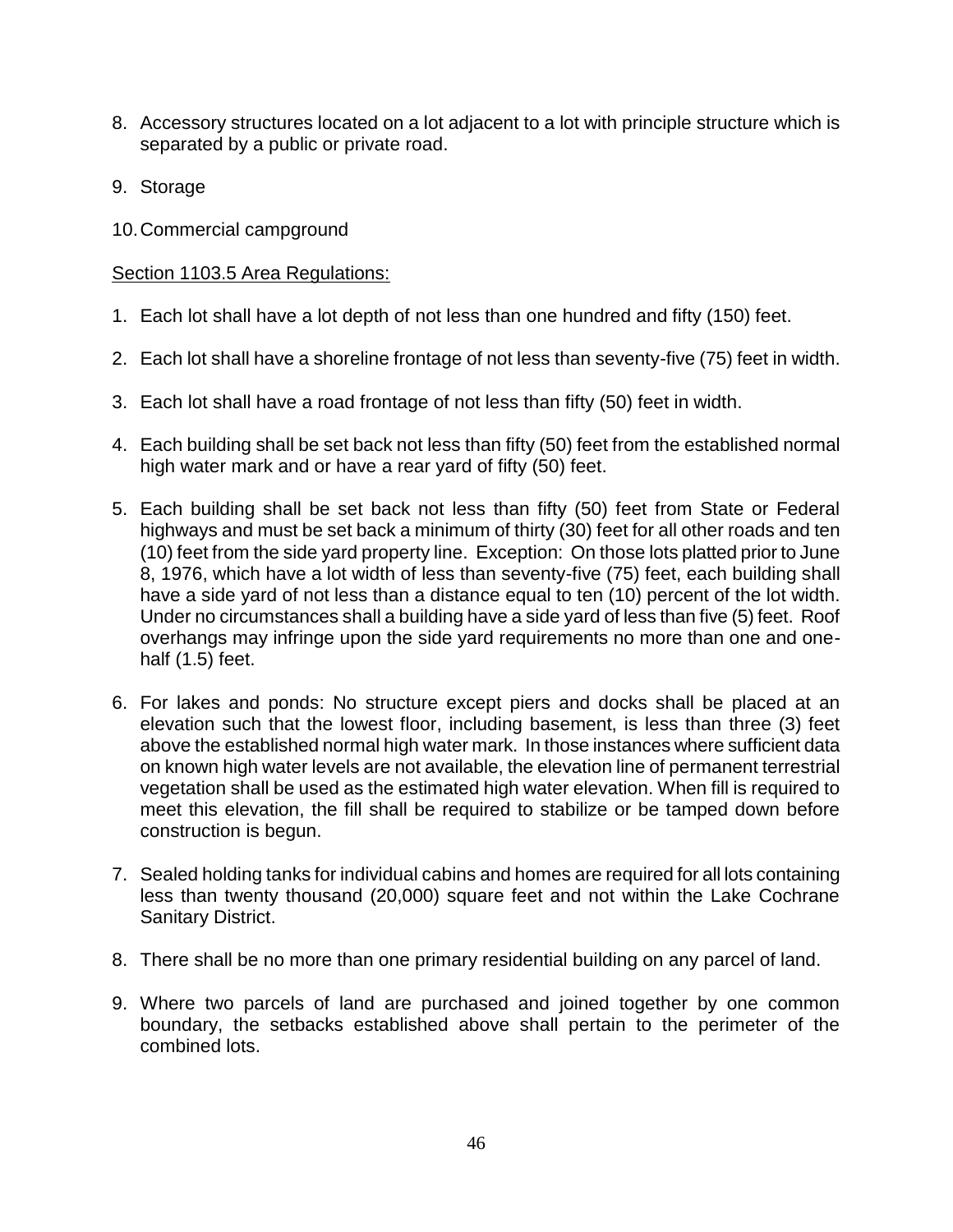## Section 1103.6 Shoreline Alterations

These regulations are deemed necessary along the shores of natural waters to protect scenic beauty, control erosion and reduce effluent and nutrient flow from the shoreland.

1. Removal of Shore Cover

Tree and shrub cutting in a strip paralleling the shoreline and extending thirty-five (35) feet inland from all points along the established normal high water mark of the shoreline shall be limited in accordance with the following provisions:

- a. Cutting shall leave sufficient cover to screen cars, dwellings, and accessory structures, except boathouses, as seen from the water, to preserve natural beauty and to control erosion.
- b. Natural shrubbery shall be preserved as far as practicable, and where removed it shall be replaced with other vegetation that is equally effective in retarding runoff, preventing erosion and preserving natural beauty.
- c. The removal of natural shrubbery and its replacement shall require the granting of a permit by the Zoning Officer. Petition for such permit shall be accompanied by a plan showing the work to be accomplished. The granting of such permit shall be conditional upon a contract requiring the petitioner to give to the Zoning Officer, within one (1) year after the date of grant, satisfactory evidence of compliance with such plan or pay for the cost of such compliance by the County.
- 2. Shoreline Stabilization

Shoreline stabilization, including but not limited to riprapping and retaining walls, shall require the granting of a permit by the Board of Adjustment.

## Section 1103.7 Filling, Grading, Lagooning and Dredging

- 1. Filling, grading, lagooning or dredging which would result in substantial detriment to natural waters by reason of erosion, sedimentation or impairment of fish and aquatic life is prohibited.
- 2. A permit shall be required for any filling or grading. This requirement does not apply to soil conservation practices such as terraces, runoff diversions and grassed waterways which are used for sediment retardation.
- 3. Building permits shall be required for all retaining walls or structures.
- 4. Small filling and grading projects and small shoreline repair or stabilization projects limited to one hundred (100) square feet shall require a Permit. The Zoning Officer can give the above permit without the approval of the Board of Adjustment, all other permits must be approved by the Board of Adjustment.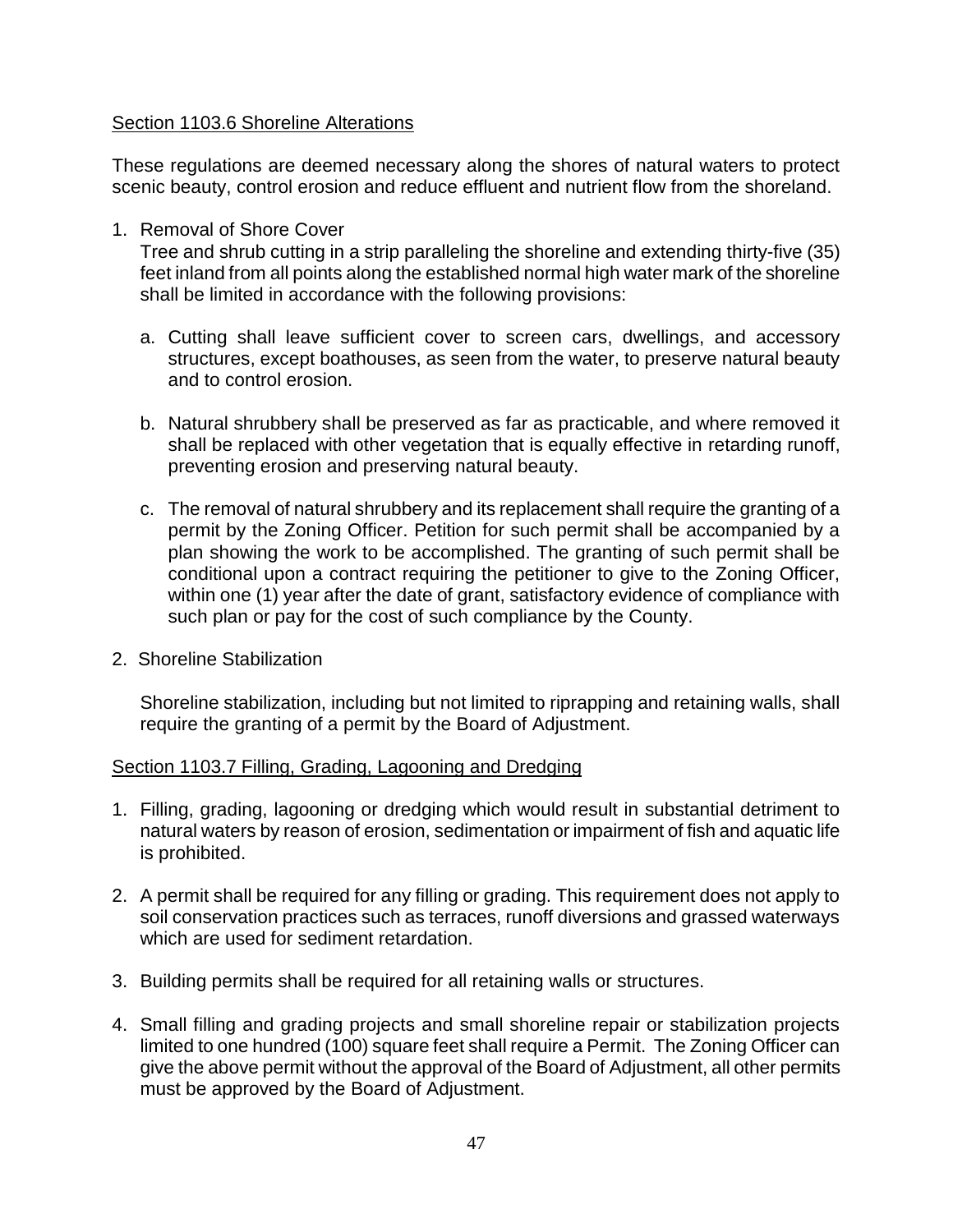# Section 1103.8 Fence Requirements

All fences, walls, and hedges shall be set back not less than fifty (50) feet from the high water mark and not less than thirty (30) feet from the road right-of-way and shall have a maximum height of eight (8) feet. All fences shall require the granting of a permit by the Zoning Officer.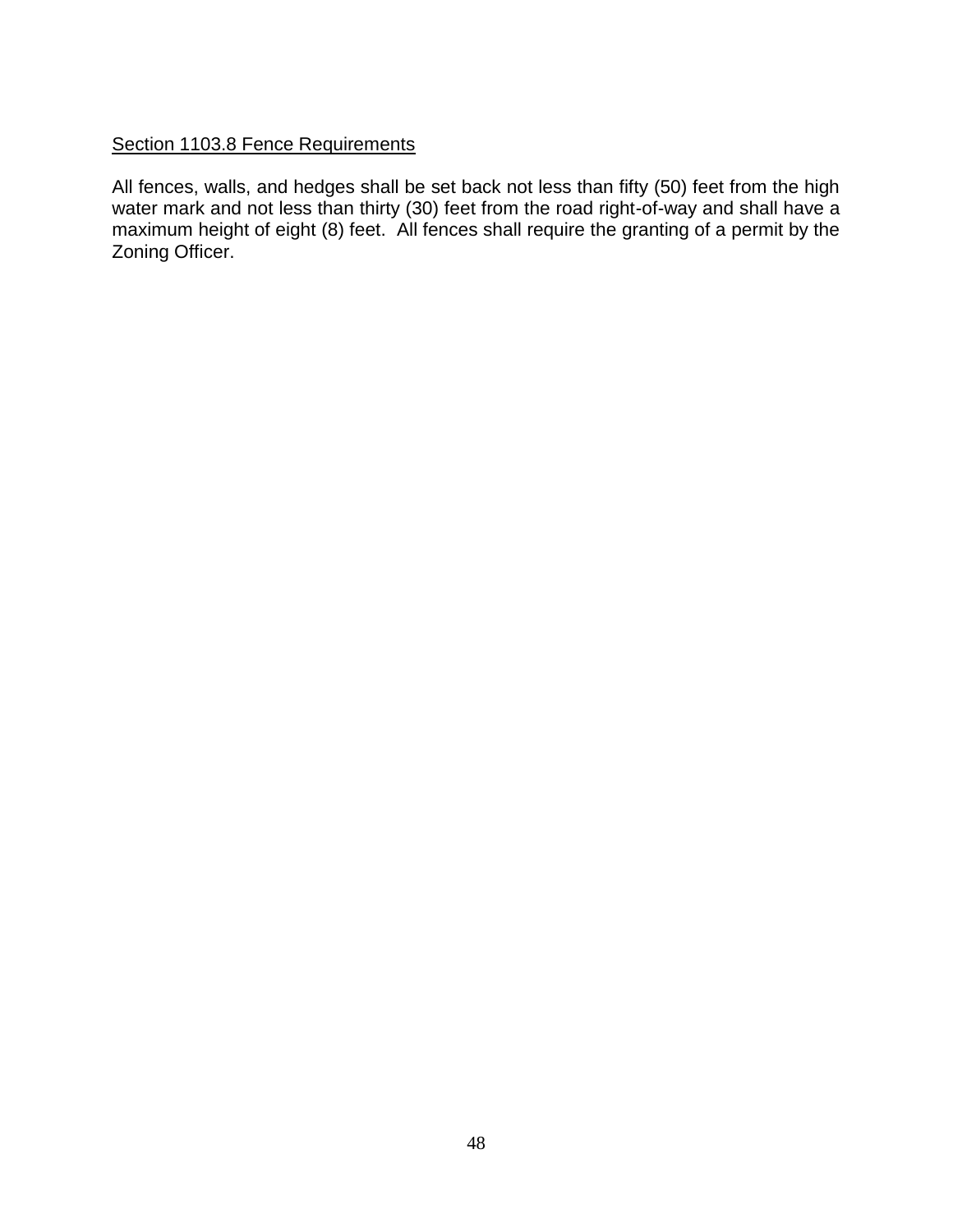# Section 1104. "NR" Natural Resource District

## Section 1104.01 Purpose

The purpose of the Natural Resource District is to provide for the retaining of natural vegetation of a particular area, to preserve the natural environment and resources from destructive land uses and to protect wildlife habitat. Such an area may include but is not limited to flood plains of rivers, streams, and lakes, abandoned quarries, certain wetlands, natural prairies, and historical sites.

### Section 1104.02 Area Contained in "NR" District

All lands, unless otherwise zoned, within three hundred (300) feet of wetlands that are totally or partially owned by the State or Federal governments as wildlife production or public shooting areas and meandered lakes.

### Section 1104.03 Permitted Uses

- 1. Wildlife production areas;
- 2. Game refuges;
- 3. Historic sites and/or monuments;
- 4. Designated natural prairies;
- 5. Public hunting and fishing access areas.
- 6. Horticulture uses and livestock grazing.

## Section 1104.04 Uses Permitted by Special exception if Deemed Not Detrimental to District

- 1. Transportation and utility easements and rights-of-way.
- 2. Utility substations;
- 3. Public parks and/or playgrounds;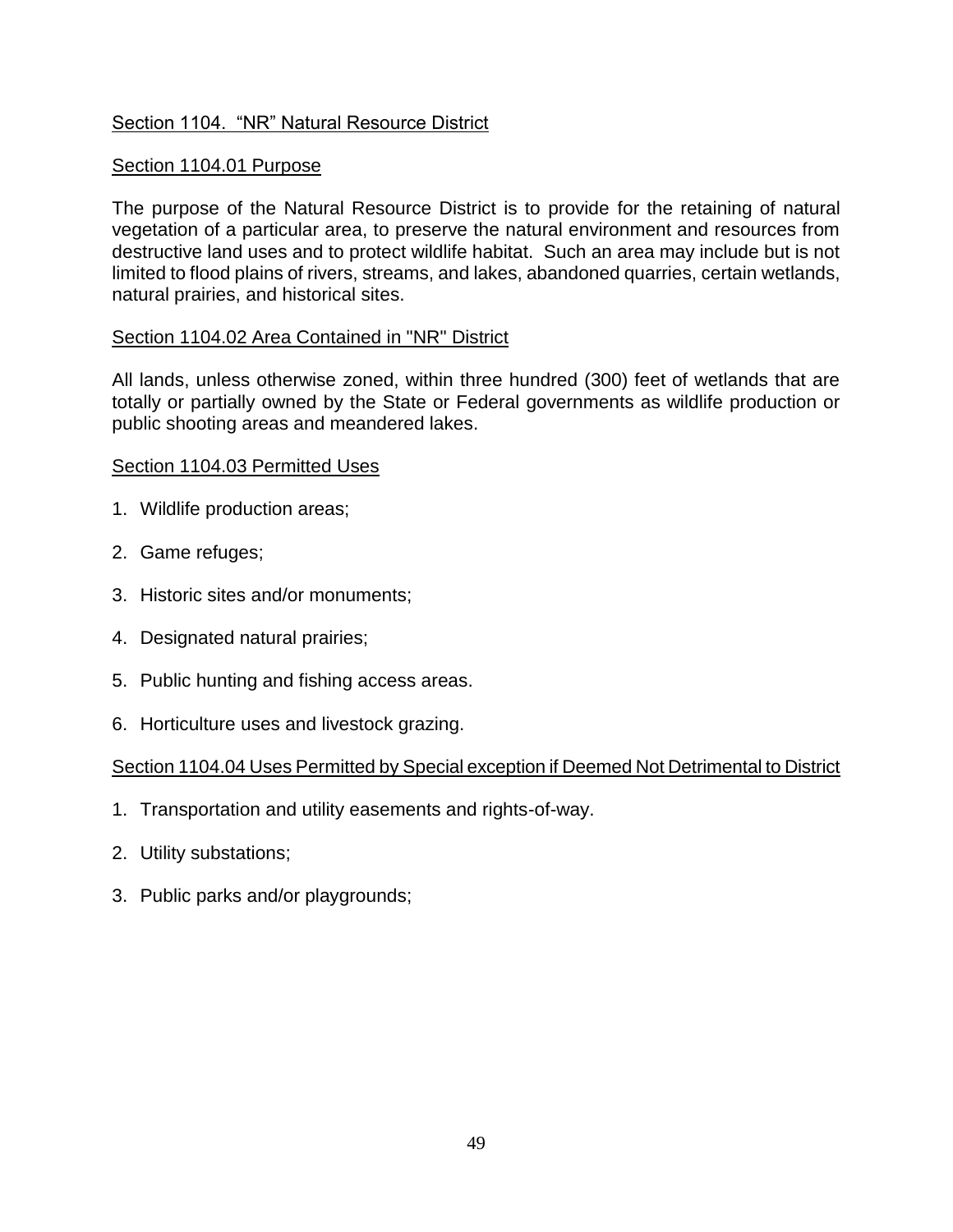# **Section 1105. Aquifer Protection Overlay District**

## Section 1105.01 Purpose and Intent:

The Deuel County Zoning Commission recognizes (1) that residents of Deuel County rely exclusively on ground water for a safe drinking water supply and (2) that certain land uses in Deuel County can contaminate ground water particularly in shallow/surficial aquifers.

The purpose of the Aquifer Protection Overlay District is to protect public health and safety by minimizing contamination of the shallow/surficial aquifers of Deuel County. It is the intent to accomplish this, as much as possible, by public education and securing public cooperation.

Appropriate land use regulations will be imposed, however, which are in addition to those imposed in the underlying zoning districts or in other county regulations. It is not the intent to grandfather in existing land uses which pose a serious threat to public health through potential contamination of public water supply wellhead areas.

### Section 1105.02 Definitions for Aquifer Protection Overlay District:

- 1. Abandoned Well: A well no longer used or intended to be used as a water source.
- 2. Concentrated Animal Feeding Operation: (See Concentrated Animal Feeding Operations, Article XIII.)
- 3. Best Management Practices: Measures contained in Soil Conservation Service South Dakota Technical Guide, either managerial or structural, that are determined to be the most effective, practical means of preventing or reducing pollution inputs from non-point sources to water bodies.
- 4. Chemigation: The process of applying agricultural chemicals (fertilizer or pesticides) through an irrigation system by injecting the chemicals into the water.
- 5. Class V Injection Well: A conduit through which potentially contaminated but generally non-hazardous fluids can move below land surface to the subsurface. The types of primary concern in Deuel County are (1) commercial/industrial facility septic tanks used to dispose of more than domestic wastewater, and (2) dry wells for repair/service bay drains at facilities servicing motorized vehicles/equipment.
- 6. Contamination: The process of making impure, unclean, inferior or unfit for use by introduction of undesirable elements.
- 7. Contingency Plans: Detailed plans for control, containment, recovery and clean up of hazardous materials released during floods, fires, equipment failures, leaks and spills.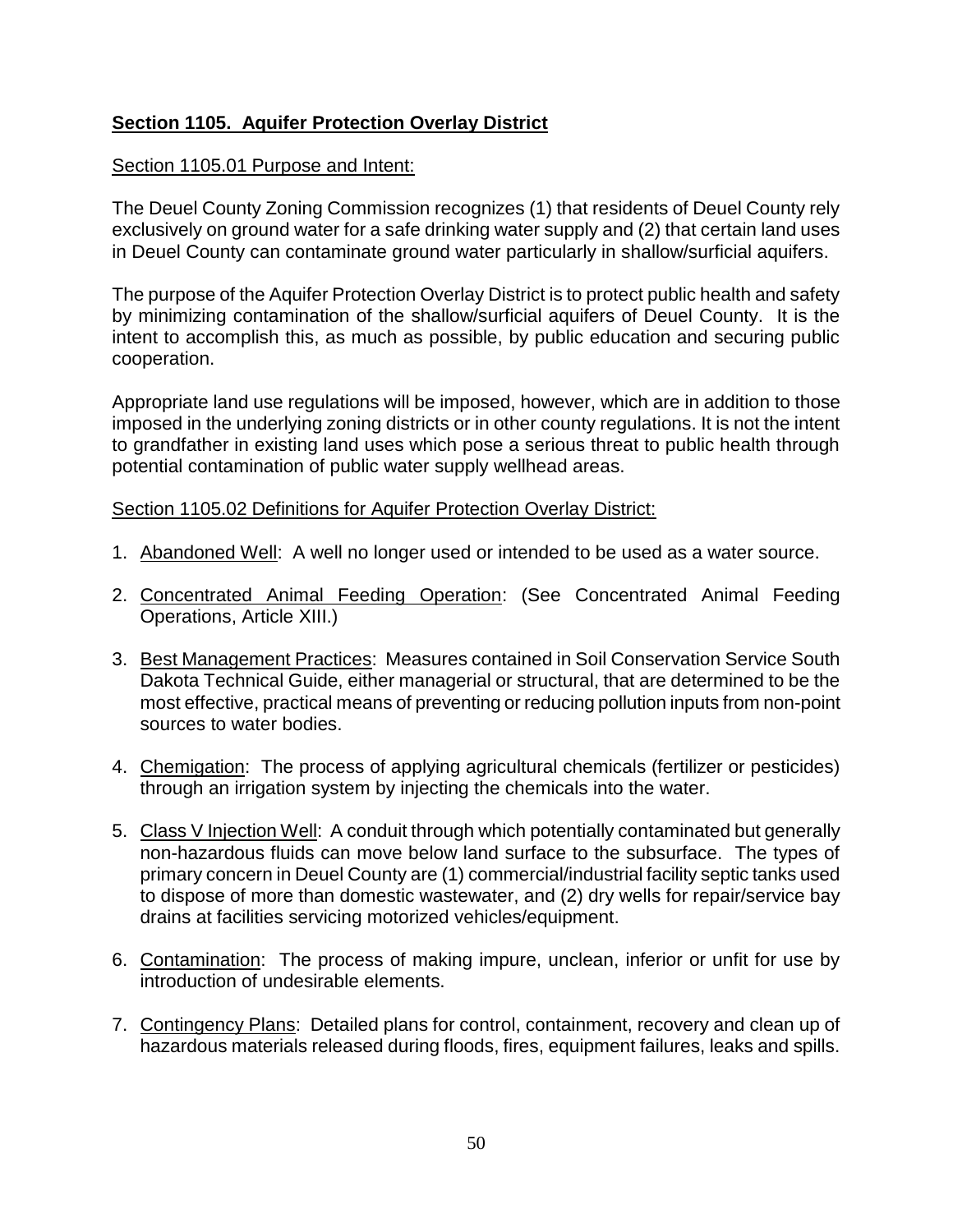- 8. Development: The carrying out of any surface or structure construction, reconstruction or alteration of land use or intensity of use.
- 9. Facility: Something built, installed or established for a particular purpose.
- 10.Grey Water: All domestic wastewater except toilet discharge water.
- 11.Hazardous Materials: A material which is defined in one or more of the following categories:
	- a. Ignitable: A gas, liquid or solid which may cause fires through friction, absorption of moisture, or which has low flash points. Examples: white phosphorous and gasoline.
	- b. Carcinogenic: A gas, liquid or solid which is normally considered to be cancer causing or mutagenic. Examples: PCBs in some waste oils.
	- c. Explosive: A reactive gas, liquid or solid which will vigorously and energetically react uncontrollably if exposed to heat, shock, pressure or combinations thereof. Examples: dynamite, organic peroxides and ammonium nitrate.
	- d. Highly Toxic: A gas, liquid or solid so dangerous to man as to afford an unusual hazard to life. Examples: parathion and chlorine gas.
	- e. Moderately Toxic: A gas, liquid or solid which through repeated exposure or in a single large dose can be hazardous to man. Example: atrazine.
	- f. Corrosive: Any material, whether acid or alkaline, which will cause severe damage to human tissue, or in case of leakage might damage or destroy other containers of hazardous materials and cause the release of their contents. Examples: battery acid and phosphoric acid.
- 12.Manure Storage Area: An area for the containment of animal manure in excess of 8,000 pounds or 1,000 gallons.
- 13. Leaks and Spills: Any unplanned or improper discharge of a potential contaminant including any discharge of a hazardous material.
- 14. Pasture: A field that provides continuous forage to animals and where the concentration of animals is such that a vegetative cover is maintained during the growing season.
- 15. Primary Containment Facility: A tank, pit, container, pipe or vessel of first containment of a liquid or chemical.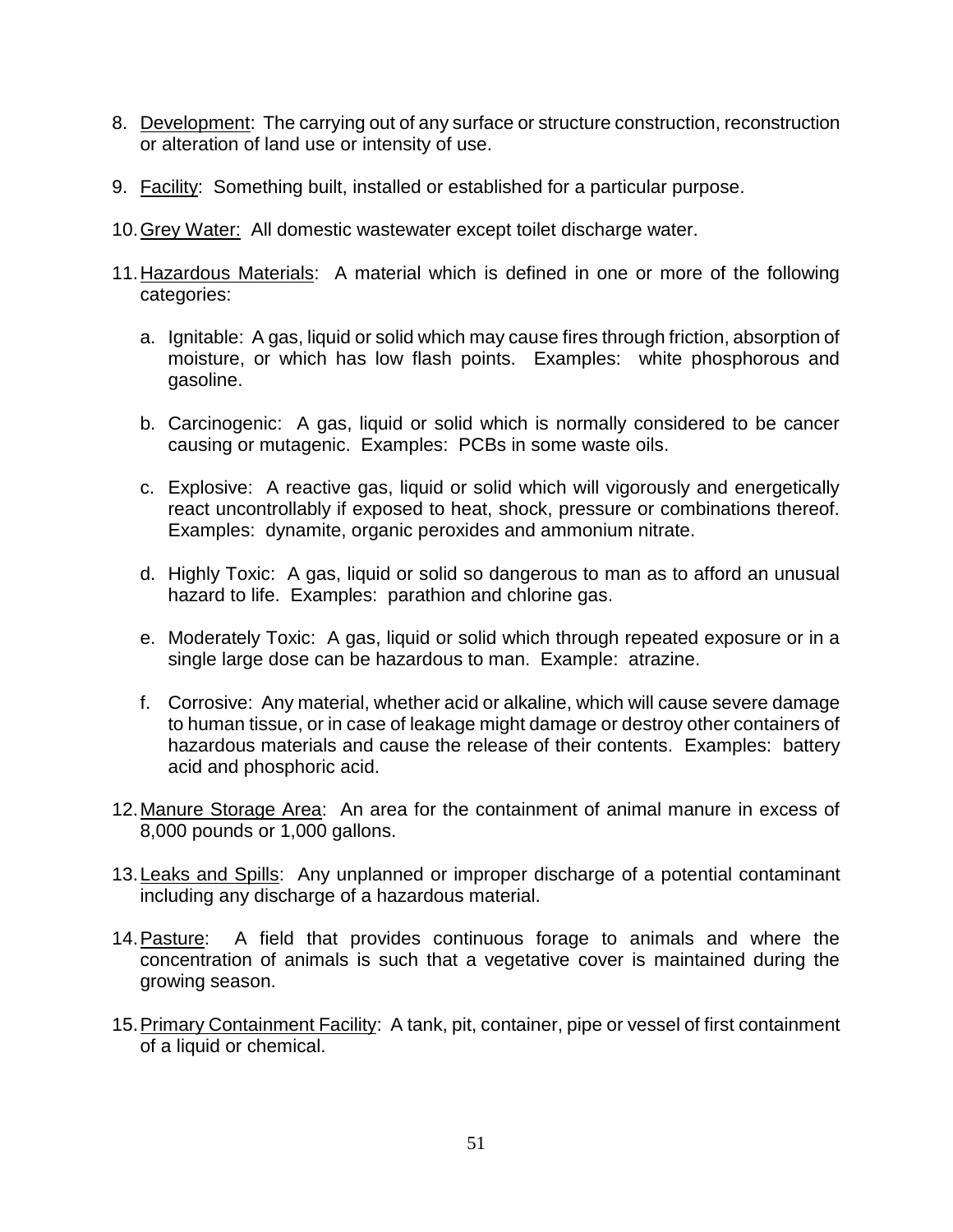- 16.Secondary Containment Facility: A second tank, catchment pit, pipe or vessel that limits and contains a liquid or chemical leaking or leaching from a primary containment area; monitoring and recovery systems are required.
- 17. Shallow Aquifer: An aquifer vulnerable to contamination because the permeable material making up the aquifer (1) extends to the land surface so percolation water can easily transport contaminants from land surface to the aquifer, or (b) extends to near the land surface and lacks a sufficiently thick layer of impermeable material on the land or near the land surface to limit percolation water from transporting contaminants from the land surface to the aquifer.
- 18. Ten Year Time of Travel Distance: The distance that ground water will travel in ten years. This distance is a function of aquifer permeability and water table slope.
- 19.Zone of Contribution: The entire area around a well or wellfield that contributes water to the well or wellfield.

# Section 1105.03 Delineation and Regulation of Aquifer Protection Overlay Zones

Boundaries for the aquifer protection zones for the Aquifer Protection Overlay District are shown on maps prepared by the East Dakota Water Development District (EDWDD), Brookings, South Dakota and by the South Dakota Geologic Survey, Vermillion, South Dakota. Said maps are hereby adopted by reference as part of these regulations as if the maps were fully described herein.

The Aquifer Protection Overlay District is divided into two zones. The zone of contribution for Zone A, was mapped by the (EDWDD) with South Dakota Geological Survey (SDGS) technical assistance using techniques outlined in the U.S. Environmental Protection Agency publication "Guidelines for Delineation of Wellhead Protection Areas", June, 1987. The shallow/surficial aquifer boundary for Zone B was mapped by the SDGS as Task 3 of EDWDD's comprehensive ground water project.

## Section 1105.04 Zone A -- Aquifer Critical Impact Zones

Zone A, the wellhead protection area, is the mapped zone of contribution around all public water supply wells or wellfields in shallow/surficial aquifers and includes land upgradient from the well or wellfield to the ten year time of travel boundary.

## Section 1105.05 Permitted Uses in Zone A:

The following uses are permitted provided they meet appropriate performance standards outlined for aquifer protection overlay zones: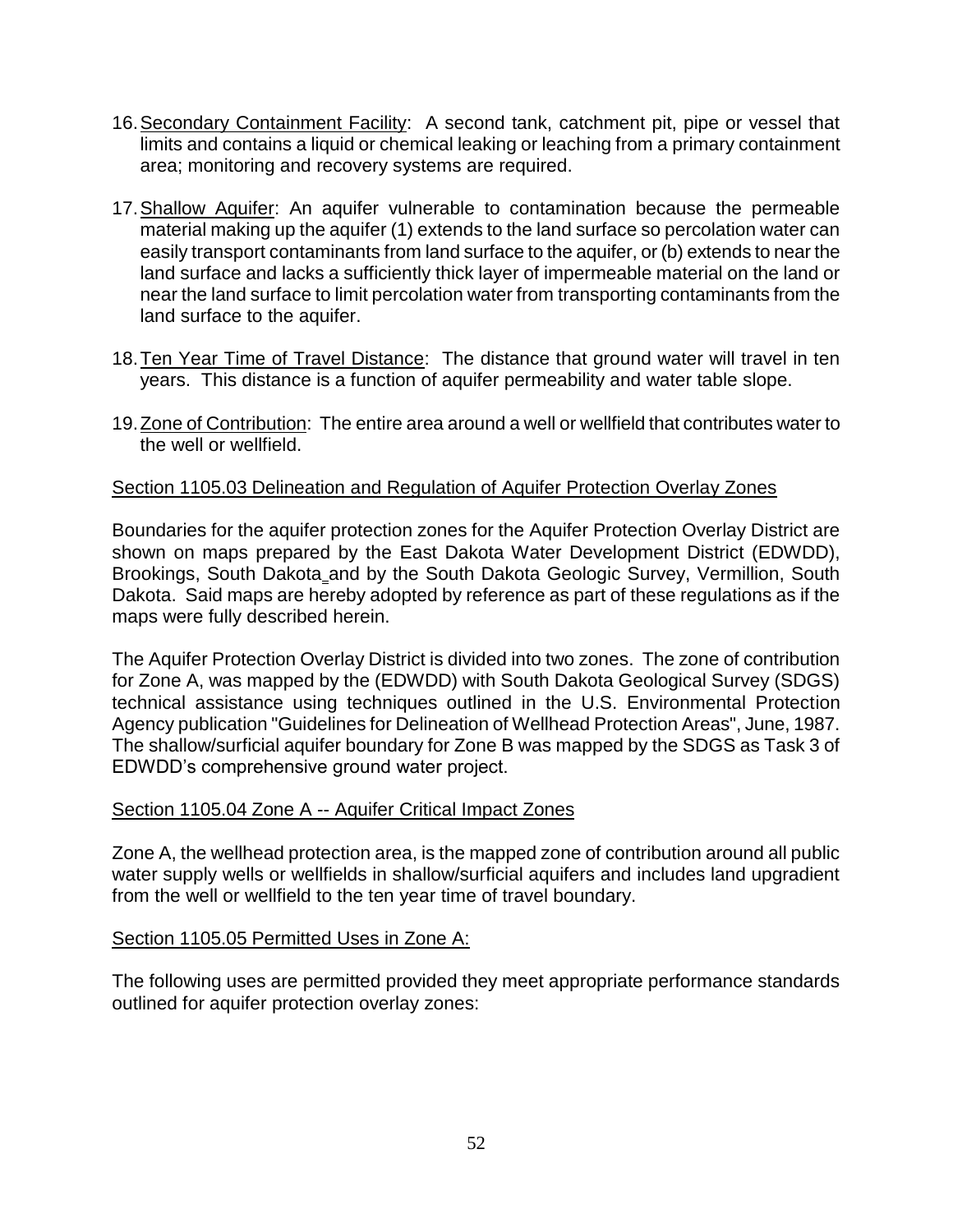- 1. Agriculture;
	- a. Application of manure is permitted with approved nutrient management plan.
- 2. Horticulture;
- 3. Parks, greenways or publicly owned recreational areas;
- 4. Necessary public utilities/facilities designed so as to prevent contamination of groundwater.

## Section 1105.06 Special exceptions in Zone A:

The following uses are permitted only under the terms of a special exception and must conform to provisions of the underlying zoning district and meet Performance Standards outlined for Aquifer Protection Overlay Zones.

- 1. Expansion of existing uses to the extent they remain or become nonconforming and to the extent allowed by the underlying district. The Board of Adjustment shall not grant approval unless it finds the proposed expansion does not pose greater potential for groundwater contamination than the existing use.
- 2. All uses not permitted or not prohibited in Zone A may be approved by the Board of Adjustment provided they can meet Performance Standards outlined for the Aquifer Protection Overlay Zones.

## Section 1105.07 Prohibited Uses in Zone A:

The following uses are expressly prohibited in Zone A:

- 1. New Concentrated Animal Feeding Operations, including Class A, Class B, Class C, Class D, and Class E.
- 2. Manure storage areas;
- 3. Disposal of solid waste except spreading of manure;
- 4. Outside unenclosed storage of road salt;
- 5. Disposal of snow containing de-icing chemicals;
- 6. Processing and storage of PCB contaminated oil;
- 7. Car washes;
- 8. Auto service, repair or painting facilities and junk or salvage yards;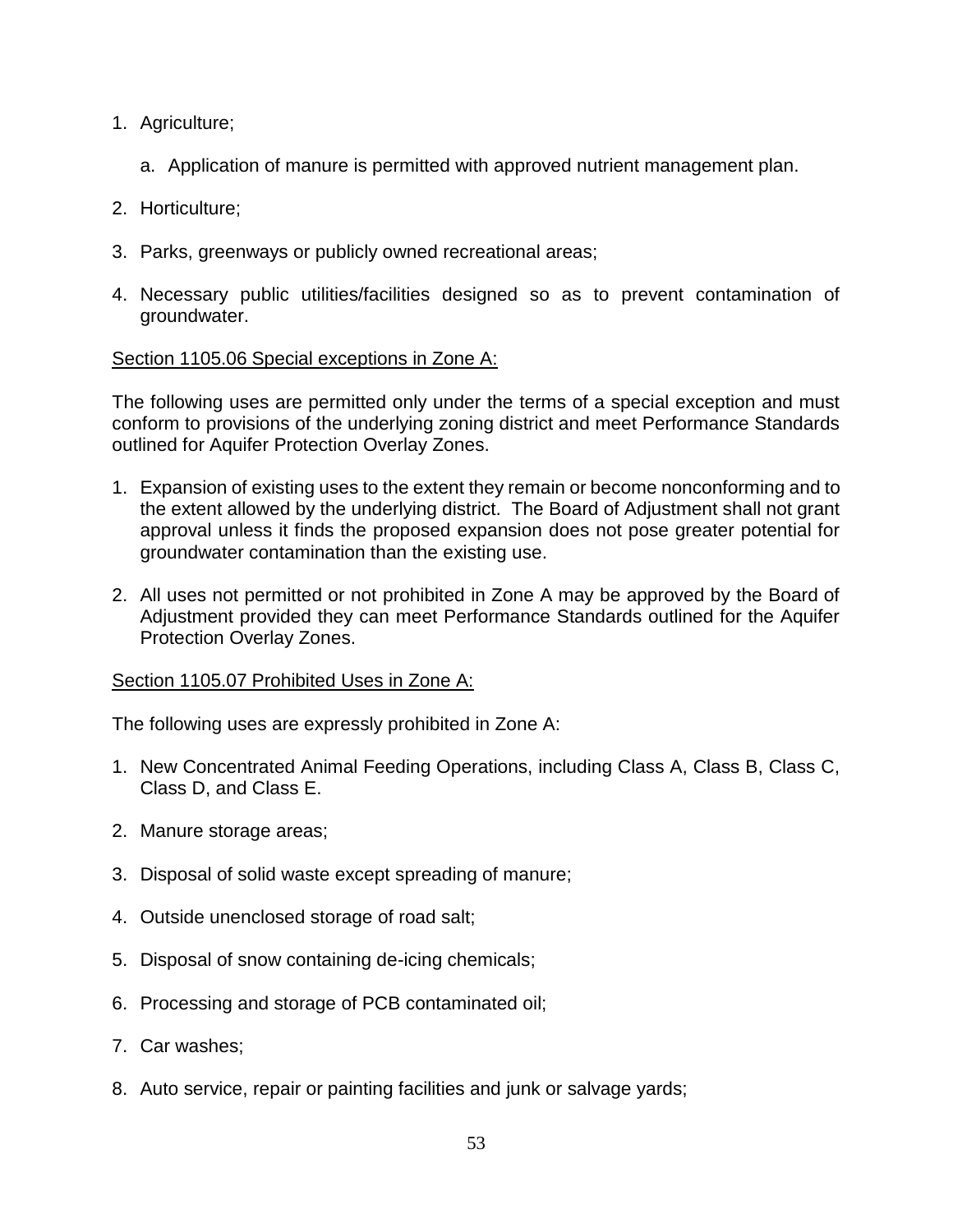- 9. Disposal of radioactive waste;
- 10.Graveyards or animal burial sites;
- 11.Detonation sites;
- 12.Open burning except ditches, fields and non-hazardous yard and household wastes such as paper, wood and leaves.
- 13.All other facilities involving the collection, handling, manufacture, use, storage, transfer or disposal of any solid or liquid material or waste having a potentially harmful impact on ground water quality.
- 14.Fall application of nitrogen fertilizer except spreading of manure;
- 15.Land spreading of petroleum contaminated soil;
- 16.Land spreading or dumping of waste oil;
- 17.Class V injection wells;.
- 18.Existing Concentrated Animal Feeding Operations will not be able to expand beyond a total of three hundred (300) animal units.
- 19.Earthen storage basins and lagoons;
- 20. Stockpiling of solid waste;
- 21. Chemigation with liquid fertilizer, pesticides and/or herbicides
- 22. Storage of liquid fertilizer, pesticides and/or herbicides without an approved permanent secondary storage system.

## Section 1105.08 Zone B -- Aquifer Secondary Impact Zones

Zone B is the remainder of the mapped shallow/surficial aquifer in the County not included in Zone A. Zone B is being protected because (1) the aquifer is a valuable natural resource for future development, (2) the aquifer provides drinking water supply for individual domestic users, (3) contamination is not justified just because this area is not currently used for public water supply and (4) contaminants from this area could eventually enter Zone A.

## Section 1105.09 Permitted Uses in Zone B:

1. All uses permitted in the underlying zoning districts provided that they can meet the Performance Standards as outlined for the Aquifer Protection Overlay Zones.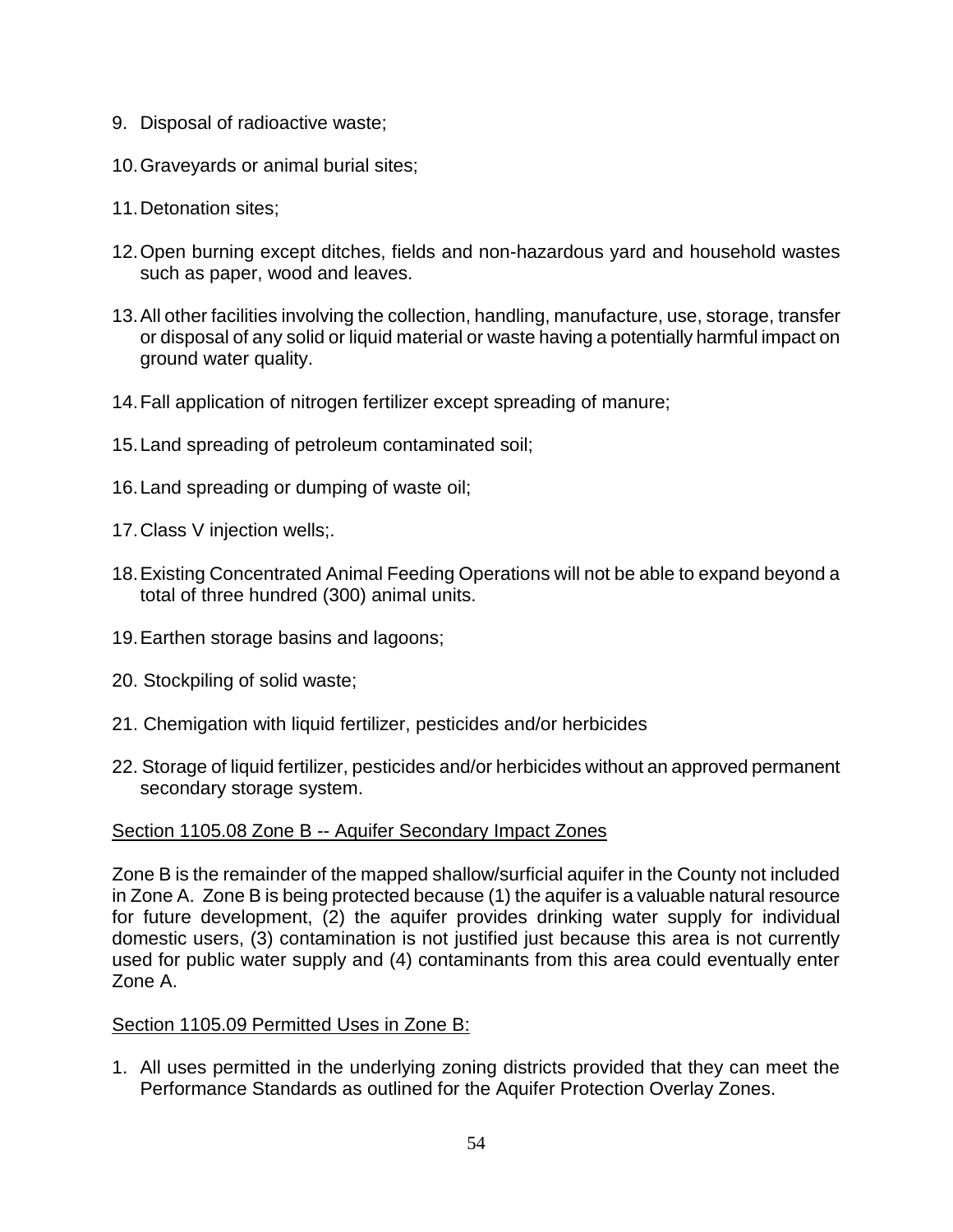## Section 1105.10 Special exceptions in Zone B:

- 1. All special exceptions allowed in underlying districts, with the exception of those expressly prohibited in Zone B, may be approved by the Board of Adjustment provided they can meet Performance Standards outlined for the Aquifer Protection Overlay Zone.
- 2. All new and expansion of existing concentrated animal feeding operations may be required to conduct shall require soil borings to determine impermeable material between land surface and the aquifer.
- 3. Earthen storage basins and lagoons may be approved by the Board of Adjustment after site-specific review. Earthen storage basins and lagoons shall require soil borings to determine impermeable material between land surface and the aquifer. The Board reserves the right to require an impermeable liner to prevent ground water contamination.

# Section 1105.11 Prohibited Uses in Zone B:

The following uses are expressly prohibited in Zone B:

- a. Fall application of nitrogen fertilizer except spreading of manure
- b. Land spreading of petroleum contaminated soil;
- c. Land spreading or dumping of waste oil;
- d. Class V injection wells;

## Section 1105.12 Performance Standards For Aquifer Protection Overlay Zones:

The following standards shall apply to land uses in Zones A and B of the Aquifer Protection Overlay Districts:

- 1. New or replacement septic tanks and associated drain fields for containment of human wastes must conform with regulations established by the State Department of Environment and Natural Resources.
- 2. (Reserved)
- 3. Storage of petroleum products in quantities exceeding (100) gallons at one locality in one tank or series of tanks must be in elevated tanks; such tanks larger than one thousand (1,000) gallons must have secondary containment system where it is deemed necessary by the County Zoning Office.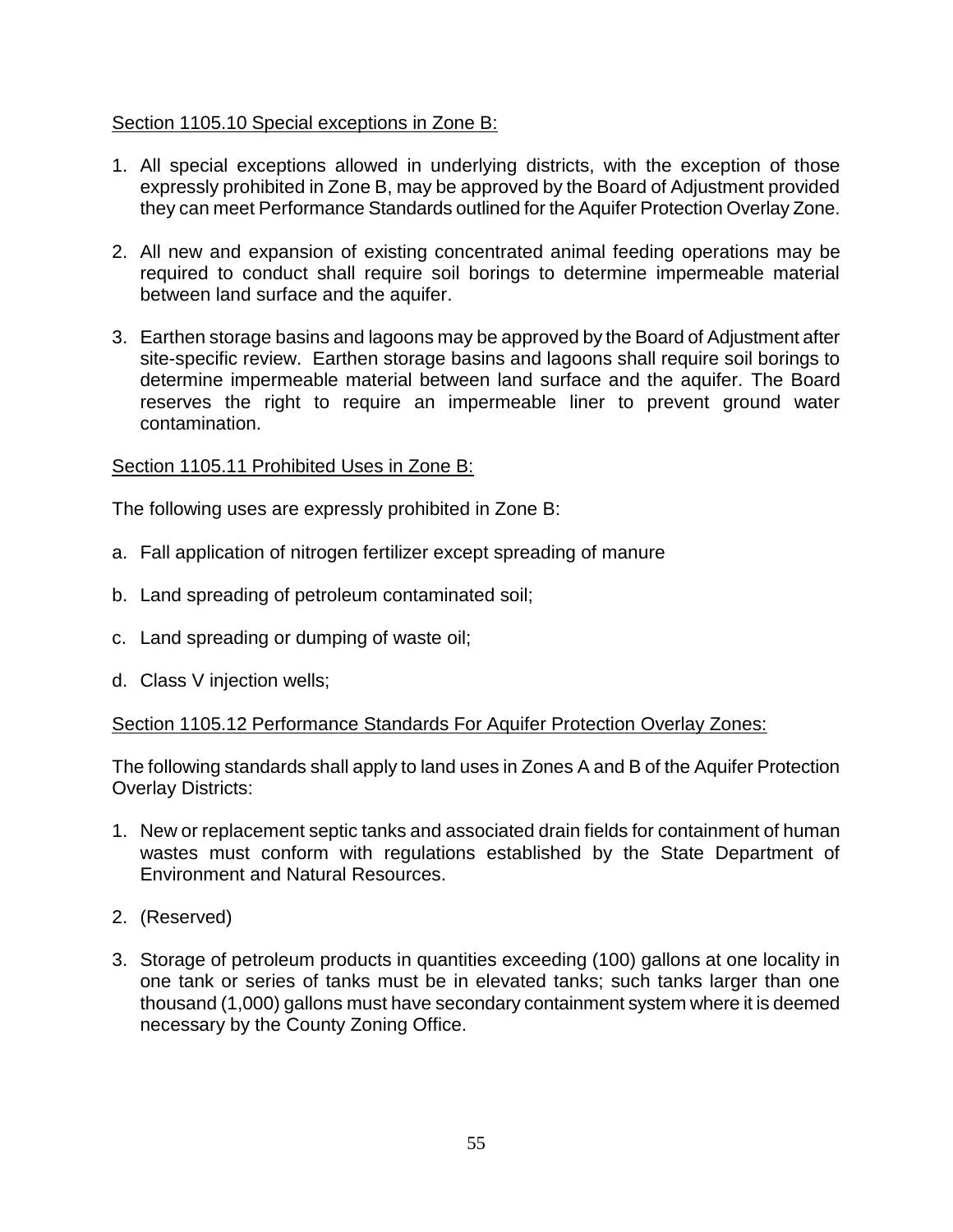- 4. Any commercial or industrial facility, not addressed by (2) or (3) above, involving collection, handling, manufacture, use, storage, transfer or disposal of any solid or liquid material or waste, except for spreading of manure, in excess of one thousand (1,000) pounds and/or one hundred (100) gallons which has the potential to contaminate ground water must have a secondary containment system which is easily inspected and whose purpose is to intercept any leak or discharge from the primary containment vessel or structure. Underground tanks or buried pipes carrying such materials must have double walls and inspectable sumps.
- 5. When pastured animals are concentrated for winter feeding and the number of animal units exceeds two hundred (200), measures shall be employed to prevent runoff of manure
- 6. Owners/operators of active or abandoned feedlots shall handle and dispose of manure in accordance with Soil Conservation Service South Dakota engineering Standard, Nutrient Management System (680)
- 7. Discharge of industrial process water is prohibited without County Zoning Office approval.
- 8. Auto service, repair or painting facilities and junk or salvage yards shall meet all State and Federal standards for storage, handling and disposal of petroleum products and shall properly dispose of all other potentially hazardous waste materials.
- 9. Any facility involving collection, handling, manufacture, use, storage, transfer or disposal of hazardous materials must prepare and have on file in the County Zoning Office an acceptable contingency plan for preventing hazardous chemicals from contaminating the shallow/surficial aquifer should floods, fire, other natural catastrophes or equipment failure occur:
	- a. For flood control, all underground facilities shall include a monitoring system and a secondary standpipe above the 100 year frequency flood level. All above ground facilities, an impervious dike, above the 100 year flood level and capable of containing 120 percent of the largest storage volume, with an overflow recovery catchment area (sump).
	- b. For fire control, all facilities shall include a fire retardant system and provision for dealing safely with both health and technical hazards that may be encountered by disaster control personnel in combating fire. Hazards to be considered are overhead and buried electrical lines, pipes, other buried objects and other hazardous liquids, chemicals or open flames in the immediate vicinity.
	- c. For equipment failures, plans shall include but not limited to:
		- i. Below ground level, provision for removal and replacement of leaking parts, a leak detection system with monitoring, and overfill protection system.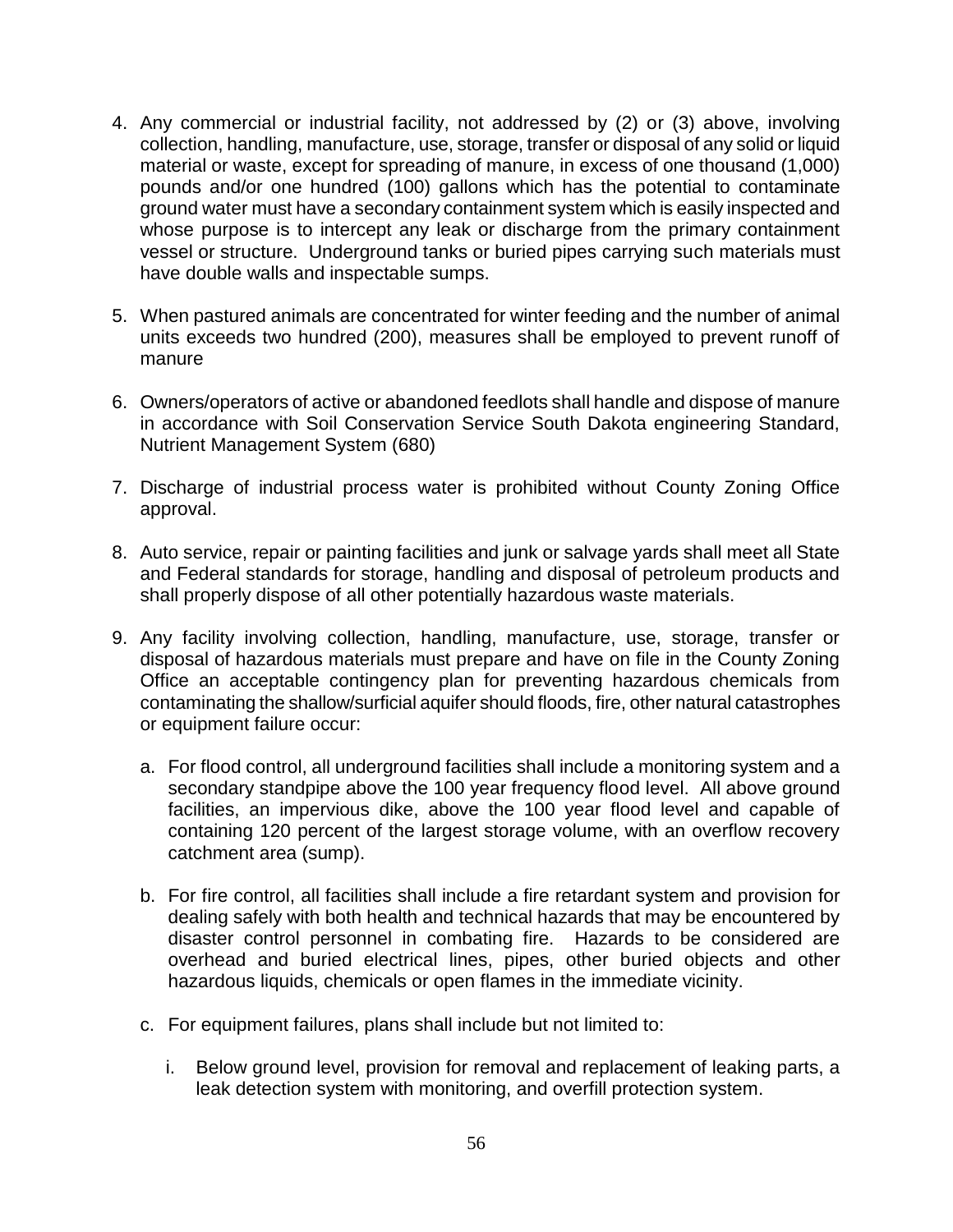- ii. Above ground level, provision for monitoring, replacement, repair, and cleanup of primary containment systems.
- d. For other natural or man-caused disasters occurring, the owner and/or operator shall report all incidents involving liquid or chemical material which may endanger health and/or of disaster personnel and/or the general public.
- e. Agricultural operations are exempted from performance standard (9) unless chemicals are stored which are on the Superfund and Reauthorization Act of 1986 (SARA Title III) extremely hazardous substance list in quantities exceeding the threshold planning quantity at any one time.
- f. The County Zoning Office, Public Water Supplies**,** and Department of Environment and Natural Resources shall be informed within 24 hours of any leak, spill or release of materials that might potentially contaminate groundwater.
- 10.Since it is known that improperly abandoned wells can become a direct conduit for contamination of groundwater by surface water, all abandoned wells should be plugged in conformance with South Dakota Well Construction Standards, Chapter 74:02:04:67-70.

### Section 1105.13 Grant of Permit, Alteration of Use:

Before a permit is granted, the County Zoning Officer must examine an application and determine that the proposed use, activity or development meets the provisions of this ordinance.

When securing a use permit, the owner/developer agrees to make future improvements which become necessary to prevent contamination of shallow/surficial aquifers and the owner/developer must allow County personnel to inspect any improvements to verify they meet the performance standards.

Whenever any person has an existing use, activity or development and thereafter desires alteration or expansion of the authorized use, such persons shall apply for a permit. The owner/developer may appeal a County Zoning Officer's decision to modify or deny a requested permit to the County Planning/Board of Adjustment

Any lawful use in existence on the effective date of this ordinance shall be permitted to continue provided it can be shown such use does not threaten public health and safety by potential contamination of water in the shallow/surficial aquifers.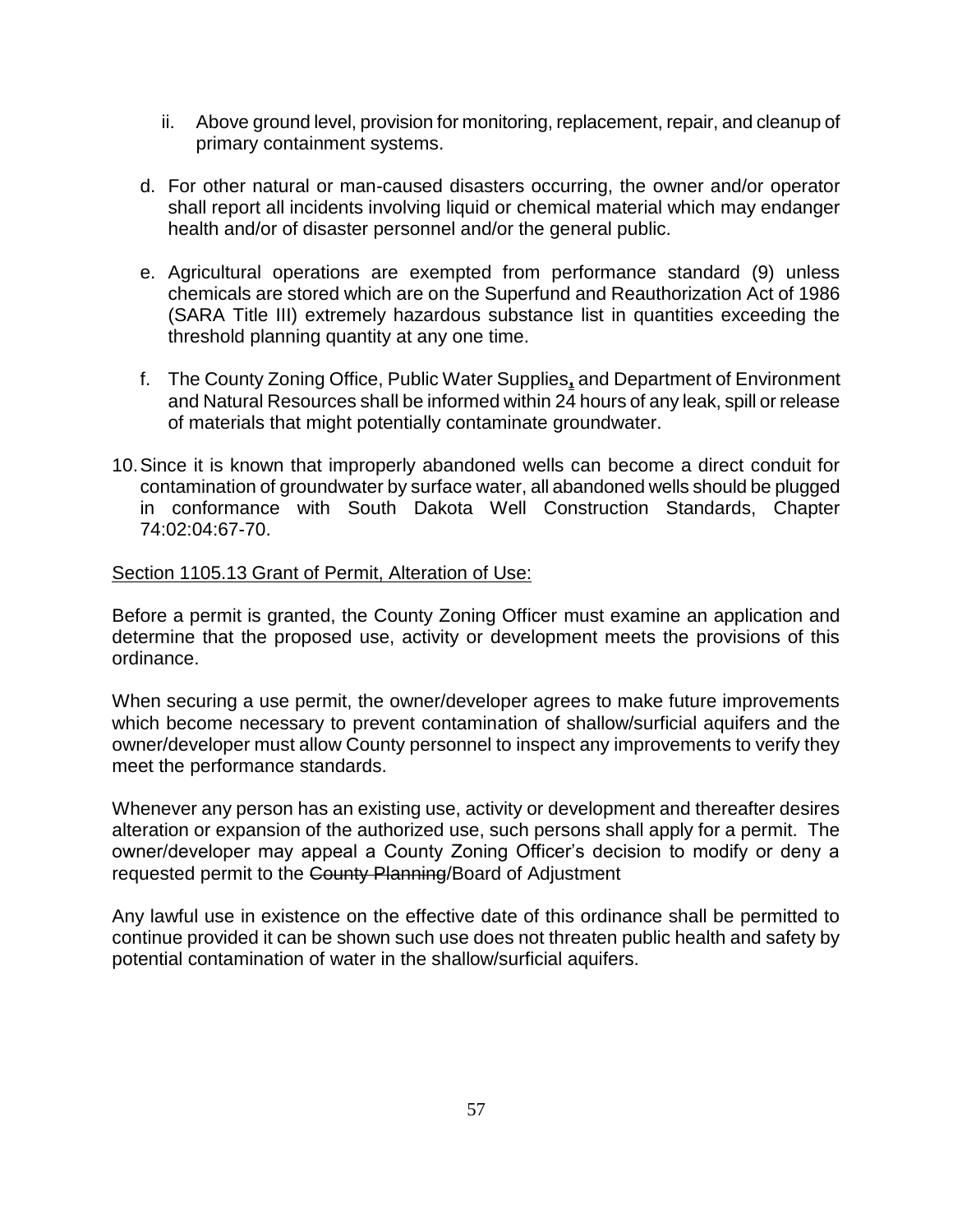## Exceptions:

- 1. Storage of liquids, chemicals and fertilizers used by an individual or corporation in their agricultural operations during planting and crop cultivation are exempt from the requirements of this ordinance March 1 to October 1. However, Best Management Practices are encouraged, particularly in Zone A. Tanks used for chemigation are exempt from secondary containment regulations but secondary containment is encouraged.
- 2. Storage of liquid or dry fertilizer in amounts equal to or less than 1,000 pounds or 100 gallons, stored indoors by each farm operator is exempt from the requirements of this ordinance.

### Section 1105.14 Limitation of County Liability:

Nothing in this ordinance shall be construed to imply that Deuel County, by issuing a permit, has accepted any of an owner's or developer's liability if a permitted development contaminates water in shallow/surficial aquifers.

#### Section 1105.15 Underlying Zones:

Underlying zoning restrictions apply along with restrictions set forth in the Aquifer Protection Overlay District.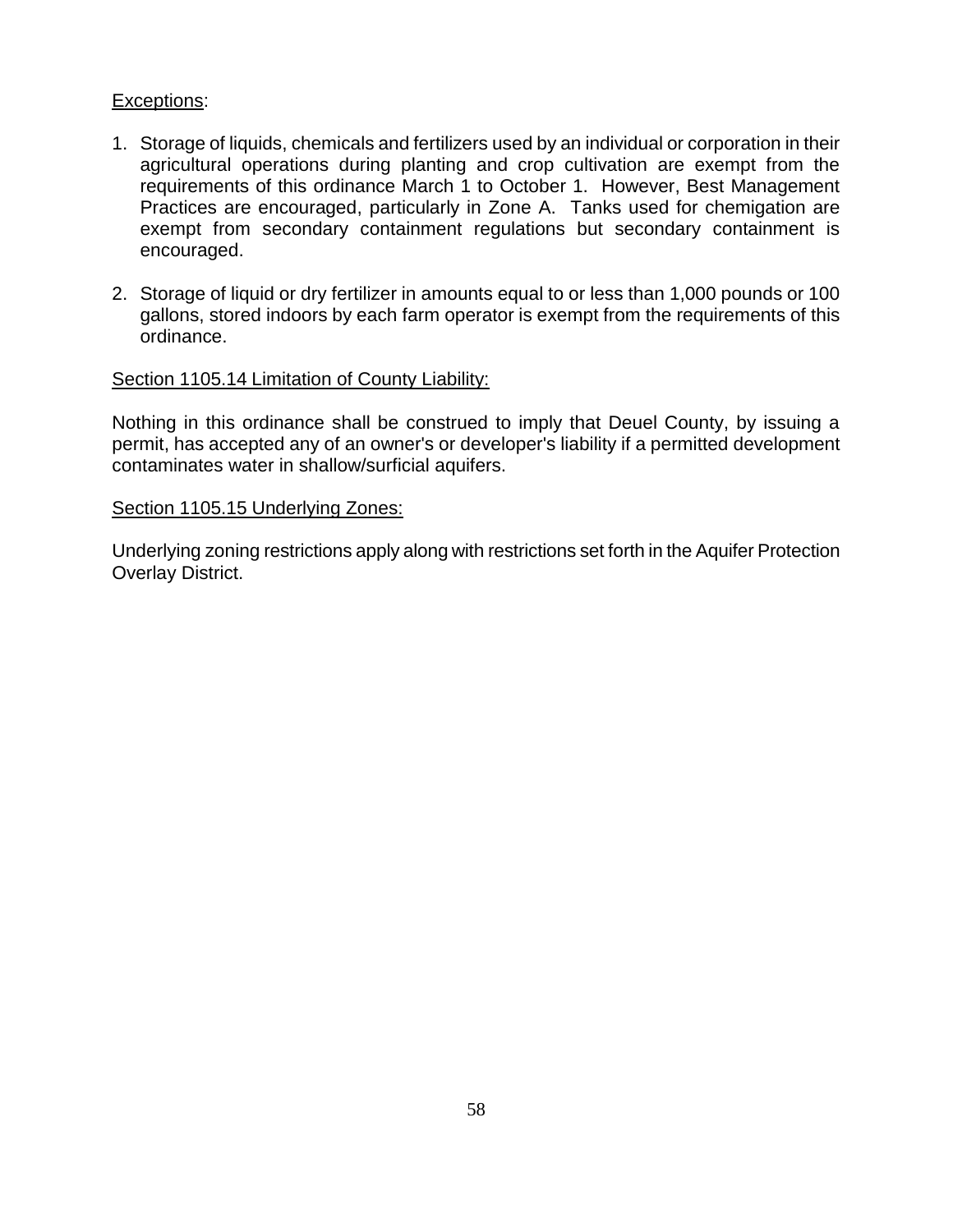# Section 1106. "TD" Town District

## Section 1106.01 Purpose

The Town District is established to provide for orderly low-density residential development, together with certain public facilities, and commercial/industrial uses which are not detrimental in the unincorporated town of Bemis.

### Section 1106.02 Permitted Uses

- 1. Single-family residential usage, including Type A and Type B Manufactured Homes.
- 2. Public parks.
- 3. Agriculture and horticulture uses, excluding feedlots.
- 4. Home occupations.

### Section 1106.03 Special Exceptions

- 1. Retail and service businesses.
- 2. Light manufacturing.
- 3. Bar or tavern.
- 4. Warehouse.
- 5. Multi-family housing.
- 6. Contractors' offices, shops, and yards.
- 7. Manufactured Home Court

### Section 1106.04 Area Regulations

### Residential

| Minimum Yard Requirements: | Front-----------Twenty-five (25) feet |
|----------------------------|---------------------------------------|
|                            | Side--------------Fifteen (6) feet    |
|                            | Rear------------Twenty-five (25) feet |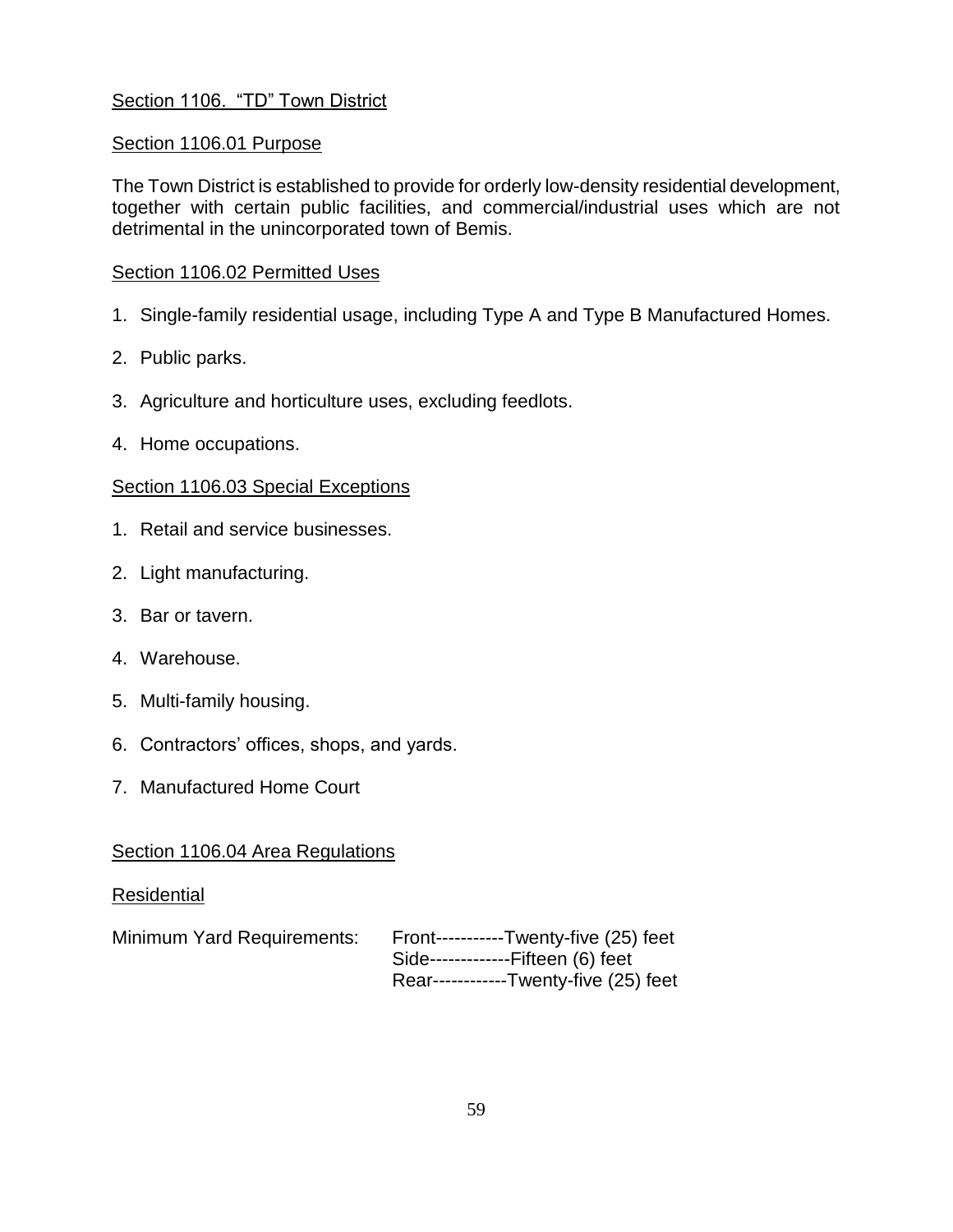Minimum Lot Size:

| Public Water Supply/Septic Tank------------20,000 Sq. Ft.     |  |
|---------------------------------------------------------------|--|
| Well/Septic Tank-------------------------------43,560 Sq. Ft. |  |
| Public Water Supply/Public Sewer------------9,600 Sq. Ft.     |  |

#### **Commercial**

Lot size shall be determined by off-street parking needs; availability of water and sewage disposal systems; adjacent land uses; need for screening; and type of business. Front, side and rear yards shall be determined by the Board of Adjustment.

#### Industrial

Lot size shall be determined by off-street parking needs; impact on adjoining land uses and need for screening or buffering from residential areas; availability of water and sewage disposal systems; type of manufacturing or storage facilities.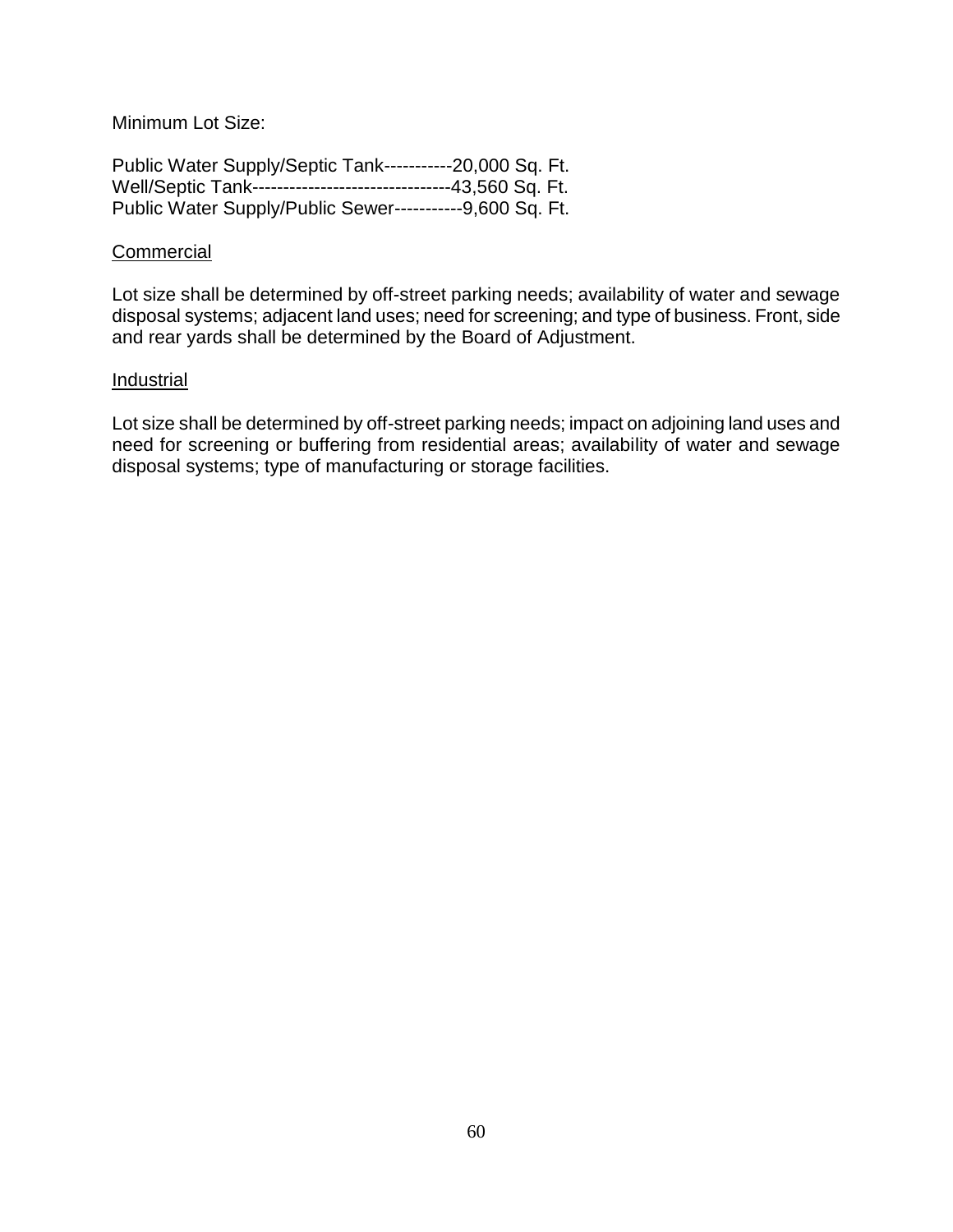## **ARTICLE XII**

# **GENERAL REQUIREMENTS**

Pursuant to the purpose of this regulation are certain general requirements that are not provided for under Article XI Zoning Districts. These requirements are set forth under this Article.

Section 1201. Screening. Where any "CI" use is adjacent to any residential district, that use (building, parking or storage) shall be appropriately screened from the residential use by planting, except where planting may be in conflict with vision clearance.

Section 1202. Intersection Visibility. At intersections of any roads, no planting, structure, sign, fence, wall, or obstruction to vision between the range of three (3) feet and eight (8) feet in height measured from the center line of the road shall be placed or maintained within the triangular area formed by the intersection road right-of-way lines and a straight line connecting points on said road right-of-way line each of which is fifty (50) feet distance from the point of intersection.

Section 1203. Refuse. In all zoning districts, refuse (rubbish, garbage, trash, wastes, or debris) shall be kept within a complete enclosed building or specially designed closed container made for such purpose. Owners of vacant lot shall be responsible for keeping their property free of trash.

Section 1204. Unlicensed Vehicles. Vehicles not in use and without current license may not be kept in any uncovered area other than a designated junk, salvage yard, or designated collection site. EXCEPTION: Antique cars being refurbished shall not be required to be kept in a covered area or in above designated areas.

### Section 1205. Moved in Buildings.

- 1. Any building, except those in the "A" Agricultural District, moved into any use district must secure a building permit from the County Zoning Officer.
- 2. Any residence moved into any use district must have signature by petition of sixty-six (66) percent of the adjoining landowners and of seventy-five (75) percent of the landowners within two hundred (200) feet. EXCEPTION: A new residence to be used for first occupancy, constructed off the property and moved to location shall not require adjoining landowners' approval.

Section 1206. Minimum Water and Sewer Requirements. A water and sewer system cannot be approved until it meets the following standards:

1. All public utilities and facilities shall be located, elevated, and constructed to minimize or eliminate flood damage; and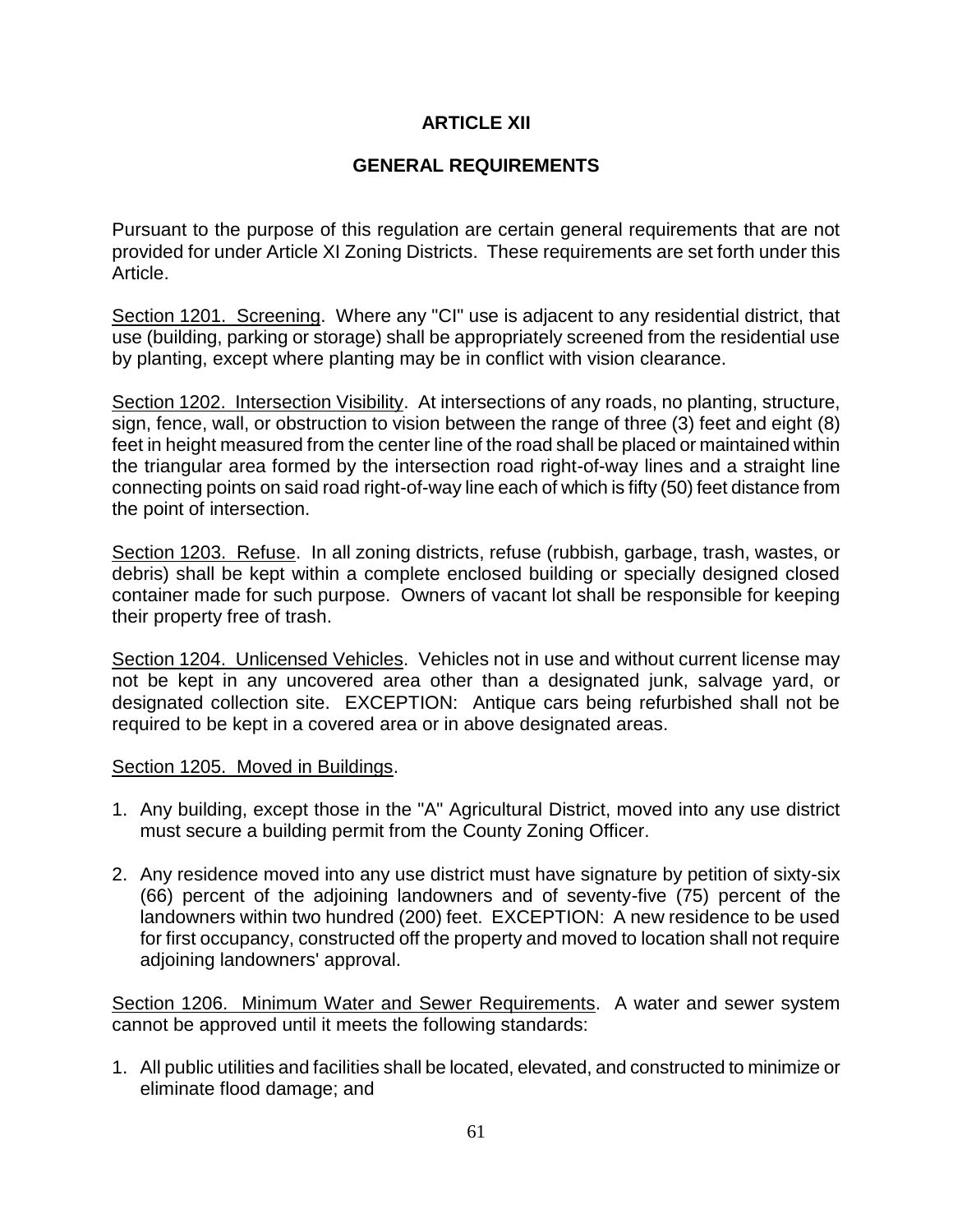2. All new or replacement water supply systems and sanitary sewage systems, in addition to meeting the requirements of the South Dakota Department of Water and Natural Resources, must be designed to minimize or eliminate infiltration of flood waters into the systems and discharges from the systems into flood waters.

## Section 1207. (Reserved)

Section 1208. Shelterbelt Setback Requirements. Permits are required for all shelterbelt plantings. A shelterbelt, consisting of one (1) or more rows shall not be established within one hundred fifty (150) feet of a public road right-of-way line on the north and west sides of roads and not within one hundred (100) feet of a public road right-of-way line on the south and east sides of roads. Shelterbelts shall not be established within one hundred fifty (150) feet of adjoining property lines without written permission of adjoining property owners.

Trees or shrubs used for landscaping and windbreak are allowed in a controlled area. The controlled area is defined as the area within one hundred (100) feet of homes or farm buildings, but not closer to the right-of-way than fifty (50) feet. Except for the following, plantings within the controlled area are exempt from this regulation. Four or more trees in a row are not allowed with the controlled area. Deciduous trees which are spotted or staggered within the controlled area can be no closer than twenty (20) feet. Conifer trees which are spotted or staggered within the controlled area can be no closer than twenty-five (25) feet. The distance between trees shall be determined by measuring distance between tree trunks.

The setback requirements also apply to volunteer trees that the landowner allows to grow.

Section 1209. Home Occupation. Home occupations shall be subject to the following requirements.

- 1. Such use shall be conducted entirely within a dwelling and carried on by not more than two (2) individuals, one of whom is the principal occupant.
- 2. Such use shall be clearly incidental and secondary to the use of the dwelling purpose and shall not change the residential character thereof.
- 3. The total area used for such purposes shall not exceed the equivalent of one-fourth (1/4) the floor area, in square feet, of the first floor of the user's dwelling unit, if any, otherwise of the main floor of such dwelling unit; but in any instance a maximum of three hundred (300) square feet shall be allowed.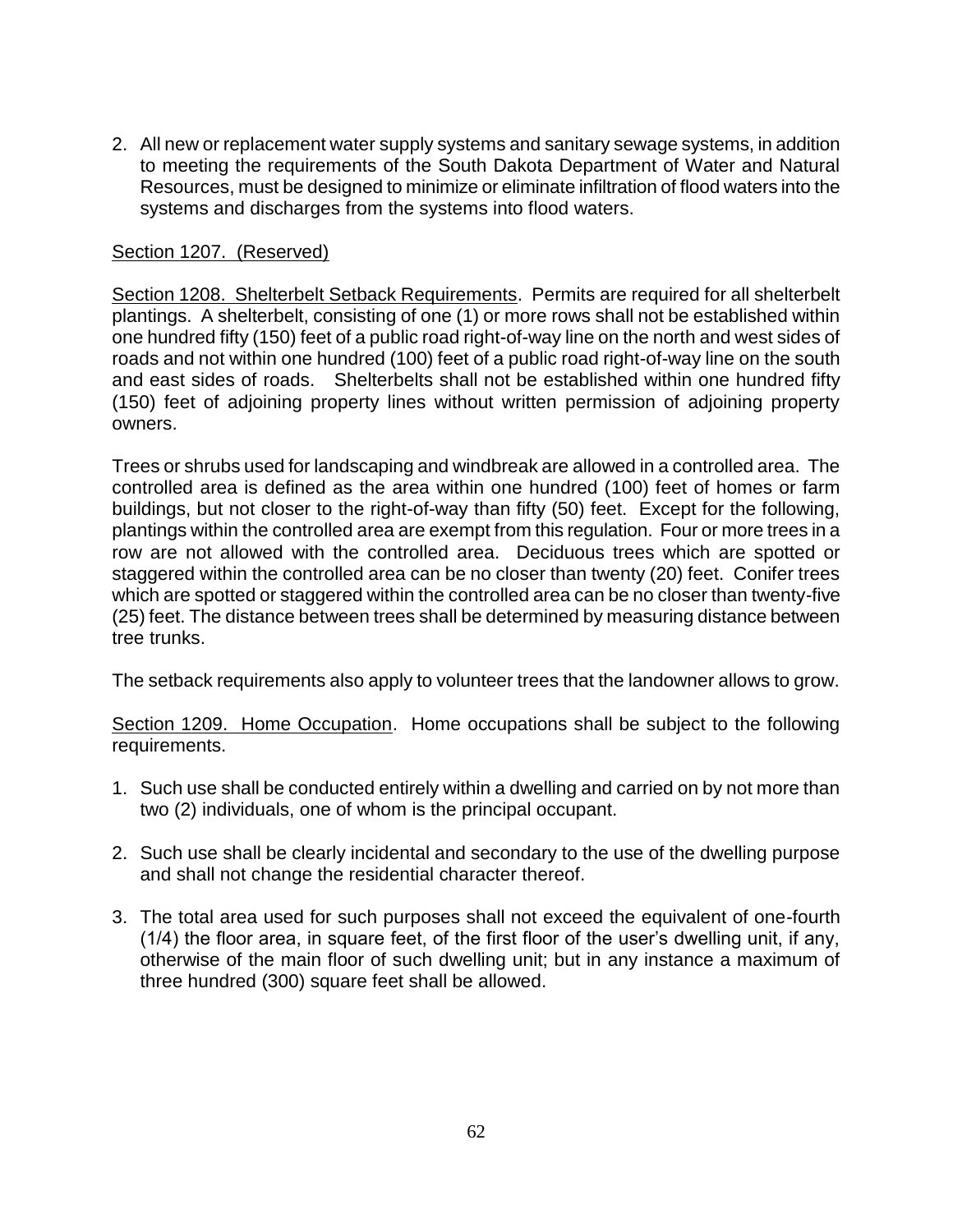- 4. There shall be no advertising, display or other indications of a home occupation on the premises except as follows: (1) there is used no sign other than a non-lighted and non reflecting name plate not more than four (4) square feet in area, which name plate may designate the home occupation carried on within, and which name plate must be clearly visible at the entrance to the premises where said home occupation is carried on and must be attached to the building wherein the home occupation is conducted.
- 5. There shall not be conducted on the premises the business of selling stocks of merchandise, supplies or products, provided that incidental retail sales may be made in connection with other permitted home occupations.
- 6. There shall be no exterior storage on the premises of material used in the home occupation nor of any highly explosive or combustible material.
- 7. There shall be no offensive noise, vibration, smoke, dust, odors, heat or glare noticeable at or beyond the property line.
- 8. A home occupation, including studios or rooms for instruction, shall provide an additional off-street parking area adequate to accommodate needs created by the home occupation of not less than two (2) parking spaces plus the parking spaces required for the dwelling unit. Such parking shall be provided on the same lot as the home occupation.
- 9. For the purposes of this section, provided all requirements contained herein are met, the following shall be considered home occupations:
	- a. Professional and service offices;
	- b. Art and photo studio;
	- c. Dressmaking or millinery;
	- d. Teaching, with musical instruction limited to two (2) pupils at a time;
	- e. Tea room;
	- f. Barber shop;
	- g. Beauty shop;
	- h. Antique shop;
	- i. Other uses in the opinion of the Board of Adjustment which would not be detrimental.

Section 1210. Extended Home Occupation. There are significant differences between home occupations on small tracts and agricultural home occupations. The nature of resources available for use, the benefit and disadvantages created by home occupations, and the problems generated necessitate a distinction between small tract home occupations and farm home occupations. Each concept is based on supplementing income, but the districts in which each is practiced has unique characteristics. For the aforesaid reasons, different extended home occupations may be permitted on farms than are permitted on small tracts on five (5) acres or less.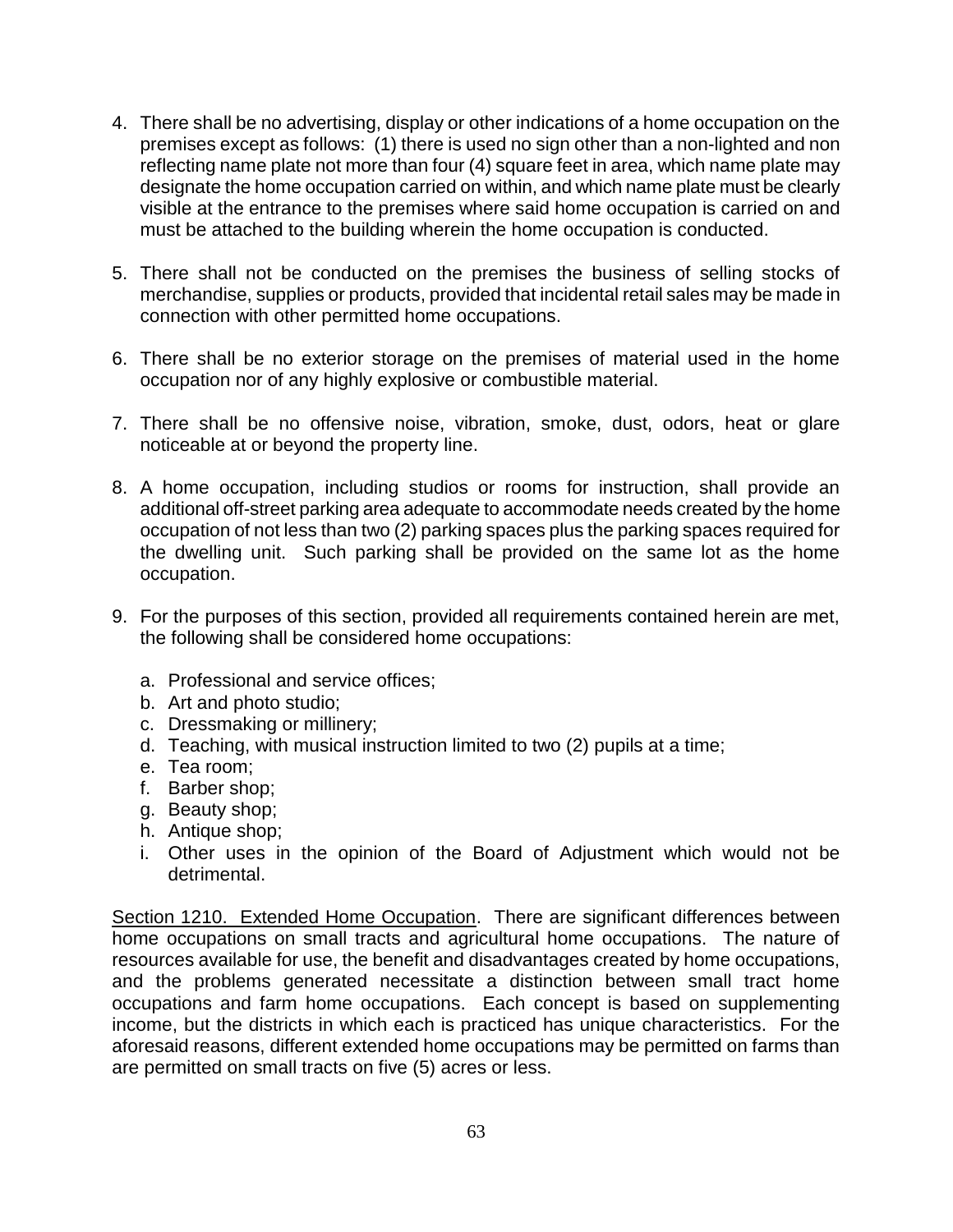- 1. For the purpose of this section, provided all requirements are met, the following shall be considered extended home occupations:
	- a. Welding repair conducted in a safe manner;
	- b. Veterinarian's office;
	- c. Blacksmith;
	- d. Service office;
	- e. Others which, in the opinion of the Board of Adjustment would not conflict with adjoining land uses.

## Section 1211. Animal Units on Small Acreages.

On parcels of ten (10) acres or less in the Lake Park District, a maximum of one (1) animal unit per acre will be allowed. Concentrated animal feeding operations with permit are excluded from this requirement.

### Section 1212. Buildings Being Moved off County Zoned Property.

Any person desiring to move any building or structure in the County shall apply for a permit. The applicant shall also deposit with the County Zoning Officer an amount to be determined by the Board of County Commissioners. This deposit will be held until such time that the property is reclaimed to a clean and safe condition, and that any damage to utilities, roads, or other public or private property is compensated for. The applicant must furnish proof that all real estate taxes legally assessed and due against the property have been paid before any permit is granted.

## Section 1213. Fireworks Retailer or Wholesalers.

The selling of fireworks shall require a permit from the County Zoning Officer. A long-term permit shall be required for the selling of fireworks for the period of May 1<sup>st</sup> to July 5<sup>th</sup> of any given year. A short-term permit shall be required to sell fireworks from June 27<sup>th</sup> to July 5<sup>th</sup> of any give year. All buildings shall be in compliance with all appropriate state regulations and are subject to inspection by any County officer.

## Section 1214. On – and Off –Site Signs

- 1. No private sign shall be erected or maintained which:
	- a. Creates a hazard due to collapse, fire, collision, decay, or abandonment; or
	- b. Creates traffic hazards, by either: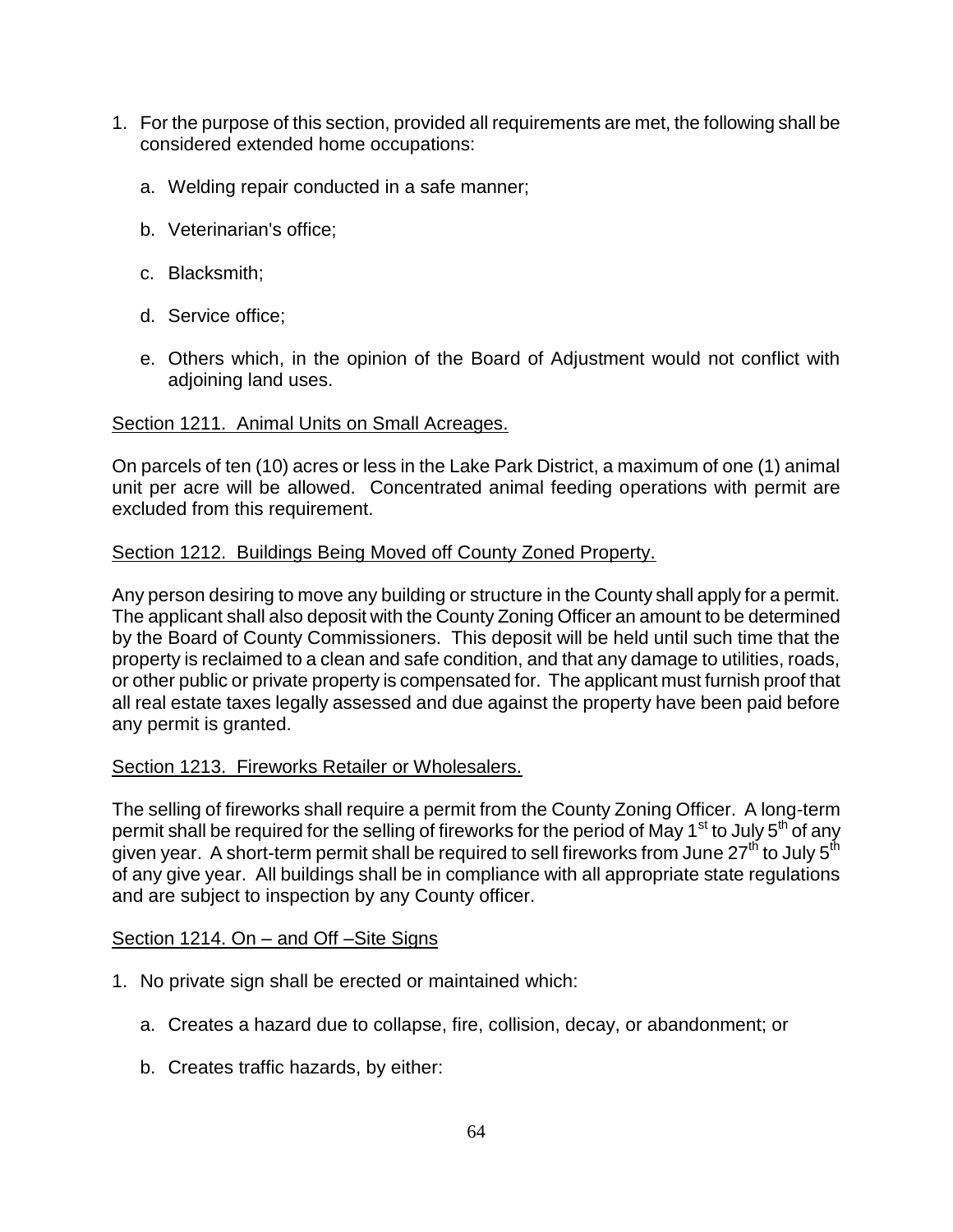- i. Confusing or distracting motorists; or
- ii. Impairing the driver's ability to see pedestrians, obstacles or other vehicles, or
- iii. Impairing the driver's ability to see and interpret any official traffic sign, signal or device; or
- iv. Creates a nuisance to persons using a public right-of-way; or
- v. Constitutes a nuisance to occupancy of adjacent and contiguous property by its brightness, size, height, or movement
- 2. Signs shall be permitted in all zoning districts, subject to the following provisions:
	- a. Wall signs may be located anywhere on the wall of a building.
	- b. Freestanding signs shall not project over public property.
	- c. Freestanding signs shall not be erected adjacent to a corner of two intersecting streets, unless such signs are constructed to not obstruct the view of said intersection.
	- d. Each sign size, lighting, and location in the County shall at least meet the standards established by the South Dakota Department of Transportation.
	- e. Other than utility fixtures or holiday decorations, no signs, awnings, or display shall be suspended, hanged, or placed so that the same shall hang over any part of a street or sidewalk, used for vehicular or pedestrian travel unless a written application for a permit is made to the County Zoning Officer and the said Official grants a permit therefore.
- 3. The Zoning Officer shall take into consideration factors that would make the proposed structure likely to endanger the property or personal safety of passerby traveling the streets or sidewalks in question, and whether or not such structure complies with National Building Code relating to outdoor advertising.
- 4. On-Site Signs: Each sign erected as an on-site sign in those districts where permitted shall have a maximum surface area of eighty (80) square feet and shall observe all yard and height requirements of the district in which it is located.
- 5. Off-Site Signs: Off-site signs erected in those districts where permitted shall conform to the following requirements:
	- a. Each sign shall have a maximum surface area of one thousand two hundred (1,200) square feet, and maximum dimensions of thirty (30) feet in height, and forty (40) feet in length.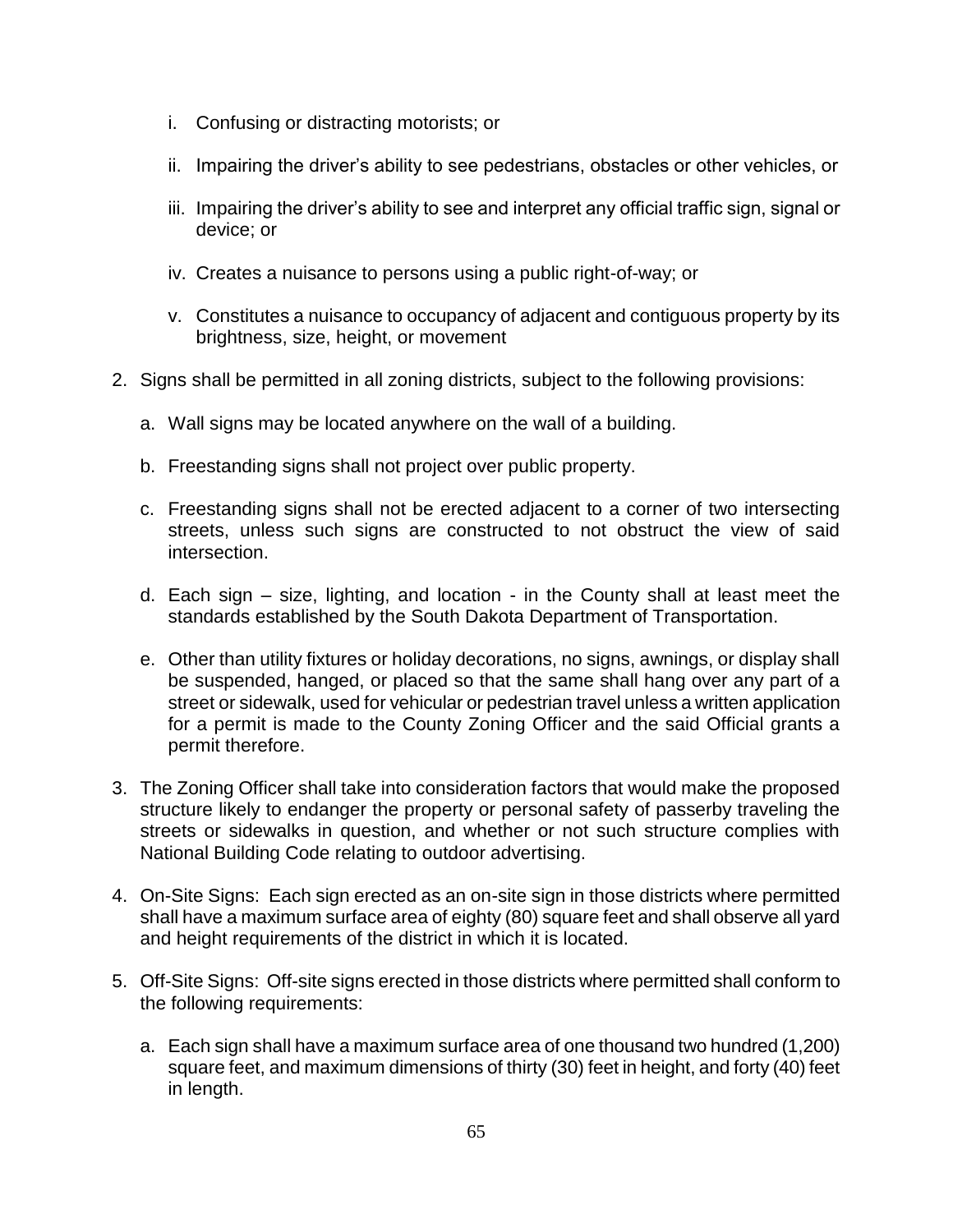- b. Each sign shall not be closer than three hundred (300) feet from any street intersection and five hundred (500) feet from another permitted off-site sign on the same side of the street or road.
- c. Signs shall not be located within the street right-of-way.

### Section 1215. Wind Energy System (Wes) Requirements

#### Section 1215.01 Applicability

The requirements of these regulations shall apply to all WES facilities except private noncommercial facilities with a single tower height of less than one-hundred forty (140) feet and used primarily for on-site consumption of power.

#### Section 1215.02 Federal and State Requirements

All WESs shall meet or exceed standards and regulations of the Federal Aviation Administration and South Dakota State Statutes and any other agency of federal or state government with the authority to regulate WESs.

### Section 1215. Wind Energy System (Wes) Requirements

### Section 1215.01 Applicability

The requirements of these regulations shall apply to all WES facilities except private non-commercial facilities with a single tower height of less than one-hundred forty (140) feet and used primarily for on-site consumption of power.

### Section 1215.02 Federal and State Requirements

All WESs shall meet or exceed standards and regulations of the Federal Aviation Administration and South Dakota State Statutes and any other agency of federal or state government with the authority to regulate WESs.

### Section 1215.03 General Provisions

- 1. Mitigation Measures
	- a. Site Clearance. The permittees shall disturb or clear the site only to the extent necessary to assure suitable access for construction, safe operation and maintenance of the WES.
	- b. Topsoil Protection. The permittees shall implement measures to protect and segregate topsoil from subsoil in cultivated lands unless otherwise negotiated with the affected landowner.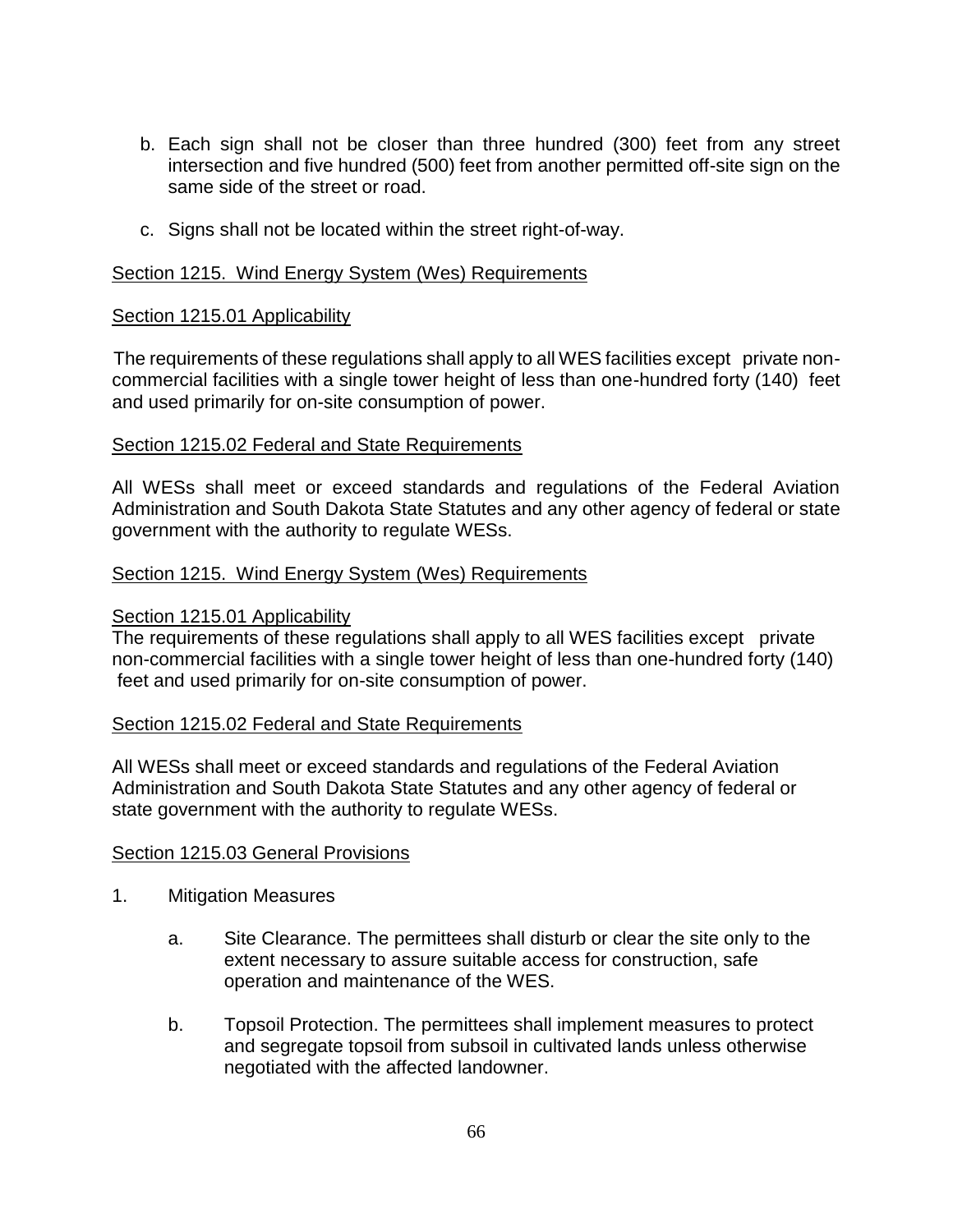- c. Compaction. The permittees shall implement measures to minimize compaction of all lands during all phases of the project's life and shall confine compaction to as small an area as practicable.
- d. Livestock Protection. The permittees shall take precautions to protect livestock during all phases of the project's life.
- e. Fences. The permittees shall promptly replace or repair all fences and gates removed or damaged during all phases of the project's life unless otherwise negotiated with the affected landowner.
- f. Roads

i. Public Roads. Prior to commencement of construction, the permittees shall identify all state, county or township "haul roads" that will be used for the WES project and shall notify the state, county or township governing body having jurisdiction over the roads to determine if the haul roads identified are acceptable. The governmental body shall be given adequate time to inspect the haul roads prior to use of these haul roads. Where practical, existing roadways shall be used for all activities associated with the WES. Where practical, all-weather roads shall be used to deliver cement, turbines, towers, assemble nacelles and all other heavy components to and from the turbine sites.

ii. The permittees shall, prior to the use of approved haul roads, make satisfactory arrangements with the appropriate state, county or township governmental body having jurisdiction over approved haul roads for construction of the WES for the maintenance and repair of the haul roads that will be subject to extra wear and tear due to transportation of equipment and WES components. The permittees shall notify the County of such arrangements upon request of the County.

iii. Turbine Access Roads. Construction of turbine access roads shall be minimized. Access roads shall be low profile roads so that farming equipment can cross them and shall be covered with Class 5 gravel or similar material. When access roads are constructed across streams and drainageways, the access roads shall be designed in a manner so runoff from the upper portions of the watershed can readily flow to the lower portion of the watershed.

iv. Private Roads. The permittees shall promptly repair private roads or lanes damaged when moving equipment or when obtaining access to the site, unless otherwise negotiated with the affected landowner.

v. Control of Dust. The permittees shall utilize all reasonable measures and practices of construction to control dust.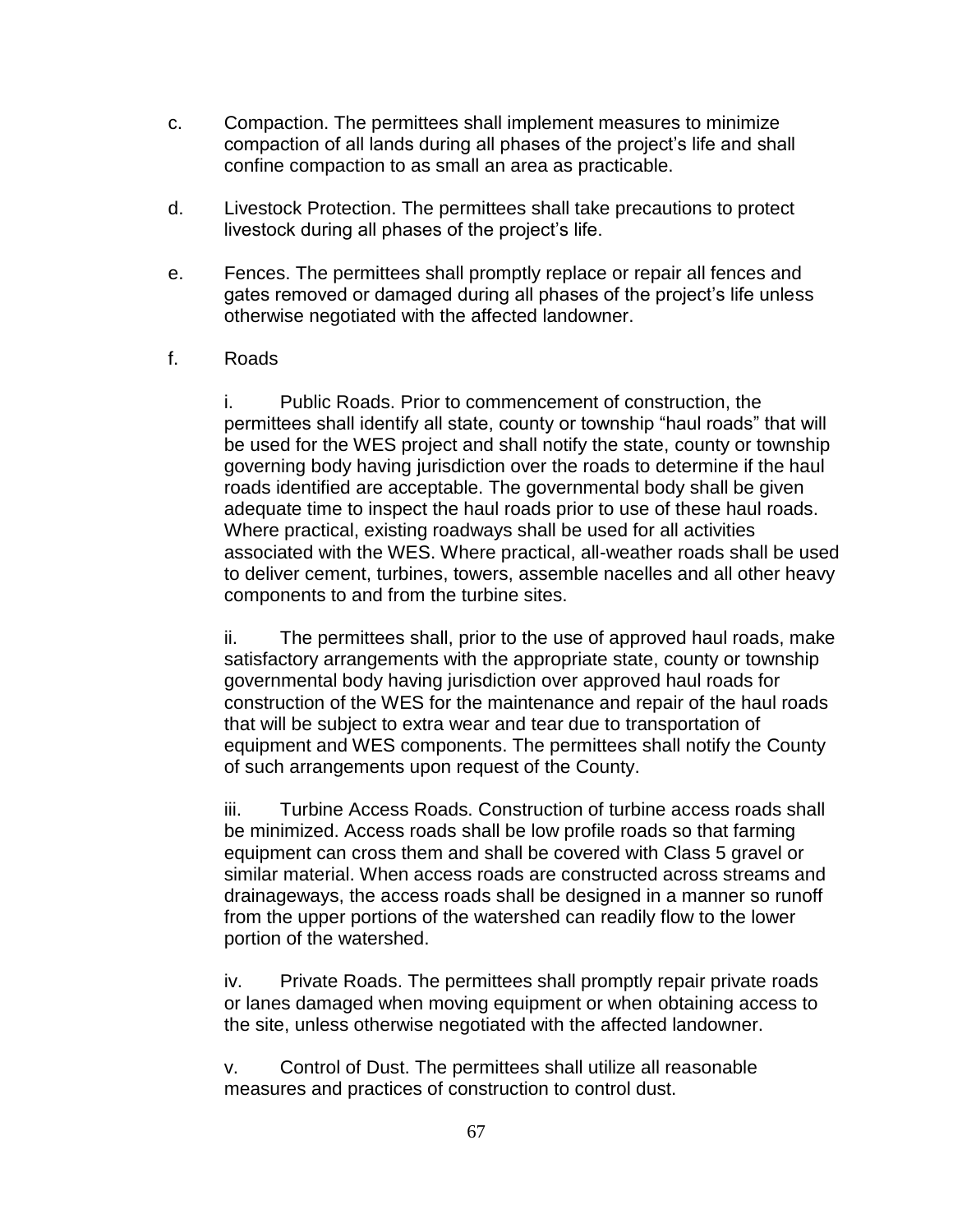vi. Soil Erosion and Sediment control Plan. The permittees shall develop a Soil Erosion and Sediment Control Plan prior to construction and submit the plan to the County. The Soil Erosion and Sediment Control Plan shall address the erosion control measures for each project phase, and shall at a minimum identify plans for grading, construction and drainage of roads and turbine pads; necessary soil information; detailed design features to maintain downstream water quality; a comprehensive revegetation plan to maintain and ensure adequate erosion control and slop stability and to restore the site after temporary project activities; and measures to minimize the area of surface disturbance. Other practices shall include containing excavated material, protecting exposed soil, stabilizing restored material and removal of silt fences or barriers when the area is stabilized. The plan shall identify methods for disposal or storage of excavated material.

### 2. Setbacks

Wind turbines shall meet the following minimum spacing requirements.

- a. Distance from existing Non-Participating residences and businesses shall be not less than four times the height of the wind turbine. Distance from existing Participating residences, business and public buildings shall be not less than fifteen hundred feet. Non-Participating property owners shall have the right to waive the respective setback requirements. For purposes of this section only, the term "business" does not include agricultural uses.
- b. Distance from public right-of-way shall be one hundred and ten percent (110%) the height of the wind turbines, measured from the ground surface to the tip of the blade when in a fully vertical position.
- c. Distance from any property line shall be one hundred and ten percent (110%) the height of the wind turbine, measured from the ground surface to the tip of the blade when in a fully vertical position unless wind easement has been obtained from adjoining property owner.
- d. Distance from the Lake Park District located at Lake Cochrane: 3 miles; Distance from the Lake Park District located at Lake Alice: 2 miles; And distance from the Lake Park District at Bullhead Lake: 1 mile.
- e. Distance from the municipalities Altamont, Astoria, Brandt and Goodwin of 1 mile from the nearest residence and 1 1/2 miles from the city limits of the towns of Gary, Toronto and Clear Lake, except the area of Clear Lake located in sections 11, 12 and 14.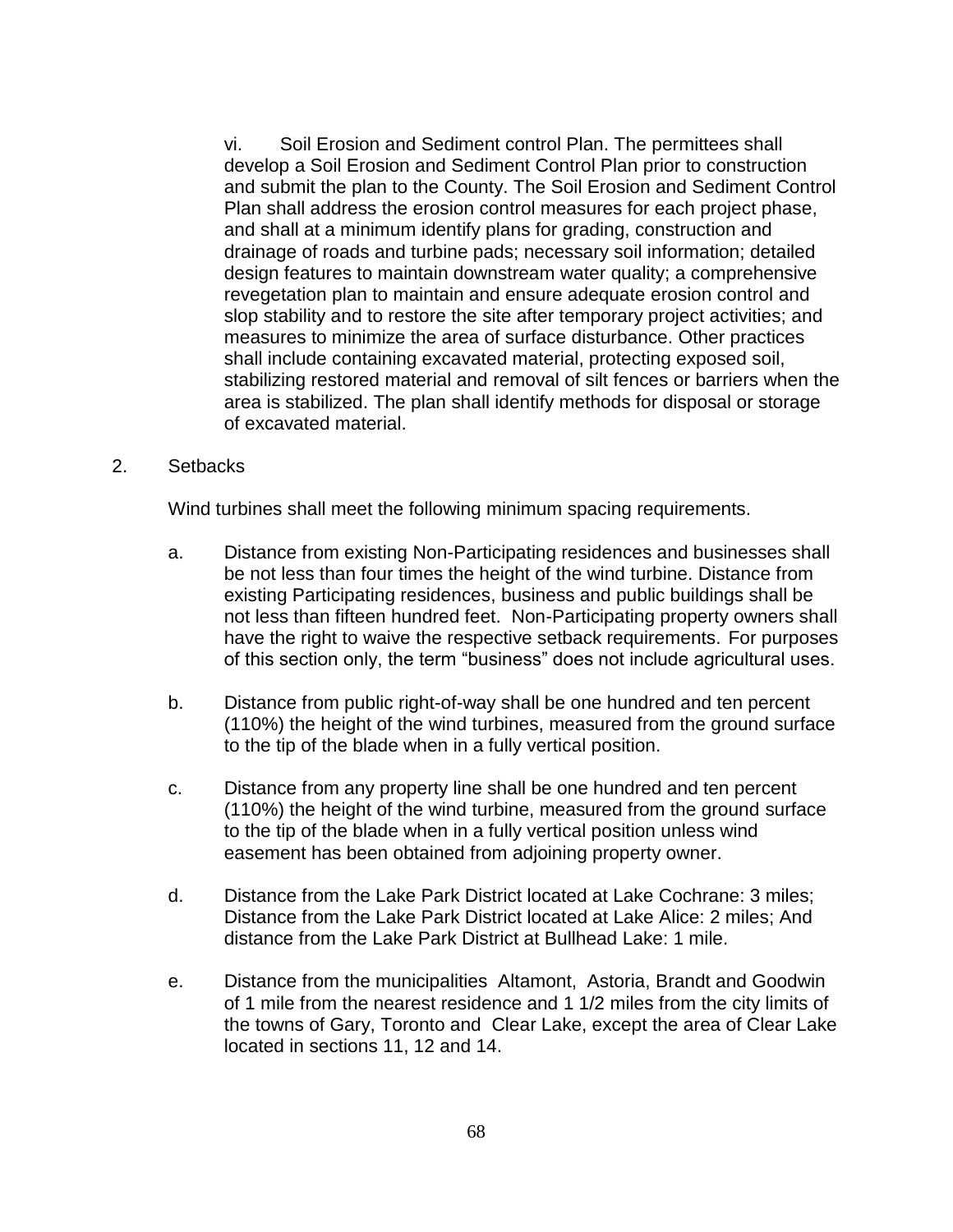- 3. Electromagnetic Interference. The permittees shall not operate the WES so as to cause microwave, television, radio, or navigation interference contrary to Federal Communications Commission (FCC) regulations or other law. In the event such interference is caused by the WES or its operation, the permittees shall take the measures necessary to correct the problem.
- 4. Lighting. Towers shall be marked as required by the Federal Aviation Administration (FAA). There shall be no lights on the towers other than what is required by the FAA. This restriction shall not apply to infrared heating devices used to protect the monitoring equipment. Upon commencement of construction of a Tower, in cases where there are residential uses located within a distance which is three hundred (300) percent of the height of the Tower from the Tower and when required by federal law, dual mode lighting shall be requested from the FAA. Beacon lighting, unless required by FAA, shall not be utilized.
- 5. Turbine Spacing. The turbines shall be spaced no closer than is allowed by the turbine manufacturer in its approval of the turbine array for warranty purposes.
- 6. Footprint Minimization. The permittees shall design and construct the WES so as to minimize the amount of land that is impacted by the WES. Associated facilities in the vicinity of turbines such as electrical/electronic boxes, transformers and monitoring systems shall to the greatest extent feasible be mounted on the foundations used for turbine towers or inside the towers unless otherwise negotiated with the affected landowner.
- 7. Electrical Cables. The permittees shall place electrical lines, known as collectors, and communication cables underground when located on private property except when total distance of collectors from the substation require an overhead installation due to line loss of current from an underground installation. Collectors and cables shall also be placed within or immediately adjacent to the land necessary for turbine access roads unless otherwise negotiated with the affected landowner. This paragraph does not apply to feeder lines.
- 8. Feeder Lines. The permittees shall place overhead electric lines, known as feeders, on public rights-of-way if a public right-of-way exists. Changes in routes may be made as long as feeders remain on pubic rights-of-way and approval has been obtained from the governmental unit responsible for the affected right-ofway. If no public right-of-way exists, the permittees may place feeders on private property. When placing feeders on private property, the permittees shall place the feeder in accordance with the easement negotiated with the affected landowner. The permittees shall submit the site plan and engineering drawings for the feeder lines before commencing construction.
- 9. Decommissioning/Restoration/Abandonment
	- a. Decommissioning Plan. Within 120 days of completion of construction, the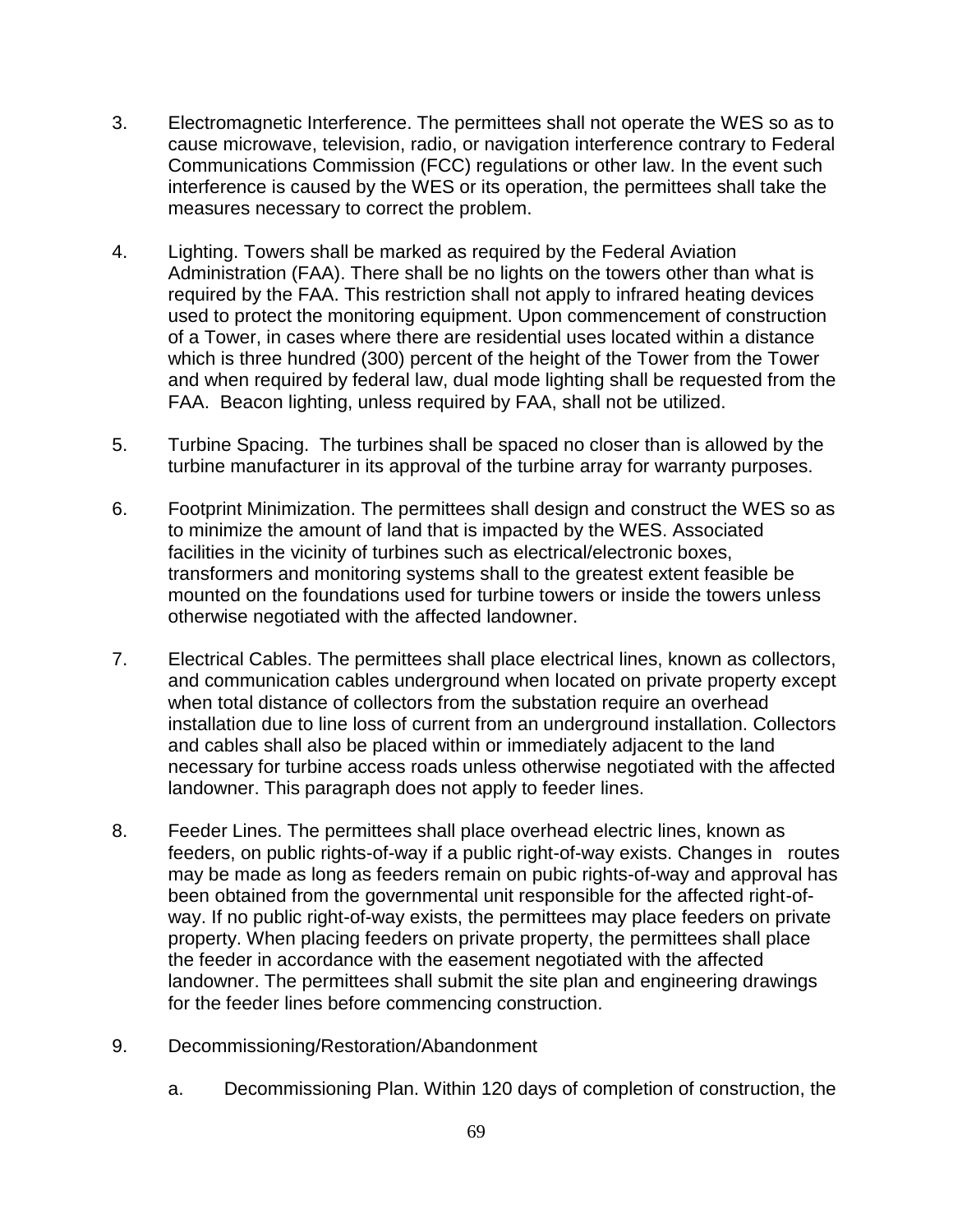permittees shall submit to the County a decommissioning plan describing the manner in which the permittees anticipate decommissioning the project in accordance with the requirements of paragraph (b) below. The plan shall include a description of the manner in which the permittees will ensure that it has the financial capability to carry out these restoration requirements when they go into effect. The permittees shall ensure that it carries out its obligation to provide for the resources necessary to fulfill these requirements. The decommissioning plan shall include the requirement that Permittee post a bond or other adequate security sufficient to pay the entire cost of the decommission process.

- b. Site Restoration. Upon expiration of this permit, or upon earlier termination of operation of the WES, the permittees shall have the obligation to dismantle and remove from the site all towers, turbine generators, transformers, overhead and underground cables, foundations, buildings and ancillary equipment to a depth of forty two (42) inches. To the extent possible the permittees shall restore and reclaim the site to its pre-project topography and topsoil quality. All access roads shall be removed unless written approval is given by the affected landowner requesting that one or more roads, or portions thereof, be retained. Any agreement for removal to a lesser depth or for no removal shall be recorded with the County and shall show the locations of all such foundations. All such agreements between the permittees and the affected landowner shall be submitted to the County prior to completion of restoration activities. The site shall be restored in accordance with the requirements of this condition within eighteen months after expiration.
- 10. Abandoned Turbines. The permittees shall advise the County of any turbines that are abandoned prior to termination of operation of the WES. The County may require the permittees to decommission any abandoned turbine.
- 11. Height from Ground Surface. The minimum height of blade tips, measured from ground surface when a blade is in fully vertical position, shall be twenty-five (25) feet.
- 12. Towers.
	- a. Color and Finish. The finish of the exterior surface shall be non-reflective and non-glass.
	- b. All towers shall be singular tubular design. With the exception of those towers identified in Section 12.15.01.
- 13. Noise & Shadow Flicker.
	- a. Noise level shall not exceed 45 dBA average A-Weighted Sound pressure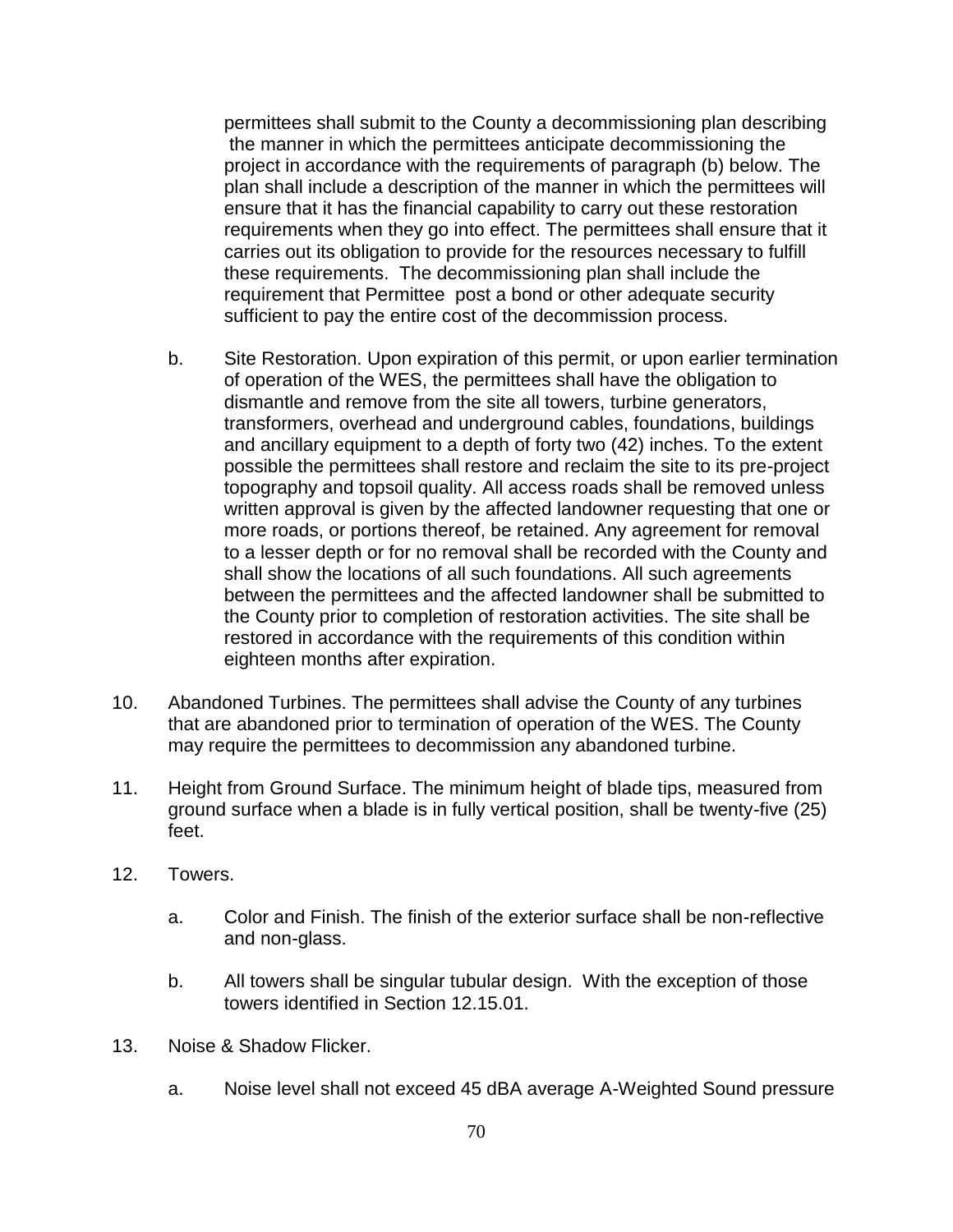at the perimeter of existing residences, for non-participating residences.

- b. Limit for allowable shadow flicker at existing residences to no more than 30 hours annually.
- 14. Permit Expiration. The permit shall become void if no substantial construction has been completed within three (3) years of issuance.
- 15. Required Information for Permit.
	- a. Boundaries of the site proposed for WES and associated facilities on United States Geological Survey Map or other map as appropriate.
	- b. Map of easements for WES.
	- c. Copy of easement agreements with landowners.
	- d. Map of occupied residential structures, businesses and public buildings.
	- e. Map of sites for WES, access roads and utility lines.
	- f. Proof of utility right-of-way easement for access to transmission lines.
	- g. Location of other WES in general area.
	- h. Project schedule.

# Section 1216. Wireless Telecommunications Towers And Facilities

## Section 1216.01 Purpose

The general purpose of this Section is to regulate the placement, construction, and modification of Towers and Telecommunications Facilities in order to protect the health, safety, and welfare of the public, while at the same time not unreasonably interfering with the development of the competitive wireless telecommunications marketplace in the County.

Specifically, the purposes of this Ordinance are:

1. To regulate the location of Towers and Telecommunications Facilities in the County;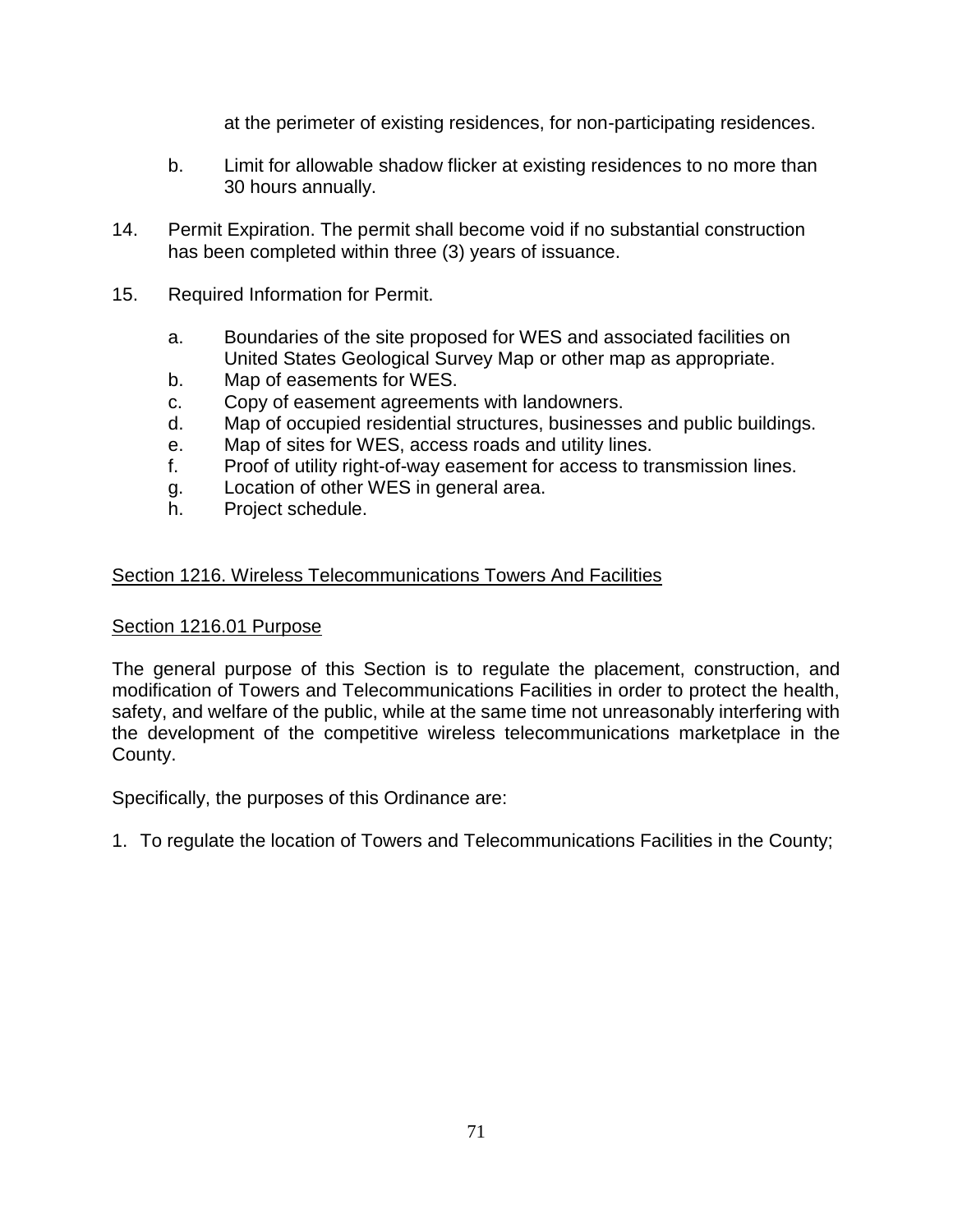- 2. To protect residential areas and land uses from potential adverse impact of Towers and Telecommunications Facilities;
- 3. To minimize adverse visual impact of Towers and Telecommunications Facilities through careful design, siting, landscaping, and innovative camouflaging techniques;
- 4. To promote and encourage shared use/co-location of Towers and Antenna Support Structures as a primary option rather than construction of additional single-use Towers;
- 5. To promote and encourage utilization of technological designs that will either eliminate or reduce the need for erection of new Tower structures to support antenna and Telecommunications Facilities;
- 6. To avoid potential damage to property caused by Towers and Telecommunications Facilities by ensuring such structures are soundly and carefully designed, constructed, modified, maintained, and removed when no longer used or are determined to be structurally unsound; and
- 7. To ensure that Towers and Telecommunications Facilities are compatible with surrounding land uses.

## Section 1216.02 Definitions

The following words, terms, and phrases, when used in this Section, shall have the meanings ascribed to them in this Section, except where the context clearly indicates a different meaning:

- 1. *Antenna Support Structure* means any building or structure other than a Tower which can be used for location of Telecommunications Facilities.
- 2. *Applicant* means any Person that applies for a Tower development permit.
- 3. *Application* means the process by which the Owner of a parcel of land within the County submits a request to develop, construct, build, modify, or erect a Tower upon such parcel of land. Application includes all written documentation, verbal statements, and representations, in whatever form or forum, made by an Applicant to the County concerning such a request.
- 4. *Engineer* means any engineer licensed by the State of South Dakota.
- 5. *Owner* means any Person with fee title or a long-term (exceeding ten (10) years) leasehold to any parcel of land within the County who desires to develop, or construct, build, modify, or erect a Tower upon such parcel of land.
- 6. *Person* is any natural person, firm, partnership, association, corporation, company, or other legal entity, private or public, whether for profit or not for profit.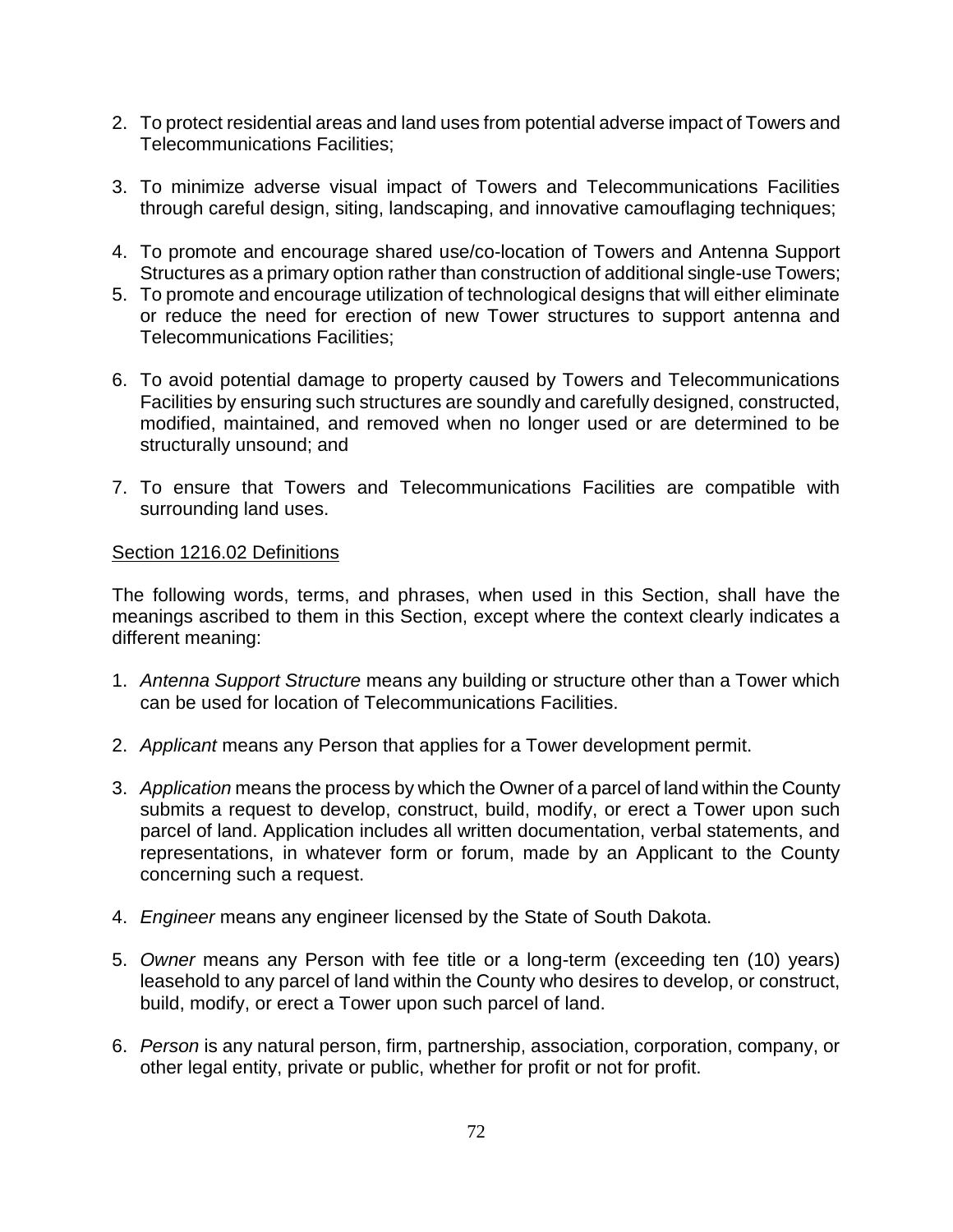- 7. S*tealth* means any Tower or Telecommunications Facility which is designed to enhance compatibility with adjacent land uses, including, but not limited to, architecturally screened roof-mounted antennas, antennas integrated into architectural elements, and Towers designed to look other than like a Tower such as light poles, power poles, and trees. The term Stealth does not necessarily exclude the use of uncamouflaged lattice, guyed, or monopole Tower designs.
- 8. T*elecommunications Facilities* means any cables, wires, lines, wave guides, antennas, and any other equipment or facilities associated with the transmission or reception of communications which a Person seeks to locate or has installed upon or near a Tower or Antenna Support Structure. However, Telecommunications Facilities shall not include:
	- a. Any satellite earth station antenna two (2) meters in diameter or less which is located in an area zoned industrial or commercial; or
	- b. Any satellite earth station antenna one (1) meter or less in diameter, regardless of zoning category.
- 9. *Tower* means a self-supporting lattice, guyed, or monopole structure constructed from grade which supports Telecommunications Facilities. The term Tower shall not include amateur radio operators' equipment, as licensed by the FCC.

#### Section 1216.03 Development of Towers

- 1. Towers are exempt from the maximum height restrictions of the districts where located. Towers shall be permitted to a height of one hundred and fifty (150) feet. Towers may be permitted in excess of one hundred and fifty (150) feet in accordance with "Criteria for Site Plan Development Modifications."
- 2. No new Tower shall be built, constructed, or erected in the County unless the Tower is capable of supporting three other Persons' operating Tele-communications Facilities comparable in weight, size, and surface area to the Telecommunications Facilities installed by the Applicant on the Tower within six (6) months of the completion of the Tower construction. No tower shall charge co-location fees in excess of commercially reasonable industry amounts. Each tower constructed shall upon the request of Deuel County mount law-enforcement or public safety communications apparatus.
- 3. An Application to develop a Tower shall include:
	- a. The name, address, and telephone number of the Owner and lessee of the parcel of land upon which the Tower is situated. If the Applicant is not the Owner of the parcel of land upon which the Tower is situated, the written consent of the Owner shall be evidenced in the Application.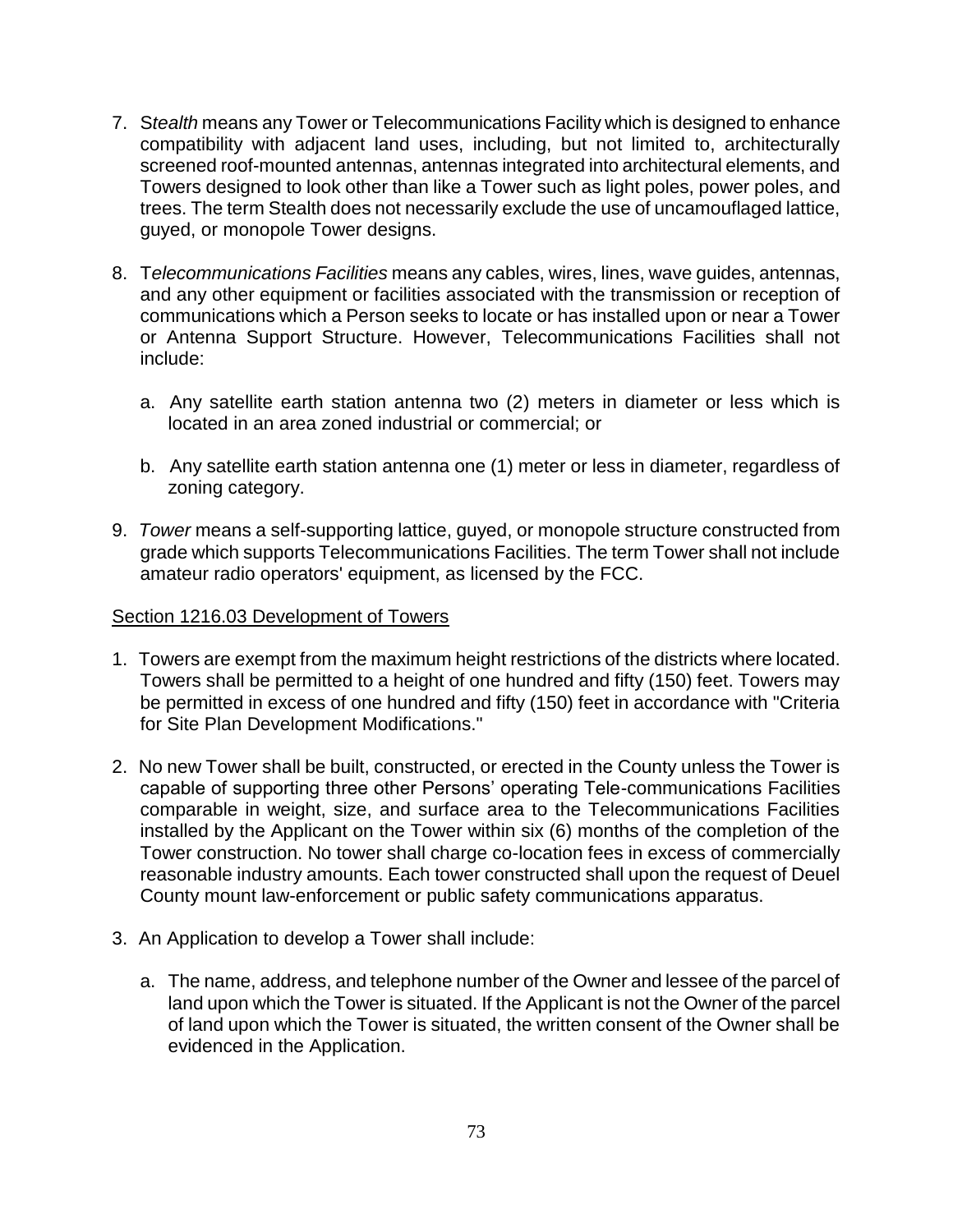- b. The legal description, folio number, and address of the parcel of land upon which the Tower is situated.
- c. The names, addresses, and telephone numbers of all owners of other Towers or usable Antenna Support Structures within a one-half (½) mile radius of the proposed new Tower site, including County-owned property.
- d. A description of the design plan proposed by the Applicant. Applicant must identify its utilization of the most recent technological design, including microcell design, as part of the design plan. The Applicant must demonstrate the need for Towers and why design alternatives, such as the use of microcell, cannot be utilized to accomplish the provision of the Applicant's telecommunications services.
- e. An affidavit attesting to the fact that the Applicant made diligent, but unsuccessful, efforts to install or co-locate the Applicant's Telecommunications Facilities on Towers or usable Antenna Support Structures owned by other Persons located within a one-half (½) mile radius of the proposed Tower site. In the event that one reason for the unsuccessful efforts to install or co-locate is that fees to be charged are not commercially reasonable, an explanation shall be provided why said charges are commercially unreasonable.
- f. Written technical evidence from an Engineer(s) that the proposed Tower or Telecommunications Facilities cannot be installed or co-located on another person's Tower or usable Antenna Support Structures owned by other Persons located within one-half (½) mile radius of the proposed Tower site.
- g. A written statement from an Engineer(s) that the construction and placement of the Tower will not interfere with public safety communications and the usual and customary transmission or reception of radio, television, or other communications services enjoyed by adjacent residential and non-residential properties.
- h. Written, technical evidence from an Engineer(s) that the proposed structure meets the standards set forth in, "Structural Requirements," of this Ordinance.
- i. Written, technical evidence from a qualified Engineer(s) acceptable to the Fire Marshall and the building official that the proposed site of the Tower or Telecommunications Facilities does not pose a risk of explosion, fire, or other danger to life or property due to its proximity to volatile, flammable, explosive, or hazardous materials such as LP gas, propane, gasoline, natural gas, or corrosive or other dangerous chemicals.
- j. The FCC has sole jurisdiction of the field of regulation of RF emissions and does not allow the County to condition or deny on the basis of RF impacts the approval of any Telecommunications Facilities (whether mounted on Towers or Antenna Support Structures) which meet FCC standards. In order to provide information to its citizens, the County shall make available upon request copies of ongoing FCC information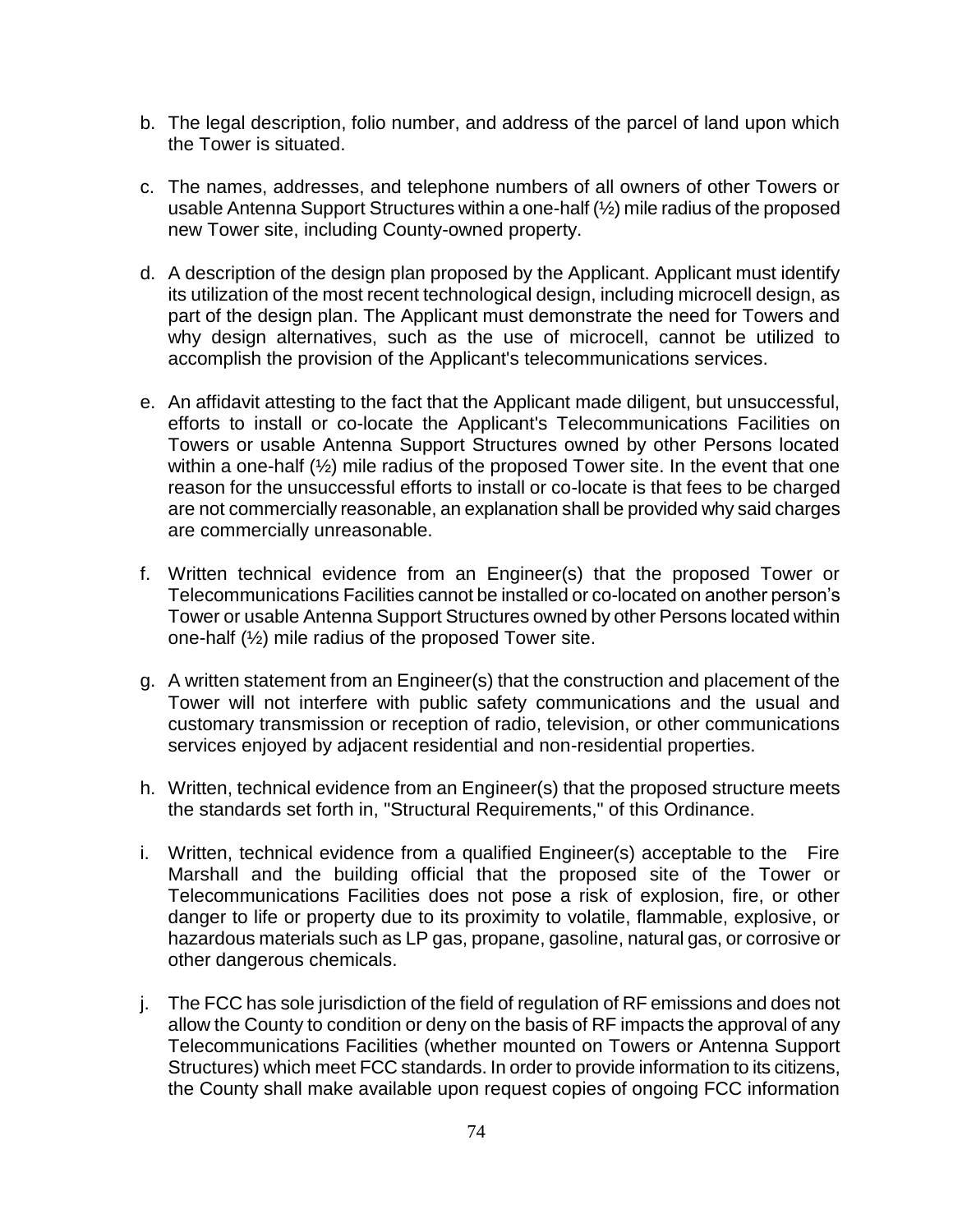and RF emission standards for Telecommunications Facilities transmitting from Towers or Antenna Support Structures. Applicants shall be required to submit information on the proposed power density of their proposed Telecommunications Facilities and demonstrate how this meets FCC standards.

- k. No application shall be accepted from landowners or on property on which there are current or past unresolved violations outstanding.
- 4. The Board of Adjustment may require an Applicant to supplement any information that the Board considers inadequate or that the Applicant has failed to supply. The Board of Adjustment may deny an Application on the basis that the Applicant has not satisfactorily supplied the information required in this subsection. Applications shall be reviewed by the Board in a prompt manner and all decisions shall be supported in writing setting forth the reasons for approval or denial.

#### Section 1216.04 Setbacks

- 1. All Towers up to one-hundred (100) feet in height shall be set back on all sides a distance equal to the underlying setback requirement in the applicable zoning district.
- 2. Towers in excess of one hundred (100) feet in height shall meet the following:
	- a. Distance from existing off-site residences, business and public buildings shall be one thousand (1,000) feet. Distance from on-site or lessor's residence shall be five hundred (500) feet.
	- b. Distance from public right-of-way shall be the height of the tower.
	- c. Distance from any property line shall be the height of the tower.
- 3. Setback requirements for Towers shall be measured from the base of the Tower to the property line of the parcel of land on which it is located.
- 4. Setback requirements may be modified, as provided in, when placement of a Tower in a location which will reduce the visual impact can be accomplished. For example, adjacent to trees which may visually hide the Tower.

#### Section 1216.05 Structural Requirements

All Towers must be designed and certified by an Engineer to be structurally sound and, at minimum, in conformance with the Building Code, and any other standards outlined in this Ordinance. All Towers in operation shall be fixed to land.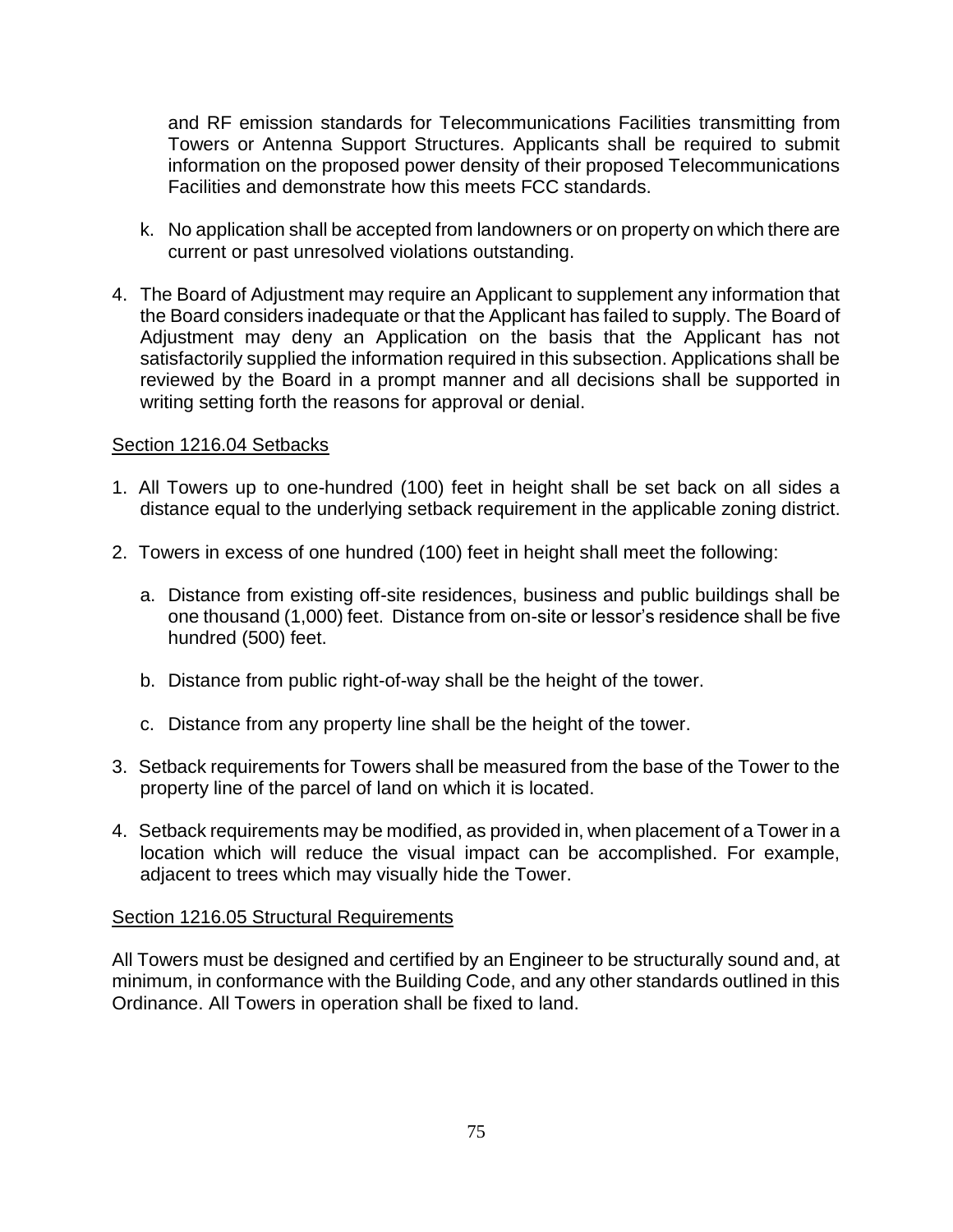## Section 1216.06 Separation or Buffer Requirements

For the purpose of this Section, the separation distances between Towers shall be measured by drawing or following a straight line between the base of the existing or approved structure and the proposed base, pursuant to a site plan of the proposed Tower.

Proposed Towers must meet the following minimum separation requirements from existing towers or towers which have a development permit but are not yet constructed at the time a development permit is granted pursuant to this Ordinance:

- 1. Monopole Tower structures shall be separated from all other Towers, whether monopole, self-supporting lattice, or guyed, by a minimum of seven hundred and fifty (750) feet.
- 2. Self-supporting lattice or guyed Tower structures shall be separated from all other selfsupporting or guyed Towers by a minimum of fifteen hundred (1,500) feet.
- 3. Self-supporting lattice or guyed Tower structures shall be separated from all monopole Towers by a minimum of seven hundred and fifty (750) feet.

#### Section 1216.07 Method Of Determining Tower Height

Measurement of Tower height for the purpose of determining compliance with all requirements of this Section shall include the Tower structure itself, the base pad, and any other Telecommunications Facilities attached thereto which extend more than twenty (20) feet over the top of the Tower structure itself. Tower height shall be measured from grade.

#### Section 1216.08 Illumination

Towers shall not be artificially lighted except as required by the Federal Aviation Administration (FAA). Upon commencement of construction of a Tower, in cases where there are residential uses located within a distance which is three hundred (300) percent of the height of the Tower from the Tower and when required by federal law, dual mode lighting shall be requested from the FAA. Beacon lighting, unless required by FAA, shall not be utilized.

#### Section 1612.09 Exterior Finish

Towers not requiring FAA painting or marking shall have an exterior finish which enhances compatibility with adjacent land uses, as approved by the appropriate reviewing body.

## Section 1216.10 Modification Of Towers

1. A Tower existing prior to the effective date of this Ordinance, which was in compliance with the County's zoning regulations immediately prior to the effective date of this Ordinance, may continue in existence as a nonconforming structure. Such non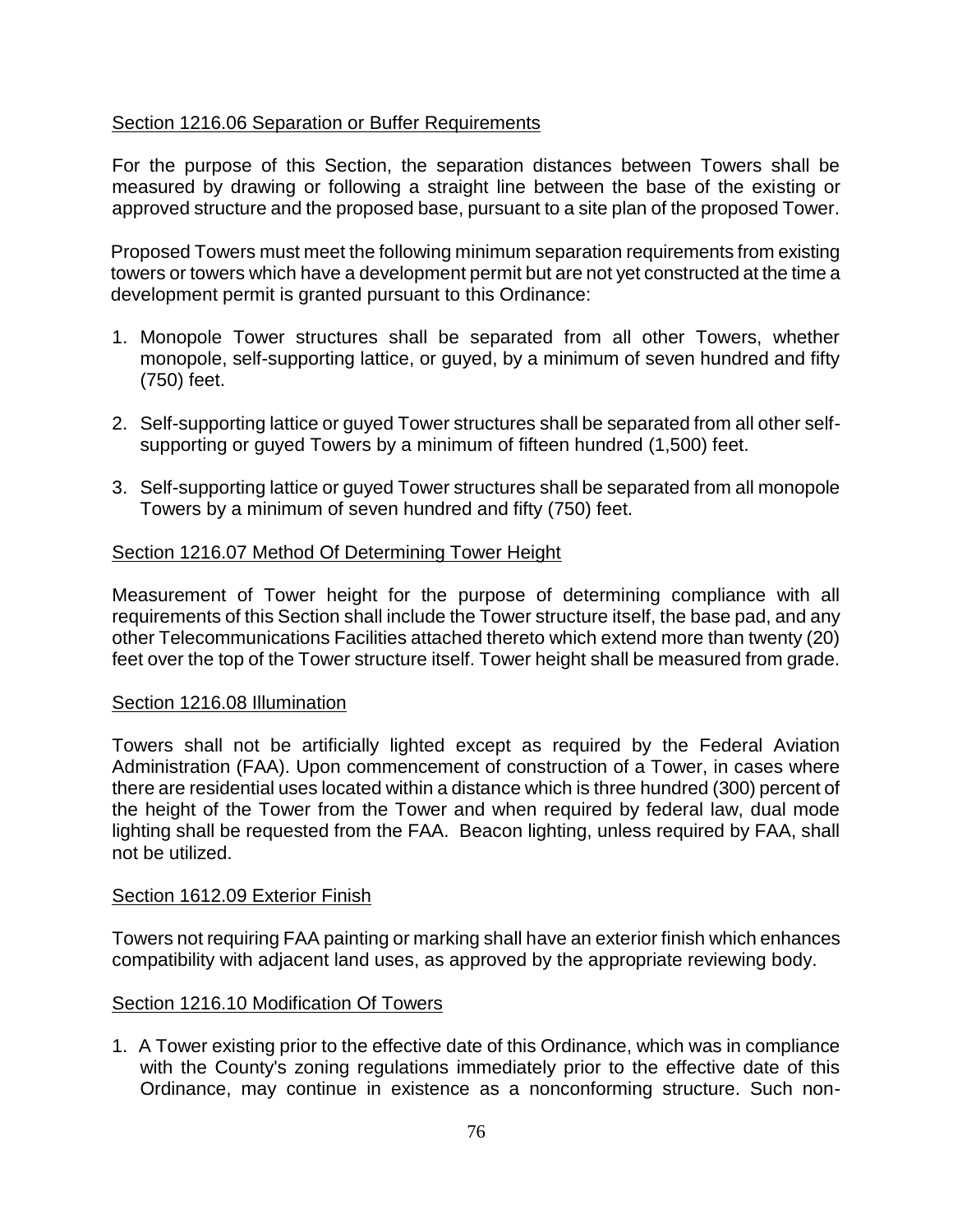conforming structures may be modified or demolished and rebuilt without complying with any of the additional requirements of this Section, except for Sections "Separation or Buffer Requirements", "Certification and Inspections", and "Maintenance," provided:

- a. The Tower is being modified or demolished and rebuilt for the sole purpose of accommodating, within six (6) months of the completion of the modification or rebuild, additional Telecommunications Facilities comparable in weight, size, and surface area to the discrete operating Telecommunications Facilities of any Person currently installed on the Tower.
- b. An Application for a development permit is made to the Board of Adjustment which shall have the authority to issue a development permit without further approval. The granting of a development permit pursuant to this Section allowing the modification or demolition and rebuild of an existing nonconforming Tower shall not be considered a determination that the modified or demolished and rebuilt Tower is conforming.
- c. The height of the modified or rebuilt Tower and Telecommunications Facilities attached thereto do not exceed the maximum height allowed under this Ordinance.

## Section 1216.11 Certifications And Inspections

- 1. All Towers shall be certified by an Engineer to be structurally sound and in conformance with the requirements of this ordinance and all other construction standards set forth by federal and state law. For new monopole Towers, such certification shall be submitted with an Application pursuant to of this Ordinance and every five (5) years thereafter. For new lattice or guyed Towers, such certification shall be submitted with an Application pursuant to this Ordinance and every two (2) years thereafter. The Tower owner may be required by the County to submit more frequent certifications should there be reason to believe that the structural and electrical integrity of the Tower is jeopardized.
- 2. The County or its agents shall have authority to enter onto the property upon which a Tower is located, between the inspections and certifications required above, to inspect the Tower for the purpose of determining whether it complies with this ordinance and all other construction standards provided by federal and state law.
- 3. The County reserves the right to conduct such inspections at any time, upon reasonable notice to the Tower owner. All expenses related to such inspections by the County shall be borne by the Tower owner.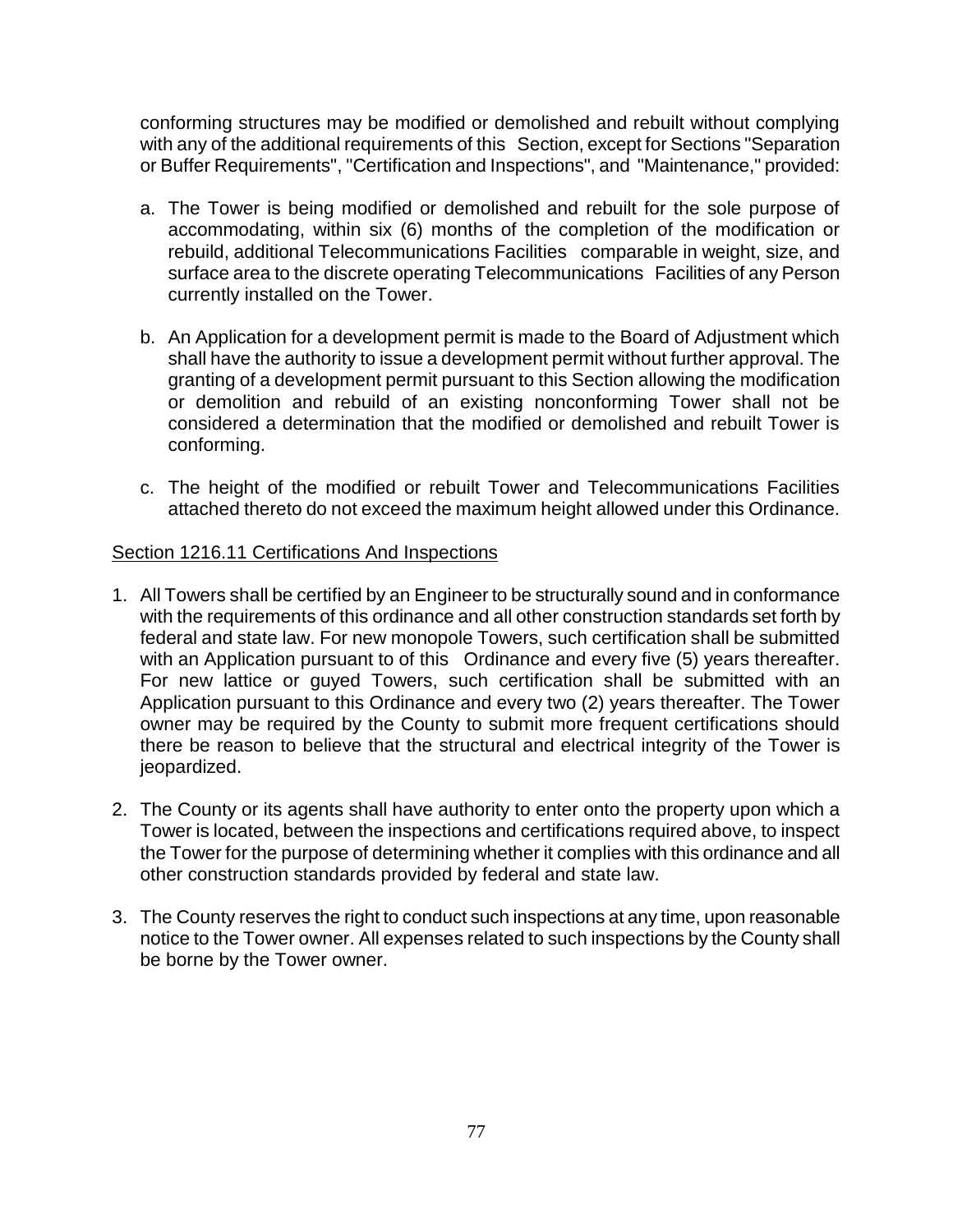#### Section 1216.12 Maintenance

- 1. Tower owners shall at all times employ ordinary and reasonable care and shall install and maintain in use nothing less than commonly accepted methods and devices for preventing failures and accidents which are likely to cause damage, injuries, or nuisances to the public.
- 2. Tower owners shall install and maintain Towers, Telecommunications Facilities, wires, cables, fixtures, and other equipment in substantial compliance with the requirements of the National Electric Safety Code and all FCC, state, and local regulations, and in such manner that will not interfere with the use of other property.
- 3. All Towers, Telecommunications Facilities, and Antenna Support Structures shall at all times be kept and maintained in good condition, order, and repair so that the same shall not menace or endanger the life or property of any Person.
- 4. The property in which Towers, Telecommunications Facilities, and Antenna Support Structures are situated shall be maintained in a manner to control noxious weeds.
- 5. All maintenance or construction of Towers, Telecommunications Facilities, or Antenna Support Structures shall be performed by licensed maintenance and construction personnel.
- 6. All Towers shall maintain compliance with current RF emission standards of the FCC.
- 7. In the event that the use of a Tower is discontinued by the Tower owner, the Tower owner shall provide written notice to the County of its intent to discontinue use and the date when the use shall be discontinued.

## Section 1216.13 Criteria For Site Plan Development Modifications

- 1. Notwithstanding the Tower requirements provided in this Ordinance, a modification to the requirements may be approved by the Board of Adjustment as a special exception in accordance with the following:
	- a. In addition to the requirement for a Tower Application, the Application for modification shall include the following:
		- i. A description of how the plan addresses any adverse impact that might occur as a result of approving the modification.
		- ii. A description of off-site or on-site factors which mitigate any adverse impacts which might occur as a result of the modification.
		- iii. A technical study that documents and supports the criteria submitted by the Applicant upon which the request for modification is based. The technical study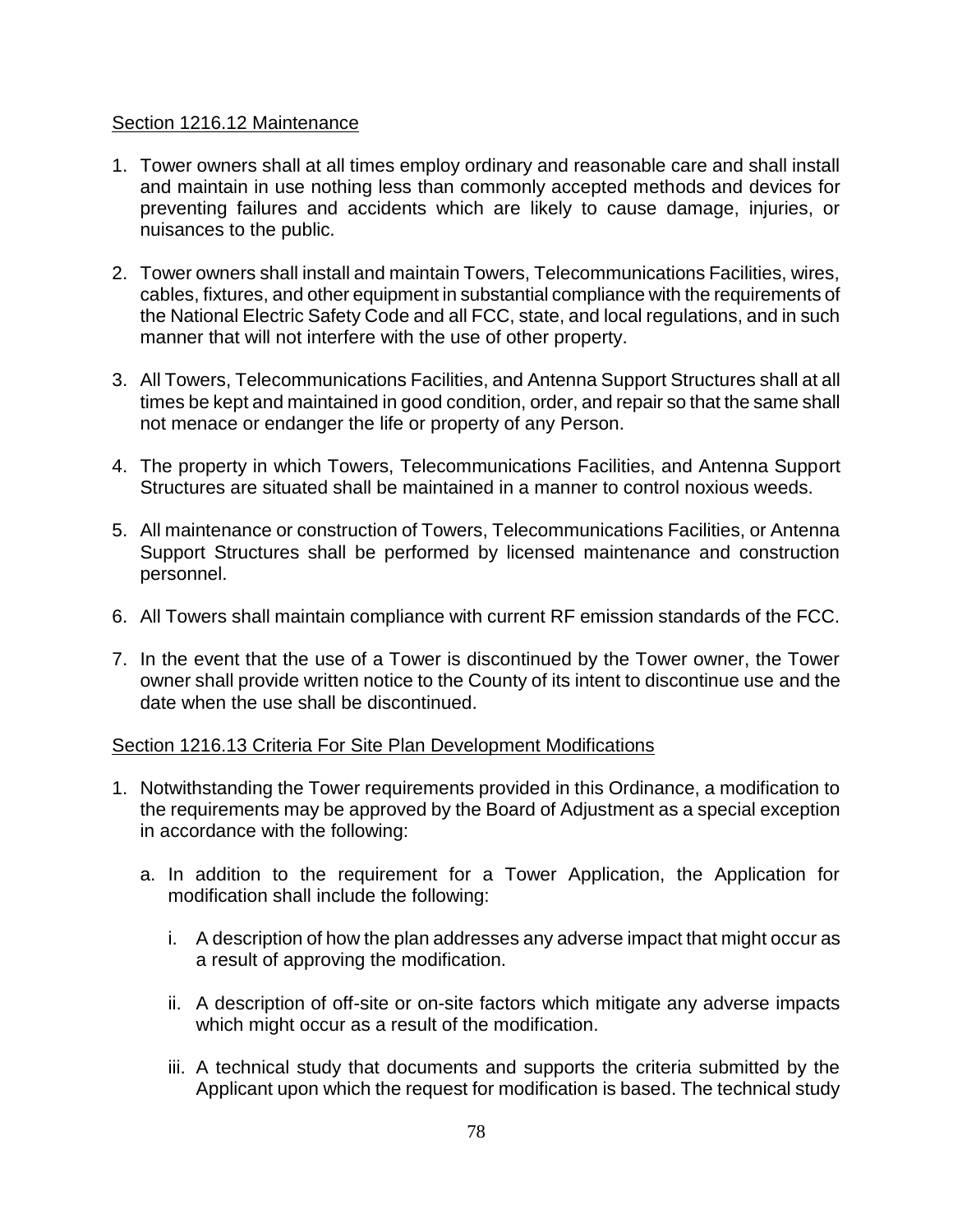shall be certified by an Engineer and shall document the existence of the facts related to the proposed modifications and its relationship to surrounding rightsof-way and properties.

- iv. For a modification of the setback requirement, the Application shall identify all parcels of land where the proposed Tower could be located, attempts by the Applicant to contract and negotiate an agreement for co-location, and the result of such attempts.
- v. The Board of Adjustment may require the Application to be reviewed by an independent Engineer under contract to the County to determine whether the antenna study supports the basis for the modification requested. The cost of review by the County's Engineer shall be reimbursed to the County by the Applicant.
- 2. The Board of Adjustment shall consider the Application for modification based on the following criteria:
	- a. That the Tower as modified will be compatible with and not adversely impact the character and integrity of surrounding properties.
	- b. Off-site or on-site conditions exist which mitigate the adverse impacts, if any, created by the modification.
	- c. In addition, the board may include conditions on the site where the Tower is to be located if such conditions are necessary to preserve the character and integrity of the neighborhoods affected by the proposed Tower and mitigate any adverse impacts which arise in connection with the approval of the modification.
- 3. In addition to the requirements of subparagraph (2) of this Section, in the following cases, the Applicant must also demonstrate, with written evidence, the following:
	- a. In the case of a requested modification to the setback requirement, that the setback requirement cannot be met on the parcel of land upon which the Tower is proposed to be located and the alternative for the Person is to locate the Tower at another site which is closer in proximity to a residentially zoned land.
	- b. In the case of a request for modification of the separation and buffer requirements from residential use of land of, if the Person provides written technical evidence from an Engineer(s) that the proposed Tower and Telecommunications Facilities must be located at the proposed site in order to meet the coverage requirements of the Applicant's wireless communications system and if the Person is willing to create approved landscaping and other buffers to screen the Tower from being visible to residentially used property.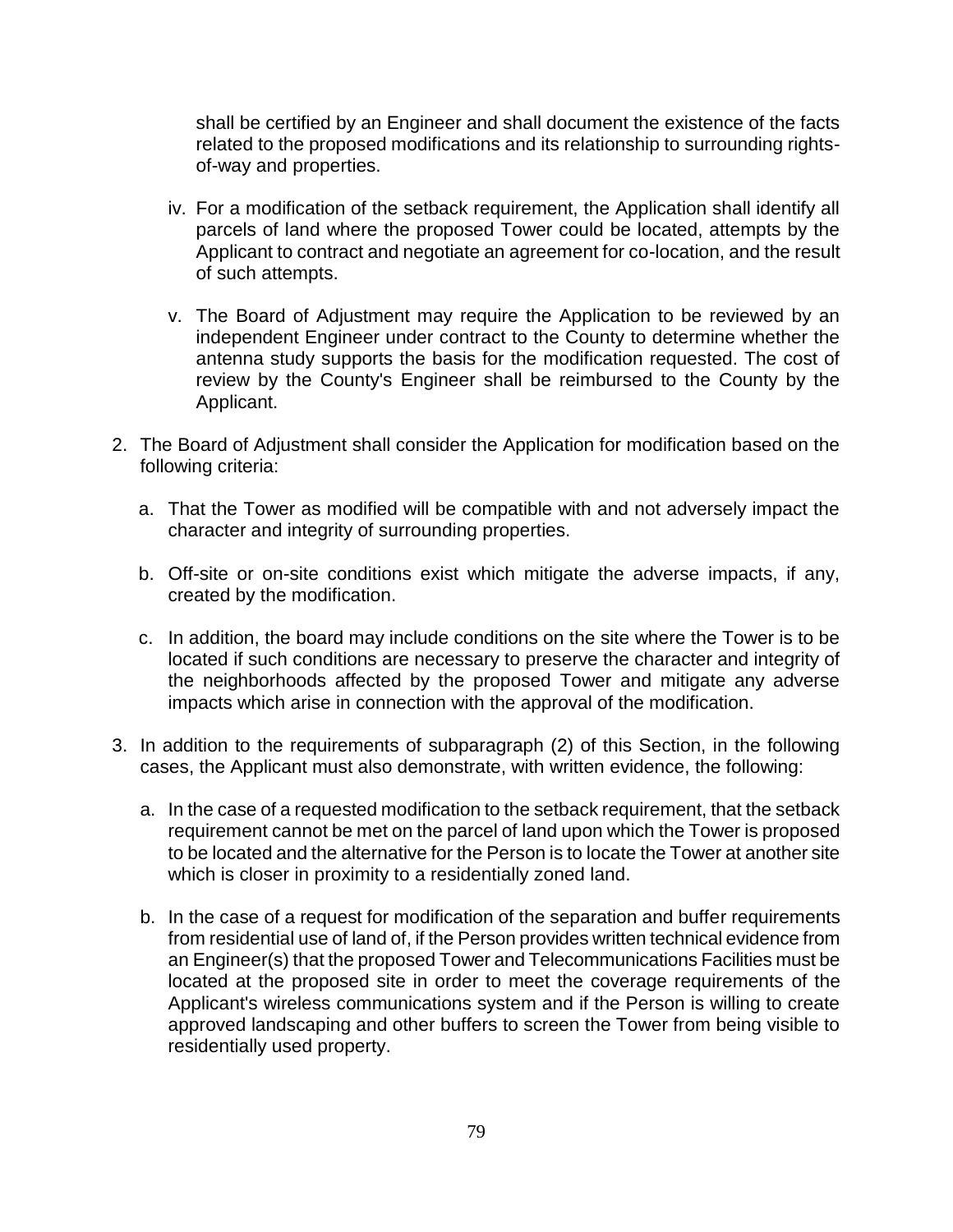- c. In the case of a request for modification of the height limit for Towers and Telecommunications Facilities or to the minimum height requirements for Antenna Support Structures, that the modification is necessary to:
	- i. Facilitate co-location of Telecommunications Facilities in order to avoid construction of a new Tower; or
	- ii. To meet the coverage requirements of the Applicant's wireless communications system, which requirements must be documented with written, technical evidence from an Engineer(s) that demonstrates that the height of the proposed Tower is the minimum height required to function satisfactorily, and no Tower that is taller than such minimum height shall be approved.

#### Section 1216.14 Abandonment

- 1. If any Tower shall cease to be used for a period of 365 consecutive days, the Planning and Zoning Commission shall notify the Owner, with a copy to the Applicant, that the site will be subject to a determination by the Planning and Zoning Commission that such site has been abandoned. The Owner shall have thirty (30) days from receipt of said notice to show, by a preponderance of the evidence, that the Tower has been in use or under repair during the period. If the Owner fails to show that the Tower has been in use or under repair during the period, the Planning and Zoning Commission shall issue a final determination of abandonment for the site. Upon issuance of the final determination of abandonment, the Owner shall, within seventy-five (75) days, dismantle and remove the Tower.
- 2. To secure the obligation set forth in this Section, the Applicant [and/or Owner] may be required to post a bond.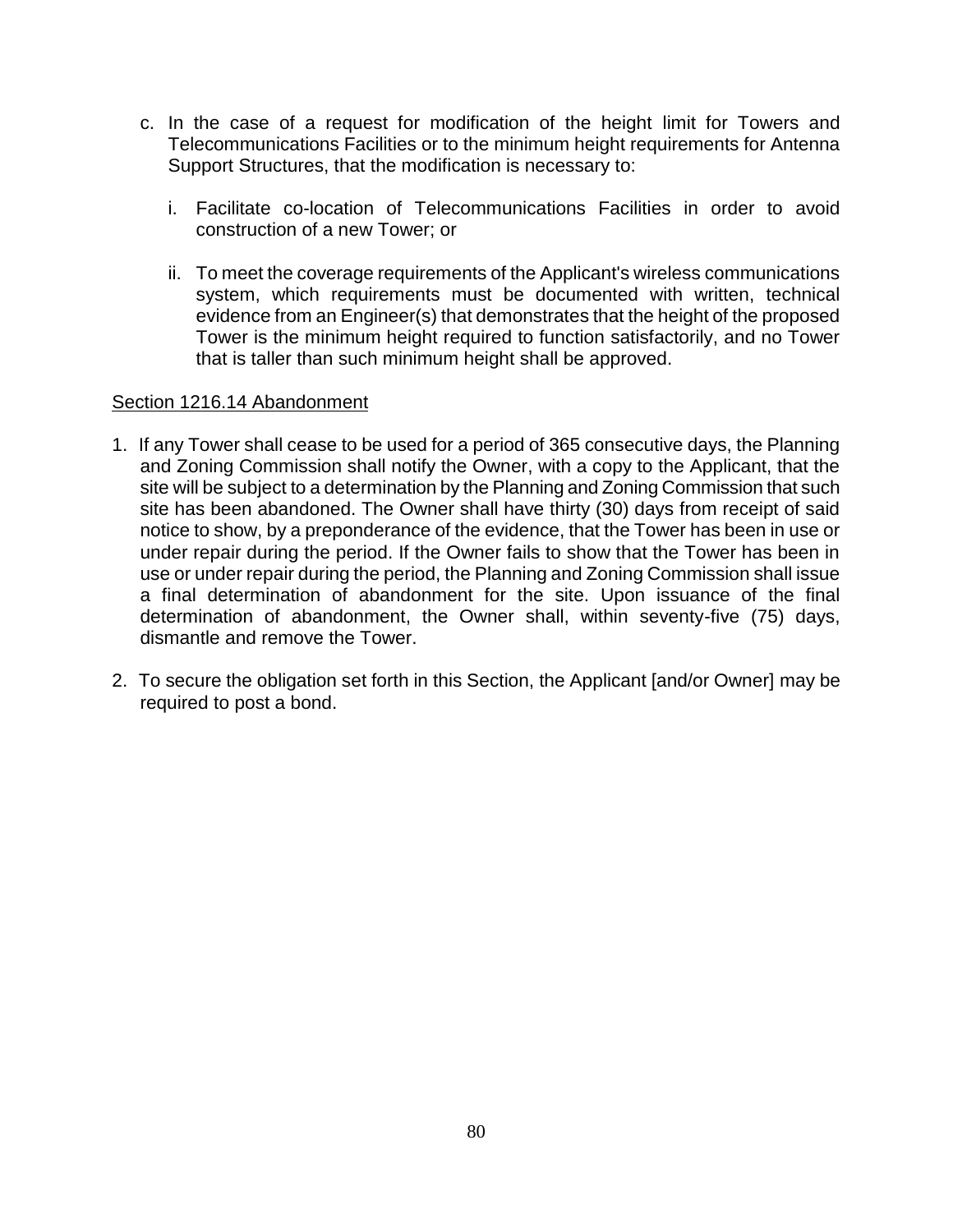# **ARTICLE XIII**

## **CONCENTRATED ANIMAL FEEDING OPERATION REGULATIONS**

#### Section 1300. Intent

An adequate supply of healthy livestock, poultry and other animals is essential to the wellbeing of county citizens and the State of South Dakota. However, livestock, poultry, and other animals produce manure which may, where improperly stored, transported, or disposed, negatively affect the County's environment. Animal manure must be controlled where it may add to air, surface water, ground water, or land pollution. The following regulations have been adopted to provide protection against pollution caused by manure from domesticated animals. All new and proposed expansions of Concentrated Animal Feeding Operations shall comply with the regulations as outlined herein.

It is the intention of the Board of Adjustment in the enforcement of this ordinance that when an operator of an existing Concentrated Animal Feeding Operation applies for a permit to expand to another class level, the standards that apply to the expansion will not be applied to existing structures that were built in compliance with accepted industry standards in existence at the time of the construction of such facilities.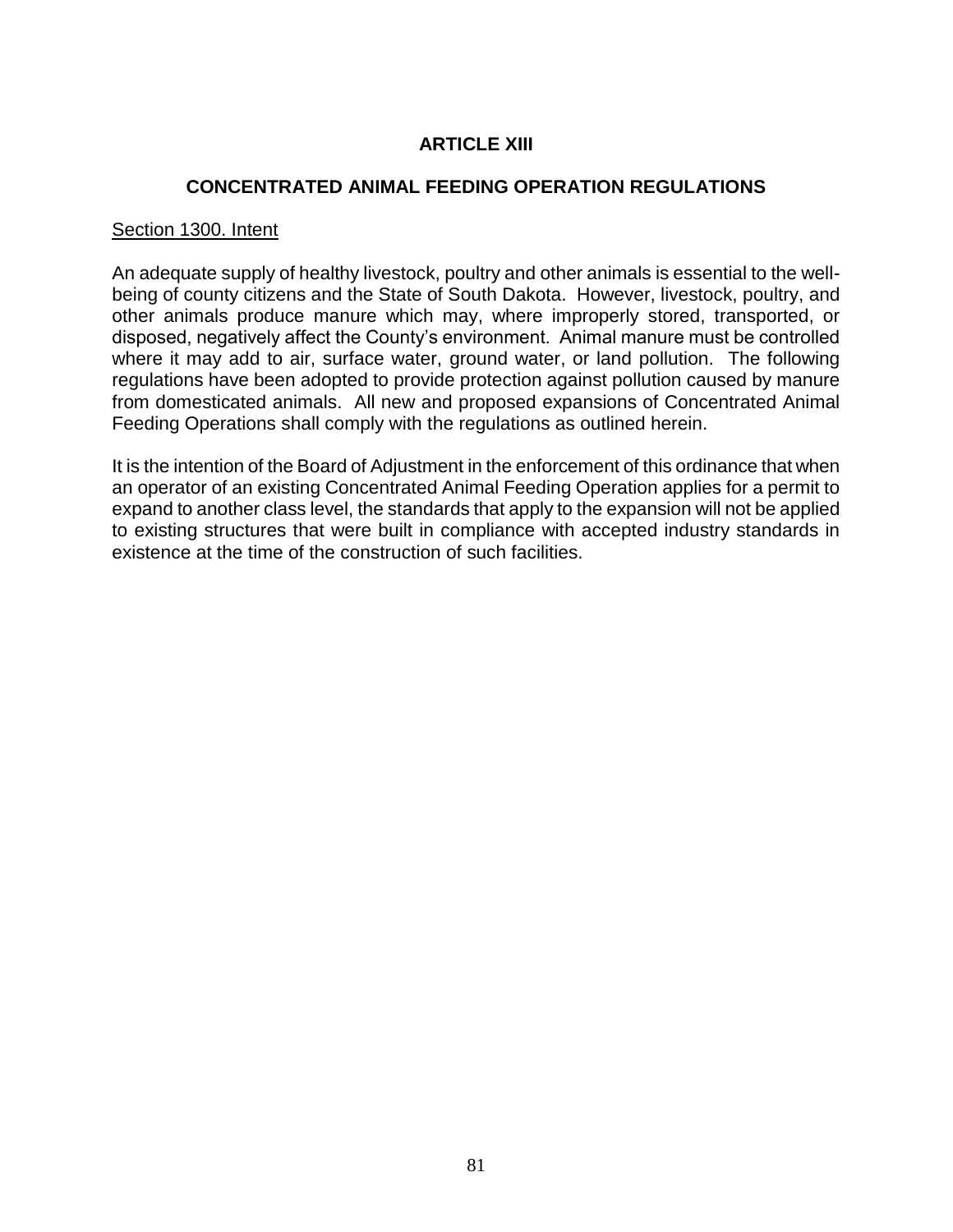# Section 1301. Animal Units

Animal species and number of a species required to equal 500, 1,000 and 2,000 animal units. Note that these figures relate to inventory rather than annual production. Other animal species equivalents which are not listed will be based on species' waste production.

#### **EQUIVALENT NUMBER OF A SPECIES TO EQUAL:**

| <b>ANIMAL SPECIES</b>                                                           | 500 AU    | 1,000 AU   | 2,000 AU   | <b>ANIMAL UNIT</b><br><b>EQUIVALENT</b><br>SPECIES/AU |
|---------------------------------------------------------------------------------|-----------|------------|------------|-------------------------------------------------------|
| Feeder or Slaughter Cattle                                                      | 500 hd    | 1,000 hd   | 2,000 hd   | 1.0                                                   |
| <b>Mature Dairy Cattle</b>                                                      | 357 hd    | 700 hd     | 1,400 hd   | 1.43                                                  |
| Finisher Swine (over 55 lbs)                                                    | 1,250 hd  | 2,500 hd   | 5,000 hd   | 0.4                                                   |
| Nursery Swine (less than 55 lbs)                                                | 5,000 hd  | 10,000 hd  | 20,000 hd  | 0.1                                                   |
| Farrow-to-Finish (sows)                                                         | 135 hd    | 270 hd     | 540 hd     | 3.7                                                   |
| <b>Swine Production Unit (Sows</b><br>Breeding, Gestating & Farrowing)          | 1,064 hd  | 2,130 hd   | 4,260 hd   | 0.47                                                  |
| <b>Horses</b>                                                                   | 250 hd    | 500 hd     | 1,000 hd   | 2.0                                                   |
| Sheep                                                                           | 5,000 hd  | 10,000 hd  | 20,000 hd  | 0.1                                                   |
| <b>Turkeys</b>                                                                  | 27,800 hd | 55,000 hd  | 110,000 hd | 0.018                                                 |
| Laying Hens and Broilers<br>(continuous overflow watering<br>in facility)       | 50,000 hd | 100,000 hd | 200,000 hd | 0.01                                                  |
| Laying Hens and Broilers (liquid<br>handling system in confinement<br>facility) | 15,150 hd | 30,000 hd  | 60,000 hd  | 0.033                                                 |
| <b>Ducks</b>                                                                    | 2,500 hd  | 5,000 hd   | 10,000 hd  | 0.2                                                   |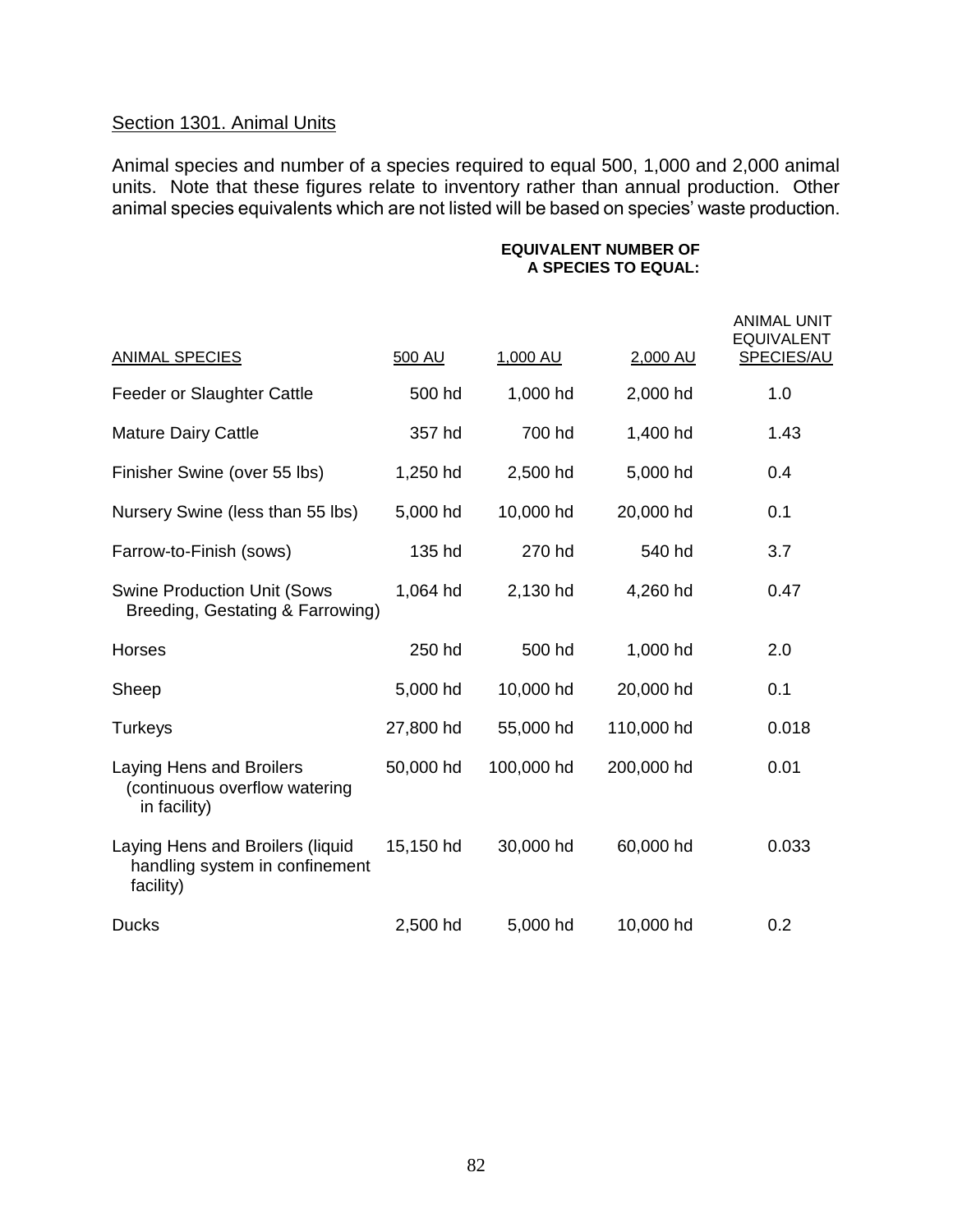# Section 1302. Classes of Concentrated Animal Feeding Operations

For the purpose of these regulations, Concentrated Animal Feeding Operations are divided into the following classes:

## ANIMAL UNITS

| Class A | 2,000 or more  |
|---------|----------------|
| Class B | 1,000 to 1,999 |
| Class C | 500 to 999     |
| Class D | 50 to 499      |
| Class E | 50 to 499      |

(Potential water pollution hazard) (No pollution hazard)

#### Section 1303. Concentrated Animal Feeding Operation Permit Requirements

Owners of Class A, Class B, Class C, and Class D Concentrated Animal Feeding Operations are required to complete a permit application as follows:

- 1. A new concentrated animal feeding operation is proposed where one does not exist.
- 2. An expansion is proposed beyond what a current permit allows.
- 3. An expansion of an existing, non-permitted concentrated animal feeding operation after June 3, 1997, which would result in the creation of either a Class A, B, C, or D concentrated animal feeding operation
- 4. A change in ownership of a Class A or Class B concentrated animal feeding operation. This requirement does not apply if the transfer of ownership is between family members with one degree of consanguinity.
- 6. An existing concentrated animal feeding operation is to be restocked after being idle for five (5) years.
- 7. A signed complaint has been received by the County Zoning Officer or South Dakota Department of Environment and Natural Resources and after inspection reveals that the Concentrated Animal Feeding Operation is in violation of County or State regulations.

## Section 1304. Concentrated Animal Feeding Operation Control Requirements

## **1. No Significant Contribution of Pollution**

In general, no Concentrated Animal Feeding Operation shall be constructed, located, or operated so as to create a significant contribution of pollution.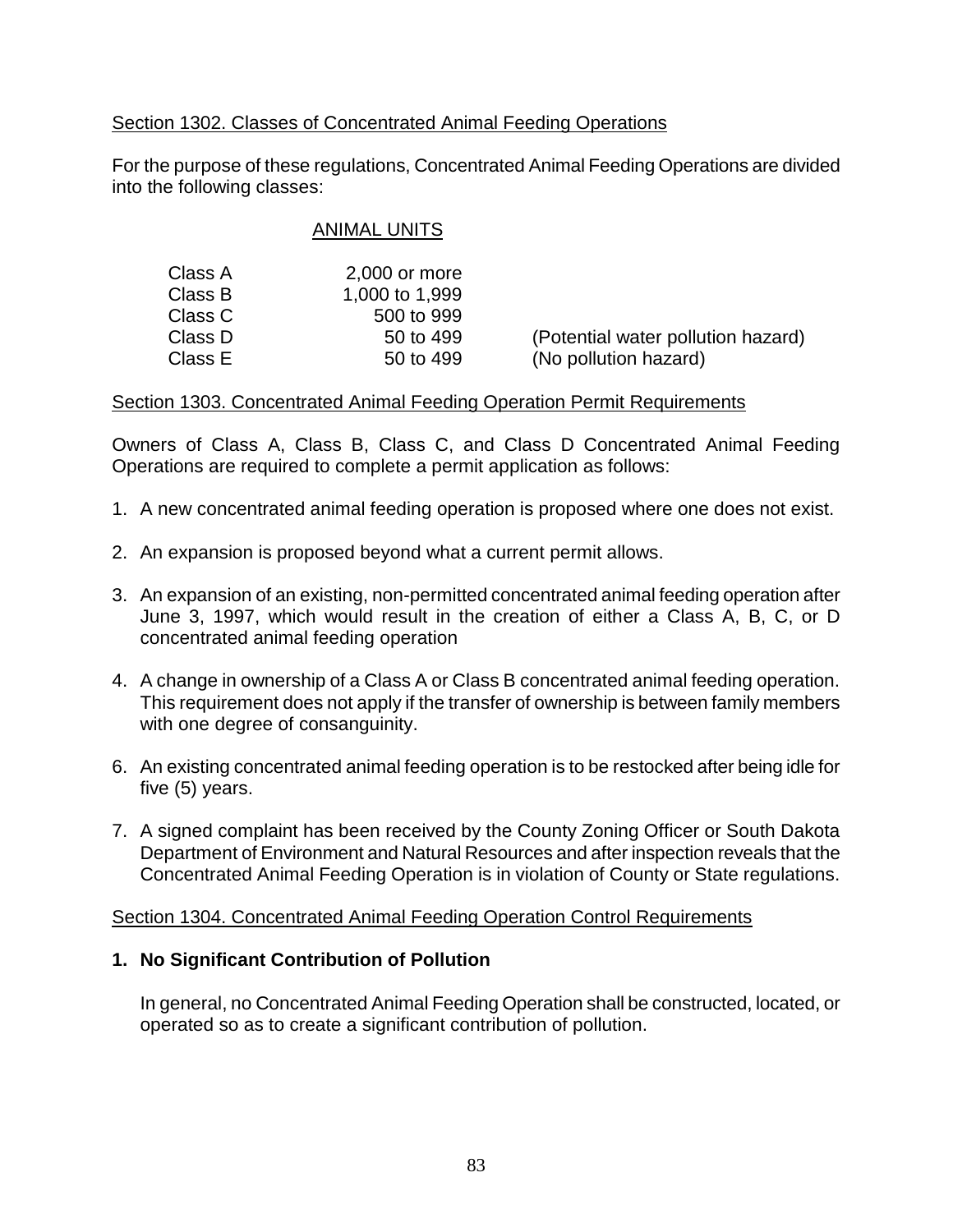## **2. State General Permit**

Classes A and B Concentrated Animal Feeding Operations shall obtain a State General Permit pertaining to the animal species of the Concentrated Animal Feeding Operation. A County permit may be approved conditioned on receiving a State permit.

Classes C and D Concentrated Animal Feeding Operations will be required to obtain a State General Permit if the following occur:

- a. If an earthen storage basin or lagoon is used for manure storage, excluding existing operations that are improving waste handling facilities according to Natural Resource Conservation Service standards.
- b. The Board of Adjustment decides conditions require a State permit.

## **3. Nutrient Management Plan.**

Classes A, B, C, and D Concentrated Animal Feeding Operations are required to have a nutrient management plan. The applicant shall develop, maintain, and follow a nutrient management plan to ensure safe disposal of manure and protection of surface and ground water. The South Dakota Department of Environment & Natural Resources must approve the plan prior to land application of any wastes. Due to crop rotation, site changes, and other operational changes, the producer should update the plan annually to reflect the current operation and crops grown on the application sites. The applicant shall collect, store, and dispose of liquid and solid manure according to recognized practices of good agricultural management.

A generic nutrient management plan that the applicant may use in developing a nutrient management plan is available from the South Dakota Department of Environment & Natural Resources. The generic nutrient management plan is based on application of nitrogen. The applicant may use other plans, provided the alternate plan contains all the information necessary to determine compliance with conditions of this general permit. Nitrogen, in addition to that allowed in the nutrient management plan, may be applied up to the amounts as indicated by soil or crop nitrogen test results that are necessary to obtain the realistic crop yield.

The South Dakota Department of Environment & Natural Resources recommends and encourages producers to develop nutrient management plans for other nutrients such as phosphorous and potassium. Over application of these nutrients may lead to water quality problems in area lakes and streams and result in potential damage to the producer's land and crop.

The applicant must maintain records to show compliance with the plan.

The plan must comply with County Manure Application Setbacks.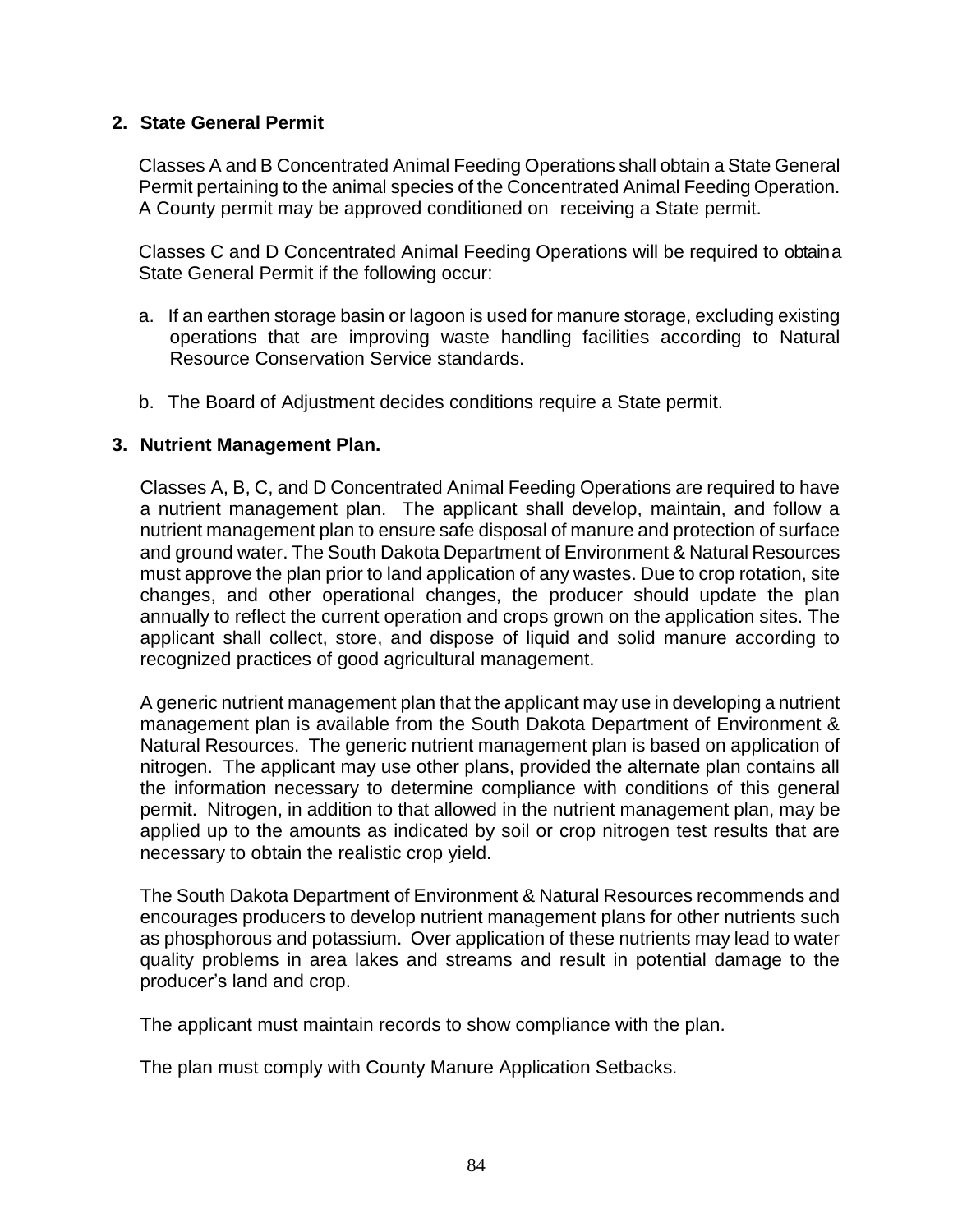Land spreading agreements shall be provided if applicant does not have minimum acreage to apply animal manure.

# **4. Manure Management and Operation Plan**

Classes A, B, C, and D Concentrated Animal Feeding Operations must submit a Manure Management and Operation Plan.

- A. Plan must include:
	- 1. The location and specifics of proposed animal manure facilities.
	- 2. The operation procedures and maintenance of manure facilities.
	- 3. Plans and specifications must be prepared or approved by a registered professional engineer, or a Natural Resource Conservation Service (NRCS) engineer. Waste treatment facilities will require inspection by an engineer and as-built plans to be submitted to the County Zoning Officer.
	- 4. Animal manure shall not be stored longer than two years.
	- 5. Manure containment structures shall provide for a minimum design volume of three hundred sixty-five (365)days of storage.
	- 6. Producers shall keep records on manure applications on individual fields which document acceptable manure and nutrient management practices have been followed. These records shall include soils test results for surface two feet of soil, actual and projected crop yields, nutrient analysis of manure, and information about date, rate and method of manure applications for individual fields.
- B. As a condition of the permit, the County Board of Adjustment may require the producer to participate in environmental training programs and become a certified livestock manager.

# **5. Management Plan for Fly and Odor Control**

Classes A, B, C, and D Concentrated Animal Feeding Operations shall dispose of dead animals, manure and wastewater in such a manner as to control odors or flies. A management plan is required for submission of a permit. The County Board of Adjustment will review the need for control measures on a site specific basis, taking into consideration prevailing wind direction and topography. The following procedures to control flies and odors should be considered in a management control plan.

A. Operational plans for manure collection, storage treatment and use must be kept updated and implemented.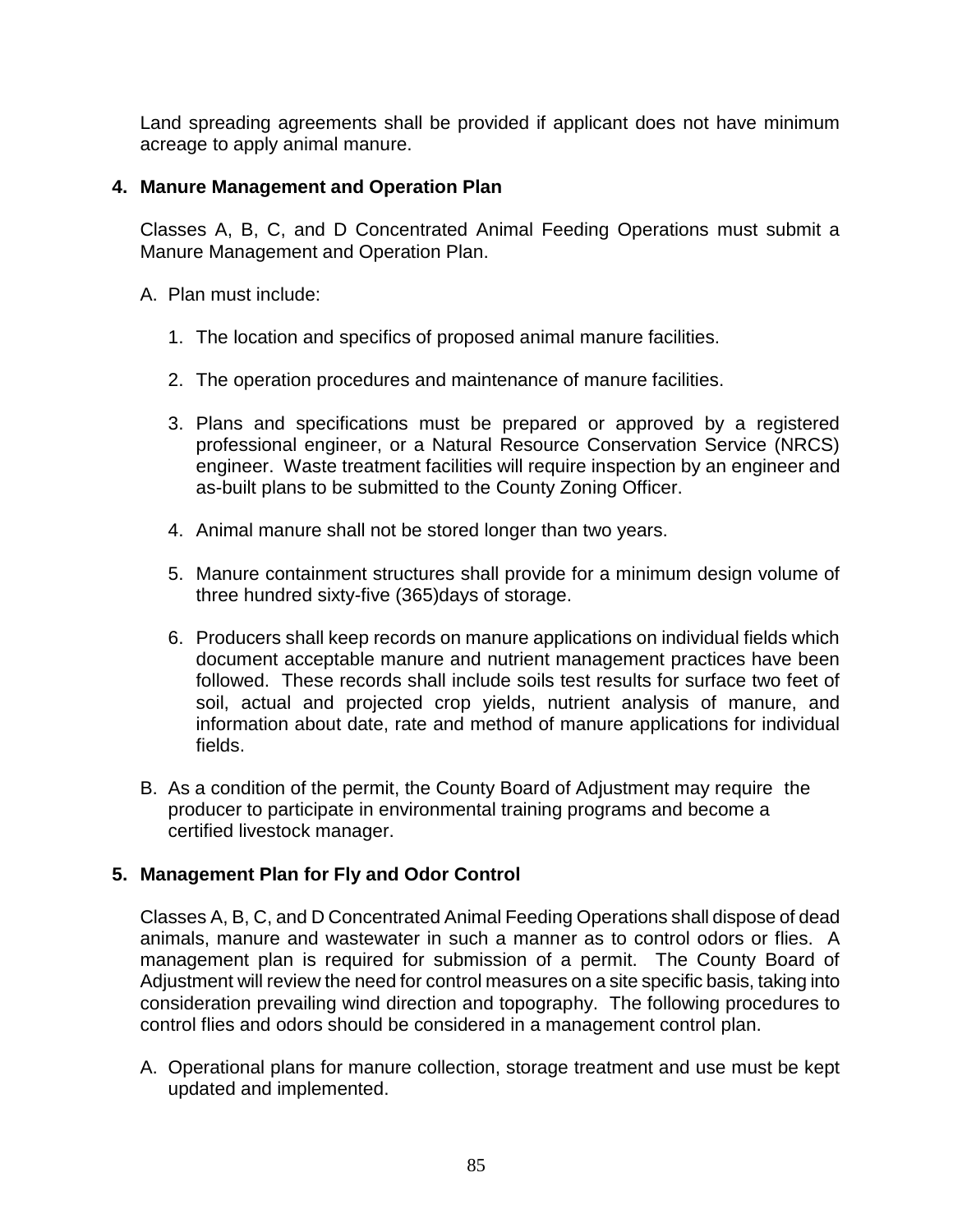- B. Methods to be utilized to dispose of dead animals should be included in the management plan.
- C. Plant trees and shrubs to reduce wind movement of odors away from buildings, manure storage ponds and/or lagoons.
- D. Provide adequate slope and drainage to remove surface water from pens and keep pen area dry so odor production is minimized.
- E. Store solid manure in containment areas having good drainage to minimize odor production.
- F. Consider use of covers on open storage systems for liquid manure systems to reduce odor production.
- G. Avoid spreading manure on weekends, holidays and evenings during warm season when neighbors may be involved in outdoor recreation activities.
- H. Avoid spreading during calm and humid days, since these conditions restrict the dispersion and dilution of odors.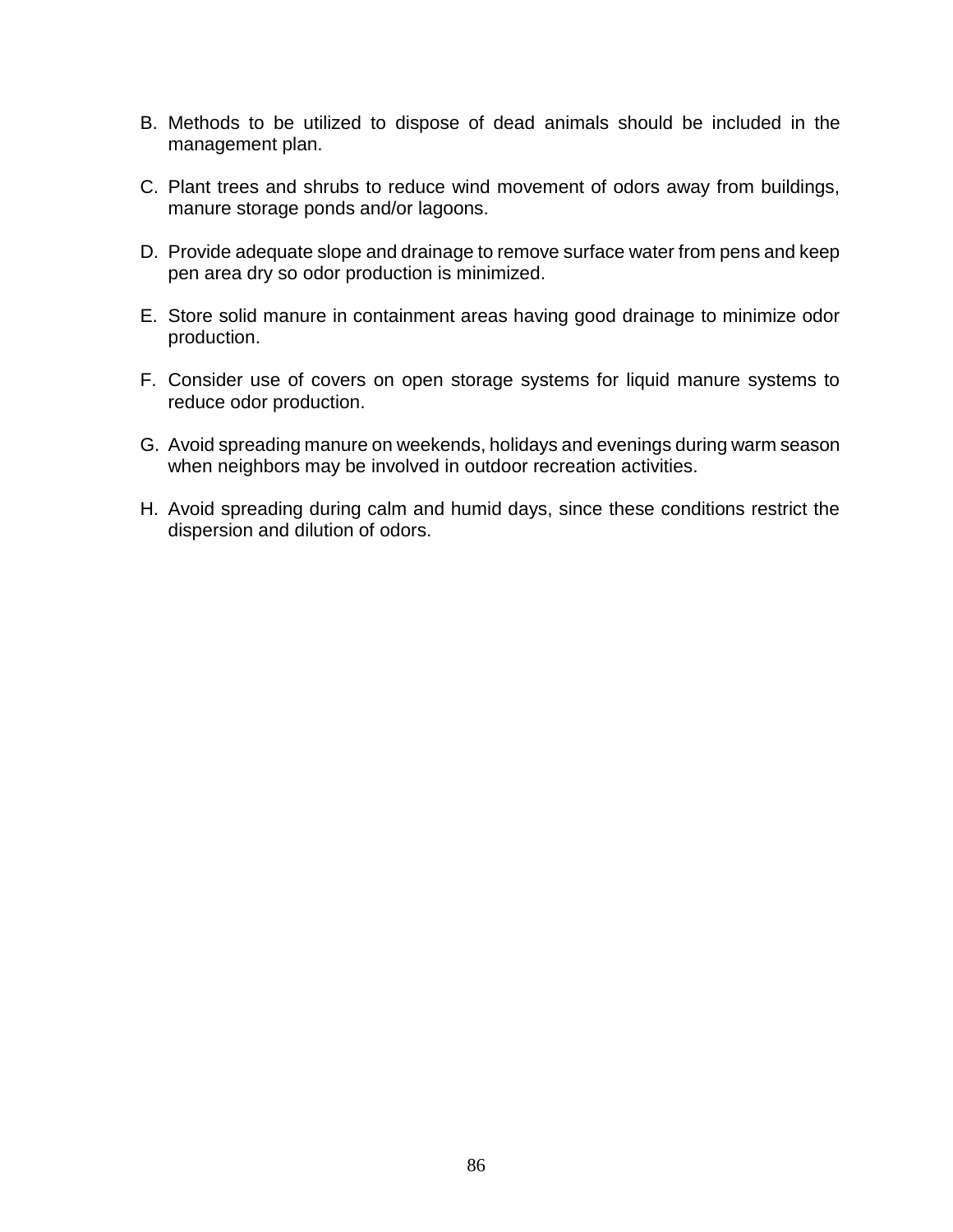**6. Required Setbacks and Separation Distance for New Concentrated Animal Feeding Operations and those Existing, Non-permitted Concentrated Animal Feeding operations expanding into a Class A, B, C, or D Concentrated animal Feeding Operations Expanding after June 3, 1997.**

#### MINIMUMS

|                                                                                   | <b>CLASS A</b>                                                                   | <b>CLASS B</b> | <b>CLASS C</b> | <b>CLASS D &amp; E</b> |
|-----------------------------------------------------------------------------------|----------------------------------------------------------------------------------|----------------|----------------|------------------------|
| <b>Established Residences</b>                                                     | 2,640 feet                                                                       | 1,760 feet     | 1,320 feet     | 1,320 feet             |
| Churches, Businesses and<br><b>Commercially Zoned Areas</b>                       | 2,640 feet                                                                       | 2,640 feet     | 1,320 feet     | 1,320 feet             |
| <b>Incorporated Municipality Limits</b>                                           | 5,280 feet<br>Plus 440 ft.<br>For each<br>Addnl 1,000<br>A.U. over<br>2,000 A.U. | 5,280 feet     | 2,640 feet     | 1,320 feet             |
| <b>Private Wells</b><br>other than the operator                                   | 2,640 feet                                                                       | 1,760 feet     | 1,320 feet     | 1,320 feet             |
| <b>Lakes and Streams</b><br>classified as Fisheries as<br>identified by the State | 500 feet                                                                         | 500 feet       | 200 feet       | 200 feet               |
| Federal, State & County Road ROW<br>Confinement                                   | 300 feet                                                                         | 300 feet       | 200 feet       | 200 feet               |
| Federal, State & County Road ROW<br>Open Lot                                      | 150 feet                                                                         | 150 feet       | 150 feet       | 150 feet               |
| <b>Township Road ROW</b><br>Confinement                                           | 150 feet                                                                         | 150 feet       | 150 feet       | 150 feet               |
| <b>Township Road ROW</b><br>Open Lot                                              | 150 feet                                                                         | 150 feet       | 150 feet       | 150 feet               |

## **7. Exemptions to Separation Distance Requirements**

- A. A Concentrated Animal Feeding Operation constructed prior to June 3, 1997, which does not comply with the distance setback requirements, which continues to operate, but is not expanded by more than three hundred (300) animal units.
- B. A Concentrated Animal Feeding Operation structure which is expanded or constructed, if the title holder of the land benefiting from the distance separation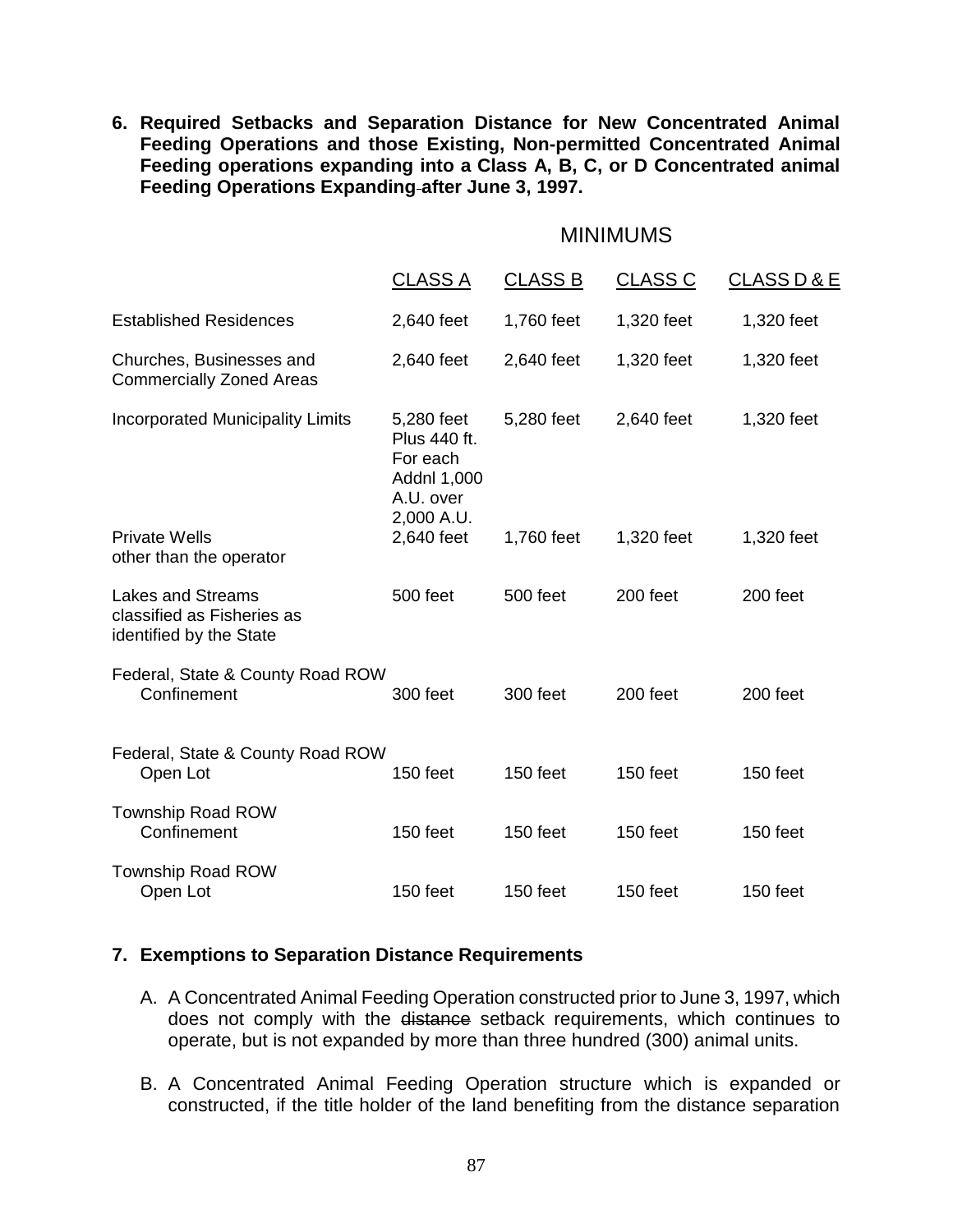requirement executes a written waiver with the title holder of the land where the structure is located, under such terms and conditions which the parties may negotiate. The written waiver becomes effective only upon the recording of the waiver in the office of the Register of Deeds in the county. The benefited land is the residence, commercial enterprise, bonafide religious institution, educational institution from which separation is required.

- C. A Concentrated Animal Feeding Operation structure which is located within any distance from an educational institution, commercial enterprise, bonafide religious institution, incorporated community, if the educational institution, commercial enterprise or bonafide institution was constructed or expanded or the boundaries of the incorporated community were expanded, after the date that the animal feeding operation was established. The date that the Concentrated Animal feeding Operation was established is the date on which the Concentrated Animal Feeding Operation commenced operating. A change in ownership or expansion shall not change the date of operation.
- **8. Each application for a new or expanded Concentrated Animal Feeding Operation (CAFO) will be reviewed by the Board of Adjustment on a site-specific basis. The Board of Adjustment reserves the right to increase or decrease the minimum required setbacks and separation distance on a site specific review, based on one or more of the following considerations.**

#### **Considerations To Increase Setbacks And/or Separation Distances**

- A. A concentration of CAFOs in the area exists or would occur which may pose an air or water quality concern.
- B. Due to topography and prevailing wind direction, additional setback and separation distance is appropriate to safeguard air or water quality.
- C. A Concentrated Animal Feeding Operation is in excess of 5,000 animal units.

Considerations To Decrease Setbacks And Separation Distances

- A. An existing Concentrated Animal Feeding Operation proposes to expand but does not meet suggested setback or separation distances, the Board of Adjustment may reduce suggested setbacks and separation distances after:
	- i. Review of past management practices and proposed improvements to waste handling facilities.
	- ii. Due to the type of waste handling and management of the CAFO little or no impact on adjacent property is expected.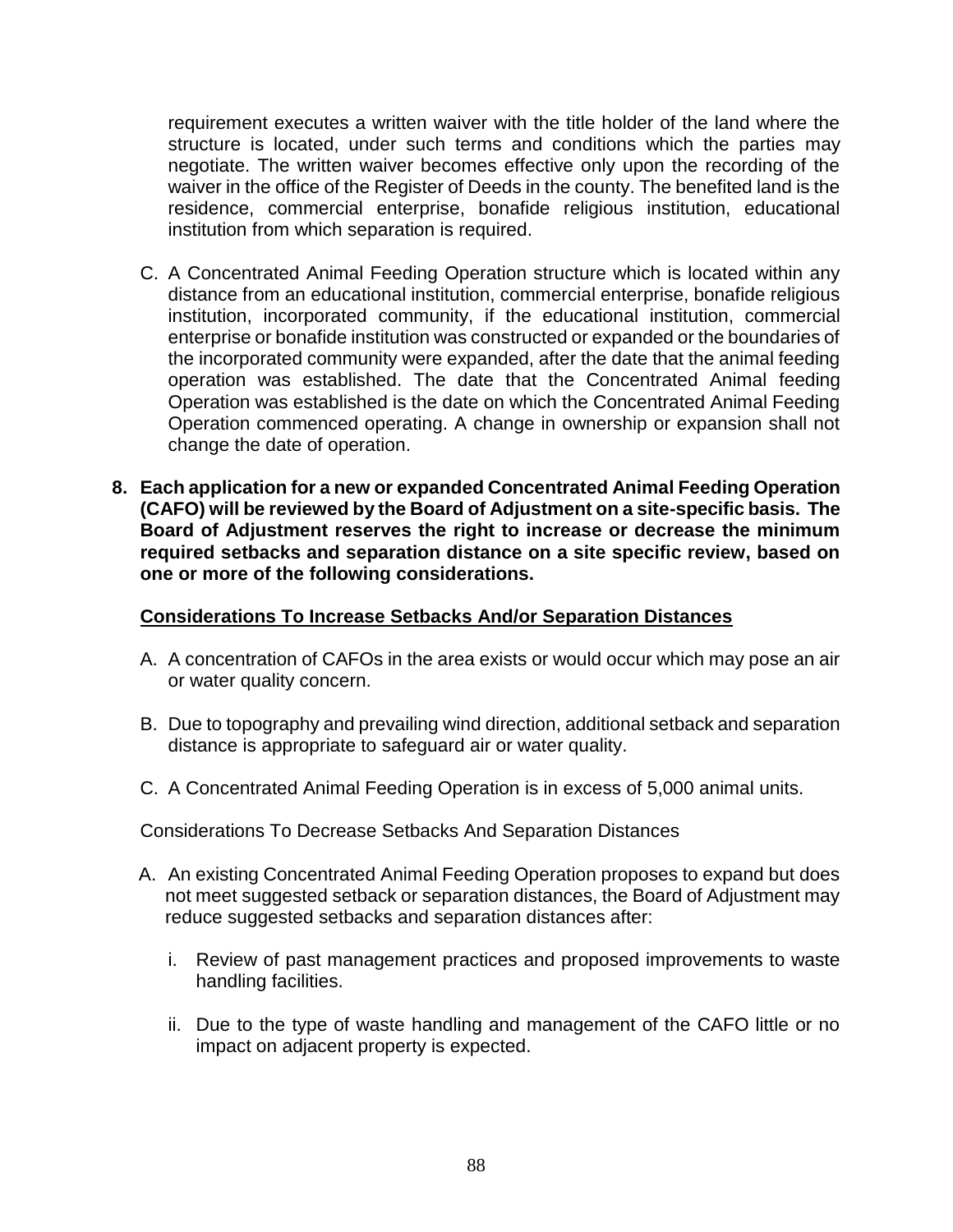- iii. Due to topography and/or prevailing wind direction little or no impact on adjacent property is expected.
- iv. Due to the limited number of animal units no adverse impacts are expected.

#### **9. Manure Application Setbacks**

A. The following manure application setbacks apply to all classes of Concentrated Animal Feeding Operations.

#### **COUNTY MANURE APPLICATION SETBACKS**

| <b>CATEGORY</b>                                                      | SURFACE OR IRRIGATION APPLIED                                | INCORPORATED OR INJECTED                    |
|----------------------------------------------------------------------|--------------------------------------------------------------|---------------------------------------------|
| Lake, Rivers and Streams<br><b>Classified as Fisheries</b>           | 300 feet                                                     | 100 feet (lake)<br>50 feet (river & stream) |
| Streams and Lakes classified 1000 feet<br>as Drinking Water Supplies |                                                              | 300 feet                                    |
| <b>Public Roads</b>                                                  | 25 feet (surface) from right-of-way<br>300 feet (irrigation) | 10 feet from right-of-way                   |
| Area of 10 or more<br><b>Residences</b>                              | 300 feet (surface)<br>1,000 feet (irrigation)                | 300 feet                                    |
| <b>Public Wells</b>                                                  | 1000 feet                                                    | 1000 feet                                   |
| <b>Private Shallow Wells</b>                                         | $250$ feet                                                   | 250 feet                                    |
| A Residence other than<br>the Operator                               | 300 feet (surface)<br>1,000 feet (irrigation)                | 300 feet                                    |
| Natural or Manmade Drainage 200 feet                                 |                                                              | 50 feet                                     |

- B. The County Board of Adjustment may require liquid manure to be incorporated or injected in order to minimize air and water quality impacts.
- C. Requests for application of liquid manure by means of irrigation will be reviewed by the Board of Adjustment on a site-specific basis. Impact on air and water quality will be taken into consideration.

## **10.Standards for Special Exceptions**

- A. The County Board of Adjustment may request information relating to a Concentrated Animal Feeding Operation not contained in these regulations.
- B. The County Board of Adjustment may impose, in addition to the standards and requirements set forth in these regulations additional conditions which the Board of Adjustment considers necessary to protect the public health, safety and welfare.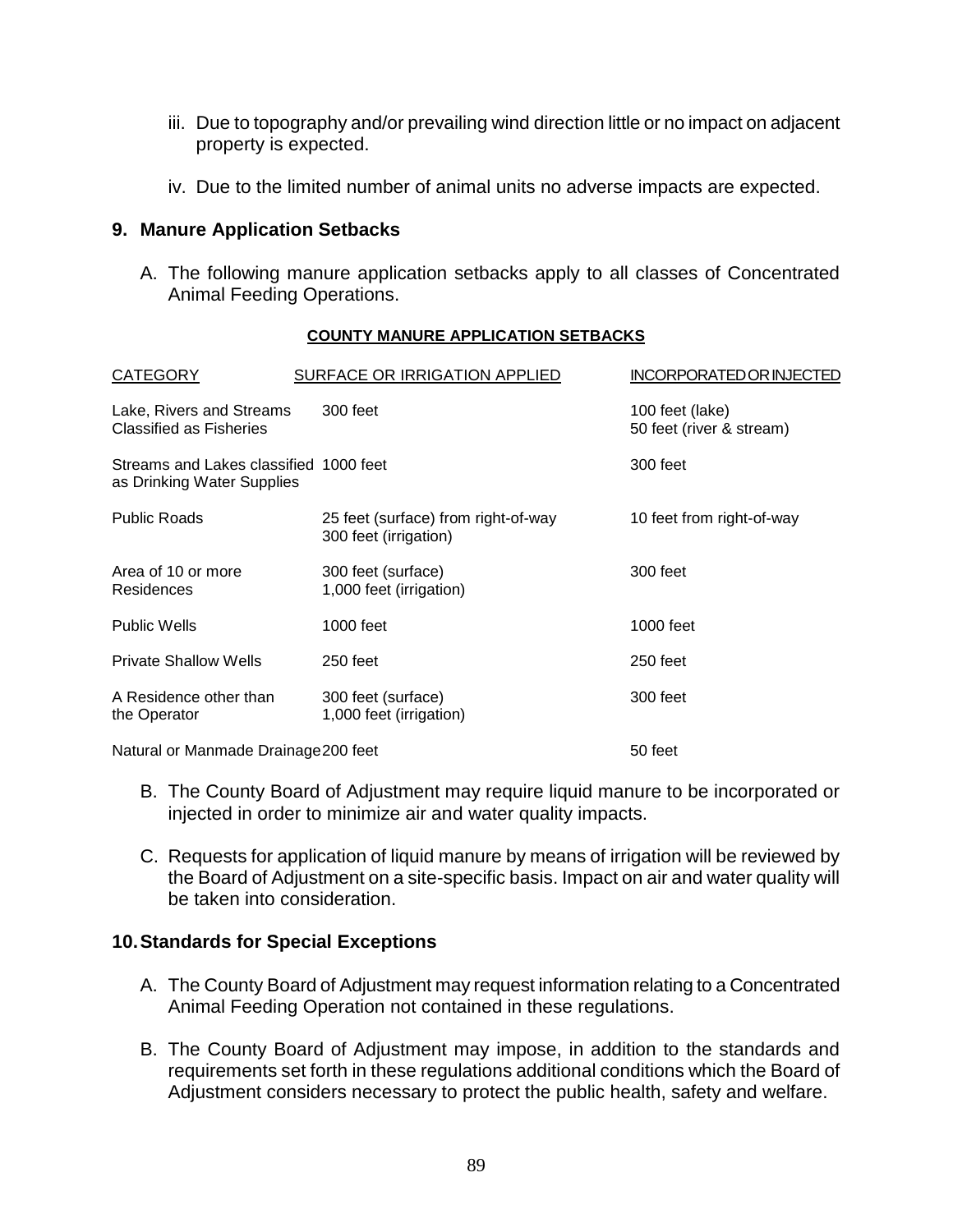- C. Special exceptions shall be in effect only as long as sufficient land specified for spreading purposes is available for such purposes and other provisions of the permit are being adhered to.
- D. When considering an application, the County Board of Adjustment will take into consideration current and past violations relating to Concentrated Animal Feeding Operations that the applicant has an interest in.
- E. Permit applicants will be required to file a letter of assurances as required by the Board of Adjustment. The letter of assurances will be prepared by the zoning officer and signed by both the applicant and the zoning officer.

## **11.Information Required for Class A and B Concentrated Animal Feeding Operation Permit.**

- A. Owner's name, address and telephone number.
- B. Legal descriptions of site and site plan.
- C. Number and type of animals.
- D. Nutrient management plan.
- E. Manure management and operation plan.
- F. Management plan for fly and odor control.
- G. Information on ability to meet designated setback requirements including site plan to scale.
- H. General permit from South Dakota Department of Environment & Natural Resources if available for animal species.
- I. Review of plans and specifications and nutrient management plan by the South Dakota Department of Environment & Natural Resources.
- J. Information on soils, shallow aquifers, designated wellhead protection areas, and 100-year floodplain designation.
- K. Notification of whomever maintains the access road (township, county and state). Notification of public water supply officials.
- L. Any other information as contained in the application and requested by the County Zoning Officer.